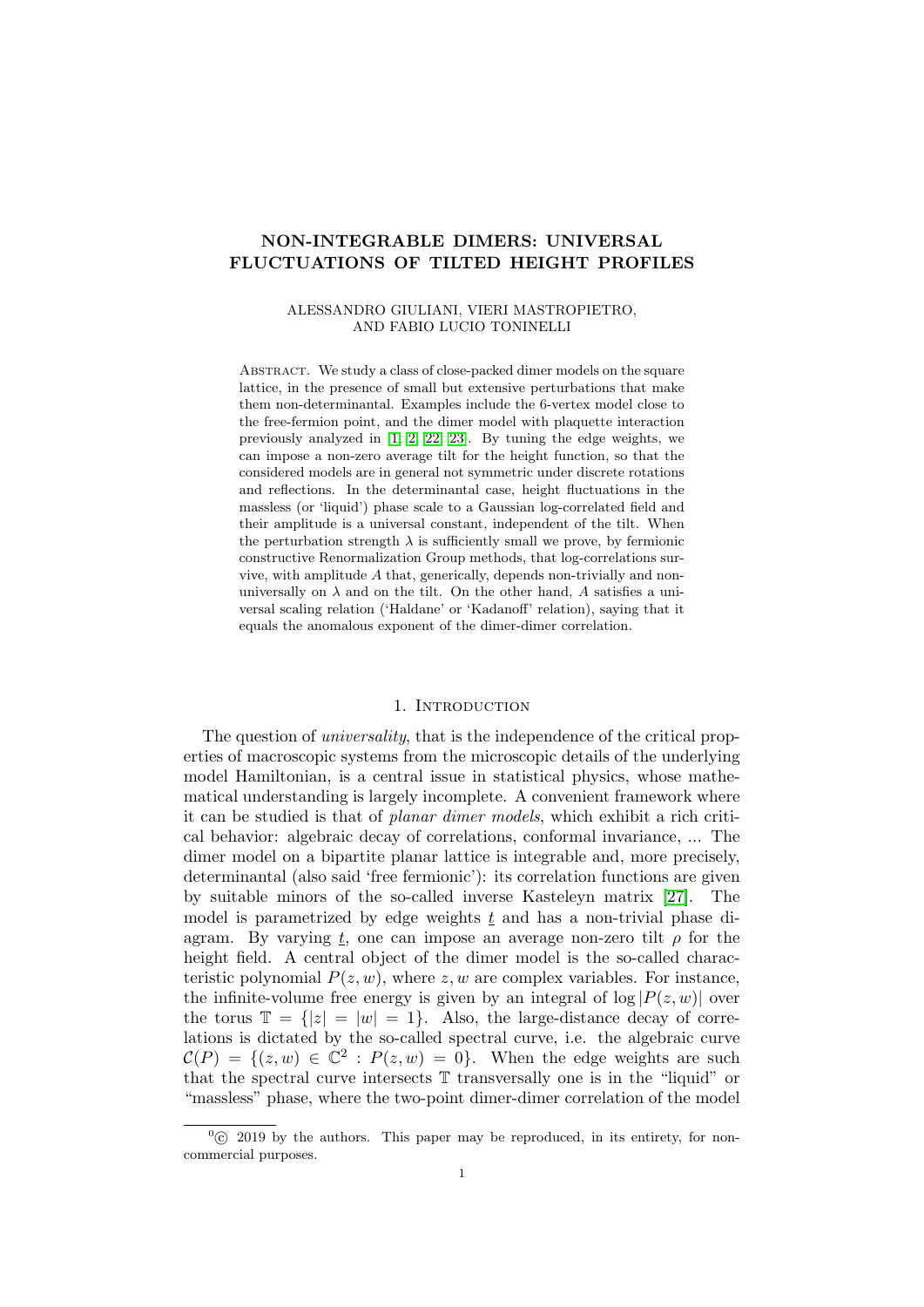#### 2 ALESSANDRO GIULIANI, VIERI MASTROPIETRO, AND FABIO LUCIO TONINELLI

decays like the inverse distance squared. Correspondingly the height field scales to a Gaussian Free Field (GFF) and the variance grows like the logarithm of the distance times  $1/\pi^2$ . Remarkably, this pre-factor is independent of the weights  $t$  and of the specific choice of the bipartite periodic planar lattice. This is related [\[29\]](#page-71-3) to the fact that  $\mathcal{C}(P)$  is a so-called Harnack curve. Summarizing, in the massless phase the scaling limit of height fluctuations of the dimer model is universal, in a very strong sense: the limit is always Gaussian, with logarithmic growth of the variance; moreover, the pre-factor in front of the logarithm in the variance is independent of the details of the underlying microscopic structure (edge weights and lattice).

The previous results heavily rely on the determinantal structure of the model, but universality is believed to hold much more generally. Motivated by this, we consider weak, translation-invariant, perturbations of the dimer model (for simplicity, we restrict to the square lattice). Generically, as soon as we switch on the perturbation, the determinantal structure provided by Kasteleyn's theory breaks down. Two particular examples of perturbed, non-determinantal, models that we consider are: the 6-vertex model with general weights  $a_1, \ldots, a_6$ , in the disordered phase, close to, but not exactly at, the free-fermion point; and the dimer model with plaquette interaction, originally introduced in [\[1,](#page-70-0) [2\]](#page-70-1). There is a basic difference between two such cases: the 6-vertex model, even if non-determinantal, is still solvable via Bethe Ansatz (BA), see [\[3\]](#page-70-2) and reference therein (note that the BA solution is not as explicit as the Kasteleyn solution of standard dimers: only a few thermodynamic functions can be explicitly computed). On the other hand, dimers with plaquette interaction are believed not to be solvable, i.e., not even the basic thermodynamic functions admit an explicit representation. From the exact solution, one finds that some of the critical exponents of the 6-vertex model depend continuously on the vertex weights<sup>[1](#page-0-0)</sup>; they differ, in general, from those of the standard dimer model. On the other hand, the existence of non-trivial critical exponents in the dimer model with plaquette interaction, as well as in other planar models in the same 'universality class' (such as coupled Ising models, Ashkin-Teller and 8-vertex models) can be proved by constructive Renormalization Group (RG) methods [\[5,](#page-70-3) [7,](#page-70-4) [21,](#page-71-4) [30\]](#page-71-5), which allow one to express them as convergent power series in the interaction strength.

In this setting, it is natural to ask whether the height fluctuations are still described by a GFF at large scales and, in case, whether the pre-factor in front of the logarithm still displays some universal features. The very fact that the critical exponents depend non-trivially on the interaction strength suggest that universality cannot then be true in the naive, strong, sense that 'large-scale properties are independent of the microscopic details of the model': in fact, in this context, a weaker form of universality is expected, in the form of a number of *scaling relations*, originally proposed by Kadanoff [\[26\]](#page-71-6), which allow one to determine all the critical exponents of the critical

<sup>&</sup>lt;sup>1</sup>More precisely, the limit of the critical exponents of the 8-vertex model as the additional vertex weights  $a_7 = a_8$  tend to zero have a non-trivial continuous dependence on the remaining vertex weights  $a_1, \ldots, a_6$ , see [\[3,](#page-70-2) Eqs.10.12.23 and 10.12.27].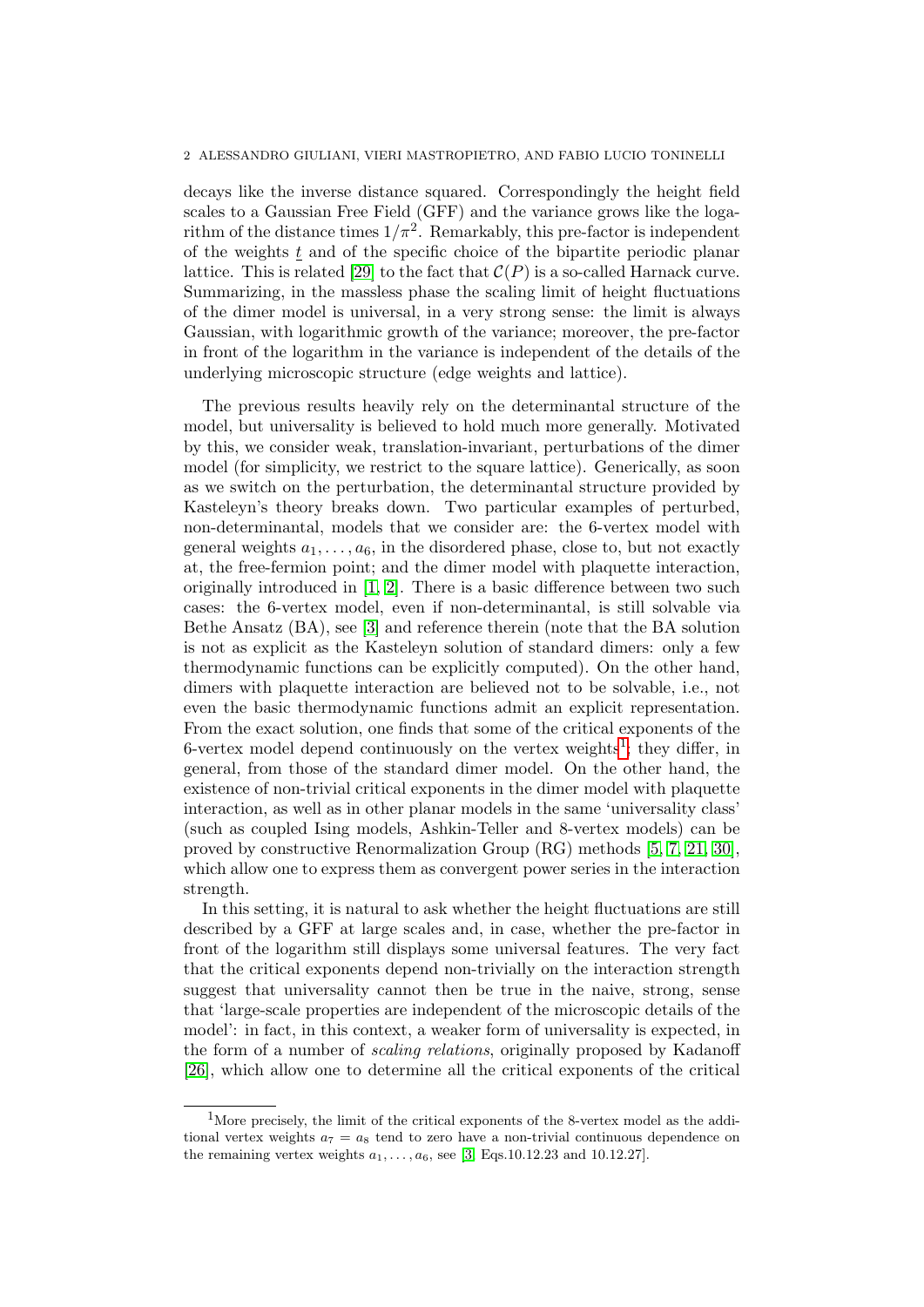theory in terms of just one of them; this form of universality is often referred to as 'weak universality', see e.g. [\[3,](#page-70-2) Section 10.12]. Support for the Kadanoff scaling relations comes from the so-called bosonization picture, see e.g. [\[23\]](#page-71-1) for a basic introduction. Only some of these universality relation have been rigorously proven [\[5,](#page-70-3) [7\]](#page-70-4); an example is the identity  $X_cX_e = 1$  [\[26,](#page-71-6) Eq.(13b)], relating the "crossover exponent"  $X_c$  and "energy exponent"  $X_e$ , see  $[5, Eq. (1.10)]$ . The proof in  $[5]$  covers both solvable and non-solvable models, but only works for scaling relations involving the critical exponents of the "local observables", i.e., those that admit a representation in terms of a local fermionic operator. Other scaling relations, involving the critical exponents of non-local observables (e.g. monomer-monomer correlations in dimer models, or spin-spin correlations in the Ashkin-Teller model) remained elusive for many years. In particular, the relation  $X_p = X_e/4$  [\[26,](#page-71-6) Eq.(13a)], relating the energy exponent  $X_e$  to the "polarization exponent"  $X_p$  in the AT model, remained unproven at a rigorous level.

In this paper, we prove the stability of the Gaussian nature of the height fluctuations for non-integrable perturbations of the dimer model, with logarithmic growth of the variance in the whole liquid region. The pre-factor A in front of the logarithm depends, in general, non-trivially on the strength of the perturbation (see Remark [4](#page-13-0) below) and on the dimer weights, so it is not universal in a naive, strong, sense. The non-trivial dependence of A on the interface tilt has been also verified numerically for the 6-vertex model [\[24\]](#page-71-7). Nevertheless, A satisfies a scaling relation, that connects it with the critical exponent of the dimer-dimer correlations.

Main Theorem. In a weakly perturbed dimer model with perturbation of strength  $\lambda$ , the variance of the height difference between two faraway points grows like the logarithm of the distance, with a pre-factor  $A/\pi^2$ , where  $A =$  $1 + O(\lambda)$  is an analytic function of  $\lambda$  and of the dimer weights. Moreover, the pre-factor satisfies the scaling relation

<span id="page-2-0"></span>
$$
A = \nu,\tag{1.1}
$$

where  $2\nu$  is the anomalous decay exponent of the dimer-dimer correlation. Higher cumulants of the height difference between two points are bounded uniformly in their distance, that is, the fluctuations of the height difference are asymptotically Gaussian.

For a more precise statement, see Theorem [2](#page-13-1) and the remarks and comments that follow it. Note that in the un-perturbed case,  $\lambda = 0$ , the dimerdimer correlation decays at large distances like  $(dist.)^{-2}$  in the whole liquid phase, i.e., its decay exponent is equal to 2 (so that  $\nu = 1$ ), irrespective of the specific choice of the dimer weights. In this case, of course, our result reduces to the one of [\[29\]](#page-71-3),  $A = 1$ . Note also that our result covers both integrable models, such as 6-vertex, and non-integrable ones, in the spirit of the universality picture.

Scaling relations involving exponents and amplitudes were conjectured by Haldane [\[25\]](#page-71-8) and proved by Benfatto and Mastropietro [\[10,](#page-70-5) [11\]](#page-70-6) in the context of quantum one-dimensional models. Even if formulated in different notations, the scaling relation  $(1.1)$  is strictly related to one of those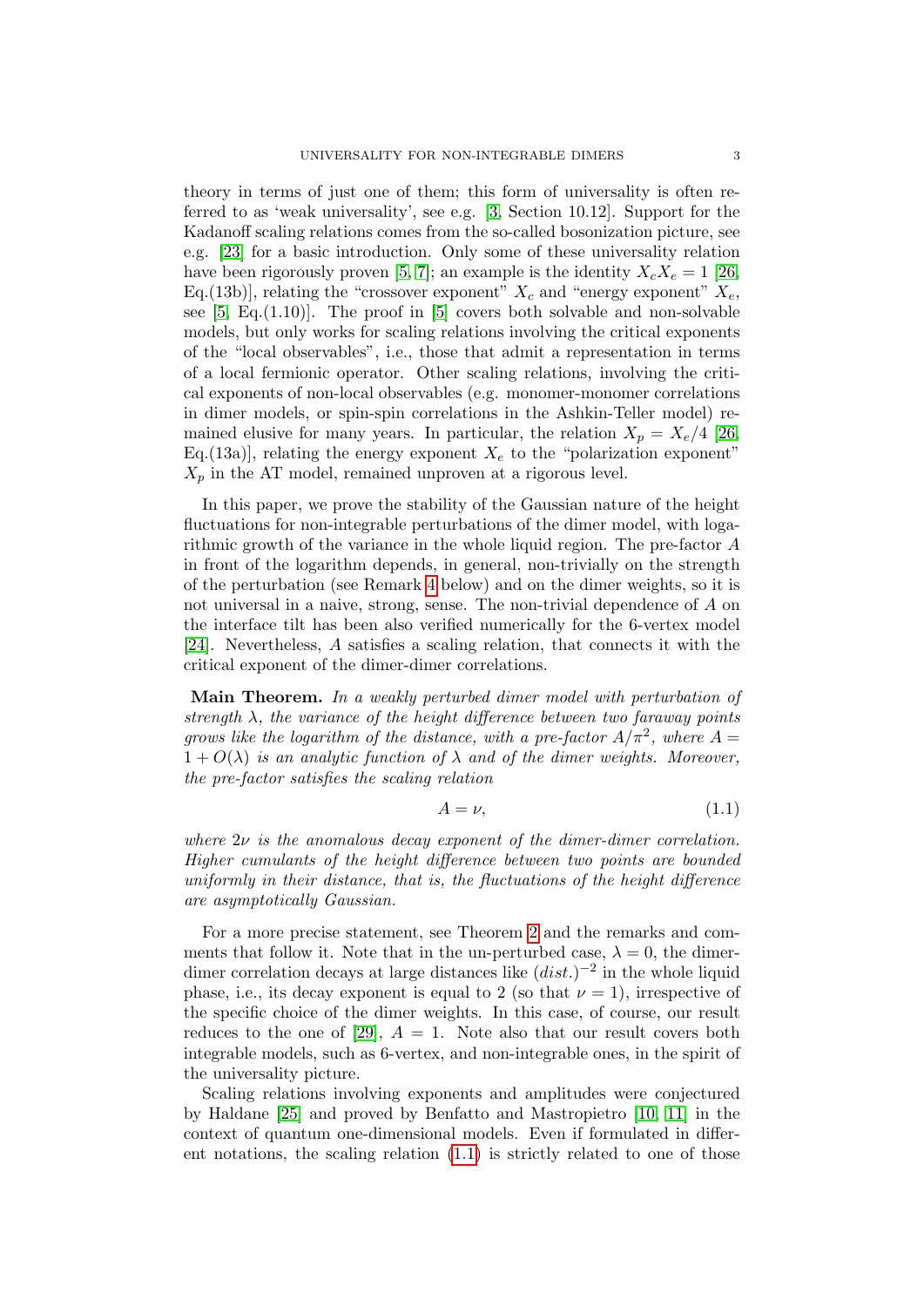proposed by Kadanoff, in particular to the above-mentioned, elusive, identity  $X_p = X_e/4$  [\[26,](#page-71-6) Eq.(13a)]. In fact, there is a duality (called 'discrete bosonization' in [\[16\]](#page-70-7)) between the 6-vertex model, which is part of the class of perturbed dimer models considered in this paper, and the AT model; the duality implies non-trivial identities between the correlations of 6-vertex model and those of AT, see [\[16,](#page-70-7) Section 2.6]. In particular, the two-point correlation of the polarization operator in AT equals the 'electric correlator'  $\langle e^{i\pi(h_x-h_y)} \rangle_{6V}$  of the 6-vertex model, see [\[16,](#page-70-7) Section [2](#page-0-0).6]<sup>2</sup>, while the energy critical exponent of AT equals the anomalous decay exponent of the arrow-arrow correlations of  $6$ -vertex<sup>[3](#page-0-0)</sup>. Given these identities,  $(1.1)$  implies that  $X_p = X_E/4$  [\[26,](#page-71-6) Eq.(13a)], provided that

$$
\langle e^{i\pi(h_x - h_y)} \rangle_{6V} \sim e^{-\frac{\pi^2}{2} \langle (h_x - h_y)^2 \rangle_{6V}} \sim e^{-\frac{A}{2} \log|x - y|}
$$
 (1.2)

at large distances, as suggested by the asymptotic Gaussian behavior of the height difference<sup>[4](#page-0-0)</sup>.

To prove our results, we start by periodizing the non-integrable dimer model on the toroidal graph of size  $L$ . Then we map it into a system of interacting two-dimensional lattice fermions, by rewriting its moment generating function as an integral over Grassmann variables, with non-quadratic action. At this point, we apply tools from the so-called constructive fermionic RG to control the  $L \to \infty$  limit of the correlation functions. In particular, we need a very sharp asymptotic description of the large-distance behavior of the dimer-dimer correlation function (cf. Theorem [1\)](#page-12-0). The large-scale logarithmic behavior of height correlations, as well as the validity of the 'Haldane' scaling relation [\(1.1\)](#page-2-0), rely on non-trivial identities (cf. [\(2.43\)](#page-13-2)) between the coefficients appearing in the large-distance asymptotics of the dimer-dimer correlation function. In turn, [\(2.43\)](#page-13-2) is the result of so-called Ward identities, i.e. exact relations between the correlation functions of the interacting lattice fermionic model, which the dimer model maps into.

The analogs of Theorems [1](#page-12-0) and [2](#page-13-1) have been proven in our previous works [\[22,](#page-71-0) [23\]](#page-71-1) for the specific case of plaquette interaction and uniform edge weights  $t \equiv 1$ . In this case, the average tilt of the height field is just  $\rho = 0$  and the model has all the discrete symmetries of the lattice  $\mathbb{Z}^2$ . The extension to the general case, achieved here, is non-trivial: the loss of discrete rotation and reflection symmetries results, in the RG language, in the emergence of four new running coupling constants (two "Fermi velocities" and two "Fermi points"), whose flow, along the multi-scale integration procedure, has to be controlled via the choice of suitable counter-terms. Another consequence of the loss of rotation and reflection symmetry is that the cancellation at the basis of the logarithmic growth of the variance does not follow simply from

<sup>&</sup>lt;sup>2</sup>Here  $h_x$  is the height function of the 6-vertex model at face x and  $\langle \cdot \rangle_{6V}$  is the corresponding statistical average; the factor  $\pi$  at the exponent depends on our definition of height function, which differs by a multiplicative factor  $2\pi$  from that of [\[16\]](#page-70-7).

<sup>&</sup>lt;sup>3</sup>In the dimer formulation of 6-vertex, the arrow-arrow correlations translate into the dimer-dimer correlations.

<sup>&</sup>lt;sup>4</sup>As discussed in [\[22,](#page-71-0) Remark 2], our method allows us to compute the average of  $\exp{i\pi(h_x - h_y)}$  only after coarse-graining the height difference at exponent against a smooth test function.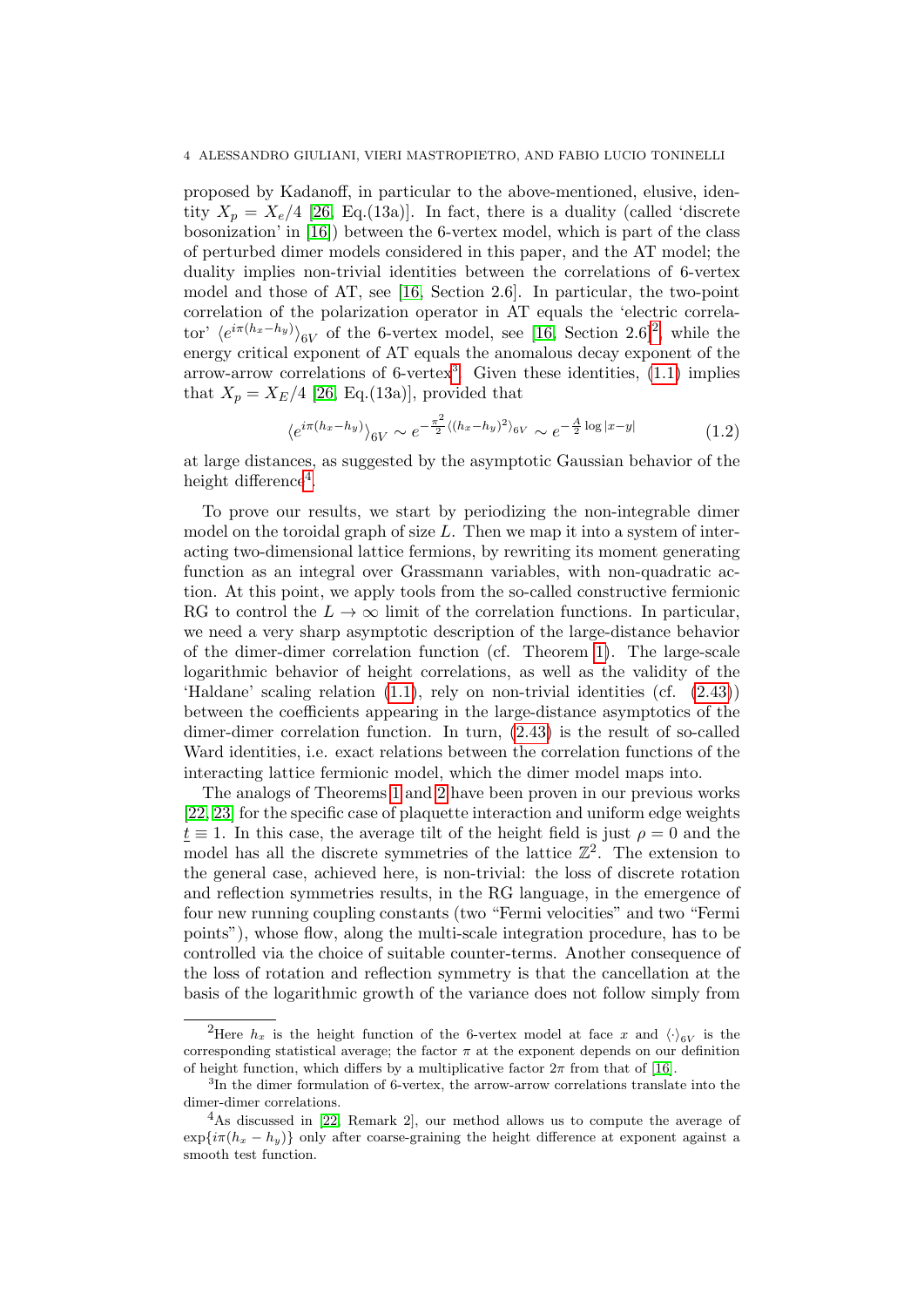the basic symmetries of the model, as it was the case in [\[22,](#page-71-0) [23\]](#page-71-1): the proof of the key identity, [\(2.43\)](#page-13-2), now requires the use of a lattice Ward Identity for the dimer model, in combination with an emergent Ward Identity for an effective continuum model, which plays the role of 'infrared fixed point' of the RG flow. Quite surprisingly, the loss of rotation and reflection symmetry plays a role also in the technical control of the thermodynamic limit of correlations: in [\[22,](#page-71-0) [23\]](#page-71-1), in order to simplify the analysis of the finite-size corrections to the critical correlation functions, we first studied a modified, slightly massive model of mass  $m > 0$  (the modification consisted in adding a modulation of size  $m$  on the horizontal dimer weights; in the tilt-less case, this was enough to guarantee that the modified correlations decayed exponentially with rate m), and then we took the massless limit  $m \to 0$  after the thermodynamic limit. However, this strategy fails for general dimer weights: in this case, neither a modulation of the dimer weights nor other simple modifications of the model produce a mass; therefore, in the present paper, we directly derive quantitative estimates on the corrections to the thermodynamic limit of the massless correlations, by a careful control of the finite-size effects in the multi-scale procedure.

1.1. Related works. Let us conclude this introduction by mentioning some recent related works. While most literature on dimer models focuses on the determinantal case, there have been recently various attempts to go beyond the exactly solvable situation [\[32\]](#page-71-9). As far as "limit shape phenomena" (i.e. laws of large numbers for the height profile) for non-solvable random interface models are concerned, let us mention for instance [\[15,](#page-70-8) [31,](#page-71-10) [13\]](#page-70-9). Closer in spirit to our results is [\[14\]](#page-70-10), that provides a central limit theorem for height fluctuations of  $\nabla \phi$ -interface models with continuous heights and strictly convex potential. This work uses the Helffer-Sjöstrand formula, that is not available for discrete-height model like the dimer model. Finally, a very interesting recent development is [\[12\]](#page-70-11): while in this work the convergence to the GFF is proven only for the non-interacting dimer model, the method of proof, that goes through Temperley's bijection and Wilson's algorithm rather than via Kasteleyn's theory, might prove robust enough to allow for extensions to some non-determinantal situations.

1.2. Organization of the article. The rest of this work is organized as follows. The dimer model is defined in Section [2.](#page-4-0) There, we recall the large-scale behavior of the integrable model and we state our results for the non-integrable one. In Section [3](#page-14-0) we give the Grassmann representation of the interacting dimer model and its lattice Ward identities. In Section [4](#page-21-0) we recall the continuum reference model that plays the role of infrared fixed point of interacting dimers. Theorems [1-](#page-12-0)[2](#page-13-1) are proven in Section [5,](#page-25-0) conditionally on technical results, based on the multi-scale expansion, whose proofs are postponed to Section [6.](#page-29-0)

#### 2. Model and main results

<span id="page-4-0"></span>2.1. Dimers and height function. A dimer covering, or perfect matching, of a graph  $\Gamma$  is a subset of edges that covers every vertex exactly once. The set of dimer coverings of Γ is denoted  $\Omega_{\Gamma}$ . We color the vertices of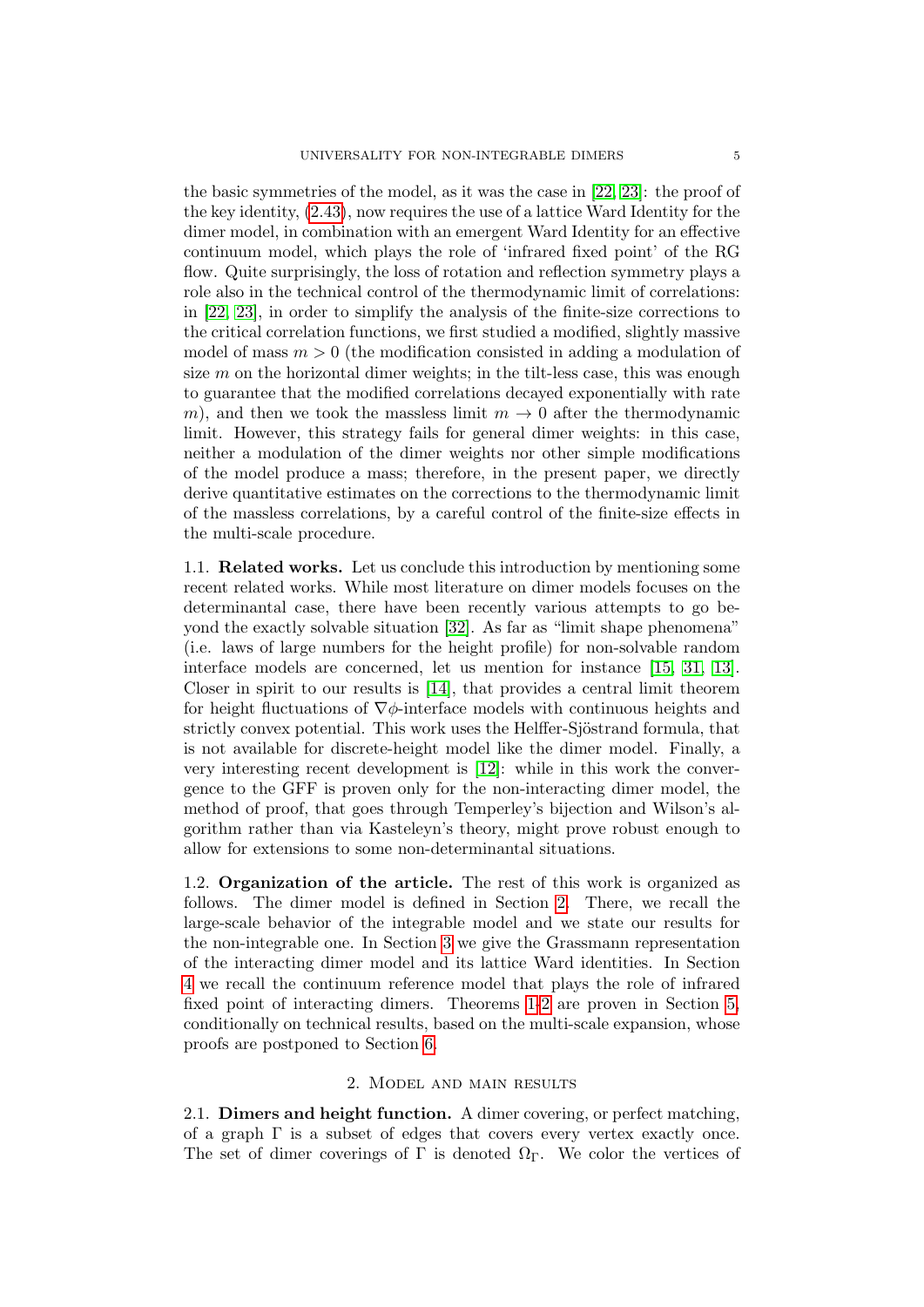

<span id="page-5-0"></span>FIGURE 1. The graph  $T_L$  for  $L = 6$ .

the bipartite graph  $\mathbb{Z}^2$  black and white so that neighboring vertices have different colors. A white vertex is assigned the same coordinates  $x = (x_1, x_2)$ as the black vertex just at its left. The choice of coordinates is such that as the black vertex just at its left. The choice of coordinates is such that the vector  $\vec{e}_1$  is the one of length  $\sqrt{2}$  and angle  $-\pi/4$  w.r.t the horizontal the vector  $e_1$  is the one of length  $\sqrt{2}$  and angle  $-\pi/4$  w.r.t the norizontal axis, while  $\vec{e}_2$  is the one of length  $\sqrt{2}$  and angle  $+\pi/4$ . The finite graph  $\mathbb{T}_L$  denotes  $\mathbb{Z}^2$  periodized (with period L) in both directions  $\vec{e}_1, \vec{e}_2$ . See Fig. [1.](#page-5-0) For simplicity we assume that  $L$  is even. Black/white sites are therefore indexed by coordinates  $x \in \Lambda = \{(x_1, x_2), 1 \le x_i \le L\}$ . An edge  $e = (b, w)$ of  $\mathbb{T}_L$  is said to be of type  $r \in \{1, 2, 3, 4\}$  if its white endpoint w is to the right, above, to the left or below the black endpoint b. If  $e = (b, w)$  is an edge of type r and  $x(b)$  is the coordinate of b then  $x(w) = x + v_r$ , with

<span id="page-5-2"></span>
$$
v_1 = (0,0) \quad v_2 = (-1,0) \quad v_3 = (-1,-1) \quad v_4 = (0,-1). \tag{2.1}
$$

If  $\Gamma$  is planar and bipartite, the height function allows us to interpret a dimer covering as a two-dimensional discrete surface. Let us recall the standard definition of height function for the infinite lattice  $\mathbb{Z}^2$ . Given  $M \in \Omega_{\mathbb{Z}^2}$ , the height function  $h(\cdot) := h_M(\cdot)$  is defined on the dual lattice  $(\mathbb{Z}^*)^2$ , i.e. on the faces  $\eta$  of  $\mathbb{Z}^2$ . We set  $h(\eta_0) := 0$  at a given reference face  $\eta_0$ , and we let its gradients be given by

<span id="page-5-1"></span>
$$
h(\eta') - h(\eta) = \sum_{e \in C_{\eta \to \eta'}} \sigma_e(\mathbb{1}_e - 1/4)
$$
 (2.2)

where  $\eta$ ,  $\eta'$  are any two faces,  $\mathbb{1}_e$  denotes the dimer occupancy, i.e., the indicator function that e is occupied by a dimer in M, while  $C_{\eta \to \eta'}$  is any nearest-neighbor path on the dual lattice  $(\mathbb{Z}^*)^2$  from  $\eta$  to  $\eta'$  (the right side of [\(2.2\)](#page-5-1) is independent of the choice of  $C_{\eta \to \eta'}$ . The sum runs over the edges crossed by the path and  $\sigma_e = +1/-1$  depending on whether the oriented path  $C_{\eta \to \eta'}$  crosses e with the white site on the right/left.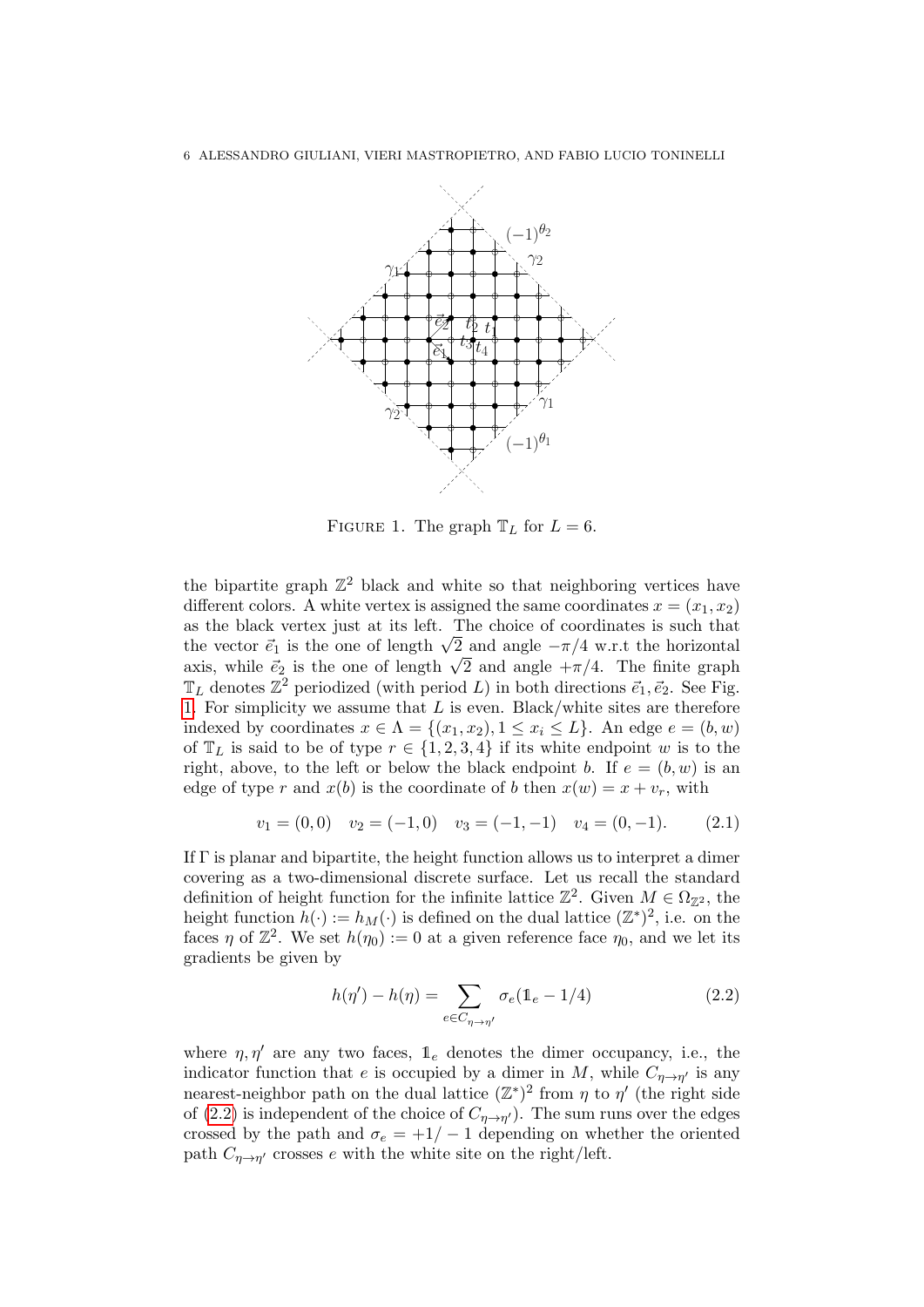2.2. Definition of the model. We define here both the non-interacting dimer model [\[27\]](#page-71-2) and the interacting one. Both are probability measures on  $\Omega_L := \Omega_{\mathbb{T}_L}$ , denoted  $\mathbb{P}_{L,\underline{t}}$  and  $\mathbb{P}_{L,\lambda,\underline{t}}$  respectively, where  $\lambda \in \mathbb{R}$  is the interaction strength and  $\underline{t}$  are the edge weights. For lightness of notation, the index  $t$  will be dropped.

2.2.1. The non-interacting dimer model. We assign a positive weight to each edge. More precisely, an edge of type  $r \in \{1, 2, 3, 4\}$  is given a weight  $t_r > 0$ . Then, the weight of a configuration  $M \in \Omega_L$  is

<span id="page-6-1"></span>
$$
\mathbb{P}_L(M) = \frac{t_1^{N_1(M)} t_2^{N_2(M)} t_3^{N_3(M)} t_4^{N_4(M)}}{Z_L^0},\tag{2.3}
$$

$$
Z_L^0 = \sum_{M' \in \Omega_L} t_1^{N_1(M')} t_2^{N_2(M')} \overline{t_3^{N_3(M')}} t_4^{N_4(M')} \tag{2.4}
$$

with  $N_i(M)$  the number of dimers on edges of type i in configuration M. Since the total number of dimers is constant, we can rescale all weights by a common factor and we will set  $t_4 \equiv 1$  from now on. It is known that the free energy per site has a limit as  $L \to \infty$  (the infinite volume free energy):

<span id="page-6-2"></span>
$$
F(\underline{t}) = \lim_{L \to \infty} \frac{1}{L^2} \log Z_L^0 = \frac{1}{(2\pi)^2} \int_{[-\pi,\pi]^2} dk \log \mu(k), \tag{2.5}
$$

$$
\mu(k) = t_1 + it_2 e^{ik_1} - t_3 e^{ik_1 + ik_2} - i e^{ik_2}.
$$
 (2.6)

Note that

<span id="page-6-0"></span>
$$
\mu(k) = \mu^*((\pi, \pi) - k). \tag{2.7}
$$

The "characteristic polynomial" mentioned in the introduction is  $P(z, w) :=$  $\mu(-i\log z, -i\log w).$ 

Also, the measure  $\mathbb{P}_L$  itself has a limit  $\mathbb{P}$  as  $L \to \infty$ , in the sense that the probability of any local event converges. The non-interacting model is integrable, and both the measure  $\mathbb{P}_L$  and its limit  $\mathbb P$  admit a determinantal representation, recalled in Section [3.1.](#page-14-1)

In the special case where  $t_1 = t_3 =: t$  and  $t_2 = 1$ , i.e. assigning weight t to horizontal edges and 1 to vertical ones, one recovers the model originally solved by Kasteleyn [\[27\]](#page-71-2). For general weights  $t_1, t_2, t_3$ , the model is equivalent to Kasteleyn's model with different weights for horizontal and vertical edges, and a non-zero average slope  $\rho = \rho(t_1, t_2, t_3) \in \mathbb{R}^2$  for the height function, i.e.,

$$
\mathbb{E}(h(\eta + \vec{e}_i) - h(\eta)) = \rho_i, \qquad i = 1, 2,
$$
\n(2.8)

where  $E$  denotes the average with respect to  $\mathbb{P}$ . In fact, the weights  $t_i$  are chemical potentials by which one can fix the densities of the four types of edges. Then, the slope  $\rho$  is obtained as a function of the four densities using the definition [\(2.2\)](#page-5-1) of height function.

Another special case is obtained letting e.g.  $t_3 \rightarrow 0$ : then, the model reduces to the closed-packed dimer model on the hexagonal graph with weights  $1, t_1, t_2$  for the three types of edges.

Note that the condition  $\mu(k) = 0$  gives

$$
e^{ik_2} = \frac{t_1 + it_2 e^{ik_1}}{i + t_3 e^{ik_1}}
$$
\n(2.9)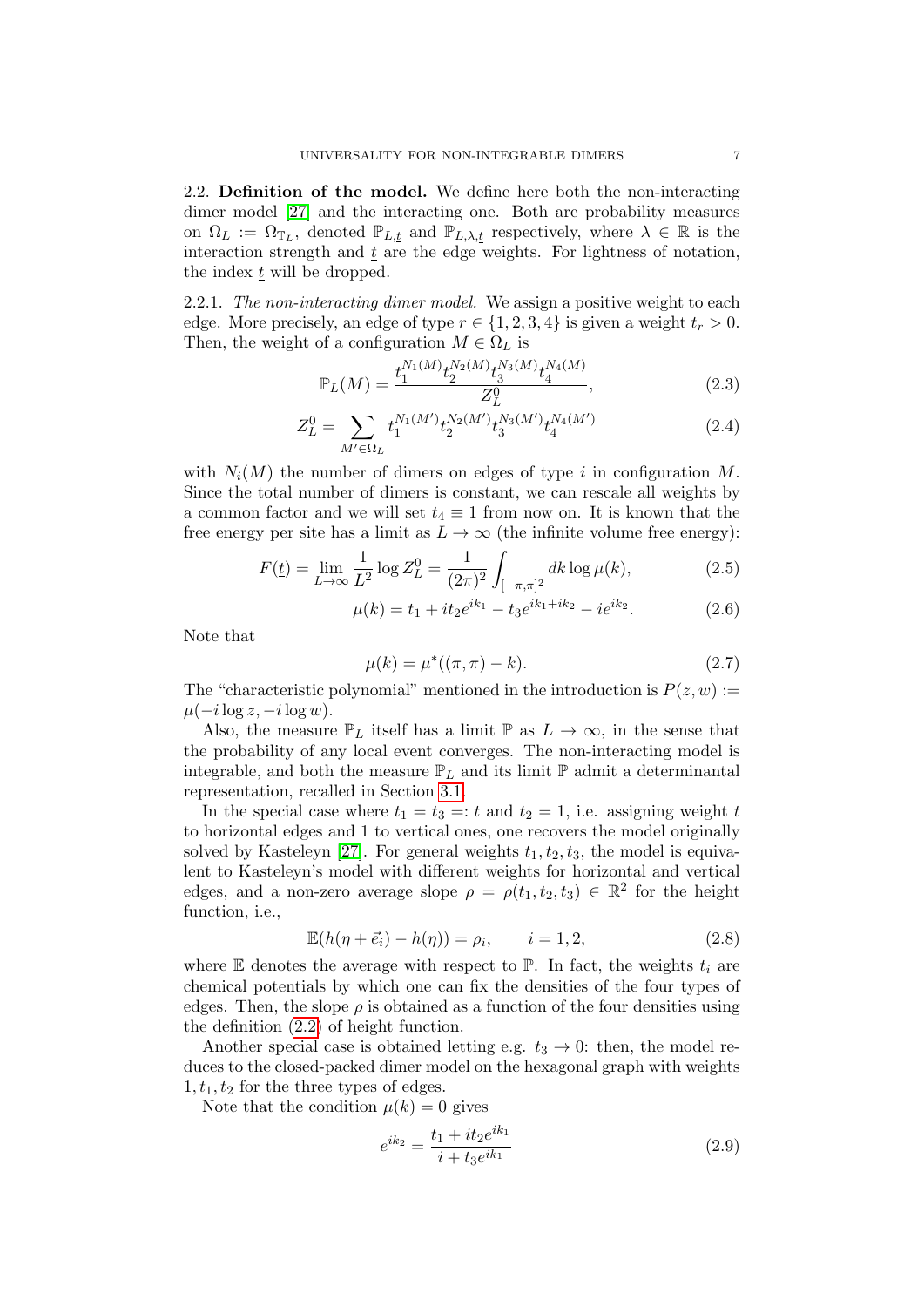that determines the intersections of two circles in the complex plane. We will make the following important assumption:

<span id="page-7-0"></span>**Assumption 1.** The parameters t are such that  $\mu(\cdot)$  has two distinct simple zeros, that we call  $p^+$  and  $p^-$ , on  $[-\pi, \pi]^2$  (i.e. the two circles intersect transversally). In view of [\(2.7\)](#page-6-0), one has  $p^+ + p^- = (\pi, \pi)$ .

**Remark 1.** Note that, under Assumption [1,](#page-7-0) none of the weights  $t_1, t_2, t_3, 1$ exceeds the sum of the other three, otherwise  $\mu(k)$  would vanish nowhere on  $[-\pi, \pi]^2$ . Note also that  $p^{\omega}, \omega = \pm$  cannot coincide with any of the four values  $k = (\epsilon_1 \pi/2, \epsilon_2 \pi/2), \epsilon_1 = \pm 1, \epsilon_2 = \pm 1$ , otherwise one would have  $p^+ = p^- \pmod{2\pi, 2\pi}.$ 

Under Assumption [1,](#page-7-0) it is known [\[29\]](#page-71-3) that the infinite-volume measure has power-law decaying correlations (in the language of [\[29\]](#page-71-3), the dimer model is said to be in a "liquid phase"). With the nomenclature of condensed matter theory, the zeros  $p^{\pm}$  are called "Fermi points".

2.3. The interacting dimer model, and relation to the 6-vertex model. In order to study the effect of the breaking of integrability we introduce interacting dimer measures of the following form:

$$
\mathbb{P}_{L,\lambda}(M) = \frac{p_{L,\lambda}(M)}{Z_L} \tag{2.10}
$$

where

<span id="page-7-5"></span>
$$
p_{L,\lambda}(M) = t_1^{N_1(M)} t_2^{N_2(M)} t_3^{N_3(M)} e^{\lambda W_L(M)},
$$
  
\n
$$
Z_L = \sum_{M \in \Omega_L} p_{L,\lambda}(M)
$$
\n(2.11)

and the interaction potential  $W_L$  is given as

<span id="page-7-1"></span>
$$
W_L(M) = \sum_{x \in \Lambda} f(\tau_x M), \qquad (2.12)
$$

where f is some fixed local function of the dimer configuration and  $\tau_x M$ denotes the configuration M translated by  $x_1\vec{e}_1 + x_2\vec{e}_2$ . We do not require  $f(\cdot)$  to be symmetric under reflections or rotation by  $\pi/4$ .

Let us mention two interesting particular examples of interaction  $W_L(M)$ . The first one is the plaquette interaction that was considered in our works [\[22,](#page-71-0) [23\]](#page-71-1) and previously in the theoretical physics literature [\[1\]](#page-70-0) in the context of quantum dimer models. Namely,

<span id="page-7-3"></span>
$$
W_L(M) = \sum_{\eta \in \mathbb{T}_L^*} \mathbf{1}_{\eta}(M) \tag{2.13}
$$

where the sum runs over all faces of  $\mathbb{T}_L$  and  $\mathbf{1}_n(M)$  is the indicator function that two of the four edges surrounding  $\eta$  are occupied by dimers. In this case the function  $f$  in  $(2.12)$  is

<span id="page-7-2"></span>
$$
f_P(M) = 1_{e_1} 1_{e_2} + 1_{e_3} 1_{e_4} + 1_{e_1} 1_{e_5} + 1_{e_6} 1_{e_7}
$$
 (2.14)

with  $e_1, \ldots, e_7$  as in Fig. [2.](#page-8-0)

Another important example is

<span id="page-7-4"></span>
$$
f_{6v}(M) := \mathbb{1}_{e_1} \mathbb{1}_{e_2} + \mathbb{1}_{e_3} \mathbb{1}_{e_4}.
$$
 (2.15)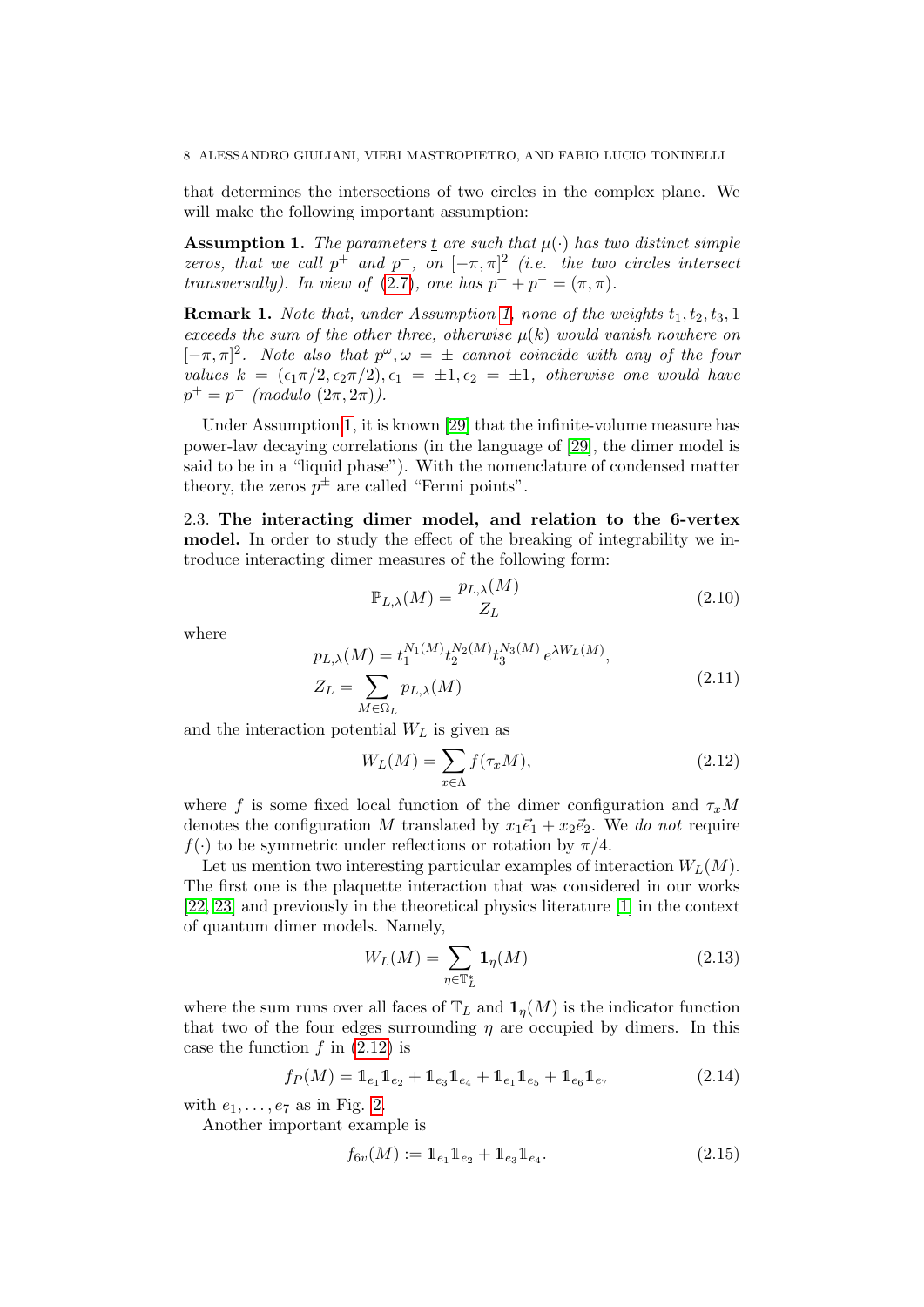

<span id="page-8-0"></span>FIGURE 2. The edges appearing in  $(2.14)$ . b is any fixed black vertex, say the one of coordinates  $(0, 0)$ .



<span id="page-8-1"></span>FIGURE 3. The six possible vertex configurations of the 6vertex model and the associated weights.

In this case, the interaction  $W_L(M)$  in [\(2.13\)](#page-7-3) is modified in that the sum runs only over one of the two sub-lattices of  $\mathbb{T}_{L}^{*}$  (the subset of faces with black top-right vertex). Then, it is known that this interacting dimer model is equivalent to the 6-vertex model  $[4, 17, 18]$  $[4, 17, 18]$  $[4, 17, 18]$ . Recall that configurations of the 6-vertex model are assignments of orientations (arrows) to the edges of  $\mathbb{Z}^2$  such that at each vertex there are two incoming and two outgoing arrows. There are 6 possible arrow configurations at any vertex, each being assigned a positive weight  $a_1, \ldots, a_6$  (see Fig. [3\)](#page-8-1) and the weight of a configuration is the product of the weights over all vertices. By multiplying all weights by a common factor, one can reduce e.g. to  $a_3 = 1$ . Moreover, on the torus, the number of vertices of type 5 equals the number of vertices of type 6, so one can set without loss of generality  $a_5 = 1$ . One is left with four positive weights  $a_1, a_2, a_4, a_6$  and the model can be mapped to the interacting dimer model with weights  $t_1, t_2, t_3$ , interaction [\(2.15\)](#page-7-4) and interaction parameter  $\lambda$ such that

<span id="page-8-2"></span>
$$
t_1 = a_1, t_2 = a_4, t_3 = a_2, (t_1t_3 + t_2)e^{\lambda} = a_6.
$$
 (2.16)

More precisely, as in Fig. [4,](#page-9-0) the dimer model lives on a square grid rotated by 45 degrees w.r.t. the lattice of the 6-vertex model. The mapping is obtained by associating to the arrow configuration at a vertex x of  $\mathcal{G}_{6v}$  a dimer configuration at the even face of  $\mathcal{G}_d$  containing x, as in Fig. [5.](#page-9-1) The map is one-to-many because arrow configurations of type 6 are mapped to two possible dimer configurations. However, it is easily checked that the partition functions of the two models are equal provided the parameters are identified as in [\(2.16\)](#page-8-2). Moreover, the height function of the dimer model, restricted to odd faces of  $\mathcal{G}_d$ , equals (up to a global prefactor) the canonical height function of the 6-vertex model [\[34\]](#page-71-11). The 6-vertex model is known to be free-fermionic (i.e. determinantal) if and only if

$$
\Delta := \frac{a_1 a_2 + a_3 a_4 - a_5 a_6}{2 \sqrt{a_1 a_2 a_3 a_4}} = 0.
$$
\n(2.17)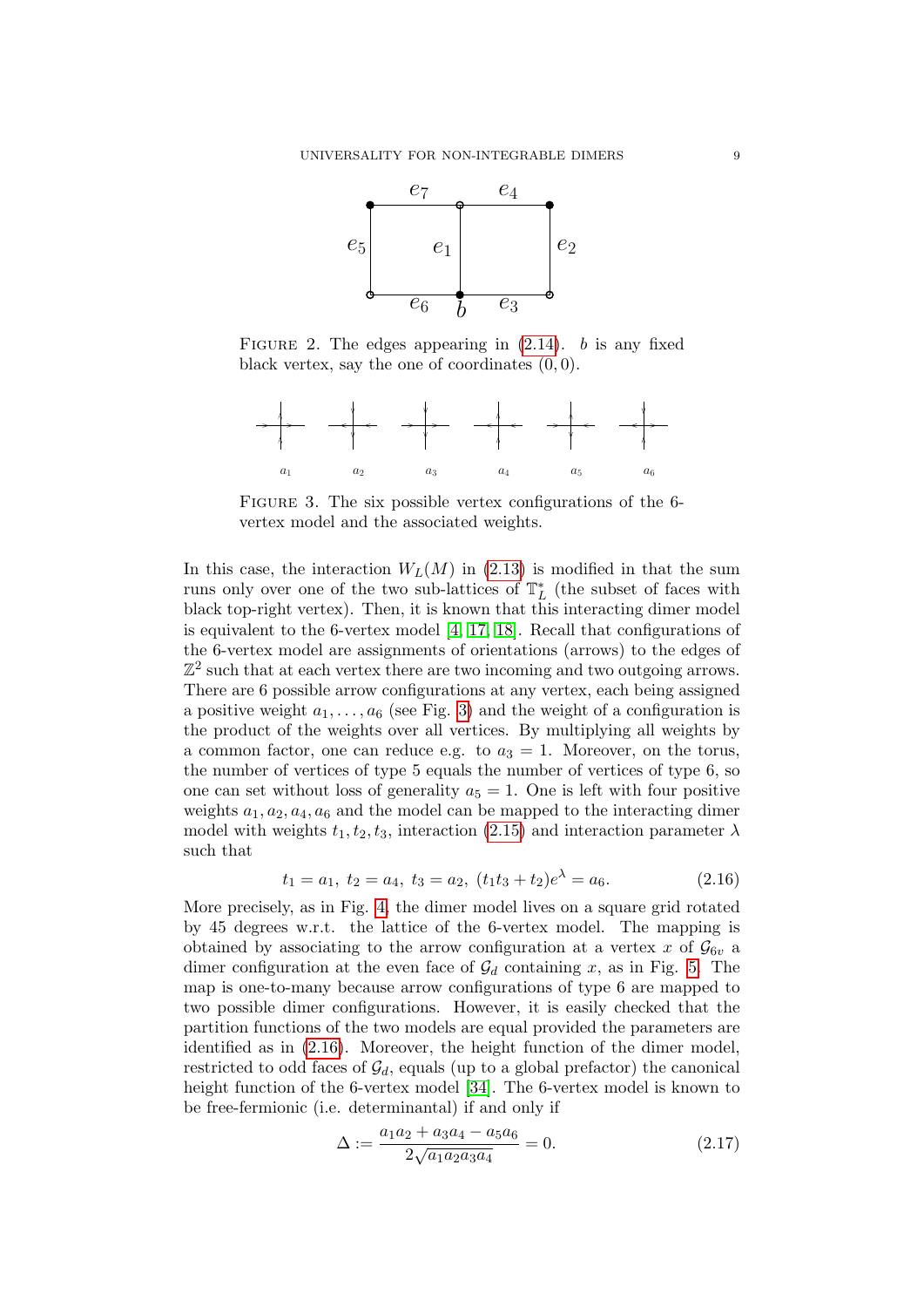

<span id="page-9-0"></span>FIGURE 4. The 6-vertex model lives on the square grid  $\mathcal{G}_{6v}$ with dotted edges, while the dimer model lives on the square grid  $\mathcal{G}_d$  with full edges. Faces of  $\mathcal{G}_d$  containing a vertex of  $\mathcal{G}_{6v}$  are called "even faces" and the others "odd faces".



<span id="page-9-1"></span>FIGURE 5. The local arrow-to-dimer mapping

It is immediately checked that this condition is equivalent to  $\lambda = 0$  for the interacting dimer model.

2.4. Non-interacting model: dimer-dimer correlations and logarithmic height fluctuations. It is known [\[29\]](#page-71-3) that, under the infinitevolume measure  $\mathbb P$  of the non-interacting model, dimer-dimer correlations decay like the inverse distance squared and the height field behaves on large scales like a massless Gaussian field. We briefly recall the basic facts here, since they serve to motivate our main result for the interacting dimer model. For  $\omega = \pm$ , we let

$$
\alpha_{\omega} = \partial_{k_1} \mu(p^{\omega}) = -t_2 e^{ip_1^{\omega}} - it_3 e^{i(p_1^{\omega} + p_2^{\omega})} = -it_1 - e^{ip_2^{\omega}},\tag{2.18}
$$

$$
\beta_{\omega} = \partial_{k_2} \mu(p^{\omega}) = -it_3 e^{i(p_1^{\omega} + p_2^{\omega})} + e^{ip_2^{\omega}} = -it_1 + t_2 e^{ip_1^{\omega}}, \tag{2.19}
$$

where  $p^{\pm}$  are the two zeros of  $\mu(\cdot)$ , as in Assumption [1.](#page-7-0) (The complex numbers  $\alpha_{\omega}, \beta_{\omega}$  are called "Fermi velocities" in the jargon of condensed matter.) Define also

<span id="page-9-2"></span>
$$
\phi_{\omega} : x \in \mathbb{R}^2 \mapsto \phi_{\omega}(x) := \omega(\beta_{\omega}x_1 - \alpha_{\omega}x_2) \in \mathbb{C}.
$$
 (2.20)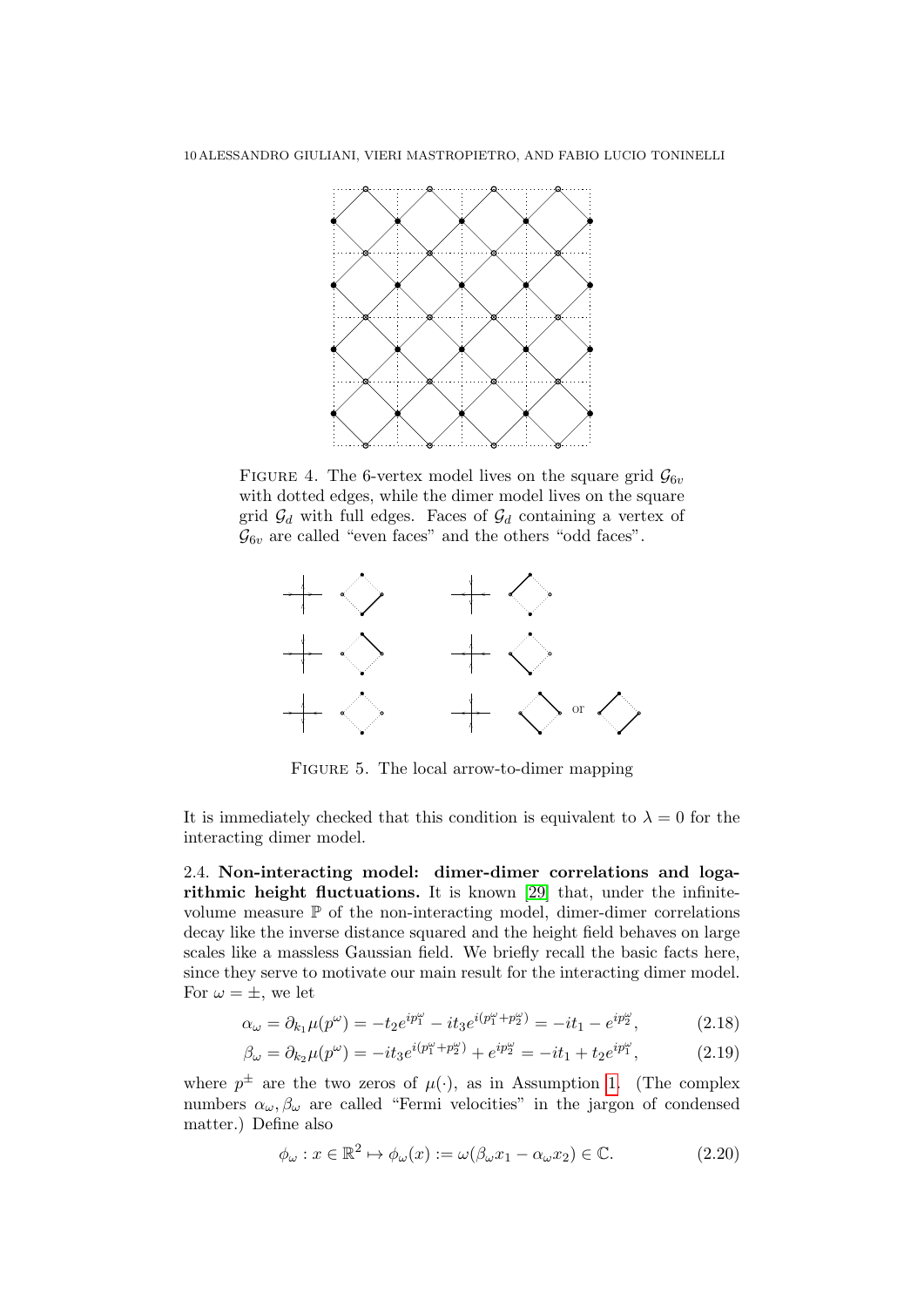**Remark 2.** Under Assumption [1](#page-7-0) on the weights t, the complex numbers  $\alpha_{\omega}$ and  $\beta_{\omega}$  are not colinear, as elements of the complex plane [\[29\]](#page-71-3), i.e.  $\alpha_{\omega}/\beta_{\omega}$ is not real. Therefore,  $\phi_{\omega}$  is a bijection from  $\mathbb{R}^2$  to the complex plane. More precisely, one has that

<span id="page-10-0"></span>
$$
\operatorname{Im}(\beta_+/\alpha_+) > 0. \tag{2.21}
$$

In fact, parametrize the weights  $t_1, t_2, t_3$  as

$$
t_1 = te^{-B_1}
$$
,  $t_2 = e^{-B_1 - B_2}$ ,  $t_3 = te^{-B_2}$ ,  $B_1, B_2 \in \mathbb{R}$ .

For  $B_1, B_2 = 0$  it is immediately checked that  $p^+ = (0, 0), p^- = (\pi, \pi)$  and that  $(2.21)$  holds. On the other hand, once t is fixed, it is known [\[29\]](#page-71-3) that the set  $\mathcal{B}_t$  of values of  $B = (B_1, B_2)$  for which Assumption [1](#page-7-0) holds is a connected subset of  $\mathbb{R}^2$  on which  $\text{Im}(\beta_+/\alpha_+)$  vanishes nowhere, and it is therefore everywhere positive.

Because of the symmetry [\(2.7\)](#page-6-0), one has  $\alpha_{\omega} = -\alpha_{-\omega}^*$ ,  $\beta_{\omega} = -\beta_{-\omega}^*$  and  $\phi_{\omega}^*(\cdot) = \phi_{-\omega}(\cdot).$ 

The relation between the massless Gaussian field and the height function is given by the following results. Let n be an integer and  $\eta_i, j \leq 2n$  be faces of  $\mathbb{Z}^2$ . With some abuse of notation, we identify a face  $\eta$  with its mid-point. Then,

<span id="page-10-1"></span>
$$
\mathbb{E}\left[(h(\eta_1) - h(\eta_2)); (h(\eta_3) - h(\eta_4))\right]
$$
\n
$$
= \frac{1}{2\pi^2} \Re \log \left(\frac{(\phi_+(\eta_4) - \phi_+(\eta_1))(\phi_+(\eta_3) - \phi_+(\eta_2))}{(\phi_+(\eta_4) - \phi_+(\eta_2))(\phi_+(\eta_3) - \phi_+(\eta_1))}\right)
$$
\n
$$
+ O\left(\frac{1}{\min_{i \neq j \le 4} |\eta_i - \eta_j| + 1}\right)
$$
\n(2.22)

where  $\phi_+(\eta_i) - \phi_+(\eta_j)$  should be read as 1 in case  $\eta_i = \eta_i$ . Also,

$$
\mathbb{E} [(h(\eta_1) - h(\eta_2)); \dots; (h(\eta_{2n-1}) - h(\eta_{2n}))]
$$
  
=  $O\left(\frac{1}{\min_{i \neq j \leq 2n} |\eta_i - \eta_j| + 1}\right)$  (2.23)

where  $\mathbb{E}(X_1;\ldots;X_k)$  denotes the joint cumulant of the random variables  $X_1, \ldots, X_k$ . In particular, as  $|\eta_1 - \eta_2| \to \infty$ ,

$$
\text{Var}_{\mathbb{P}}(h(\eta_1) - h(\eta_2)) = \frac{1}{\pi^2} \Re \log(\phi_+(\eta_1) - \phi_+(\eta_2)) + O(1) \tag{2.24}
$$

while the cumulants of order  $n \geq 3$  of  $(h(\eta_1) - h(\eta_2))$  are bounded from above, uniformly in  $\eta_1, \eta_2$ . It is well known that [\(2.22\)](#page-10-1) and [\(2.23\)](#page-10-2) imply that the height field tends, in the scaling limit, to a GFF with covariance

<span id="page-10-2"></span>
$$
-\frac{1}{2\pi^2} \Re \log(\phi_+(\eta_1) - \phi_+(\eta_2)).\tag{2.25}
$$

For  $(2.22)$  see [\[29\]](#page-71-3) and for  $(2.23)$  see e.g. [\[22,](#page-71-0) Th. 5] (in [\[22\]](#page-71-0) the weights  $t_i$ are all 1 and  $\eta_1 = \eta_3 = \dots \eta_{2n-1}, \eta_2 = \eta_4 = \dots = \eta_{2n}$ ; the proof of [\(2.23\)](#page-10-2) in the general case works the same way).

**Remark 3.** Note that the prefactor  $1/\pi^2$  is independent of the weights t. In [\[29\]](#page-71-3), such universality is related to the fact that the spectral curve, i.e. the algebraic curve defined by the zeros on  $\mathbb{C}^2$  of the polynomial  $P(z, w) :=$  $\mu(-i\log z, -i\log w)$ , is a so-called Harnack curve.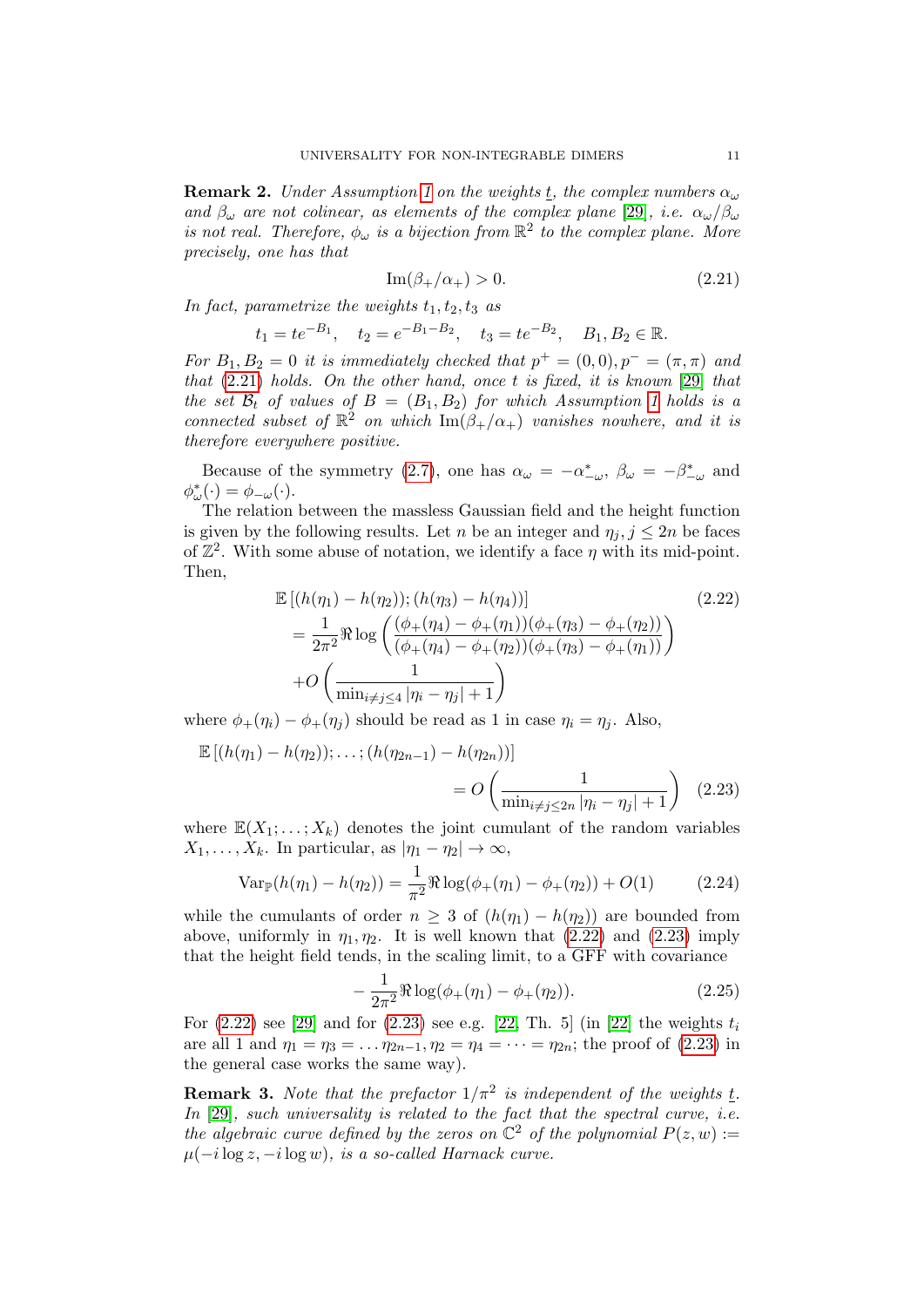It is useful to recall the key points of the proof of [\(2.22\)](#page-10-1) in order to understand the main new features posed by the presence of the interaction. From the definition of height function,

$$
\mathbb{E} [(h(\eta_1) - h(\eta_2)); (h(\eta_3) - h(\eta_4))]
$$
  
= 
$$
\sum_{e \in C_{\eta_1 \to \eta_2}} \sum_{e' \in C_{\eta_3 \to \eta_4}} \sigma_e \sigma_{e'} \mathbb{E} (\mathbb{1}_e; \mathbb{1}_{e'}) \quad (2.26)
$$

where  $\mathbb{E}(\mathbb{1}_e; \mathbb{1}_{e'})$  is the dimer-dimer correlation function

<span id="page-11-1"></span>
$$
\mathbb{E}(\mathbb{1}_e; \mathbb{1}_{e'}) := \mathbb{E}(\mathbb{1}_e \mathbb{1}_{e'}) - \mathbb{E}(\mathbb{1}_e) \mathbb{E}(\mathbb{1}_{e'}).
$$

This correlation function has an exact expression involving the inverse Kasteleyn matrix of the infinite lattice; at large distances, it can be expressed as

<span id="page-11-0"></span>
$$
\mathbb{E}(\mathbb{1}_{e}; \mathbb{1}_{e'}) = A_{r,r'}(x, x') + B_{r,r'}(x, x') + R_{r,r'}(x, x'), \qquad (2.27)
$$

$$
A_{r,r'}(x, x') = \frac{1}{4\pi^2} \sum_{\omega = \pm} \frac{K_{\omega,r} K_{\omega,r'}}{(\phi_{\omega}(x - x'))^2}
$$

$$
B_{r,r'}(x, x') = \frac{1}{4\pi^2} \sum_{\omega = \pm} \frac{K_{-\omega,r} K_{\omega,r'}}{|\phi_{\omega}(x - x')|^2} e^{i(p^{\omega} - p^{-\omega}) \cdot (x - x')}
$$

where:

- the edge e (resp. e') is of type  $r = r(e)$  (resp.  $r' = r(e')$ ) and the coordinate of its black endpoint is  $x = x(e)$  (resp.  $x' = x(e')$ );
- $K_{\omega,r} = K_r e^{-ip^{\omega} \cdot v_r}$  (see [\(2.1\)](#page-5-2) for the definition of  $v_i$ ) with

<span id="page-11-3"></span>
$$
K_1 = t_1
$$
,  $K_2 = it_2$ ,  $K_3 = -t_3$ ,  $K_4 = -i$ ;\t\t(2.28)

note that  $K_{-\omega,r} = K_{\omega,r}^*$ .

•  $R_{r,r'}(x, x')$  is a remainder, decaying like  $|x-x'|^{-3}$  at large distance. Note that, since  $p^{\pm}$  are distinct by assumption, the complex exponential in the definition of  $B_{r,r'}$  is genuinely oscillating. For simplicity, assume that the paths  $C_{\eta_1 \to \eta_2}$ ,  $C_{\eta_3 \to \eta_4}$  are a concatenation of elementary steps in direction  $\pm \vec{e}_1$  and  $\pm \vec{e}_2$ , connecting faces of the same parity: e.g., assume that an elementary step  $s(x, 1)$  in direction  $+ \vec{e}_1$  'centered at x' consists in crossing the two bonds  $(\bullet, \circ) = (x, x + v_3)$  and  $(\bullet, \circ) = (x, x + v_4)$  with the white vertex on the right, while an elementary step  $s(x, 2)$  in direction  $+\vec{e}_2$  centered at x consists in crossing the two bonds  $(\bullet, \circ) = (x, x)$  and  $(\bullet, \circ) = (x - v_4, x)$  with the white vertex on the right. A simple but crucial observation is that

<span id="page-11-2"></span>
$$
\sum_{e \in s(x,1)} \sigma_e K_{\omega, r(e)} = K_3 e^{-ip^{\omega} v_3} + K_4 e^{-ip^{\omega} v_4} = -i\beta_{\omega} = -i\omega \Delta_1 \phi_{\omega} \quad (2.29)
$$

$$
\sum_{e \in s(x,2)} \sigma_e K_{\omega, r(e)} = K_1 e^{-ip^{\omega} v_1} + K_4 e^{-ip^{\omega} v_4} = i\alpha_{\omega} = -i\omega \Delta_2 \phi_{\omega} \qquad (2.30)
$$

where  $\Delta_i \phi_\omega$  denotes the discrete gradient in direction  $\vec{e}_i$  of the affine function  $\phi_{\omega}$  defined in [\(2.20\)](#page-9-2). By inserting [\(2.27\)](#page-11-0) in [\(2.26\)](#page-11-1) one can see that the contribution from  $R_{r,r'}$  is subdominant, and the same for  $B_{r,r'}$  due to the oscillating complex exponential. As for the dominant contribution to [\(2.26\)](#page-11-1),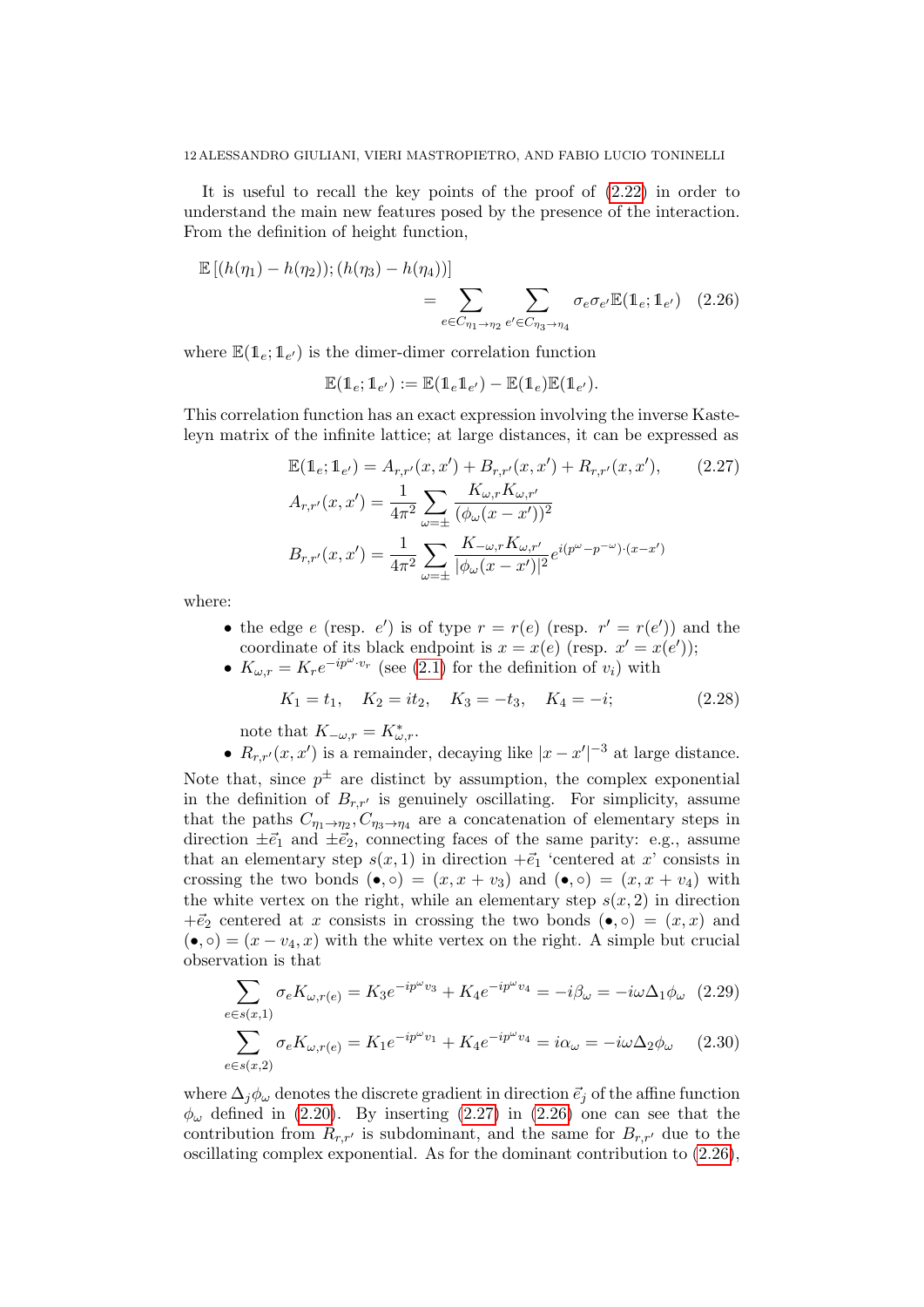coming from the term  $A_{r,r'}$ , one sees using [\(2.29\)](#page-11-2) that it approximately equals the integral in the complex plane

<span id="page-12-4"></span>
$$
-\frac{1}{2\pi^2} \Re \int_{\phi_+(\eta_1)}^{\phi_+(\eta_2)} dz \int_{\phi_+(\eta_3)}^{\phi_+(\eta_4)} dz' \frac{1}{(z-z')^2} \tag{2.31}
$$

whose explicit evaluation gives the main term in the r.h.s. of  $(2.22)$ .

2.5. The interacting case: main results. In the presence of the interaction,  $\lambda \neq 0$ , Kasteleyn theory is not valid anymore, so that one cannot rely on an explicit computation of the dimer correlations to check the validity of the asymptotic Gaussian behavior of the height function. However, dimer correlations can be written as a renormalized expansion based on multiscale analysis. From now on, we will assume that the interaction is small:

$$
|\lambda| \le \varepsilon \tag{2.32}
$$

and all claims above hold if  $\varepsilon$  is small enough (uniformly in L).

Our first result is:

<span id="page-12-0"></span>**Theorem 1.** Given a local function g of the dimer configuration, the limit

$$
\mathbb{E}_{\lambda}(g) := \lim_{L \to \infty} \mathbb{E}_{L,\lambda}(g)
$$
\n(2.33)

exists. The infinite-volume dimer-dimer correlations are given by

<span id="page-12-2"></span>
$$
\mathbb{E}_{\lambda}(\mathbb{1}_{e}; \mathbb{1}_{e'}) = \bar{A}_{r,r'}(x, x') + \bar{B}_{r,r'}(x, x') + \bar{R}_{r,r'}(x, x') \qquad (2.34)
$$

$$
\bar{A}_{r,r'}(x,x') = \frac{1}{4\pi^2} \sum_{\omega=\pm} \frac{\bar{K}_{\omega,r} \bar{K}_{\omega,r'}}{\bar{\phi}_{\omega}(x-x')^2}
$$
(2.35)

$$
\bar{B}_{r,r'}(x,x') = \frac{1}{4\pi^2} \sum_{\omega} \frac{\bar{H}_{-\omega,r} \bar{H}_{\omega,r'}}{|\bar{\phi}_{\omega}(x-x')|^{2\nu}} e^{i(\bar{p}^{\omega} - \bar{p}^{-\omega}) \cdot (x-x')} \tag{2.36}
$$

where:

- $r = r(e)$  is the type of the edge e,  $x = x(e)$  is the coordinate of the black site of e, and similarly for  $r', x'$ ;
- $\bullet\ \bar{\phi}_\omega(x)=\omega(\bar{\beta}_\omega x_1-\bar{\alpha}_\omega x_2);$
- one has

<span id="page-12-1"></span>
$$
\nu = 1 + O(\lambda) \in \mathbb{R},\tag{2.37}
$$

$$
\bar{K}_{\omega,r} = K_{\omega,r} + O(\lambda) \in \mathbb{C}, \quad \bar{H}_{\omega,r} = K_{\omega,r} + O(\lambda) \in \mathbb{C}
$$

$$
\bar{\alpha}_{\omega} = \alpha_{\omega} + O(\lambda) \in \mathbb{C}, \quad \bar{\beta}_{\omega} = \beta_{\omega} + O(\lambda) \in \mathbb{C}, \tag{2.38}
$$

$$
\bar{p}^{\omega} = p^{\omega} + O(\lambda) \in [-\pi, \pi]^2; \tag{2.39}
$$

these are all analytic functions of  $\lambda$  and satisfy the symmetries

<span id="page-12-3"></span>
$$
\bar{\alpha}^*_{\omega} = -\bar{\alpha}_{-\omega}, \quad \bar{\beta}^*_{\omega} = -\bar{\beta}_{-\omega}, \tag{2.40}
$$

$$
\bar{K}^*_{\omega,r} = \bar{K}_{-\omega,r}, \quad \bar{H}^*_{\omega,r} = \bar{H}_{-\omega,r}
$$
\n(2.41)

$$
\bar{p}^+ + \bar{p}^- = (\pi, \pi). \tag{2.42}
$$

Finally,  $\bar{R}_{r,r'}(x,x') = O(|x-x'|^{-5/2})$  (the exponent 5/2 could be replaced by any  $\delta < 3$  provided  $\lambda$  is small enough).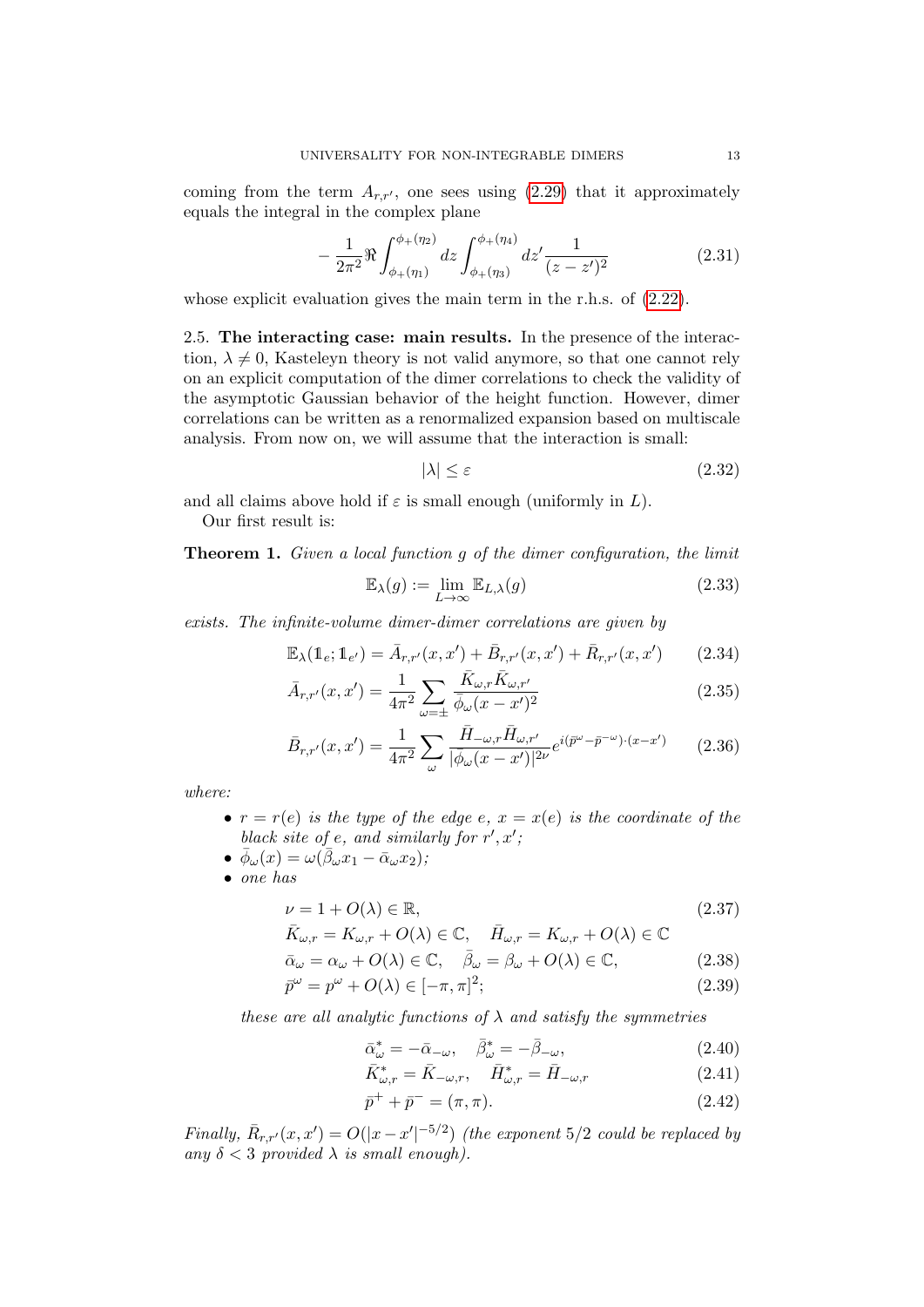[A warning on notation: given a quantity (such as  $\alpha_{\omega}, \phi_{\omega}$ ) referring to the non-interacting model, the corresponding  $\lambda$ -dependent quantity for the interacting model will be distinguished by a bar, such as  $\bar{\alpha}_{\omega}$ , etc. On the other hand, we denote by  $z^*$  the complex conjugate of a number  $z$ .

Note that the interaction modifies the decay rate of the correlation, producing a non-trivial ('anomalous') critical exponent  $\nu$ . The analytic functions appearing in [\(2.37\)](#page-12-1) are expressed as convergent power series but, due to the complexity of the expansion, the coefficients can be explicitly evaluated only at the lowest orders. This makes impossible to verify directly the validity of relations like [\(2.29\)](#page-11-2), which were essential for the proof of large-scale Gaussian behavior of the height field in the non-interacting case. However, we can prove non-perturbatively that the parameters appearing in [\(2.34\)](#page-12-2) are not independent, but related by exact relations, which are the central result of the present work:

<span id="page-13-1"></span>Theorem 2. One has

<span id="page-13-3"></span><span id="page-13-2"></span>
$$
\sum_{e \in s(x,j)} \sigma_e \bar{K}_{\omega, r(e)} = -i\omega \sqrt{\nu} \Delta_j \bar{\phi}_{\omega}, \qquad (2.43)
$$

where  $\nu = \nu(\lambda)$  is the same as the critical exponent in Theorem [1.](#page-12-0) Here,  $s(x, j)$  is the elementary step in direction  $+ \vec{e}_i$  centered at x, thought of as a collection of two bonds, as defined before [\(2.29\)](#page-11-2). As a consequence,

$$
\mathbb{E}_{\lambda} [(h(\eta_1) - h(\eta_2)); (h(\eta_3) - h(\eta_4))]
$$
\n
$$
= \frac{\nu}{2\pi^2} \Re \log \left( \frac{(\bar{\phi}_+(\eta_4) - \bar{\phi}_+(\eta_1))(\bar{\phi}_+(\eta_3) - \bar{\phi}_+(\eta_2))}{(\bar{\phi}_+(\eta_4) - \bar{\phi}_+(\eta_2))(\bar{\phi}_+(\eta_3) - \bar{\phi}_+(\eta_1))} \right) + O \left( \frac{1}{\min_{i \neq j \le 4} |\eta_i - \eta_j|^{1/2} + 1} \right) (2.44)
$$

(the exponent  $1/2$  could be replaced by any  $\delta < 1$  provided  $\lambda$  is small enough; as in [\(2.22\)](#page-10-1), when  $\eta_i = \eta_i$ ,  $\bar{\phi}_+(\eta_i) - \bar{\phi}_+(\eta_i)$  has to be read as 1).

Note that the result contains two non-trivial pieces of information: first, the sum of  $\sigma_e \bar{K}_{\omega, r(e)}$  along a step in direction  $\vec{e_i}$  is proportional to the discrete gradient of  $\bar{\phi}_{\omega}$  in the same direction; second, the coefficient of proportionality is related in an elementary way to the critical exponent  $\nu$  that appears in  $(2.36)$ . The latter relation immediately implies the identity (cf.  $(2.44)$ ) between height fluctuation amplitude and critical exponent  $\nu$  and is a form of universality.

<span id="page-13-0"></span>**Remark 4.** Recall that for the non-interacting model  $\nu = 1$ , in particular it is independent of the weights  $t_i$ . This is not true anymore for the interacting model. Indeed, an explicit calculation of  $\nu$  at first order in  $\lambda$  for the model with plaquette interaction shows a non-trivial dependence both on  $\lambda$  and on the weights.

Theorem [2](#page-13-1) follows from a combination of exact relations among correlation functions of the interacting dimer model ("lattice Ward identities") together with chiral gauge symmetry emerging in the continuum scaling limit; it is remarkable that such a symmetry, valid only in the continuum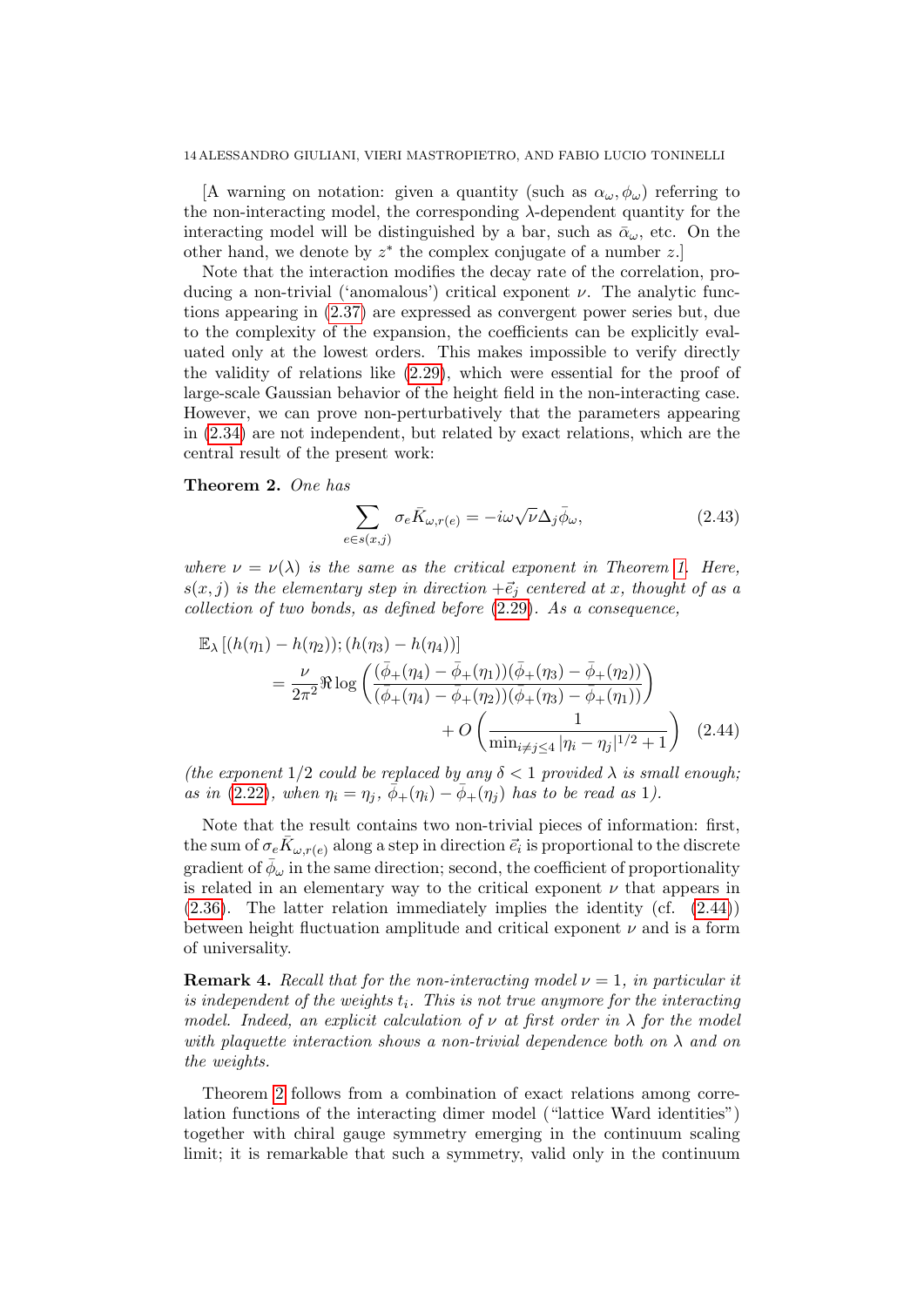limit, implies nevertheless exact relations for the coefficients of the lattice theory.

Remark 5. The analog of Theorem [1](#page-12-0) has been proven in [\[22\]](#page-71-0), [\[23\]](#page-71-1) in the special case  $t_1 = t_2 = t_3 = 1$  and with plaquette interaction as in [\(2.14\)](#page-7-2), which has the same discrete symmetries as the lattice. In that case, for symmetry reasons one obtains automatically that the ratios  $\frac{\bar{K}_{\omega,r}}{K_{\omega,r}}$  are independent

of  $r, \omega$  and that  $\frac{\bar{\alpha}_{\omega}}{\alpha_{\omega}} = \frac{\bar{\beta}_{\omega}}{\beta_{\omega}}$  $\frac{\beta_{\omega}}{\beta_{\omega}},$  the ratios being again  $\omega$ -independent. Then, the analog of Theorem [2](#page-13-1) is trivial in that case.

Let us add also that, in the works [\[22,](#page-71-0) [23\]](#page-71-1), the existence of the  $L \rightarrow \infty$ limit of the measure  $\mathbb{P}_{L,\lambda}$  itself was not proven: instead, we modified the measure  $\mathbb{P}_{L,\lambda}$  by an infra-red cut-off  $m > 0$  (mass) and then we took the limit where first  $L \to \infty$  and then  $m \to 0$ . We explain in Section [6](#page-29-0) how the need of the cut-off m can be bypassed.

To upgrade Theorem [2](#page-13-1) into a statement of convergence of the height field to a Gaussian Free Field with covariance

$$
-\frac{\nu}{2\pi^2}\Re\log(\bar\phi_+(x)-\bar\phi_+(y)),
$$

one needs to complement [\(2.44\)](#page-13-3) with the statement that higher cumulants are negligible, i.e. that, for  $n > 2$  and some  $\theta > 0$ ,

$$
\mathbb{E}_{\lambda} [(h(\eta_1) - h(\eta_2)); \ldots; (h(\eta_{2n-1}) - h(\eta_{2n}))] = O((\min_{i \neq j} |\eta_i - \eta_j| + 1)^{-\theta}).
$$

In turn, this requires an analog of  $(2.34)$  for multi-dimer correlation functions. This can be done following the ideas of Sections [5](#page-25-0) and [6](#page-29-0) below but, in order to keep this work within reasonable length, we decided not to develop this point. The interested reader may look at [\[22,](#page-71-0) Theorem 3 and Sec. 7], where the precise statements on multi-dimer correlations and on the convergence to the GFF are given in detail for the model with edge weights  $\underline{t} \equiv 1$ and interaction [\(2.13\)](#page-7-3).

### 3. Grassmann integral representation

<span id="page-14-1"></span><span id="page-14-0"></span>3.1. Kasteleyn theory. For the statements of this section and more details on Kasteleyn theory, we refer the reader for instance to [\[28,](#page-71-12) [29\]](#page-71-3).

The partition function and the correlations of the non-interacting model [\(2.3\)](#page-6-1) can be explicitly computed in determinantal form, via the so-called Kasteleyn matrix K. This is a square matrix of size  $L^2 \times L^2$  with rows/columns indexed by black/white vertices  $b/w$  of  $\mathbb{T}_L$ , as follows. If  $b, w$  are not neighbors, then  $K(b, w) = 0$ . Otherwise, if  $(b, w)$  is an edge of type r one sets  $K(b, w) = K_r$ , cf. [\(2.28\)](#page-11-3). We actually need four Kasteleyn matrices  $K_{\theta}$ ,  $\boldsymbol{\theta} = (\theta_1, \theta_2) \in \{0, 1\}^2$ , where the two indices label periodic/anti-periodic boundary conditions (depending on whether the index is  $0/1$ ) in the directions  $\vec{e}_i$ . To obtain  $K_{\theta}$  from K, one multiplies by  $(-1)^{\theta_1}$  (resp. by  $(-1)^{\theta_2}$ ) the matrix elements corresponding to edges  $(b, w)$  where w has first coordinate equal  $L$  and  $b$  has first coordinate equal 1 (resp.  $w$  has second coordinate equal  $L$  and  $b$  has second coordinate equal 1). See Fig. [1.](#page-5-0) Of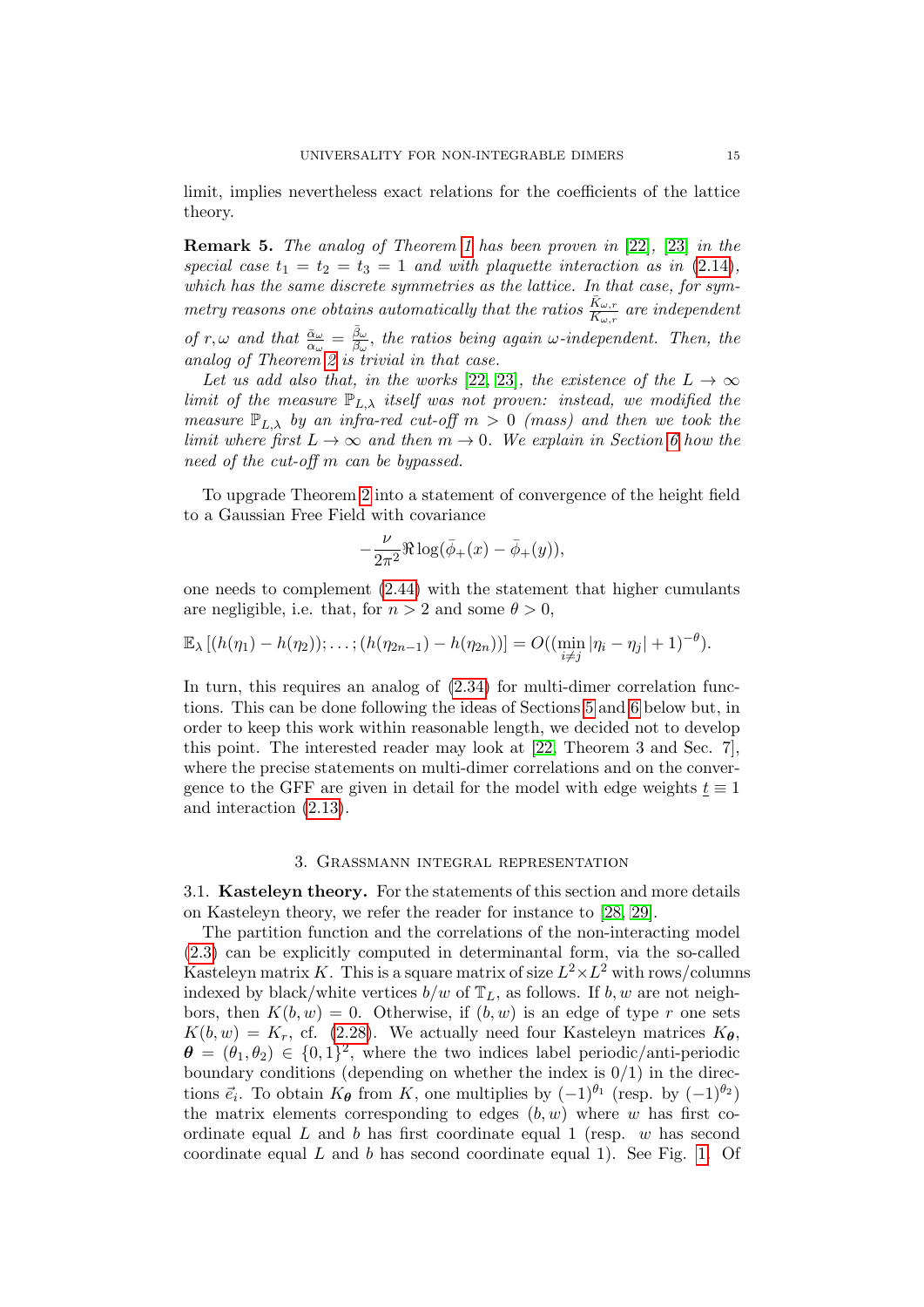course,  $K_{00} = K$ . We have then [\[27,](#page-71-2) [28\]](#page-71-12) that

<span id="page-15-1"></span>
$$
Z_L^0 = \frac{1}{2} \sum_{\theta \in \{0,1\}^2} c_{\theta} \det(K_{\theta}) \tag{3.1}
$$

where  $c_{\theta} \in \{-1, +1\}$  and, moreover, three of the  $c_{\theta}$  have the same sign and the fourth one has the opposite sign. More precisely, for the square grid, with our choice of Kasteleyn matrix, one finds

$$
c_{\theta} = \begin{cases} +1 & \text{if } \theta = (0,1) \text{ or } \theta = (1,0) \\ (-1)^{1_{L=0 \text{ mod } 4}} & \text{if } \theta = (0,0) \\ (-1)^{1_{L=0 \text{ mod } 2}} & \text{if } \theta = (1,1) \end{cases}
$$
(3.2)

(recall that we are assuming that L is even). The matrices  $K_{\theta}$  are diagonalized in the Fourier basis and

$$
\det(K_{\theta}) = \prod_{k \in \mathcal{P}(\theta)} \mu(k),\tag{3.3}
$$

where  $\mu(\cdot)$  is as in [\(2.5\)](#page-6-2) and

$$
\mathcal{P}(\boldsymbol{\theta}) = \{k = (k_1, k_2), k_i = \frac{2\pi}{L} (n_i + \theta_i/2), n_i = 0, \dots, L - 1\}.
$$
 (3.4)

The matrices  $K_{\theta}$  are not necessarily invertible (e.g., if  $t_i \equiv 1$  then  $K_{00}$  is not because  $\mu(0) = 0$  and this question will play a role in Section [6.](#page-29-0) However, if the four matrices  $K_{\theta}$  are invertible, then the correlation functions of the non-interacting measure can be written as

$$
\mathbb{P}_L(e_1, \dots, e_k \in M) = \frac{1}{2Z_L^0}
$$
\n
$$
\times \sum_{\theta \in \{0,1\}^2} c_{\theta} \det(K_{\theta}) \left[ \prod_{j=1}^k K_{\theta}(b_j, w_j) \right] \det\{K_{\theta}^{-1}(w_n, b_m)\}_{1 \le n, m \le k} \quad (3.5)
$$

where the edge  $e_j$  has black/white vertex  $b_j/w_j$ . The inverse of the matrix  $K_{\theta}$  can be computed explicitly as

$$
K_{\theta}^{-1}(w_x, b_y) = \frac{1}{L^2} \sum_{k \in \mathcal{P}(\theta)} \frac{e^{-ik(x-y)}}{\mu(k)} =: g_L^{\theta}(x, y), \tag{3.6}
$$

where  $w_x$  (resp.  $b_y$ ) is the white (resp. black) site with coordinate x (resp. y). Provided that

<span id="page-15-0"></span>
$$
|k - p^{\pm}| \gg L^{-2}, \qquad \forall k \in \mathcal{P}(\boldsymbol{\theta}), \tag{3.7}
$$

it is easy to see that  $K_{\theta}^{-1}(w_x, b_y) = g(x, y) + o(1)$  as  $L \to \infty$ , where

$$
g(x,y) := \int_{[-\pi,\pi]^2} \frac{dk}{(2\pi)^2} \frac{e^{-ik(x-y)}}{\mu(k)}.
$$
 (3.8)

Condition [\(3.7\)](#page-15-0) can fail for some values of L and of  $\theta$ . For this reason, in Section [6](#page-29-0) the values  $k_{\theta}^{\pm} \in \mathcal{P}(\theta)$  that are closest to the zeros of  $\mu$  will be treated separately, see in particular Sections [6.1](#page-29-1) and [6.5.](#page-55-0)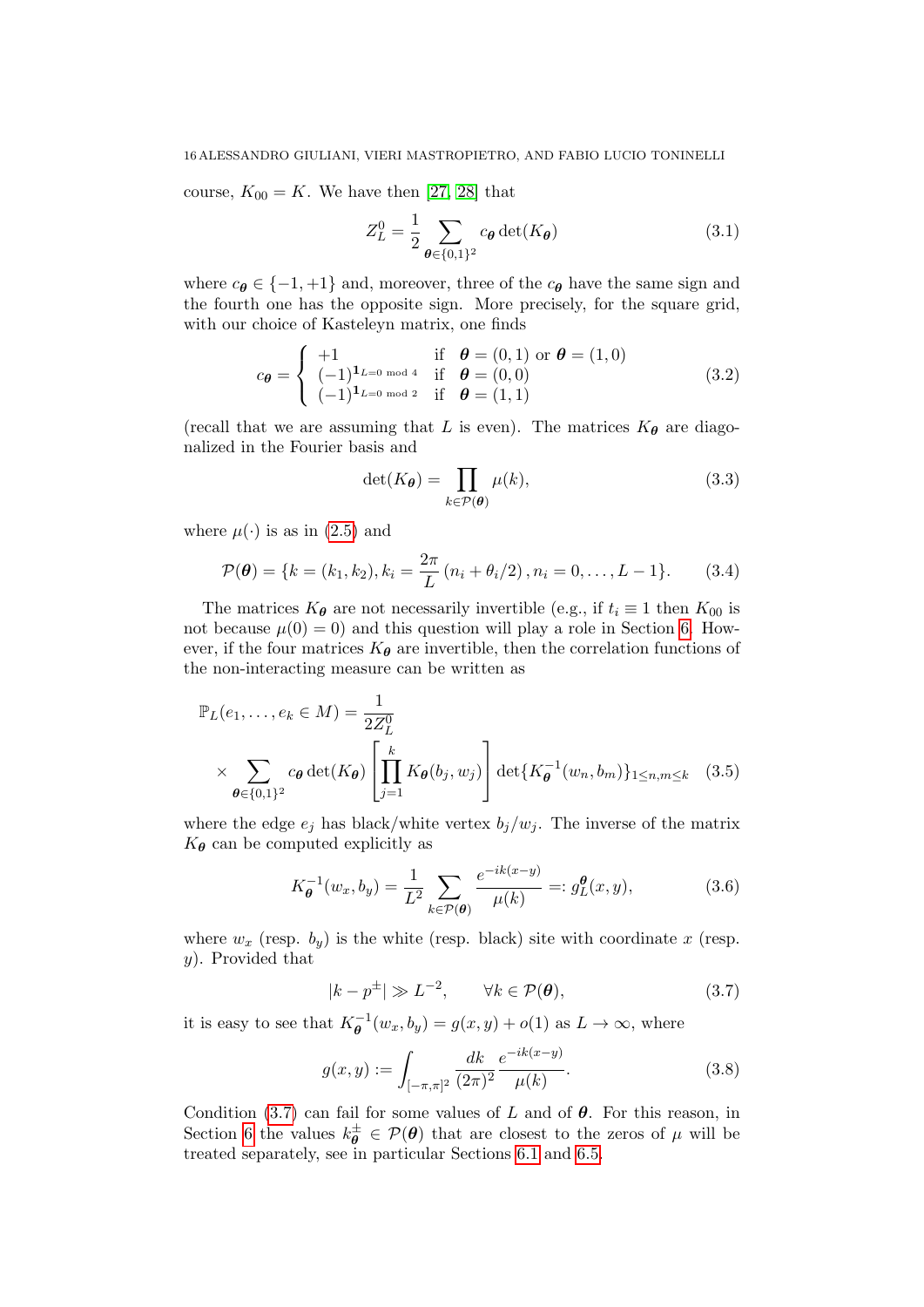Due to the two zeros of  $\mu$ , the matrix element  $g(x, y)$  decays only as the inverse distance between  $w_x$  and  $b_y$ . More precisely

$$
g(x,y) = \frac{1}{2\pi} \sum_{\omega = \pm} \frac{e^{-ip^{\omega}(x-y)}}{\phi_{\omega}(x-y)} + r(x,y)
$$
 (3.9)

where  $r(x, y) = O(1/|x - y|^2)$  and  $\phi_\omega$  was defined in [\(2.20\)](#page-9-2).

3.2. Grassmann representation of the generating functions. We refer for instance to [\[19\]](#page-71-13) for an introduction to Grassmann variables and Grassmann integration; here we just recall a few basic facts. It is well known that determinants can be represented as Gaussian Grassmann integrals. For our purposes, we associate a Grassmann variable  $\psi_x^+$  (resp.  $\psi_x^-$ ) with the black (resp. white) site indexed x. We denote by  $\int D\psi f(\psi)$  the Grassmann integral of a function f and since the variables  $\psi_x^{\pm}$  anti-commute among themselves and there is a finite number of them, we need to define the integral only for polynomials  $f$ . The Grassmann integration is a linear operation that is fully defined by the following conventions:

<span id="page-16-2"></span>
$$
\int D\psi \prod_{x \in \Lambda} \psi_x^- \psi_x^+ = 1, \tag{3.10}
$$

the sign of the integral changes whenever the positions of two variables are interchanged (in particular, the integral of a monomial where a variable appears twice is zero) and the integral is zero if any of the  $2|\Lambda|$  variables is missing. We also consider Grassmann intergrals of functions of the type  $f(\psi) = \exp(Q(\psi))$ , with Q a sum of monomials of even degree. By this, we simply mean that one replaces the exponential by its finite Taylor series containing only the terms where no Grassmann variable is repeated.

It is well known that the definition of Grassmann integration allows one to write the determinant of a matrix as the integral of the exponential of the associated Grassmann quadratic form (such integral will be called a "Gaussian Grassmann integral", for the obvious formal analog with usual Gaussian integrals). In particular,

<span id="page-16-1"></span>
$$
\det(K_{\theta}) = \int_{(\theta)} D\psi \, e^{S(\psi)},\tag{3.11}
$$

where

$$
S(\psi) = -\sum_{x,y \in \Lambda} K_{00}(b_x, w_y) \psi_x^+ \psi_y^-
$$
 (3.12)

and the index  $(\theta)$  below the integral means that one has to identify  $\psi_{\alpha}^{\pm}$  $\overline{\overset{\pm}{(L+1,x_2)}}:=$  $(-1)^{\theta_1}\psi_{0}^{\pm}$  $\psi^{\pm}_{(1,x_2)}$  and similarly  $\psi^{\pm}_{(x_1,L+1)} := (-1)^{\theta_2} \psi^{\pm}_{(x_1,1)}$ . More compactly we write

$$
S(\psi) = -\sum_{e} E_e
$$

where the sum runs over edges of  $\mathbb{T}_L$  and, if e is an edge  $(b, w)$ ,

<span id="page-16-0"></span>
$$
E_e = K_{00}(b, w)\psi_{x(b)}^+ \psi_{x(w)}^-.
$$
\n(3.13)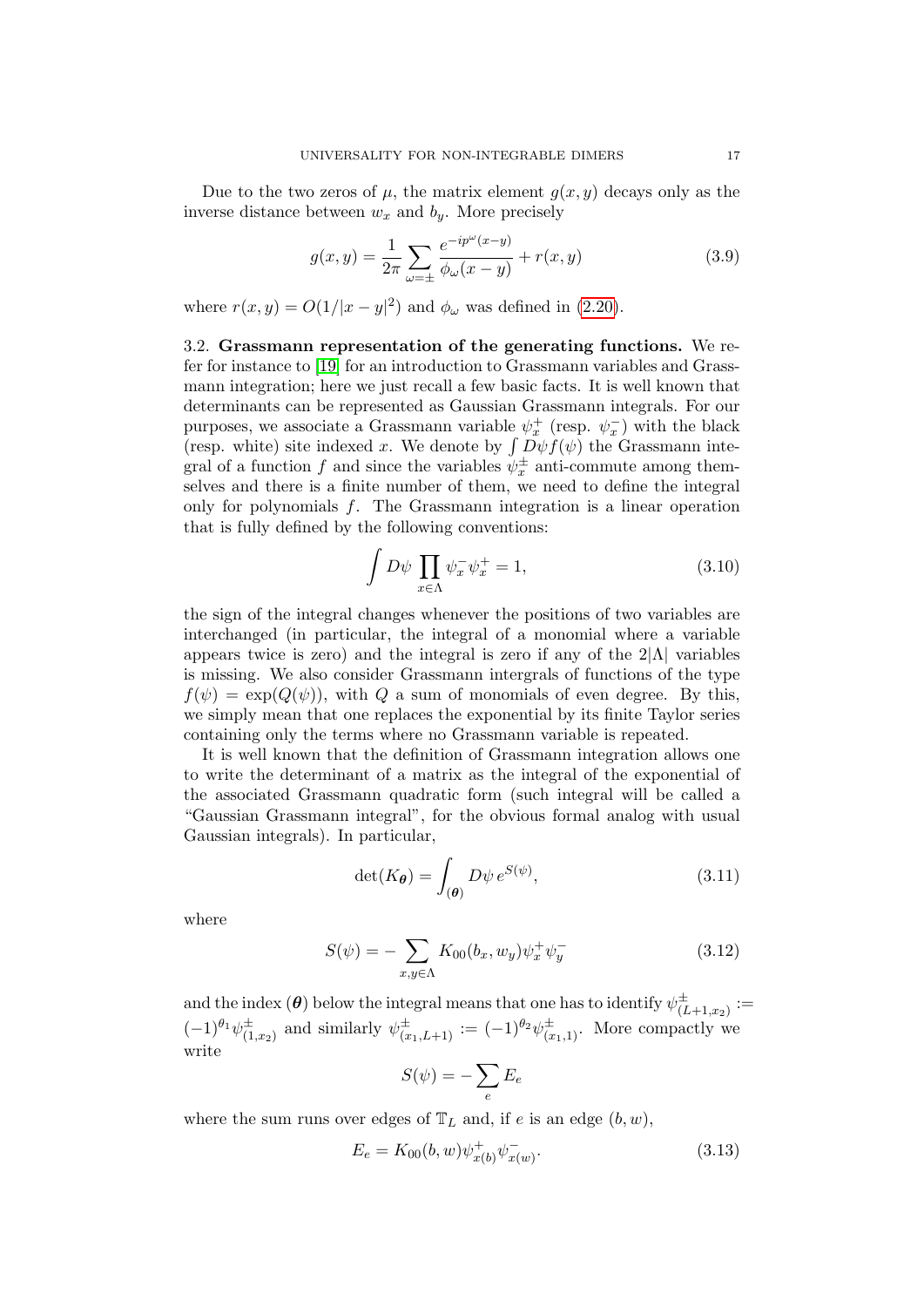Our goal here is to express, via a Grassmann integral, the partition function of the interacting dimer model, and more generally the generating function  $W_{\Lambda}(A)$  defined by

$$
e^{\mathcal{W}_{\Lambda}(A)} := \sum_{M \in \Omega_L} p_{L,\lambda}(M) \prod_e e^{A_e \mathbb{1}_e} \tag{3.14}
$$

where the product runs over the edges of  $\mathbb{T}_L$  and  $A_e \in \mathbb{R}$ . Note that  $e^{W_L(0)}$ is the partition function and that any multi-dimer truncated correlation function of the type  $\mathbb{E}_{L,\lambda}(\mathbb{1}_{e_1};\ldots;\mathbb{1}_{e_k})$  can be obtained by differentiating  $W_{\Lambda}(A)$  with respect to  $A_{e_1}, \ldots, A_{e_k}$  and setting  $A \equiv 0$ .

Recall that the perturbed probability weight  $p_{L,\lambda}$  depends on the local 'energy function'  $f$  via  $(2.11)-(2.12)$  $(2.11)-(2.12)$ . Without loss of generality, we can assume that [\(2.12\)](#page-7-1) holds with

$$
f(M) = \sum_{s=1}^{n} c_s \mathbb{1}_{P_s}(M)
$$
\n(3.15)

where  $c_s$  are real constants, n is an integer,  $P_s$  are finite collections of edges such that no space translation of  $P_s$  coincides with a  $P_{s'}$ ,  $s \neq s'$  and  $\mathbb{1}_{P_s}$  =  $\prod_{e \in P_s} \mathbb{1}_e$  is the indicator that all edges in  $P_s$  belong to M. Again without loss of generality we assume that each  $P_s$  contains at least 2 edges (if  $P_s$ consists in just one edge, its effect is just to modify the weights  $t$ ). Under these assumptions, the following representation holds.

<span id="page-17-0"></span>**Proposition 1.** Let  $\lambda$  be small enough. Then, one has

$$
e^{\mathcal{W}_L(A)} = \frac{1}{2} \sum_{\theta \in \{0,1\}^2} c_{\theta} \int_{(\theta)} D\psi \, e^{S(\psi) + V(\psi, A)} \tag{3.16}
$$

where

<span id="page-17-1"></span>
$$
V(\psi, A) = -\sum_{e} (e^{A_e} - 1) E_e + \sum_{\gamma \subset \Lambda} c(\gamma) \prod_{b \in \gamma} E_b e^{A_b}.
$$
 (3.17)

The first sum runs over all edges of  $\mathbb{T}_L$  and  $E_e$  is as in [\(3.13\)](#page-16-0). In the second sum,  $\gamma$  are finite subsets of disjoint edges of  $\mathbb{T}_L$  such that  $|\gamma| \geq 2$ , and  $c(\gamma)$ is a real constant satisfying translation invariance  $(c(\gamma) = c(\tau_x \gamma))$  and the bound

<span id="page-17-2"></span>
$$
|c(\gamma)| \le (a|\lambda|)^{\max\{1, b\delta(\gamma)\}},\tag{3.18}
$$

for some constants  $a, b > 0$ , independent of L, and  $\delta(\gamma)$  the tree distance of  $\gamma$ , that is, the length of the shortest tree graph on  $\Lambda$  containing  $\gamma$  (the precise definition of  $c(\gamma)$  is given below).

**Remark 6.** Both  $S(\psi)$  and  $V(\psi, A)$  are invariant under the following symmetry transformation of the Grassmann fields:

$$
\psi_x^{\pm} \to (-1)^x \psi_x^{\pm}, \qquad c \to c^*, \tag{3.19}
$$

where  $c \to c^*$  indicates that all the constants appearing in  $S(\psi)$  and  $V(\psi, A)$ are mapped to their complex conjugates. Also, we used the notation  $(-1)^x :=$  $(-1)^{x_1+x_2}$ . It is straightforward to check that, under this transformation,  $E_e \rightarrow E_e$ , for all the edges e, which clearly shows that the considered transformation is in fact a symmetry of the Grassmann action. This symmetry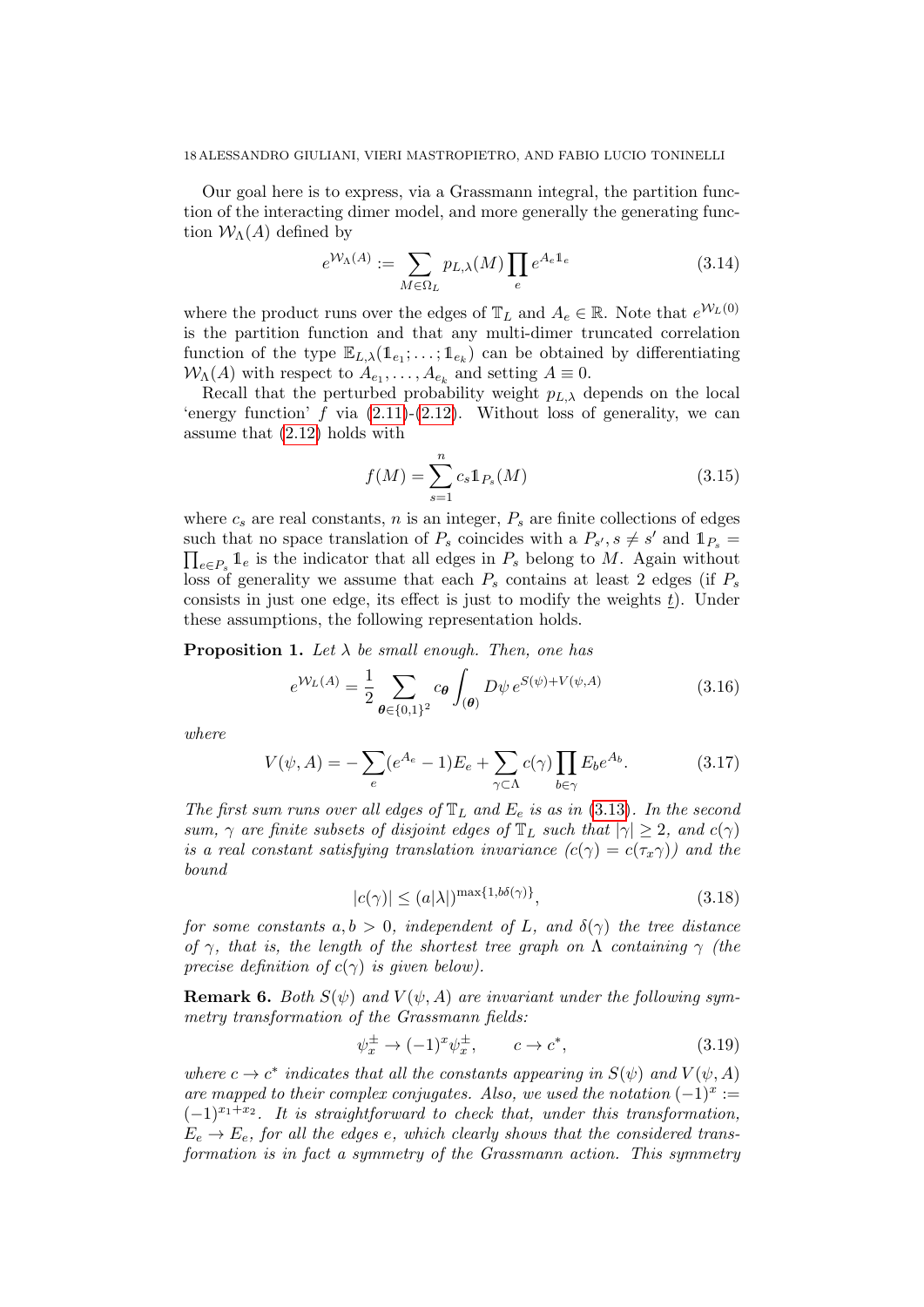will play a role in Section [6,](#page-29-0) in reducing the number of independent running coupling constants arising in the multiscale computation of the Grassmann generating function.

Proof of Proposition [1.](#page-17-0) The proposition has been proven in [\[22\]](#page-71-0) in the case of constant weights  $t_i \equiv 1$  and plaquette interaction as in [\(2.14\)](#page-7-2); the extension to the present situation is rather straightforward, so we will be concise. Let

$$
S = \{\tau_x P_s, s = 1, \dots, n, x \in \Lambda\}
$$

and remark that by assumption all elements of S are distinct and contain at least two edges. If  $B \in S$  is a space translation of  $P_s$ , set

<span id="page-18-0"></span>
$$
u(B) = \exp(\lambda c_s) - 1. \tag{3.20}
$$

We start by writing

$$
e^{\mathcal{W}_L(A)} = \sum_{M \in \Omega_L} w^{(A)}(M) \prod_{x \in \Lambda} \prod_{s=1}^n (1 + (e^{\lambda c_s} - 1) \mathbb{1}_{\tau_x P_s}(M))
$$

$$
= Z_L^{0,(A)} \sum_{\sigma \subset S} \mathbb{E}_L^{(A)} \left( \prod_{B \in \sigma} u(B) \mathbb{1}_B(M) \right) (3.21)
$$

with

$$
w^{(A)}(M) = t_1^{N_1(M)} t_2^{N_2(M)} t_3^{N_3(M)} e^{\sum_{b \in M} A_b}, \qquad Z_L^{0,(A)} = \sum_{M \in \Omega_L} w^{(A)}(M)
$$

and  $\mathbb{P}_{L}^{(A)}$  $L^{(A)}$  the probability measure with density  $w^{(A)}(M)/Z_L^{0,(A)}$ . By manipulating the sum in the r.h.s. of  $(3.21)$ , one can rewrite it as

<span id="page-18-1"></span>
$$
\sum_{n\geq 0} \sum_{\gamma_1,\dots,\gamma_n}^* Z_L^{0,(A)} \mathbb{E}_L^{(A)} \left( \prod_{i=1}^n \tilde{c}(\gamma_i) \mathbb{1}_{\gamma_i}(M) \right) \tag{3.22}
$$

where the term  $n = 0$  has to be interpreted as equal to 1 and the sum  $\sum^*$  is over non-empty, mutually disjoint subsets  $\gamma_i$  of edges of  $\mathbb{T}_L$ . The constant  $\tilde{c}(\gamma)$  is given as follows. Let  $\Sigma_{\gamma}$  be the set of all collections of the type  $Y = \{B_1, \ldots, B_{|Y|}\}\$  where:  $B_i \in S, B_i \neq B_j \text{ for } i \neq j, \cup_i B_i = \gamma \text{ and such}$ that Y cannot be divided into two non-empty sub-collections  $\{B_{i_1}, \ldots, B_{i_k}\}\$ and  $\{B_{i_{k+1}},\ldots,B_{i_{|Y|}}\}\$  with  $(\cup_{j\leq k}B_{i_j})\cap(\cup_{j>k}B_{i_j})=\emptyset$ . Then

$$
\tilde{c}(\gamma) = \sum_{Y \in \Sigma_{\gamma}} \prod_{B \in Y} u(B). \tag{3.23}
$$

Now we rewrite [\(3.22\)](#page-18-1) as

<span id="page-18-3"></span>
$$
\sum_{n\geq 0} \sum_{\gamma_1,\dots,\gamma_n}^* \prod_{j=1}^n \tilde{c}(\gamma_j) \left[ \prod_{b \in \gamma_j} \partial_{A_b} \right] Z_L^{0,(A)}.
$$
 (3.24)

The partition function  $Z_L^{(A)}$  $L^{(A)}$  corresponds to a non-interacting dimer model, with edge-dependent weights  $t_e e^{A_e}$ . Then, as in [\(3.1\)](#page-15-1) and [\(3.11\)](#page-16-1) we have

<span id="page-18-2"></span>
$$
Z_L^{0,(A)} = \frac{1}{2} \sum_{\theta \in \{0,1\}^2} c_{\theta} \int_{(\theta)} D\psi \, e^{S(\psi) - \sum_e (e^{A_e} - 1) E_e}.
$$
 (3.25)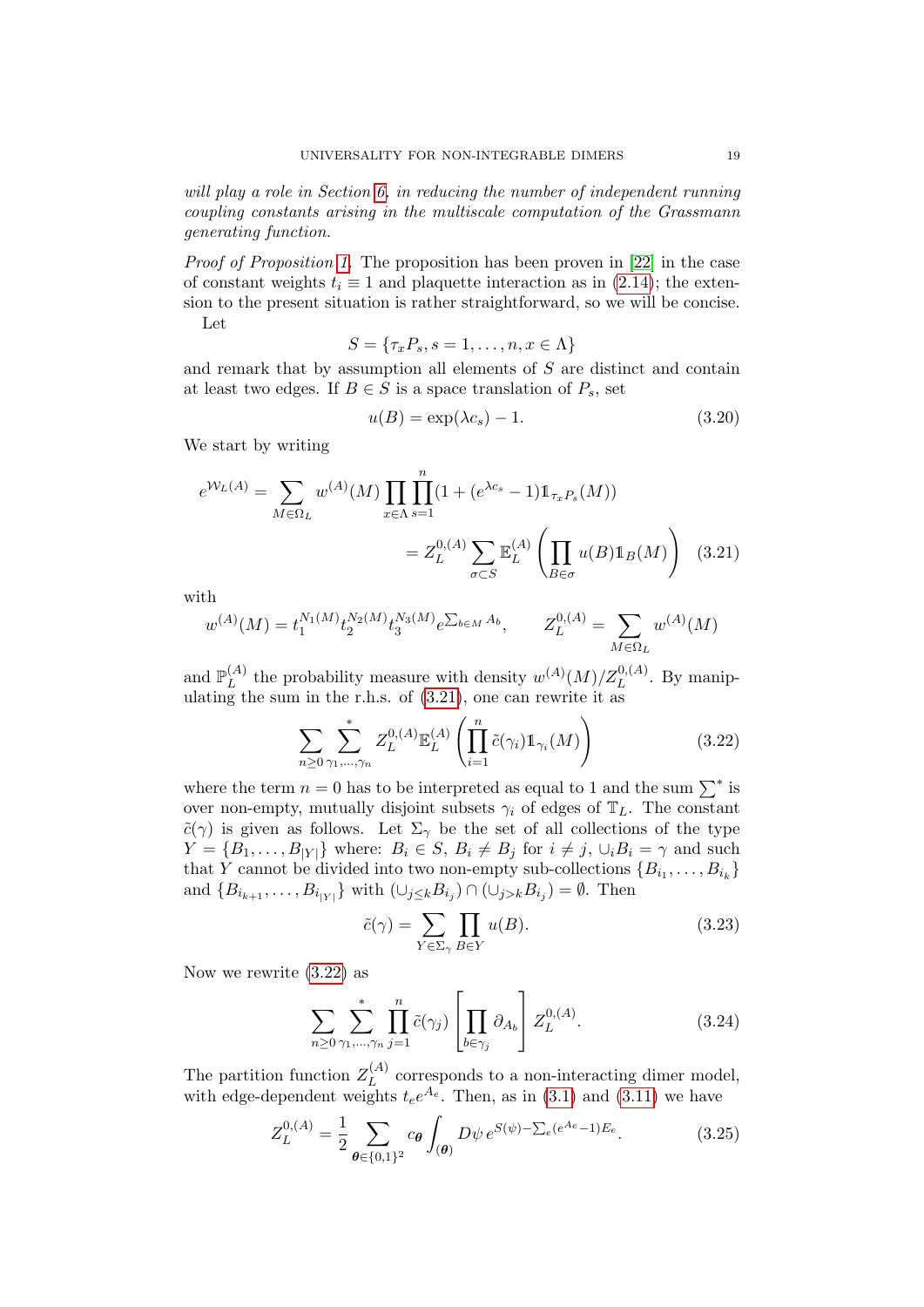Using expression  $(3.25)$  in  $(3.24)$  one readily concludes, as in [\[22\]](#page-71-0), that  $(3.17)$ holds with

$$
c(\gamma) = (-1)^{|\gamma|} \tilde{c}(\gamma). \tag{3.26}
$$

 $\blacksquare$ 

If  $\lambda$  is small enough, it is easy to see that the bound [\(3.18\)](#page-17-2) holds.

For the 6-vertex model with interaction  $(2.15)$ , the potential V is exactly quartic in the fields  $\psi$ : indeed,  $c(\gamma) \neq 0$  only if  $\gamma$  is the pair of edges  $\gamma = \{e_1, e_2\}$  or  $\gamma = \{e_3, e_4\}$  as in Fig. [2](#page-8-0) or a translation thereof. For the plaquette model with interaction [\(2.14\)](#page-7-2), instead,  $c(\gamma)$  is non-zero only if  $\gamma$  is a collection of  $|\gamma| \geq 2$  adjacent parallel edges, in which case  $c(\gamma)$  $(-1)^{|\gamma|} (e^{\lambda} - 1)^{|\gamma|-1}.$ 

In the following (in the comparison between the discrete lattice model and the continuum reference model) we will also need the generating function for mixed dimer and fermionic correlations. Namely, let  $\{\phi_x^+, \phi_x^-\}_{x \in \Lambda}$  be Grassmann variables that anti-commute among themselves and with the  $\psi^{\pm}$  variables. Then, we let

<span id="page-19-0"></span>
$$
e^{\mathcal{W}_L^{(\theta)}(A,\phi)} := \int_{(\theta)} D\psi \, e^{S(\psi) + V(\psi,A) + (\psi,\phi)} \tag{3.27}
$$

and

<span id="page-19-1"></span>
$$
e^{\mathcal{W}_L(A,\phi)} := \frac{1}{2} \sum_{\theta \in \{0,1\}^2} c_{\theta} e^{\mathcal{W}_L^{(\theta)}(A,\phi)}.
$$
 (3.28)

Here,  $V(\psi, A)$  is as in Proposition [1,](#page-17-0) while

$$
(\psi, \phi) := \sum_{x \in \Lambda} (\psi_x^+ \phi_x^- + \phi_x^+ \psi_x^-).
$$

We define  $g_L(e_1,\ldots,e_k;x_1,\ldots,x_n;y_1,\ldots,y_n)$  as the truncated correla-tions associated with the generating function<sup>[5](#page-0-0)</sup>  $W_L(A, \phi)$ :

$$
g_L(e_1, ..., e_k; x_1, ..., x_n; y_1, ..., y_n)
$$
  
 :=  $\partial_{A_{e_1}} ... \partial_{A_{e_k}} \partial_{\phi_{y_1}} ... \partial_{\phi_{y_n}} \partial_{\phi_{x_1}} ... \partial_{\phi_{x_n}} W_L(A, \phi)|_{A=0, \phi=0}$ . (3.29)

Two cases that will play a central role in the following are  $k = 0$ ,  $n = 1$  (the interacting propagator), and  $k = n = 1$  (the interacting vertex function), which deserve a distinguished notation. Interacting propagator:

$$
g_L(\emptyset; x; y) = \frac{1}{2Z_L} \sum_{\theta} c_{\theta} \int_{(\theta)} D\psi \, e^{S(\psi) + V(\psi, 0)} \psi_x^- \psi_y^+ =: G_L^{(2)}(x, y); \quad (3.30)
$$

that is,  $G_L^{(2)}$  $L^{(2)}(x,y) = \langle \psi_x^-\psi_y^+ \rangle_L$ , where  $\langle f \rangle_L$  indicate the Grassmann "average"  $\frac{1}{2Z_L} \sum_{\boldsymbol{\theta}} c_{\boldsymbol{\theta}} \int_{(\boldsymbol{\theta})} D\psi \, e^{S(\psi) + V(\psi,0)} f(\psi).$ 

Interacting vertex function:

if  $\mathcal{I}_e = \partial_{A_e} V(\psi, A) \big|_{A=0}$  is the Grassmann counterpart of the dimer observable at  $e$ , and  $e$  is an edge of type  $r$  with black site labelled  $z$ , then

$$
g_L(e;x;y) = \langle \mathcal{I}_e \psi_x^- \psi_y^+ \rangle_L - \langle \mathcal{I}_e \rangle_L \langle \psi_x^- \psi_y^+ \rangle_L =: G_{r,L}^{(2,1)}(z,x,y); \tag{3.31}
$$

<sup>5</sup>See e.g. [\[23,](#page-71-1) Remark 5] for the conventions in the definition of derivatives with respect to Grassmann variables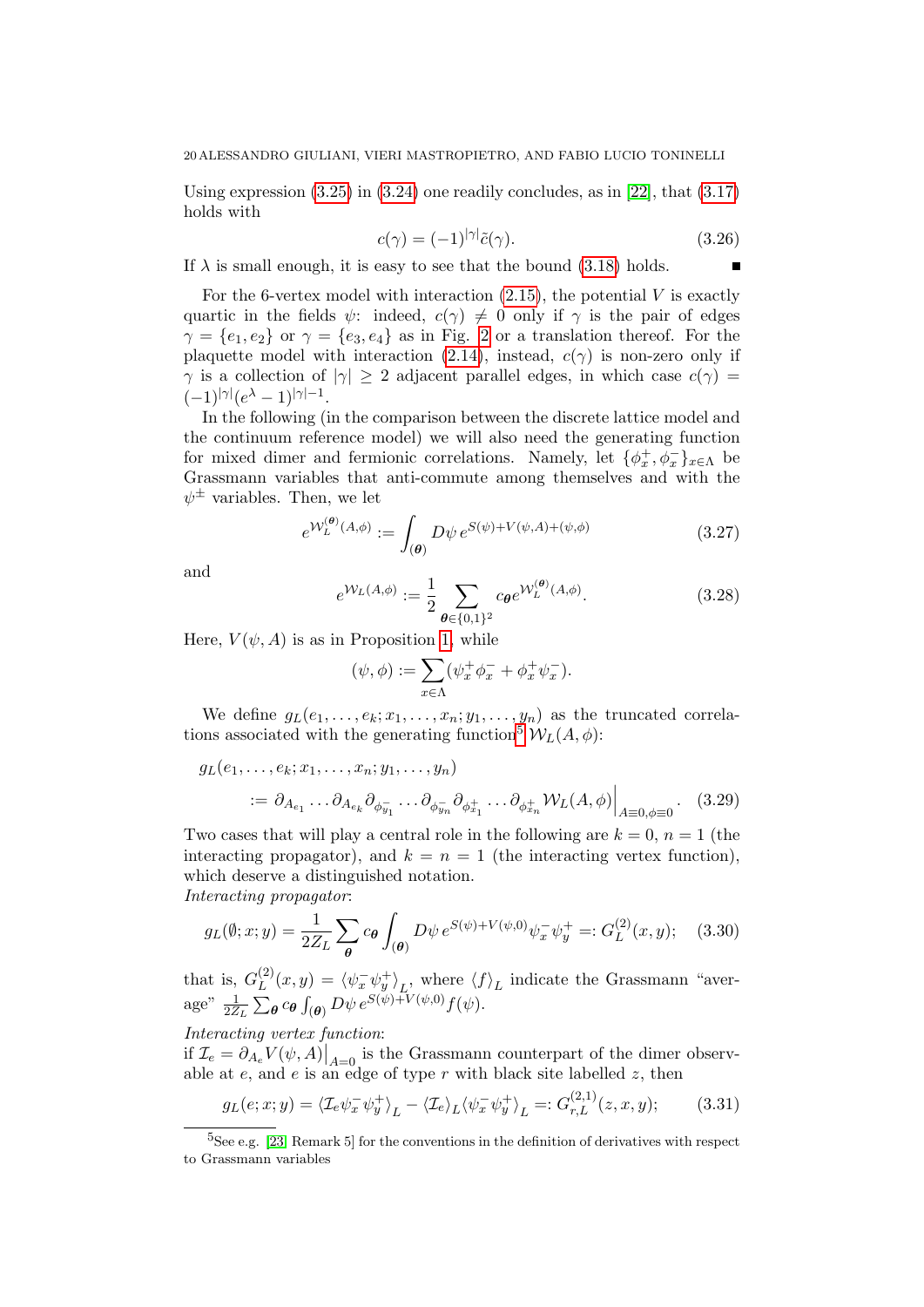that is,  $G_{r,L}^{(2,1)}(z,x,y) = \langle \mathcal{I}_e; \psi_x^- \psi_y^+ \rangle_L$ , where the semicolon indicates truncated expectation.

In the following we will also need a distinguished notation for the twopoint dimer-dimer correlation: if  $e_1, e_2$  are two edges of type  $r, r'$ , and black sites labelled  $x, y$ , respectively, we let

$$
g_L(e_1, e_2; \emptyset; \emptyset) =: G_{r,r',L}^{(0,2)}(x, y). \tag{3.32}
$$

Note that all the correlations  $g_L(e_1, \ldots, e_k; x_1, \ldots, x_n; y_1, \ldots, y_n)$  are well defined for any finite L, despite the fact that the Kasteleyn matrix  $K_{\theta}$  may not be invertible for some choices of  $\theta$ , L. The multipoint correlations,

$$
g_L(e_1,\ldots,e_k;x_1,\ldots,x_n;y_1,\ldots,y_n),
$$

admit a thermodynamic limit as  $L \to \infty$ , as shown in Section [6;](#page-29-0) the limit can be expressed as a convergent multiscale fermionic expansion and will be denoted

$$
g(e_1,\ldots,e_k;x_1,\ldots,x_n;y_1,\ldots,y_n).
$$

In particular, the thermodynamic limit of the two-point dimer-dimer correlation will be denoted by  $G_{r,r'}^{(0,2)}(x,y)$ , while the  $L \to \infty$  limit of the interacting propagator and vertex function will be denoted  $G^{(2)}(x, y)$  and  $G^{(2,1)}(z, x, y)$ .

3.3. Lattice Ward Identity. The generating function  $W_L(A, \phi)$  has a gauge symmetry property that implies certain identities (lattice Ward identities) involving its derivatives. These identities were derived in [\[23\]](#page-71-1) for the model with  $t_i \equiv 1$  and they hold (with the same proof) also for the general model studied here. We recall here, without giving the proof, the Ward Identity for the 'vertex function', but similar relations can be easily derived for higher point correlations: for any finite  $L$ ,

<span id="page-20-0"></span>
$$
\sum_{r=1}^{4} G_{r,L}^{(2,1)}(x,y,z) = -\delta_{x,z} G_L^{(2)}(y,x),
$$
\n(3.33)

$$
\sum_{r=1}^{4} G_{r,L}^{(2,1)}(x - v_r, y, z) = -\delta_{x,y} G_L^{(2)}(x, z),
$$
\n(3.34)

with  $\delta_{x,y}$  the Krokecker delta, see [\[23,](#page-71-1) Eq.(4.9)-(4.10)]. By taking the difference between these two equations, we get (see  $[23, Eq. (4.17)]$ )

<span id="page-20-1"></span>
$$
\delta_{x,y} G_L^{(2)}(x,z) - \delta_{x,z} G_L^{(2)}(y,x) = -\sum_{r=2}^4 \nabla_{-v_r} G_{r,L}^{(2,1)}(x,y,z),\tag{3.35}
$$

where  $(\nabla_n f)(x, y, z) := f(x + n, y, z) - f(x, y, z)$  is the (un-normalized) discrete derivative acting on the x variable. By taking the limit  $L \to \infty$ , we get the infinite volume version of  $(3.33)$ – $(3.35)$ .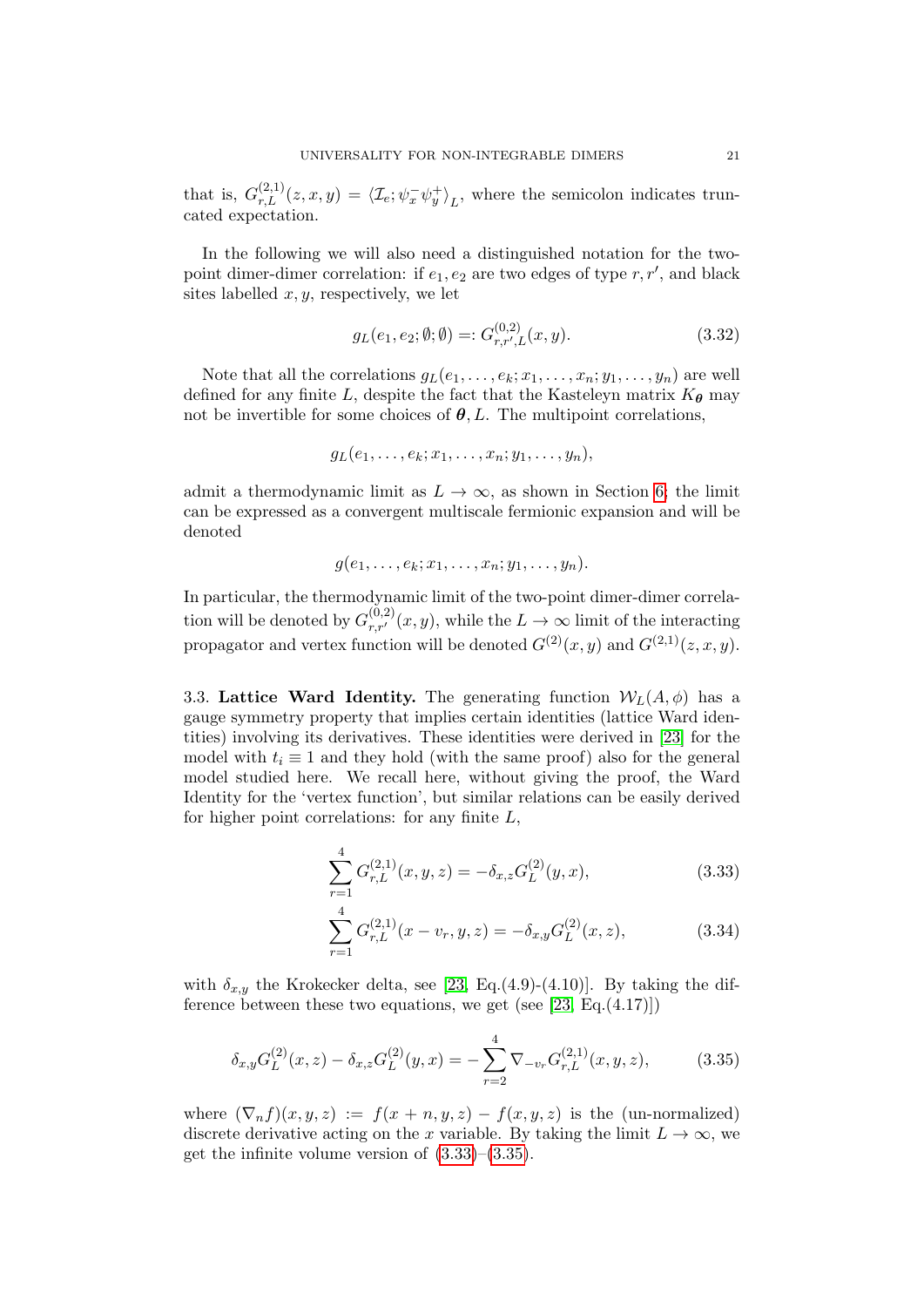In Fourier space, we define

<span id="page-21-3"></span>
$$
\hat{G}^{(2)}(p) = \sum_{x} G^{(2)}(x,0)e^{ipx}
$$
\n(3.36)

$$
\hat{G}_r^{(2,1)}(k,p) = \sum_{x,z} e^{-ipx-ikz} G_r^{(2,1)}(x,0,z)
$$
\n(3.37)

$$
\hat{G}^{(0,2)}_{r,r'}(p) = \sum_{x} e^{-ipx} G^{(0,2)}_{r,r'}(x,0). \tag{3.38}
$$

Then, the infinite-volume limit of  $(3.33)$ – $(3.35)$  can be rewritten as

<span id="page-21-2"></span>
$$
\sum_{r=1}^{4} \hat{G}_r^{(2,1)}(k,p) = -\hat{G}^{(2)}(k+p),
$$
\n(3.39)

$$
\hat{G}^{(2)}(k+p) - \hat{G}^{(2)}(k) = \sum_{r=2}^{4} (e^{-ipv_r} - 1)\hat{G}^{(2,1)}_r(k,p).
$$
 (3.40)

In the following the asymptotic behavior at large distances of the interacting propagator and vertex function will be computed in terms of a reference continuum model, see next section, which plays the role of the 'infrared fixed point' of our lattice dimer model in its Grassmann formulation.

# 4. The infrared fixed point theory

<span id="page-21-0"></span>In order to introduce the "infra-red fixed point" of our theory (referred to in the following as "the continuum model" or "the reference model"), we need a couple of preliminary definitions. First, we let  $\mathcal M$  be the  $2\times 2$  matrix with unit determinant

<span id="page-21-4"></span>
$$
\mathcal{M} = \frac{1}{\sqrt{\Delta}} \begin{pmatrix} \bar{\beta}^1 & \bar{\beta}^2 \\ -\bar{\alpha}^1 & -\bar{\alpha}^2 \end{pmatrix} \tag{4.1}
$$

where  $\bar{\alpha}^j$ ,  $\bar{\beta}^j \in \mathbb{R}$ ,  $j = 1, 2$  and  $\Delta = \bar{\alpha}^1 \bar{\beta}^2 - \bar{\alpha}^2 \bar{\beta}^1 > 0$  (for the moment, these are free parameters; eventually, they will be the real and imaginary parts of the functions  $\bar{\alpha}_{\omega}, \bar{\beta}_{\omega}$  that appear in Theorem [1\)](#page-12-0). Also, given  $L > 0$  (the system size), an integer N (ultra-violet cut-off) and  $Z > 0$ , we introduce a Grassmann Gaussian integration<sup>[6](#page-0-0)</sup>  $P_Z^{[\leq N]}$  $Z_Z^{\left[\sum N\right]}(d\psi)$  on the family of Grassmann variables

$$
\{\hat{\psi}_{k,\omega}^{\pm}, \ \omega = \pm 1, \ k \in \mathcal{K}\}, \qquad \mathcal{K} = \left\{\mathcal{M} \cdot p \middle| p \in \left(\frac{2\pi}{L}\right) (\mathbb{Z} + 1/2)^2 \right\},
$$

defined by the propagator

<span id="page-21-1"></span>
$$
\int P_Z^{[\leq N]} (d\psi) \hat{\psi}_{k,\omega}^- \psi_{k',\omega'}^+ = \delta_{\omega,\omega'} \delta_{k,k'} \frac{L^2}{Z} \frac{\chi_N(k)}{\bar{D}_{\omega}(k)} \tag{4.3}
$$

$$
\int P_g(d\psi) f(\psi) = \left[\det(g)\right]^{-1} \int D\psi \, e^{-\psi^+ g \psi^-} f(\psi). \tag{4.2}
$$

<sup>&</sup>lt;sup>6</sup> We recall (cf. e.g. [\[19,](#page-71-13) Sec. 4]) that, given a family  $\{\psi_x^-, \psi_x^+\}_{x \in \mathcal{I}}$  of Grassmann variables and a  $|\mathcal{I}| \times |\mathcal{I}|$  matrix g, the "Grassmann Gaussian integration with propagator g", denoted sometimes  $\int P_g(d\psi) \dots$  in the following, is the linear map acting on polynomials of the Grassmann variables, such that  $\int P_g(d\psi)\psi_{x_1}^- \psi_{y_1}^+ \dots \psi_{x_n}^- \psi_{y_n}^+ = \det G_n(\underline{x}, \underline{y})$ with  $G_n(\underline{x}, y)$  the  $n \times n$  matrix with entries  $[G_n(\underline{x}, y)]_{ij} = g(x_i, y_j)$ . If the matrix g is non-singular, one can write more explicitly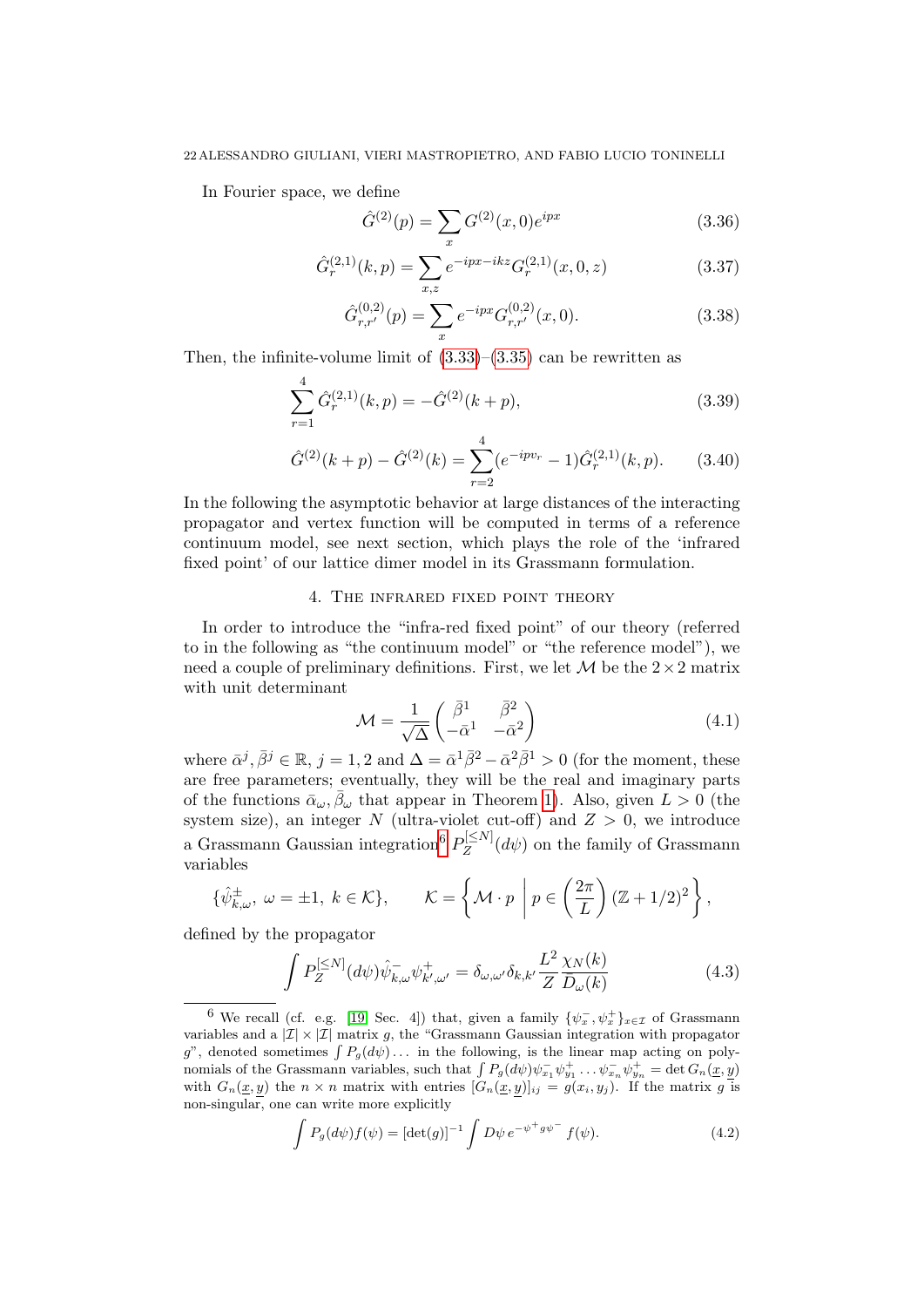where:

- $\chi_N(k) = \chi(2^{-N}|\mathcal{M}^{-1}k|)$ , with  $\chi : \mathbb{R}^+ \to [0,1]$  a  $C^{\infty}$  cut-off function that is equal to 1 if its argument is smaller than 1 and equal to 0 if its argument is larger than 2;
- $\overrightarrow{D}_{\omega}(k) = \overrightarrow{\alpha}_{\omega}k_1 + \overrightarrow{\beta}_{\omega}k_2$ , with

$$
\bar{\alpha}_{\omega} = \omega \bar{\alpha}^1 + i \bar{\alpha}^2, \quad \bar{\beta}_{\omega} = \omega \bar{\beta}^1 + i \bar{\beta}^2. \tag{4.4}
$$

Observe that, since we are assuming  $\Delta > 0$ , we have that

<span id="page-22-2"></span>
$$
\frac{\bar{\alpha}_{\omega}}{\bar{\beta}_{\omega}} \notin \mathbb{R}.\tag{4.5}
$$

While  $K$  is an infinite set, we effectively have only a finite number of nonzero Grassmann variables  $\hat{\psi}_{k,\omega}^{\pm}$ , because  $\chi_N(k)$  is non-zero only for a finite number of values of  $k$  in  $K$ .

Note that, setting  $q = \mathcal{M}^{-1}k$ , the r.h.s. of [\(4.3\)](#page-21-1) equals

<span id="page-22-0"></span>
$$
\delta_{\omega,\omega'}\delta_{q,q'}\frac{L^2}{Z\sqrt{\Delta}}\frac{\chi(2^{-N}|q|)}{-iq_1+\omega q_2}.\tag{4.6}
$$

In the language of Quantum Field Theory, in the limit  $\lim_{L\to\infty}N\to\infty$ , [\(4.6\)](#page-22-0) is just the propagator of chiral massless relativistic fermions.

It is convenient to define, for  $x \in \mathbb{R}^2$ , the Grassmann variables

$$
\psi_{x,\omega}^{\pm} := \frac{1}{L^2} \sum_{k \in \mathcal{K}} e^{\pm ikx} \hat{\psi}_{k,\omega}^{\pm}.
$$
\n(4.7)

Note that  $\psi_{x,\omega}^{\pm}$  has anti-periodic boundary conditions on

$$
\Lambda := (\mathcal{M}^T)^{-1} \mathcal{T}_L, \quad \mathcal{T}_L = \mathbb{R}^2 / (L\mathbb{Z}^2)
$$

and that

$$
\frac{g_{R,\omega}^{[\leq N]}(x-y)}{Z} := \int P_Z^{[\leq N]}(d\psi)\psi_{x,\omega}^- \psi_{y,\omega}^+ = \frac{1}{ZL^2} \sum_{k \in \mathcal{K}} e^{-ik(x-y)} \frac{\chi_N(k)}{\bar{D}_{\omega}(k)}.
$$
 (4.8)

The generating functional  $W_{LN}(J, \phi)$  of the continuum model is

<span id="page-22-1"></span>
$$
e^{\mathcal{W}_{L,N}(J,\phi)} = \int P_Z^{[\leq N]}(d\psi)e^{\mathcal{V}(\sqrt{Z}\psi) + \sum_{j=1}^2 (J^{(j)}, \rho^{(j)}) + Z(\psi,\phi)},\tag{4.9}
$$

where  $J = \{J_{x,\omega}^{(j)}\}_{\omega=+}^{j=1,2}$  $\sum_{\omega=\pm, x \in \Lambda}^{j=1,2}$  are external "sources" (real-valued test functions) and  $\phi = {\phi_{x,\omega}^{\sigma}}_{x \in \Lambda}^{\sigma,\omega = \pm}$  $\sigma,\omega=\pm}$  are "external Grassmann sources", i.e.  $\phi^{\sigma}_{x,\omega}$  is a Grassmann variable. Also, we used the notation

$$
(J^{(j)}, \rho^{(j)}) := \sum_{\omega = \pm} \int_{\Lambda} dx \ J_{x,\omega}^{(j)} \rho_{x,\omega}^{(j)},
$$

with

$$
\rho_{x,\omega}^{(1)} = \psi_{x,\omega}^+ \psi_{x,\omega}^-, \qquad \rho_{x,\omega}^{(2)} = \psi_{x,\omega}^+ \psi_{x,-\omega}^- \tag{4.10}
$$

and

$$
(\psi, \phi) := \sum_{\omega = \pm} \int_{\Lambda} dx \left( \psi_{x, \omega}^{+} \phi_{x, \omega}^{-} + \phi_{x, \omega}^{+} \psi_{x, \omega}^{-} \right).
$$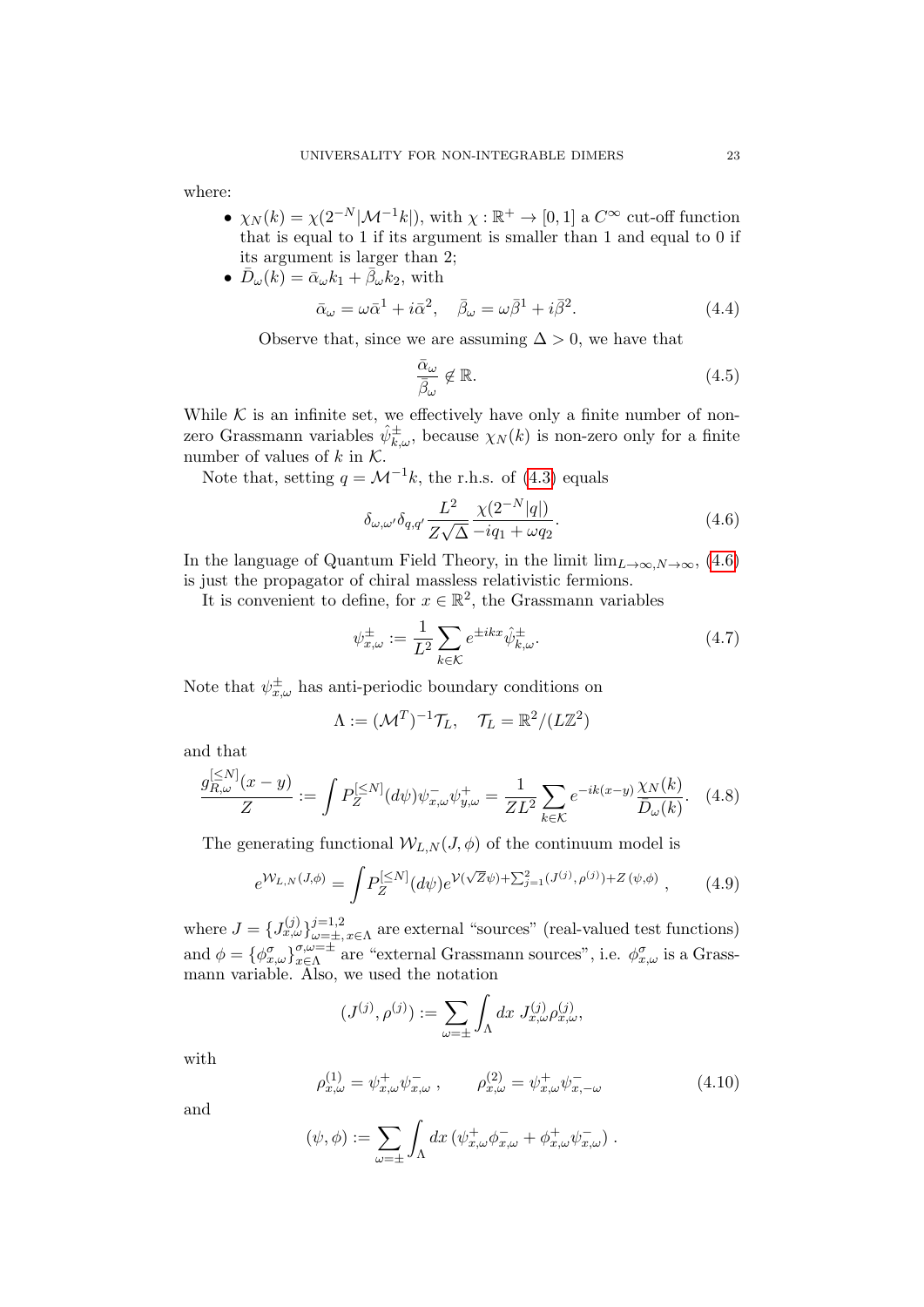Finally, the interaction  $V$  in [\(4.9\)](#page-22-1) is

$$
\mathcal{V}(\psi) = \frac{\lambda_{\infty}}{2} \sum_{\omega = \pm} \int_{\Lambda} dx \int_{\Lambda} dy \ v(x - y) \psi_{x,\omega}^{+} \psi_{x,\omega}^{-} \psi_{y,-\omega}^{+} \psi_{y,-\omega}^{-} , \qquad (4.11)
$$

where  $\lambda_{\infty} \in \mathbb{R}$ ,  $v(x) = v_0(\mathcal{M}^T x)$  and  $v_0(\cdot)$  is a smooth rotationally invariant potential, exponentially decaying to zero at large distances, normalized as

<span id="page-23-0"></span>
$$
\int_{\mathbb{R}^2} dx \, v_0(x) = \int_{\mathbb{R}^2} dx \, v(x) = 1. \tag{4.12}
$$

We emphasize that, while this expression seems to depend on an uncountable set of Grassmann variables  $\{\psi_{x,\omega}^{\pm},\phi_{x,\omega}^{\pm}\}_{{x \in \Lambda}}$ , writing everything in Fourier space there is only a finite number of non-zero Grassmann variables.

In the special case  $\bar{\alpha}_{\omega} = (-i - \omega), \bar{\beta}_{\omega} = (-i + \omega)$ , that is relevant for the interacting dimer model with  $t \equiv 1$ , the continuum model reduces to that studied in [\[23,](#page-71-1) Sec. 5], if the constants  $Z^{(1)}$  and  $Z^{(2)}$  that appear there are fixed to 1. Setting instead  $\bar{\alpha}_{\omega} = -i, \bar{\beta}_{\omega} = \omega$  in [\(4.9\)](#page-22-1) (so that  $\Delta = 1$ ) one obtains, apart from minor differences, the model studied in [\[5,](#page-70-3) Sec. 3] and [\[10,](#page-70-5) Sec. 3].

Remark 7. In order to recognize the equivalence of the model [\(4.9\)](#page-22-1) with  $\bar{\alpha}_{\omega} = -i, \bar{\beta}_{\omega} = \omega$  and the one in, e.g., [\[10,](#page-70-5) Section 3] (or, analogously, the one in [\[5,](#page-70-3) Section 3]), one needs to set to zero some of the external fields, rotate the coordinate system and rescale some constants. More precisely, if  $\mathbb{W}_{L,N}(J^{(1)},\phi)$  denotes the generating functional used in [\[10\]](#page-70-5) with  $J_{x,\omega}^{(1)} =$  $Z^{(3)}J_x + \omega \tilde{Z}^{(3)}\tilde{J}_x$ , see [\[10,](#page-70-5) Eq. (28)], then, setting  $J_x^{(2)} \equiv 0$  in [\(4.9\)](#page-22-1),

$$
\mathcal{W}_{L,N}((J^{(1)},0),\phi;\lambda_{\infty}) = const. + \mathbb{W}_{L,N}(\mathcal{J}^{(1)},\varphi; -\Delta^{-1}\lambda_{\infty})
$$
(4.13)

where the constant is independent of  $J^{(1)}$ ,  $\phi$  (so that it does not influence the correlation functions; it depends upon  $\Delta$  and is due to the rescaling of the Grassmann fields), while

$$
\mathcal{J}^{(1)}(x) := \Delta^{1/2} J^{(j)}((\mathcal{M}^T)^{-1} x), \quad \varphi^{\pm}(x) := \Delta^{1/4} \phi^{\pm}((\mathcal{M}^T)^{-1} x), \quad (4.14)
$$

and we denoted explicitly the dependence of the generating function on  $\lambda_{\infty}$ . This immediately implies obvious relations between the correlation functions  $G_{B}^{(2,1)}$  $\mathcal{L}_{R,\omega',\omega}^{(2,1)}(x,y,z),\ G_{R,\omega}^{(2)}(x,y)\ and\ S_{R,\omega,\omega'}^{(j,j)}(x,y),\ defined\ below,\ and\ the\ analog\ of\ B>0.$ gous ones of [\[10\]](#page-70-5).

The peculiarity of the continuum model is that its correlations can be computed exactly. This is because, as compared to its lattice counterpart, the continuum model is "chiral gauge invariant", which means that the correlation functions satisfy two hierarchies of Ward Identities, distinguished by the choice of the 'chirality index'  $\omega$ , see [\(4.23\)](#page-25-1) below. These additional symmetries, together with other identities among correlation functions (the so-called Schwinger-Dyson equations), allow one to get closed equations for correlations functions. In this sense, the infrared fixed point theory can be regarded as "integrable".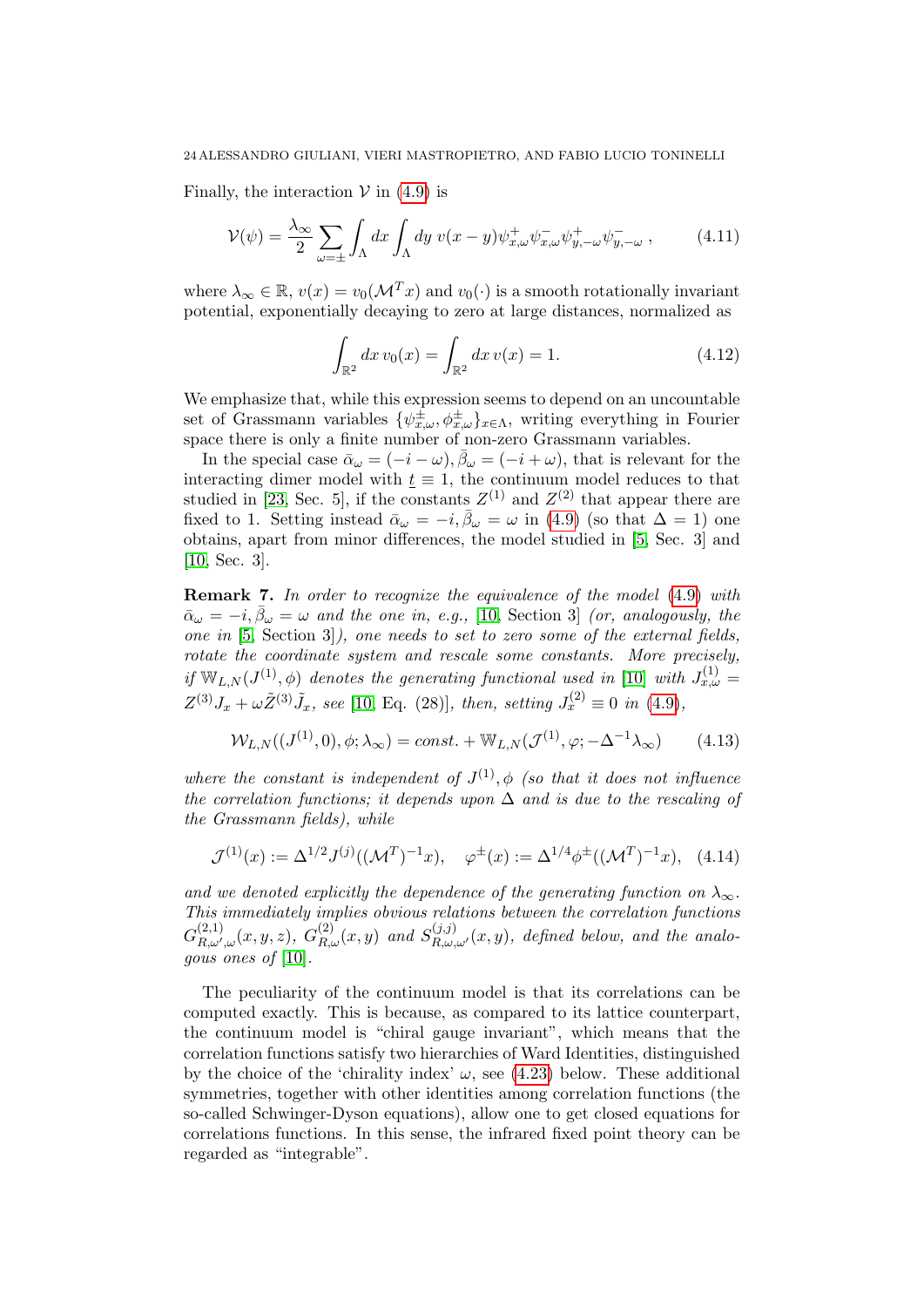We shall use the following definitions: if  $x, y, z$  are distinct points of  $\Lambda$ ,

$$
G_{R,\omega',\omega}^{(2,1;L,N)}(x,y,z) = \frac{\partial^3}{\partial J_{x,\omega'}^{(1)} \partial \phi_{z,\omega}^{-} \partial \phi_{y,\omega}^{+}} \mathcal{W}_{L,N}(J,\phi)|_{J=\phi=0}
$$
  

$$
G_{R,\omega}^{(2;L,N)}(x,y) := \frac{\partial^2}{\partial \phi_{y,\omega}^{-} \partial \phi_{x,\omega}^{+}} \mathcal{W}_{L,N}(J,\phi)|_{J=\phi=0}
$$
  

$$
S_{R,\omega,\omega'}^{(j,j;L,N)}(x,y) := \frac{\partial^2}{\partial J_{x,\omega}^{(j)} \partial J_{y,\omega'}^{(j)}} \mathcal{W}_{L,N}(J,\phi)|_{J=\phi=0}.
$$
  
(4.15)

From the construction of the correlation functions of the model, see e.g. [\[5,](#page-70-3) Section 3 and 4], one obtains in particular the existence of the following limits where cut-offs are removed:

$$
G_{R,\omega',\omega}^{(2,1)}(x,y,z) = \lim_{L \to \infty} \lim_{N \to \infty} G_{R,\omega',\omega}^{(2,1;L,N)}(x,y,z) ,
$$
  
\n
$$
G_{R,\omega}^{(2)}(x,y) = \lim_{L \to \infty} \lim_{N \to \infty} G_{R,\omega}^{(2;L,N)}(x,y) ,
$$
  
\n
$$
S_{R,\omega,\omega'}^{(j,j)}(x,y) = \lim_{L \to \infty} \lim_{N \to \infty} S_{R,\omega,\omega'}^{(j,j;L,N)}(x,y) .
$$
\n(4.16)

Away from  $x = 0$ , the so-called "density-density" correlation  $S^{(1,1)}$  is given by [\[23,](#page-71-1) Eq. (5.12)]

<span id="page-24-0"></span>
$$
S_{R,\omega,\omega}^{(1,1)}(x,0) = \frac{1}{4\pi^2 Z^2 (1-\tau^2)} \frac{1}{(\bar{\phi}_{\omega}(x))^2} + R_1(x),\tag{4.17}
$$

where  $\bar{\phi}_{\omega}(x) := \omega(\bar{\beta}_{\omega}x_1 - \bar{\alpha}_{\omega}x_2),$ 

$$
\tau = -\frac{\lambda_{\infty}}{4\Delta\pi}
$$

and  $|R_1(x)| \leq C|x|^{-3}$ . On the other hand, the "mass-mass correlation"  $S^{(2,2)}$  satisfies (see [\[23,](#page-71-1) Eq.(6.14)])

<span id="page-24-1"></span>
$$
S_{R,\omega,-\omega}^{(2,2)}(x,0) = \frac{\bar{B}}{4\pi^2 Z^2} \frac{1}{|\bar{\phi}_{\omega}(x)|^{2\nu}} + R_2(x),\tag{4.18}
$$

where  $\bar{B}$  is an analytic function of  $\lambda_{\infty}, Z, \bar{\alpha}_{\omega}, \bar{\beta}_{\omega}$ , which is equal to 1 at  $\lambda_{\infty}=0,$ 

<span id="page-24-2"></span>
$$
\nu = \frac{1 - \tau}{1 + \tau},\tag{4.19}
$$

see [\[23,](#page-71-1) Eq.(6.15)] and [23, Appendix C], and  $R_2$  is a correction term such that  $|R_2(x)| \leq C|x|^{-2-\theta}$ , for some  $\theta > 0$  that, e.g., can be chosen  $\theta = 1/2$ .

We will not need the explicit form of  $G_{R,\omega}^{(2)}(x,0)$  and  $G_{R,\omega'}^{(2,1)}$  $R^{(2,1)}_{R,\omega',\omega}(x,0,z);$  let us just mention that they diverge as  $x, z$  tend to zero but they are locally integrable functions (see, e.g., the expression of the interacting propagator in  $[5, eq. (4.18)]$  and therefore admit Fourier transforms in the sense of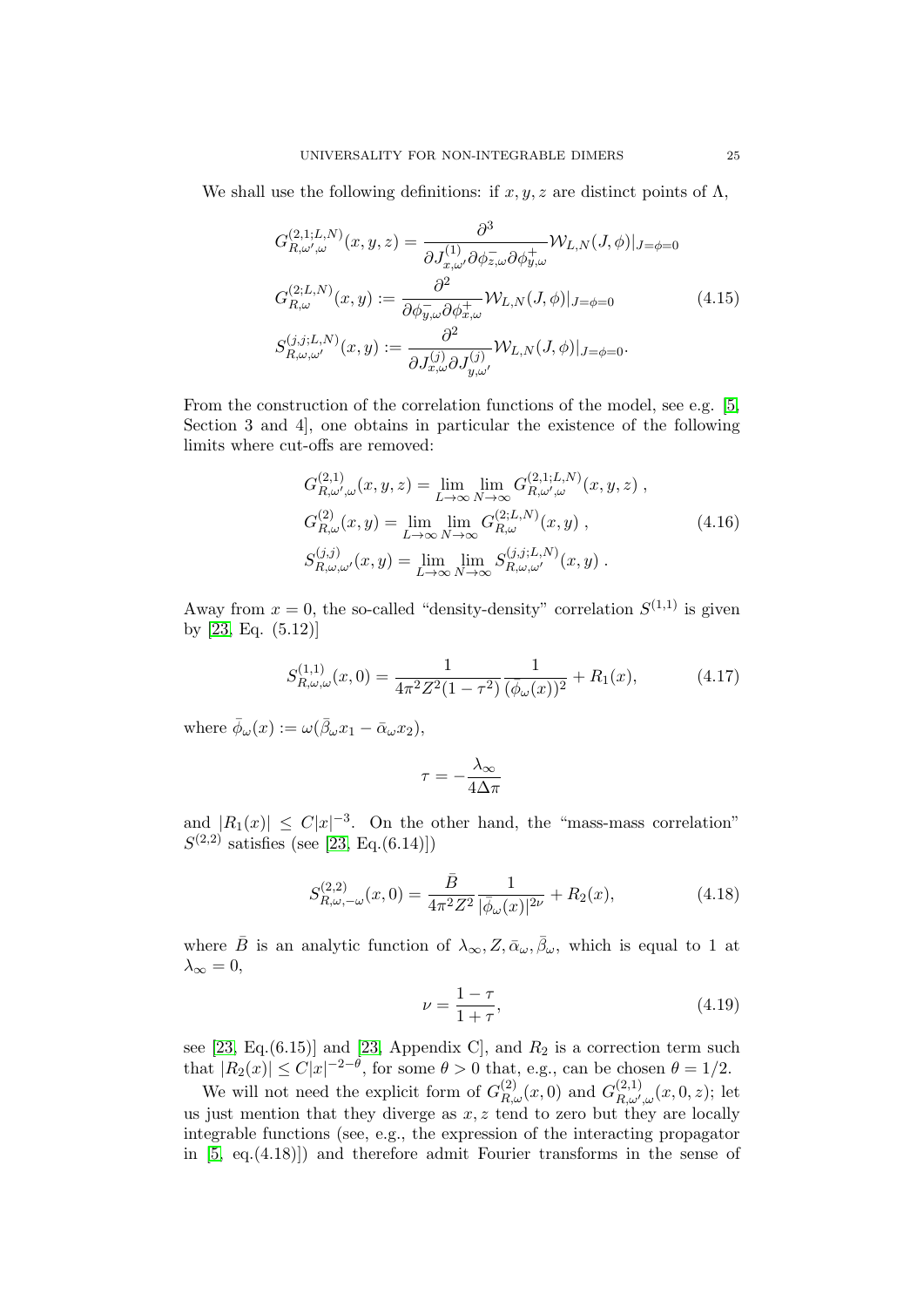distributions<sup>[7](#page-0-0)</sup>,

$$
\hat{G}_{R,\omega',\omega}^{(2,1)}(k,p) = \int dx \int dy \, e^{-ipx+i(k+p)y} \, G_{R,\omega',\omega}^{(2)}(x,y,0) \;,
$$

$$
\hat{G}_{R,\omega}^{(2)}(k) = \int dx \, e^{ikx} \, G_{R,\omega}^{(2)}(x,0). \tag{4.20}
$$

For later use, let us mention that the small-momenta behavior of  $\hat{G}_{R}^{(2,1)}$  $R,\omega,\omega$ and  $\hat{G}_{R,\omega}^{(2)}$  are (see, e.g., [\[8,](#page-70-15) Theorem 2])

<span id="page-25-2"></span>
$$
|\hat{G}_{R,\omega}^{(2)}(p)| \sim const \times \mathfrak{c}^{-1+O(\lambda_{\infty}^2)} \tag{4.21}
$$

$$
|\hat{G}_{R,\omega,\omega}^{(2,1)}(k,p)| \sim const \times \mathfrak{c}^{-2+O(\lambda_{\infty}^2)} \tag{4.22}
$$

if p, k are both of order  $\mathfrak{c} \to 0$ .

A very useful consequence of the exact solution of the continuum model is that the "propagator" and the "vertex function" satisfy the following Ward Identity (see  $[23, Eq.(5.9)]$ ):

<span id="page-25-1"></span>
$$
Z \sum_{\omega'=\pm} \bar{D}_{\omega'}(p) \hat{G}_{R,\omega',\omega}^{(2,1)}(k,p) = \frac{1}{1 - \tau \hat{v}(p)} [\hat{G}_{R,\omega}^{(2)}(k) - \hat{G}_{R,\omega}^{(2)}(k+p)]. \quad (4.23)
$$

Note that this identity resembles formally the lattice Ward identity [\(3.40\)](#page-21-2) of the dimer model, with the crucial difference that  $(4.23)$  are actually two identities (one for each choice of  $\omega$ ).

# <span id="page-25-0"></span>5. Comparison between lattice and continuum model, and PROOF OF THEOREMS  $1-2$  $1-2$

The reason why the continuum model plays the role of the "infrared fixed point theory" for our interacting dimer model is that the large distance behavior of the dimer correlation functions can be expressed in terms of linear combinations of the correlations of the continuum model, for a suitable choice of the parameters  $Z, \lambda_{\infty}, \bar{\alpha}_{\omega}, \bar{\beta}_{\omega}$ . Let us spell out the explicit relation between correlation functions of the two models, in the special cases of the dimer interacting propagator, the vertex function and the dimer-dimer correlation. The result is a consequence of the multi-scale analysis described in Section [6](#page-29-0) (see in particular Section [6.6\)](#page-58-0) and can be stated as follows.

For  $\lambda$  small enough, there exist two real analytic functions  $\lambda \mapsto \bar{p}^{\omega}$ , with  $\omega = \pm$ , called the interacting Fermi points, satisfying [\(2.39\)](#page-12-1) and [\(2.42\)](#page-12-3), which are the only singularity points of the Fourier transform of the interacting dimer propagator  $\hat{G}^{(2)}(\cdot)$  of [\(3.36\)](#page-21-3). In addition, there exist two

<sup>&</sup>lt;sup>7</sup>On the other hand, the notion of Fourier transform for  $S_{R,\omega,\omega'}^{(j,j)}(x,y)$  requires a little more care. Regarding  $S_{R,\omega,\omega'}^{(1,1)}(x,y)$ , from its expression one sees that it is not locally integrable; still, it defines a tempered distribution if the singularity at the origin is interpreted in the sense of the principal part: therefore, its Fourier transform  $\hat{S}_{R,\omega,\omega'}^{(1,1)}(p)$  exists in the sense of distributions. This is not the case for  $S_{R,\omega,\omega'}^{(2,2)}(x,y)$  when  $\nu \geq 1$  (in particular, when  $\lambda = 0$ , where  $\nu = 1$ ) since  $1/|x|^{2\nu}$  is not locally integrable on  $\mathbb{R}^2$ . In this respect, [\[23,](#page-71-1) eq.(6.2)] does not make sense as is: however, that equation is correct if  $\hat{S}_{R,\omega,-\omega}^{(2,2)}(p)$  is replaced by  $\tilde{S}_{R,\omega,-\omega}^{(2,2)}(p)$ , that is the Fourier transform of  $S_{R,\omega,-\omega}^{(2,2)}(x,0)$  multiplied by a  $C^{\infty}$ function that vanishes for  $|x| \leq 1/2$  and equals 1 for  $|x| \geq 1$ .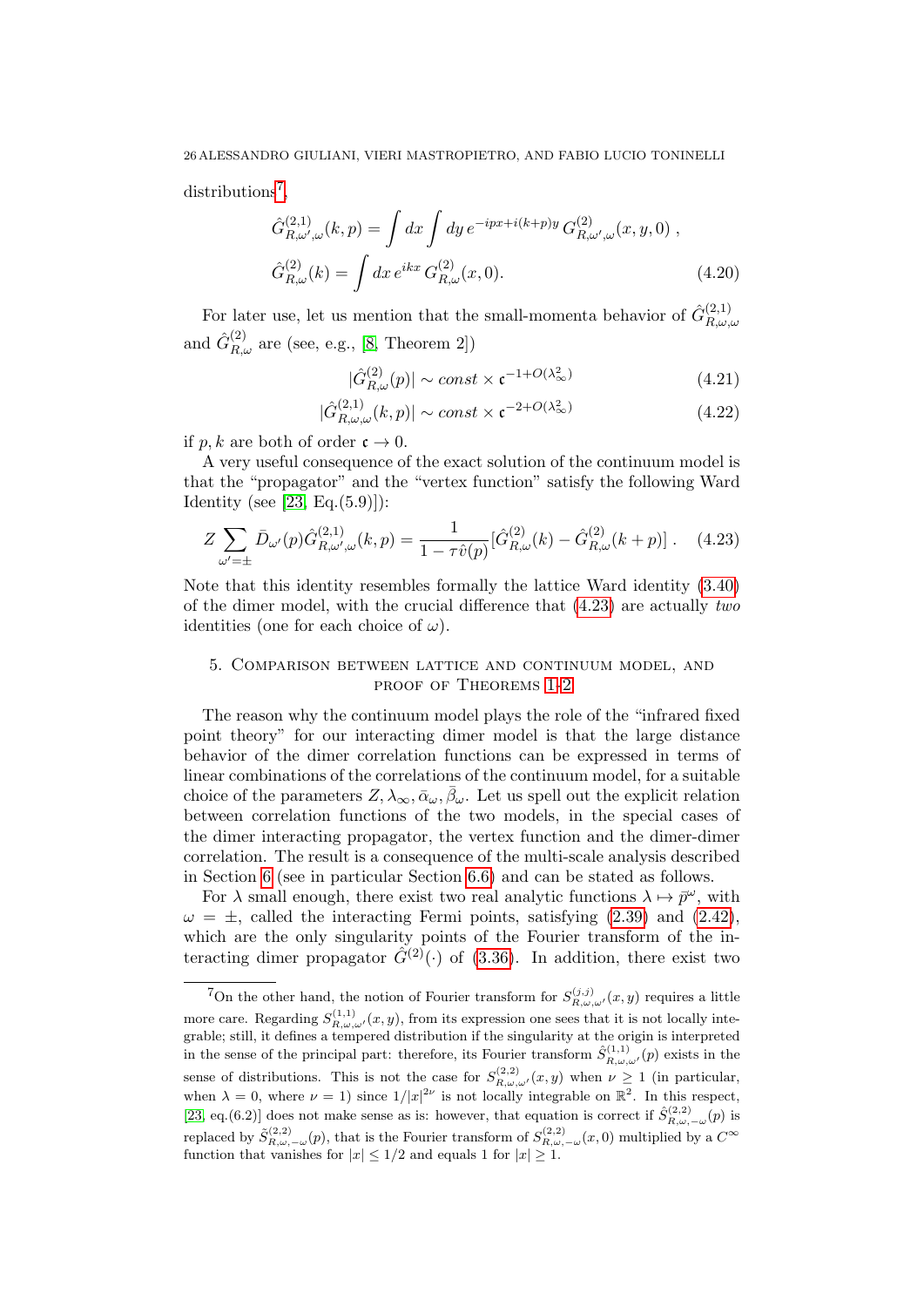complex analytic functions  $\lambda \mapsto \bar{\alpha}_{\omega}, \lambda \mapsto \bar{\beta}_{\omega}$ , and two real analytic functions  $\lambda \mapsto Z, \lambda \mapsto \lambda_{\infty}$ , satisfying [\(2.38\)](#page-12-1), [\(2.40\)](#page-12-3) and

$$
Z = 1 + O(\lambda), \qquad \lambda_{\infty} = c_{\infty} \lambda + O(\lambda^2),
$$

with  $c_{\infty}$  a real constant, such that if  $\mathfrak{c} \leq |k| \leq 2\mathfrak{c}$ , then

<span id="page-26-1"></span>
$$
\hat{G}^{(2)}(k + \bar{p}^{\omega}) \stackrel{\mathfrak{c} \to 0}{=} \hat{G}^{(2)}_{R,\omega}(k)[1 + O(\mathfrak{c}^{\theta})],\tag{5.1}
$$

for some  $\theta > 0$  (e.g., we can choose  $\theta = 1/2$ ; from now on, this is the choice that the reader should keep in mind, unless otherwise stated).

A similar statement is valid for the vertex function: there exist complex analytic functions  $\lambda \mapsto \hat{K}_{\omega,r}$ , such that  $\hat{K}_{+,r} = \hat{K}_{-,r}^*$ ,  $\hat{K}_{\omega,r} = K_{\omega,r} + O(\lambda)$ , and, if  $0 < \mathfrak{c} \leq |p|, |k|, |k + p| \leq 2\mathfrak{c}$ , then,

<span id="page-26-0"></span>
$$
\hat{G}_r^{(2,1)}(k + \bar{p}^{\omega}, p) \stackrel{\epsilon \to 0}{=} -\sum_{\omega' = \pm} \hat{K}_{\omega',r} \hat{G}_{R,\omega',\omega}^{(2,1)}(k, p)[1 + O(\mathfrak{c}^{\theta})]. \tag{5.2}
$$

Finally, the dimer-dimer correlation can be represented in the following form:

<span id="page-26-4"></span>
$$
G_{r,r'}^{(0,2)}(x,y) = \sum_{\omega=\pm} \hat{K}_{\omega,r} \hat{K}_{\omega,r'} S_{R,\omega,\omega}^{(1,1)}(x,y)
$$
(5.3)  
 
$$
+ \sum_{\omega=\pm} e^{i(\bar{p}^{\omega}-\bar{p}^{-\omega})(x-y)} \hat{H}_{-\omega,r} \hat{H}_{\omega,r'} S_{R,\omega,-\omega}^{(2,2)}(x,y) + R_{r,r'}(x,y) ,
$$

where: in the first line  $\hat{K}_{\omega,r}$  is the same as in [\(5.2\)](#page-26-0); in the second line,  $\hat{H}_{\omega,r}$ is a complex analytic function of  $\lambda$ , such that  $\hat{H}_{+,r} = \hat{H}_{-,r}^*$  and  $\hat{H}_{\omega,r} =$  $K_{\omega,r} + O(\lambda)$ ; the correction term  $R_{r,r}(x, y)$  is translational invariant and satisfies  $|R_{r,r'}(x,0)| \leq C |x|^{-5/2}$ .

Using [\(4.17\)](#page-24-0) and [\(4.18\)](#page-24-1), we immediately obtain the main statement of Theorem [1,](#page-12-0) namely Eq. [\(2.34\)](#page-12-2), with

<span id="page-26-3"></span>
$$
\bar{K}_{\omega,r} = \hat{K}_{\omega,r} \frac{1}{Z\sqrt{1-\tau^2}}, \qquad \bar{H}_{\omega,r} = \hat{H}_{\omega,r} \frac{\sqrt{\bar{B}}}{Z}.
$$
\n(5.4)

5.1. Proof of Theorem [2.](#page-13-1) The key ingredient in the proof of Theorem [2](#page-13-1) is the analogue of  $(2.29)-(2.30)$  $(2.29)-(2.30)$  for the interacting case, namely formula [\(2.43\)](#page-13-2). We start by discussing the proof of this formula that, as we shall see, is a direct consequence of the identities  $(5.1)$ – $(5.2)$ , and of the lattice Ward Identity [\(3.40\)](#page-21-2). In fact, combining these three identities, we obtain:

$$
\sum_{\omega'=\pm} \mathcal{D}_{\omega'}(p) \hat{G}_{R,\omega',\omega}^{(2,1)}(k,p) = \left[ \hat{G}_{R,\omega}^{(2)}(k) - \hat{G}_{R,\omega}^{(2)}(k+p) \right] [1 + O(\mathfrak{c}^{\theta})], \quad (5.5)
$$

where (with  $v_r$  as in  $(2.1)$ )

$$
\mathcal{D}_{\omega'}(p) = -i \sum_{r=2}^{4} \hat{K}_{\omega',r} p \cdot v_r
$$

and, as before,  $0 < \mathfrak{c} \leq |p|, |k|, |k + p| \leq 2\mathfrak{c}$ . By comparing this equation with [\(4.23\)](#page-25-1), and recalling that  $\hat{v}(0) = 1$  (see [\(4.12\)](#page-23-0)) we get

<span id="page-26-2"></span>
$$
Z(1-\tau) \sum_{\omega'=\pm} \bar{D}_{\omega'}(p) \hat{G}_{R,\omega',\omega}^{(2,1)}(k,p) = \sum_{\omega'=\pm} \mathcal{D}_{\omega'}(p) \hat{G}_{R,\omega',\omega}^{(2,1)}(k,p)[1+O(\mathfrak{c}^{\theta})].
$$
\n(5.6)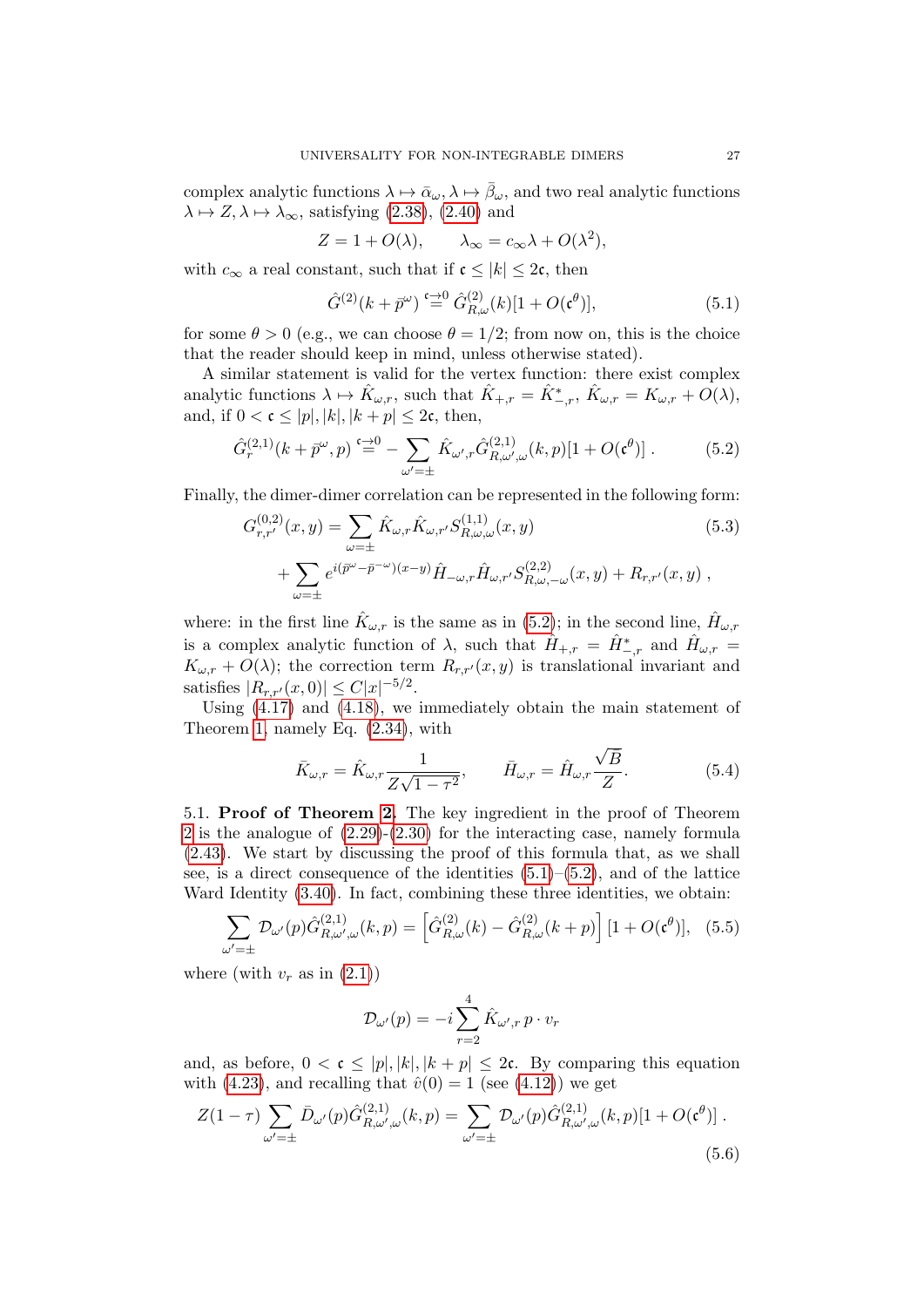This implies that

<span id="page-27-0"></span>
$$
-i\sum_{r=2}^{4} \hat{K}_{\omega,r}(v_r)_1 = Z(1-\tau)\bar{\alpha}_{\omega}, \qquad -i\sum_{r=2}^{4} \hat{K}_{\omega,r}(v_r)_2 = Z(1-\tau)\bar{\beta}_{\omega}.
$$
 (5.7)

In order to deduce  $(5.7)$  from  $(5.6)$ , one can proceed as follows: by [\[23,](#page-71-1) Eq. C.24], we have that

<span id="page-27-3"></span>
$$
G_{R,-\omega,\omega}^{(2,1)}(k,p) = \tau \hat{v}(p) \frac{\bar{D}_{\omega}(p)}{\bar{D}_{-\omega}(p)} \hat{G}_{R,\omega,\omega}^{(2,1)}(k,p). \tag{5.8}
$$

By plugging this identity into [\(5.6\)](#page-26-2) we get (keeping the terms of dominant order as  $p \to 0$  only):

$$
Z(1-\tau^2)\bar{D}_{\omega}(p)\bar{D}_{-\omega}(p) = \mathcal{D}_{\omega}(p)\bar{D}_{-\omega}(p) + \tau\bar{D}_{\omega}(p)\mathcal{D}_{-\omega}(p). \tag{5.9}
$$

Computing this formula at  $p_2 = 0, p_1 \neq 0$  first, both for  $\omega = +$  and  $\omega =$ and then repeating the computation for  $p_1 = 0, p_2 \neq 0$ , one gets a system of linear equations for the coefficients  $-i \sum_{r=2}^{4} \hat{K}_{\omega,r}(v_r)_{j}$ , with  $j = 1, 2, \omega = \pm$ , whose solution is  $(5.7)$ .

By replacing [\(5.4\)](#page-26-3) into [\(5.7\)](#page-27-0) and recalling that  $\nu = \frac{1-\tau}{1+\tau}$  $\frac{1-\tau}{1+\tau}$ , cf. [\(4.19\)](#page-24-2), we find

<span id="page-27-1"></span>
$$
\bar{K}_{\omega,2} + \bar{K}_{\omega,3} = -i\sqrt{\nu}\bar{\alpha}_{\omega}, \qquad \bar{K}_{\omega,3} + \bar{K}_{\omega,4} = -i\sqrt{\nu}\bar{\beta}_{\omega}.
$$
 (5.10)

We claim that  $\sum_{r=1}^{4} \bar{K}_{\omega,r} = 0$  (we shall prove this fact in a moment): therefore, the first equation can be rewritten as  $\bar{K}_{\omega,1} + \bar{K}_{\omega,4} = i\sqrt{\nu}\bar{\alpha}_{\omega}$ . In terms of the 'elementary steps'  $s(x, j)$  in direction  $\vec{e}_j$  centered at x, introduced before [\(2.29\)](#page-11-2), the two equations in [\(5.10\)](#page-27-1) become

<span id="page-27-2"></span>
$$
\sum_{e \in s(x,1)} \sigma_e \bar{K}_{\omega, r(e)} = -i\sqrt{\nu} \bar{\beta}_{\omega} = -i\omega \sqrt{\nu} \Delta_1 \bar{\phi}_{\omega}
$$
(5.11)

$$
\sum_{e \in s(x,2)} \sigma_e \bar{K}_{\omega, r(e)} = i\sqrt{\nu} \bar{\alpha}_{\omega} = -i\omega \sqrt{\nu} \Delta_2 \bar{\phi}_{\omega}, \tag{5.12}
$$

which are the desired identities.

 $\sum_{r=1}^{4} \bar{K}_{\omega,r} = 0$ , as claimed above. For this purpose, we consider [\(3.39\)](#page-21-2), and In order to complete the proof of  $(5.11)-(5.12)$  $(5.11)-(5.12)$ , we need to prove that combine it with [\(5.1\)](#page-26-1)-[\(5.2\)](#page-26-0), thus getting, if  $0 < \mathfrak{c} \leq |p|, |k|, |k + p| \leq 2\mathfrak{c}$ 

$$
\sum_{r=1}^{4} \sum_{\omega'= \pm} \hat{K}_{\omega',r} \hat{G}_{R,\omega',\omega}^{(2,1)}(k,p)[1+O(\mathfrak{c}^{\theta})] \stackrel{\mathfrak{c}\to 0}{=} \hat{G}_{R,\omega}^{(2)}(k+p)[1+O(\mathfrak{c}^{\theta})]. \tag{5.13}
$$

By using [\(5.8\)](#page-27-3) and the fact that  $\hat{v}(0) = 1$ , this becomes

$$
\hat{G}_{R,\omega,\omega}^{(2,1)}(k,p) \sum_{r=1}^{4} \left( \hat{K}_{\omega,r} + \tau \hat{K}_{-\omega,r} \frac{\bar{D}_{\omega}(p)}{\bar{D}_{-\omega}(p)} \right) [1 + O(\mathfrak{c}^{\theta})] =
$$
\n
$$
= \hat{G}_{R,\omega}^{(2)}(k+p)[1 + O(\mathfrak{c}^{\theta})].
$$
\n(5.14)

Now, using [\(4.21\)](#page-25-2), [\(4.22\)](#page-25-2) and taking the limit  $\mathfrak{c} \to 0$ , one obtains that

$$
\sum_{r=1}^{4} \left( \hat{K}_{\omega,r} + \tau \hat{K}_{-\omega,r} \lim_{p_j \to 0} \frac{\bar{D}_{\omega}(p_j)}{\bar{D}_{-\omega}(p_j)} \right) = 0, \tag{5.15}
$$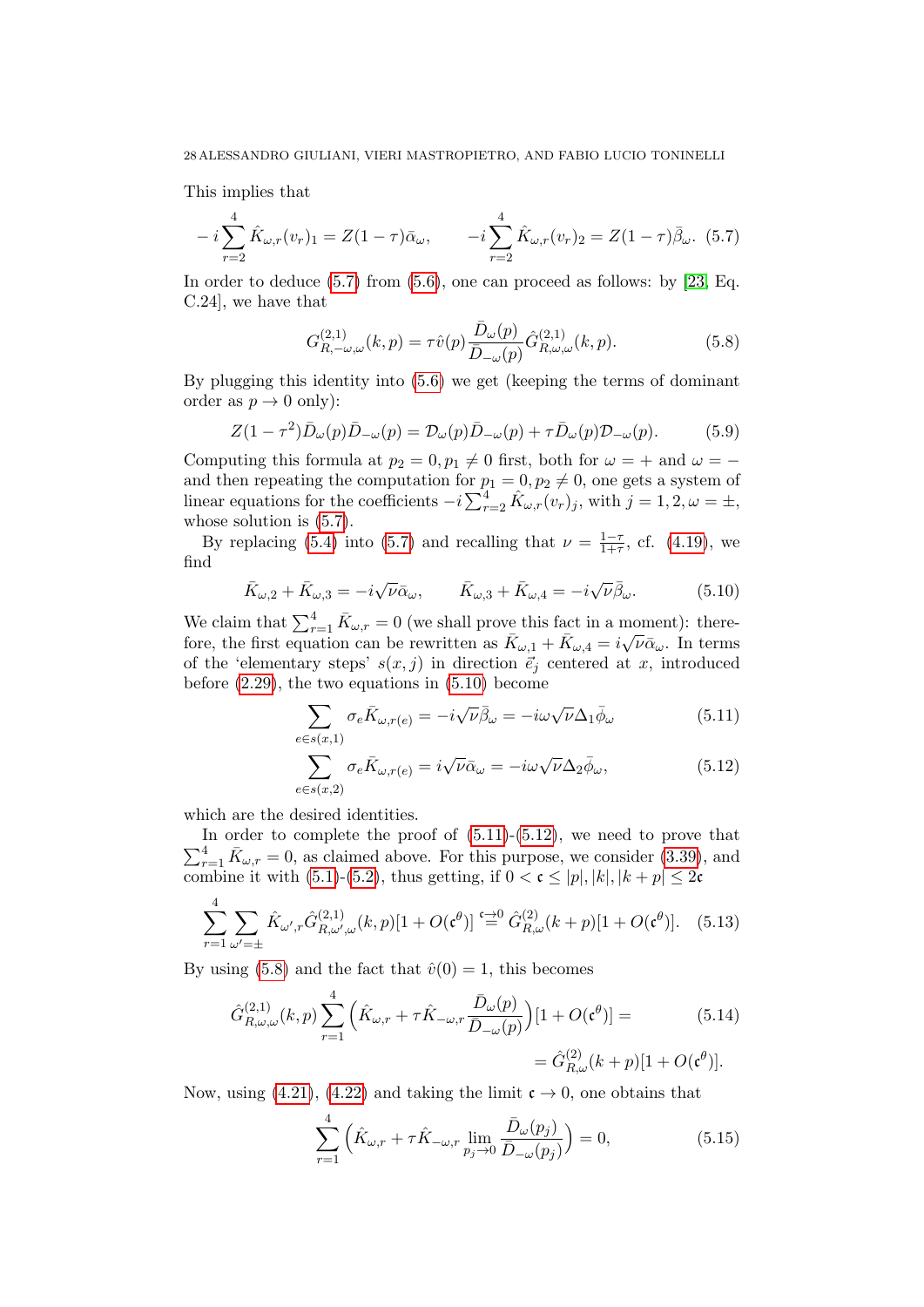for any sequence  $p_j$  along which the ratio  $\bar{D}_{\omega}(p_j)/\bar{D}_{-\omega}(p_j)$  admits a limit. Note that, in general, the limit depends upon the chosen subsequence. For instance, if  $p_j = (s_j, 0)$  with  $s_j \to 0$  then the limit is  $-\alpha_\omega^2/|\alpha_\omega|^2$  while if  $p_j = (0, t_j)$  with  $t_j \to 0$  the limit is  $-\beta_\omega^2/|\beta_\omega|^2$ . On the other hand, these two values cannot be equal since we know that the ratio  $\alpha_{\omega}/\beta_{\omega}$  is not real (cf. [\(4.5\)](#page-22-2)). In conclusion, we find that  $\sum_{r=1}^{4} \hat{K}_{\omega,r} = 0$  that, in light of [\(5.4\)](#page-26-3), is equivalent to  $\sum_{r=1}^{4} \bar{K}_{\omega,r} = 0$ , as desired.

With the identities  $(5.11)-(5.12)$  $(5.11)-(5.12)$  at hand, we can easily prove  $(2.44)$ , by repeating the analogue of the discussion leading, in the non-interacting case, to [\(2.31\)](#page-12-4). We will be very sketchy since the analogous argument has been given in detail in [\[22\]](#page-71-0) in the case of the model with weights  $\underline{t} \equiv 1$ . We start from the very definition of the covariance of the height difference:

<span id="page-28-0"></span>
$$
\mathbb{E}_{\lambda} [(h(\eta_1) - h(\eta_2)); (h(\eta_3) - h(\eta_4))] = \sum_{e \in C_{\eta_1 \to \eta_2}} \sum_{e' \in C_{\eta_3 \to \eta_4}} \sigma_e \sigma_{e'} \mathbb{E}_{\lambda} (\mathbb{1}_e; \mathbb{1}_{e'}),
$$
\n(5.16)

where  $C_{\eta_1 \to \eta_2}$  and  $C_{\eta_3 \to \eta_4}$  are two lattice paths connecting  $\eta_1$  with  $\eta_2$ , and  $\eta_3$  with  $\eta_4$ , respectively. For simplicity, we assume that  $\eta_1$  and  $\eta_2$  have the same parity, and similarly for  $\eta_3$  and  $\eta_4$ : in this way, it is possible to choose the two paths  $C_{\eta_1 \to \eta_2}$  and  $C_{\eta_3 \to \eta_4}$  to be concatenations of 'elementary steps'  $s(x, j)$  in directions  $\pm \vec{e}_j$ , see the discussion after [\(2.28\)](#page-11-3) above. For simplicity, let us also assume that the mutual distances between the faces  $\eta_1, \ldots, \eta_4$  are all comparable, i.e.

<span id="page-28-2"></span>
$$
0 < c < \frac{\min_{i \neq j} |\eta_i - \eta_j|}{\max_{i \neq j} |\eta_i - \eta_j|}.\tag{5.17}
$$

In this case, we choose the two paths  $C_{\eta_1 \to \eta_2}$  and  $C_{\eta_3 \to \eta_4}$  to be of length at most  $C \max_{i \neq j} |\eta_i - \eta_j|$  and to be at mutual distance  $C^{-1} \max_{i \neq j} |\eta_i - \eta_j|$ , for some constant  $C = C(c)$ .

We now insert [\(2.34\)](#page-12-2) into [\(5.16\)](#page-28-0) and, by repeating the discussion of [\[22,](#page-71-0) Section 3.2, we find that the dominant contribution comes from  $\bar{A}_{r,r'}$  (the contribution from  $\bar{B}_{r,r'}$  is sub-dominant due to the oscillating pre-factors):

<span id="page-28-1"></span>
$$
\mathbb{E}_{\lambda} [(h(\eta_1) - h(\eta_2)); (h(\eta_3) - h(\eta_4))] = \tag{5.18}
$$

$$
= \sum_{e \in C_{\eta_1 \to \eta_2}} \sum_{e' \in C_{\eta_3 \to \eta_4}} \sigma_e \sigma_{e'} \bar{A}_{r(e),r(e')} (x(e), x(e')) \tag{5.19}
$$

$$
+ O\left(\frac{1}{\min_{i \neq j \le 4} |\eta_i - \eta_j|^{1/2} + 1}\right),\tag{5.20}
$$

where  $r(e)$  is the type of the edge  $e, x(e)$  is the coordinate of the black site of e. By using the explicit expression of  $\overline{A}_{r,r}$ , [\(2.35\)](#page-12-2), and by decomposing the two paths  $C_{\eta_1 \to \eta_2}$ ,  $C_{\eta_3 \to \eta_4}$ , into a sequence of elementary steps, we obtain (denoting the generic elementary step in  $C_{\eta_1 \to \eta_2}$ , resp.  $C_{\eta_3 \to \eta_4}$ , by  $s(x, j)$ ,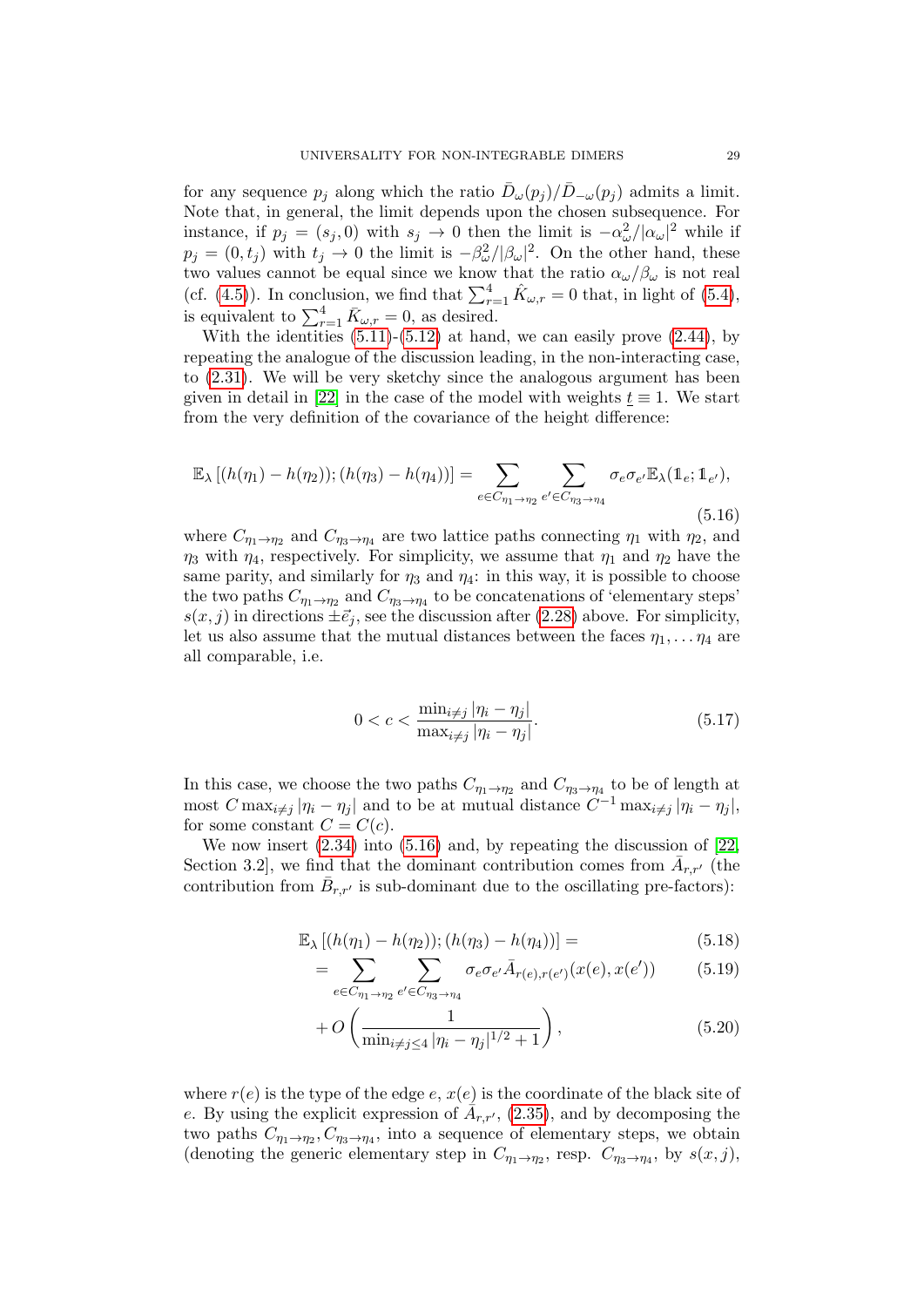resp.  $s(x', j'))$ 

<span id="page-29-2"></span>
$$
(5.18) = \frac{1}{4\pi^2} \sum_{\omega=\pm} \sum_{\substack{s(x,j)\in C_{\eta_1\to\eta_2} \\ s(x',j')\in C_{\eta_3\to\eta_4}}} \sum_{\substack{e \in s(x,j) \\ e' \in s(x',j')}} \frac{\bar{K}_{\omega,r(e)} \bar{K}_{\omega,r(e')}}{(\bar{\phi}_{\omega}(x-x'))^2} \quad (5.21)
$$

$$
+ O\left(\frac{1}{\min_{i \neq j \le 4} |\eta_i - \eta_j|^{1/2} + 1}\right).
$$

We now use [\(5.11\)](#page-27-2)-[\(5.12\)](#page-27-2), the symmetry  $\bar{\phi}_{\omega} = \bar{\phi}^*_{-\omega}$  and realize that the dominant term in [\(5.21\)](#page-29-2) is the Riemann sum approximation to the following integral:

$$
-\frac{\nu}{2\pi^2} \Re \int_{\bar{\phi}_+(\eta_1)}^{\bar{\phi}_+(\eta_2)} dz \int_{\bar{\phi}_+(\eta_3)}^{\bar{\phi}_+(\eta_4)} dz' \frac{1}{(z-z')^2}
$$
(5.22)

whose explicit evaluation gives the main term in the r.h.s. of [\(2.44\)](#page-13-3). Putting together the error terms, we obtain the statement of Theorem [2,](#page-13-1) as desired.

In the case where [\(5.17\)](#page-28-2) fails (e.g. when  $\eta_1 = \eta_3$ ,  $\eta_2 = \eta_4$  and [\(5.16\)](#page-28-0) is just the variance of the height gradient), one chooses the paths  $C_{\eta_1 \to \eta_2}, C_{\eta_3 \to \eta_4}$ to be "as well separated as possible" (cf. [\[22,](#page-71-0) Sec. 3.2]) and the rest of the argument works the same.

# 6. Renormalization Group analysis

<span id="page-29-0"></span>In this section we discuss the multiscale analysis of the dimer model and the comparison with the continuum model, which leads us to the results spelled out in the last two sections.

The goal is to obtain sharp estimates on  $\mathcal{W}_L^{(\theta)}$  $L^{(\mathbf{\Theta})}(A,\phi)$ , see [\(3.27\)](#page-19-0), as  $L \to \infty$ , for all  $\theta \in \{0,1\}^2$ . These will then be combined as in [\(3.28\)](#page-19-1), to finally obtain the control of the large-scale behavior of the correlation functions of the interacting dimer model. From now on,  $C, C', \ldots$ , and  $c, c', \ldots$ , denote universal constants, whose specific values might change from line to line.

<span id="page-29-1"></span>6.1. Preliminaries. As a preliminary step, we rewrite the quadratic part S of the action in  $(3.27)$  as a "dressed" term  $S_0$  plus a "counter-term"  $N = S - S_0$ , whose role is to fix the location of the interacting Fermi points and Fermi velocities. Namely, letting as usual

<span id="page-29-4"></span>
$$
\hat{\psi}_k^{\pm} = \sum_{x \in \Lambda} \psi_x^{\pm} e^{\mp ikx}, \quad k \in \mathcal{P}(\theta), \qquad \psi_x^{\pm} = \frac{1}{L^2} \sum_{k \in \mathcal{P}(\theta)} e^{\pm ikx} \hat{\psi}_k^{\pm}, \qquad (6.1)
$$

we write:

$$
S(\psi) = -L^{-2} \sum_{k \in \mathcal{P}(\theta)} \mu(k) \hat{\psi}_k^+ \hat{\psi}_k^- \equiv S_0(\psi) + N(\psi), \tag{6.2}
$$

where  $S_0(\psi) = -L^{-2} \sum_{k \in \mathcal{P}(\boldsymbol{\theta})} \mu_0(k) \hat{\psi}_k^+ \hat{\psi}_k^-$ , with

<span id="page-29-3"></span>
$$
\mu_0(k) = \mu(k) + \sum_{\omega = \pm} \bar{\chi}_0(k - \bar{p}^{\omega}) \left[ -\mu(\bar{p}^{\omega}) + a_{\omega}(k_1 - \bar{p}_1^{\omega}) + b_{\omega}(k_2 - \bar{p}_2^{\omega}) \right].
$$
 (6.3)

In this equation: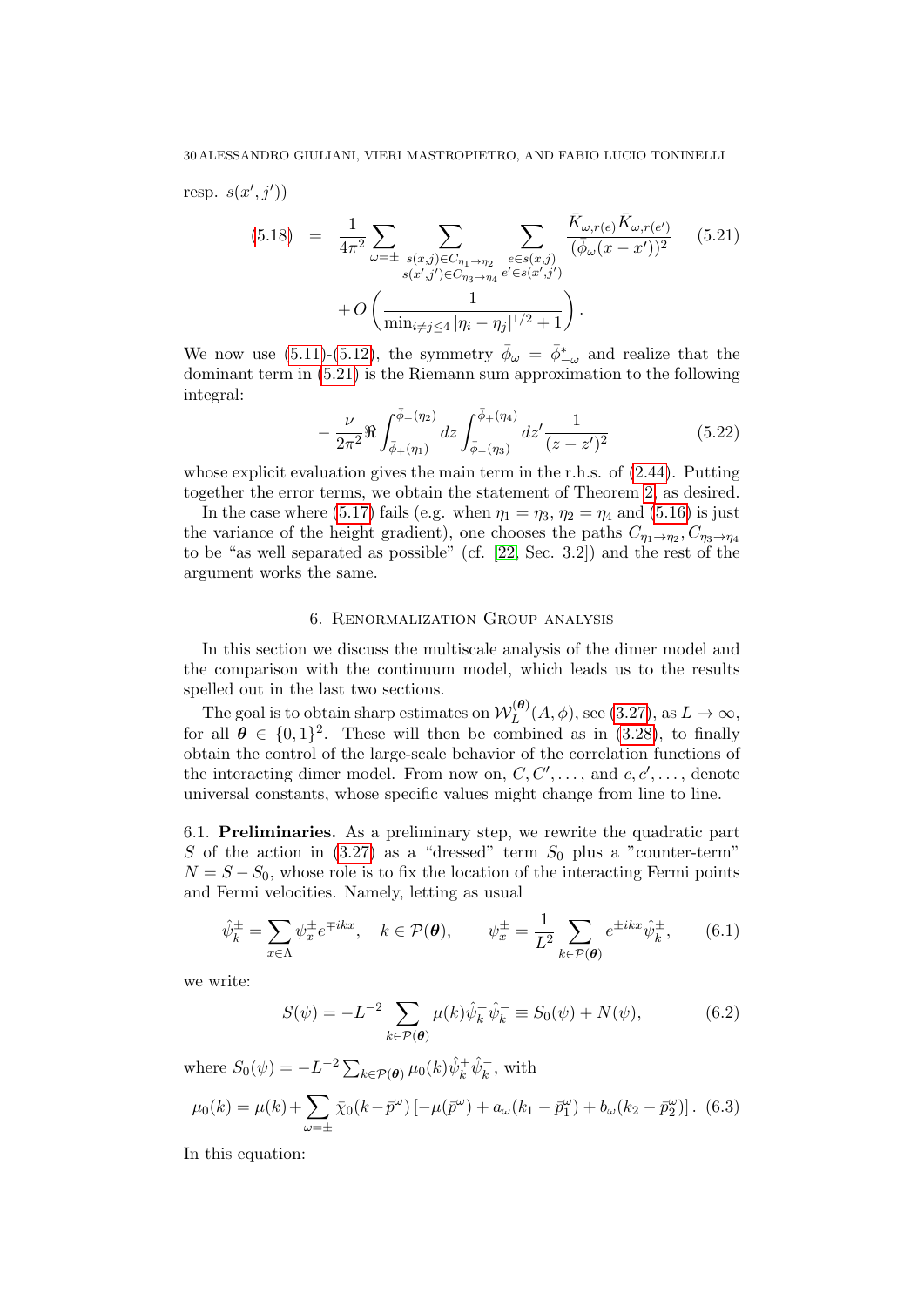- (1)  $\bar{p}^{\omega} = \bar{p}^{\omega}(\lambda)$ , with  $\omega = \pm$ , are points in  $[-\pi, \pi]^2$ , such that  $\bar{p}^+ + \bar{p}^ (\pi, \pi)$ , and they will be fixed via the multiscale construction. A posteriori they can be interpreted as "dressed Fermi points"; they are the same functions appearing in Theorem [1.](#page-12-0)
- (2)  $a_{\omega} = a_{\omega}(\lambda) \in \mathbb{C}$  and  $b_{\omega} = b_{\omega}(\lambda) \in \mathbb{C}$  are such that  $a_{\omega} = -a_{-\omega}^*$  and  $b_{\omega} = -b^*_{-\omega}$ ; they will also be fixed via the multiscale construction. A posteriori, their choice fixes the "dressed Fermi velocities" via the following relations:

$$
\partial_{p_1}\mu_0(\bar{p}^{\omega}) = \partial_{p_1}\mu(\bar{p}^{\omega}) + a_{\omega} =: \bar{\alpha}_{\omega},\tag{6.4}
$$

$$
\partial_{p_2}\mu_0(\bar{p}^{\omega}) = \partial_{p_2}\mu(\bar{p}^{\omega}) + b_{\omega} =: \bar{\beta}_{\omega},\tag{6.5}
$$

where  $\bar{\alpha}_{\omega}, \bar{\beta}_{\omega}$  are the same functions appearing in Theorem [1.](#page-12-0)

(3) the function  $\bar{\chi}_0$  is defined as:  $\bar{\chi}_0(k') = \bar{\chi}(|\mathcal{M}^{-1}k'|)$ , where: (1) M is the same matrix as [\(4.1\)](#page-21-4), with  $\bar{\alpha}^1$  and  $\bar{\alpha}^2$  (resp.  $\bar{\beta}^1$  and  $\bar{\beta}^2$ ) the real and imaginary parts of  $\bar{\alpha}_{+}$  (resp.  $\bar{\beta}_{+}$ ); (2)  $\bar{\chi}: \mathbb{R}^{+} \to [0,1]$  is a  $C^{\infty}$ cut-off function in the Gevrey class of order 2 (see [\[22,](#page-71-0) Appendix C]) that is equal to 1, if its argument is smaller than  $c_0/2$ , and equal to 0, if its argument is larger than  $c_0$ ; here  $c_0$  is a small enough constant, such that in particular the support of  $\bar{\chi}_0(\cdot - \bar{p}^+)$  is disjoint from the support of  $\bar{\chi}_0(\cdot - \bar{p}^-)$ . For later reference, we also let for h a negative integer

<span id="page-30-0"></span>
$$
\bar{\chi}_h(k') := \bar{\chi}_0(2^{-h}k'). \tag{6.6}
$$

From the properties just stated of  $\bar{p}^{\omega}, a_{\omega}, b_{\omega}$  and  $\bar{\chi}(\cdot)$ , we see that

$$
\mu_0((\pi,\pi)-k) = \mu_0^*(k). \tag{6.7}
$$

In the integration over  $\psi$  in [\(3.27\)](#page-19-0), the Fourier modes k that are the closest to the zeros of  $\mu_0(\cdot)$  play a somewhat special role, so they have to be treated separately, at the very last step of the multi-scale procedure (cf. Section [6.5\)](#page-55-0). Namely, given  $\theta \in \{0,1\}^2$ , let  $k_{\theta}^{\pm}$  $\sigma_{\theta}^{\pm}$  be the values of  $k \in \mathcal{P}(\theta)$ that are closest to  $\bar{p}^{\pm}$  and note that  $k_{\theta}^{+} = (\pi, \pi) - k_{\theta}^{-}$  $\overline{\theta}_{\theta}$  [If there is more than one momentum at minimal distance from  $\bar{p}^{\pm}$  (there are at most four), any arbitrary choice will work]. Next, we decompose the quadratic action  $S_0(\psi)$ as a sum of a term depending only on  $k_{\mathbf{a}}^{\pm}$  $\phi_{\theta}^{\pm}$  plus a term depending only on the modes in

$$
\mathcal{P}'(\boldsymbol{\theta}) := \mathcal{P}(\boldsymbol{\theta}) \setminus \{k_{\boldsymbol{\theta}}^+, k_{\boldsymbol{\theta}}^-\},
$$

and we rewrite [\(3.27\)](#page-19-0) as

$$
e^{\mathcal{W}_L^{(\theta)}(A,\phi)} = \int D\psi \, e^{-L^{-2} \sum_{\omega=\pm} \mu_0(k_\theta^{\omega}) \hat{\psi}_{k_\theta^{\omega}}^+ \hat{\psi}_{k_\theta^{\omega}}^-} \times e^{-L^{-2} \sum_{k \in \mathcal{P}'(\theta)} \mu_0(k) \hat{\psi}_k^+ \psi_k^- + N(\psi) + V(\psi, A) + (\psi, \phi)}.
$$
\n(6.8)

We multiply and divide by

$$
e^{L^2 E^{(0)}} := \prod_{k \in \mathcal{P}'(\boldsymbol{\theta})} \mu_0(k),\tag{6.9}
$$

(the product is non-zero since we singled out the possibly zero modes  $k_{\theta}^{\pm}$  $\dot{\bar{\bar{\theta}}}$  ) and, letting

$$
\hat{\Psi}_{\omega}^{\pm} := \hat{\psi}_{k_{\theta}^{\omega}}^{\pm},\tag{6.10}
$$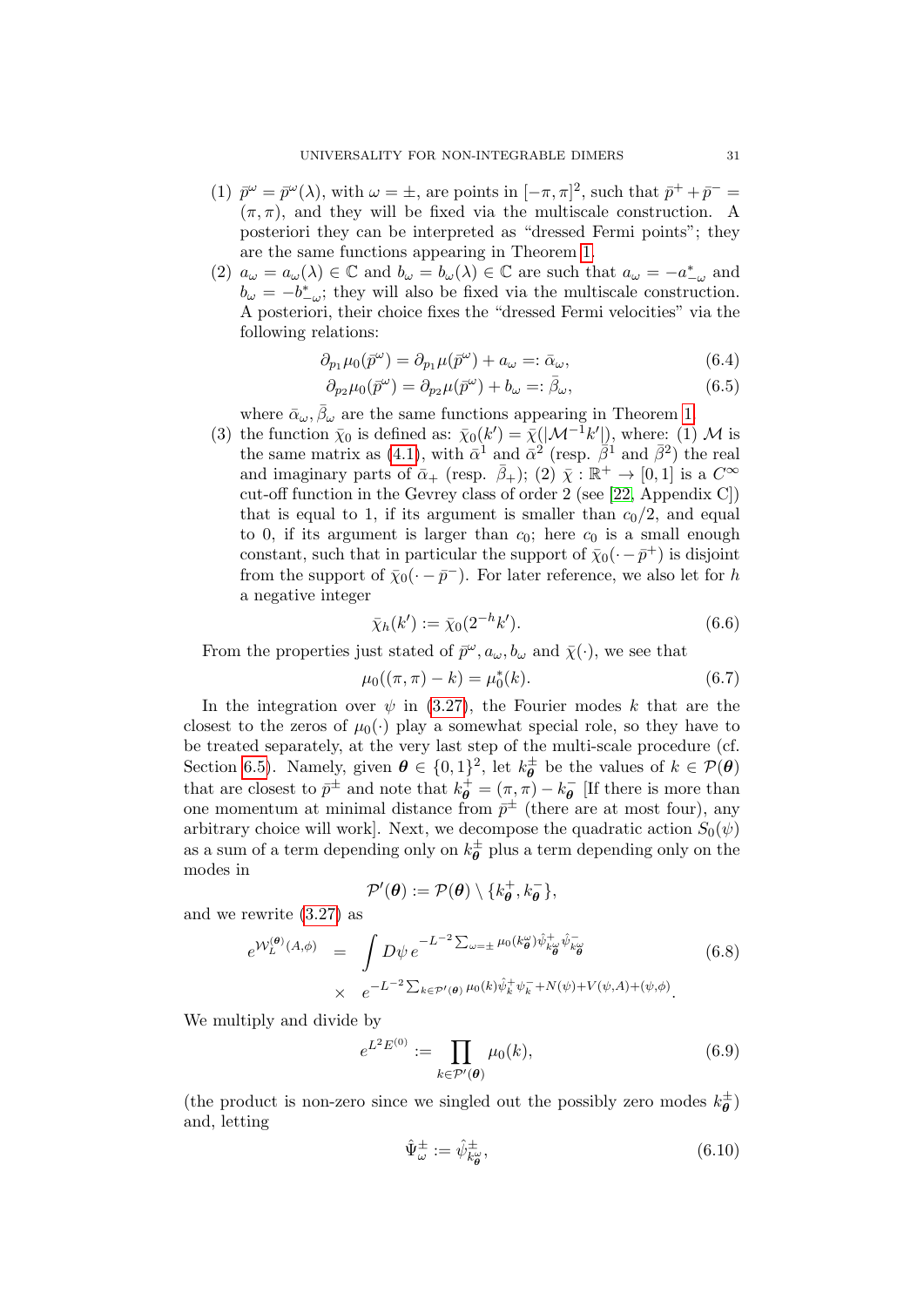we rewrite the generating function as

$$
e^{\mathcal{W}_L^{(\theta)}(A,\phi)} = \int D\hat{\Psi} e^{-L^{-2} \sum_{\omega=\pm} \mu_0(k_{\theta}^{\omega})\hat{\Psi}_{\omega}^+ \hat{\Psi}_{\omega}^- + \mathbb{W}_L^{(\theta)}(A,\phi,\Psi)}.
$$
(6.11)

Here

$$
\Psi_x^{\pm} = \frac{1}{L^2} \sum_{\omega = \pm} e^{\pm ik_{\theta}^{\omega} x} \hat{\Psi}_{\omega}^{\pm}, \quad \int D\hat{\Psi} \prod_{\omega = \pm} \hat{\Psi}_{\omega}^{-} \hat{\Psi}_{\omega}^{+} = L^4, \tag{6.12}
$$

(the  $L^4$  factor comes from the fact that [\(3.10\)](#page-16-2) translates in Fourier space into  $\int D\psi \prod_{k \in \mathcal{P}(\boldsymbol{\theta})} [L^{-2} \hat{\psi}_k^{-} \hat{\psi}_k^{+}] = 1$  and

<span id="page-31-1"></span>
$$
e^{W_L^{(\theta)}(A,\phi,\Psi)} := e^{L^2 E^{(0)}} \int P_{g_0}(d\psi) e^{N(\Psi+\psi)+V(\Psi+\psi,A)+(\Psi+\psi,\phi)}, \quad (6.13)
$$

with  $P_{g_0}$  the Grassmann Gaussian integration (cf. footnote [6\)](#page-21-4) with propagator

$$
g_0(x,y) = L^{-2} \sum_{k \in \mathcal{P}'(\theta)} \frac{e^{-ik(x-y)}}{\mu_0(k)}.
$$
 (6.14)

From this point, we proceed as follows. First, we perform in a multi-scale way the integration over the Grassmann variables  $\psi$ , i.e. over the Fourier modes except  $k_{\mathbf{a}}^{\pm}$  $\frac{1}{\theta}$ : the inductive integration procedure, including the definition of the *running coupling constants (RCC)*, is described in Section [6.2;](#page-31-0) the outcome of the construction can be conveniently expressed in terms of a Gallavotti-Nicolò tree expansion, similar to the one described in [\[22,](#page-71-0) Section 6.2]. The main definitions (and the main differences compared to the case treated in [\[22\]](#page-71-0)) are summarized in Section [6.3;](#page-43-0) in the same section, we also state the bounds satisfied by the kernels of the effective potential, see Proposition [2,](#page-44-0) under the assumption that the RCC are uniformly bounded in the infrared, see condition [\(6.64\)](#page-44-1). The proof that the RCC remain in fact bounded under the iterations of the renormalization group map is given in Section [6.4;](#page-45-0) the flow of the RCC can be controlled only if their initial data are properly fixed: as shown there, the choice of the initial data fixes the dressed Fermi points  $\bar{p}^{\omega}$  and the dressed Fermi velocities  $\bar{\alpha}_{\omega}, \bar{\beta}_{\omega}$ , as anticipated after [\(6.3\)](#page-29-3). In Section [6.5](#page-55-0) we describe the integration of the last two modes and prove the existence of the thermodynamic limit for the correlation functions, with explicit bounds on the speed of convergence as  $L \to \infty$ . Finally, in Section [6.6,](#page-58-0) we compute the fine asymptotics of the correlations functions, via a comparison of the tree expansion of the dimer model with that of the continuum model of Section [4;](#page-21-0) in particular, we show how to obtain [\(5.1\)](#page-26-1), [\(5.2\)](#page-26-0), [\(5.3\)](#page-26-4), relating the dimer correlations with those of the reference model, thus concluding the proofs of Theorems [1-](#page-12-0)[2.](#page-13-1)

<span id="page-31-0"></span>6.2. Multi-scale analysis. In this section we describe the multi-scale computation of  $\mathbb{W}_L^{(\theta)}$  $L^{(0)}(A, \phi, \Psi)$ , see [\(6.13\)](#page-31-1). We consider explicitly only the case  $\phi = 0$ ; the general case can be treated analogously but we will not belabor the details in this paper.

The procedure is based on a systematic use of the 'addition principle' for Gaussian Grassmann integrals, namely the following property [\[19,](#page-71-13) Sec.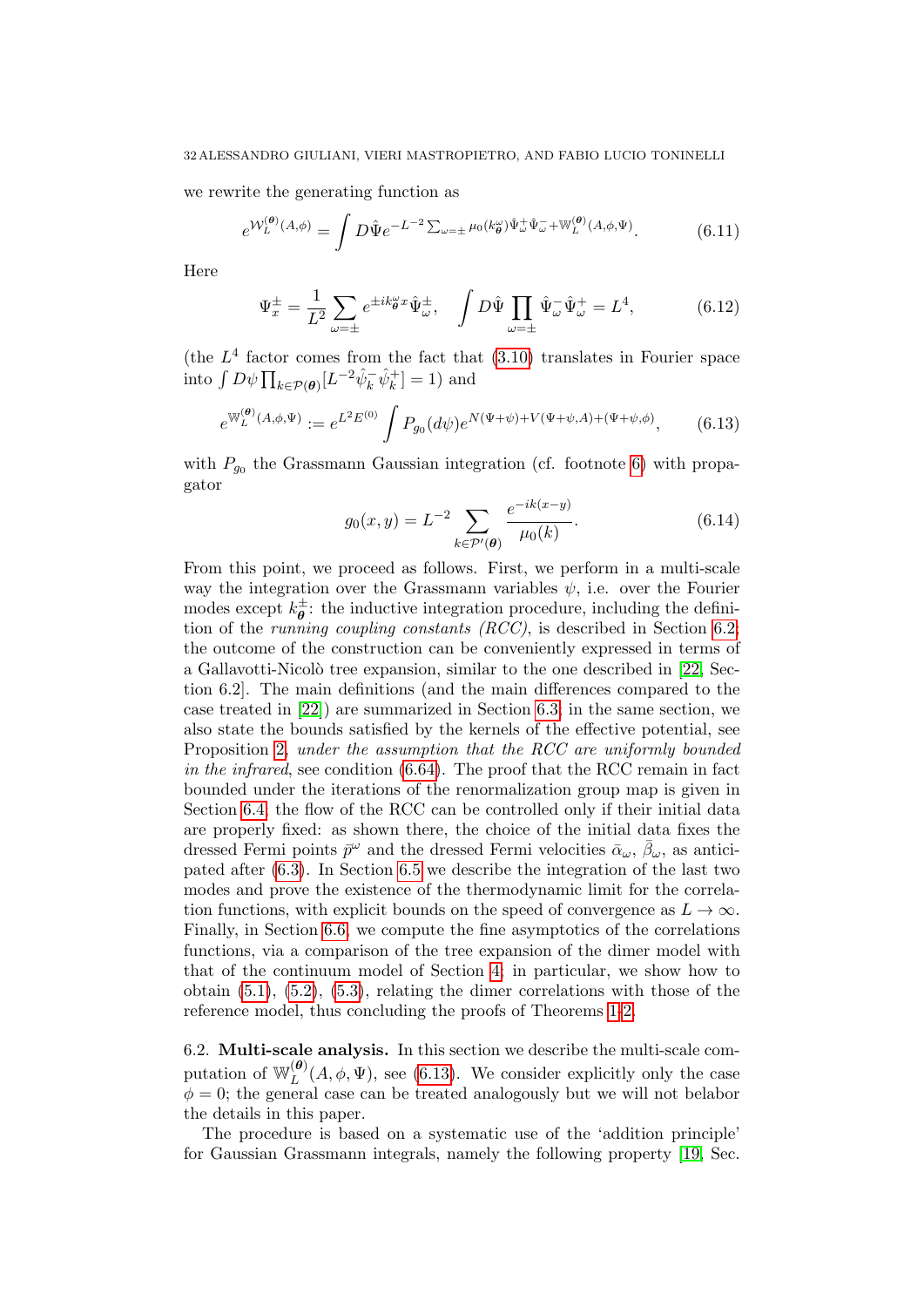4: if  $P_g(d\psi)$  is the Grassmann Gaussian integration with propagator g and  $g = g_1 + g_2$  then

<span id="page-32-1"></span>
$$
\int P_g(d\psi)F(\psi) = \int P_{g_1}(d\psi_1)P_{g_2}(d\psi_2)F(\psi_1 + \psi_2).
$$
 (6.15)

We apply this formula to  $P_{g_0}$ , in connection with the following decomposition of the propagator  $g_0(x, y)$ :

<span id="page-32-0"></span>
$$
g_0(x,y) = g^{(0)}(x,y) + \sum_{\omega = \pm} e^{-i\bar{p}^{\omega}(x-y)} g_{\omega}^{(\leq -1)}(x,y)
$$
(6.16)

where

$$
g^{(0)}(x,y) = L^{-2} \sum_{k \in \mathcal{P}'(\theta)} e^{-ik(x-y)} \frac{1 - \bar{\chi}_{-1}(k - \bar{p}^+) - \bar{\chi}_{-1}(k - \bar{p}^-)}{\mu_0(k)} \quad (6.17)
$$

and, if  $\mathcal{P}'_{\omega}(\boldsymbol{\theta}) = \{k' : k' + \bar{p}^{\omega} \in \mathcal{P}'(\boldsymbol{\theta})\},\$ 

<span id="page-32-2"></span>
$$
g_{\omega}^{(\leq -1)}(x, y) = L^{-2} \sum_{k' \in \mathcal{P}'_{\omega}(\theta)} e^{-ik'(x-y)} \frac{\bar{\chi}_{-1}(k')}{\mu_0(k' + \bar{p}^{\omega})}.
$$
 (6.18)

By using the decomposition  $(6.16)$  and  $(6.15)$ , we rewrite  $(6.13)$  as

<span id="page-32-5"></span>
$$
e^{\mathbb{W}_L^{(\theta)}(A,0,\Psi)} = e^{L^2 E^{(0)}} \int P_{(\le-1)}(d\psi^{(\le-1)}) \times \qquad (6.19)
$$

$$
\times \int P_{(0)}(d\psi^{(0)}) e^{N(\psi^{(0)} + \psi^{(\le-1)} + \Psi) + V(\psi^{(0)} + \psi^{(\le-1)} + \Psi, A)},
$$

where  $\psi^{(0)} + \psi^{(\leq -1)} + \Psi$  is a shorthand notation for

$$
\{\psi_x^{(0)\pm} + \sum_{\omega} e^{\pm i\vec{p}^{\omega}x} \varphi_{x,\omega}^{\pm}\}_{x \in \Lambda}, \quad \varphi_{x,\omega}^{\pm} := \psi_{x,\omega}^{(\leq -1)\pm} + L^{-2} e^{\pm i(k_\theta^{\omega} - \vec{p}^{\omega})x} \hat{\Psi}_{\omega}^{\pm}.
$$
\n(6.20)

 $P_{(0)}$  is the Grassmann Gaussian measure with propagator  $g^{(0)}(x, y)$ , while  $P_{(<-1)}$  is the Grassmann Gaussian measure with propagator

$$
\delta_{\omega,\omega'} g_{\omega}^{(\leq -1)}(x,y) = \int P_{(\leq -1)}(d\psi) \psi_{x,\omega}^{(\leq -1)}(\psi_{y,\omega'}^{(\leq -1)+}.
$$

Since the cutoff function  $\bar{y}_{-1}$  in [\(6.18\)](#page-32-2) is a Gevrey function of order 2, the propagator  $g^{(0)}$  has stretched-exponential decay at large distances:

<span id="page-32-4"></span><span id="page-32-3"></span>
$$
|g^{(0)}(x,y)| \le Ce^{-\kappa\sqrt{|x-y|}}, \tag{6.21}
$$

for suitable L-independent constants  $C, \kappa > 0$ , if  $|x - y|$  is the distance on the torus  $\Lambda$ . This is seen by writing  $g^{(0)}$  via the Poisson summation formula as a sum of Fourier integrals, as in [\[22,](#page-71-0) App. A]; each integral decays in the desired way because it is the Fourier transform of a Gevrey function [\[33\]](#page-71-14).

Next, we denote by  $V^{(0)}(\cdot, J)$  the combination  $N(\cdot) + V(\cdot, A)$ , re-expressed in terms of the variables  $J = \{J_{x,r}\}_{x \in \Lambda, 1 \leq r \leq 4}$ , instead of A: here, if b is the bond of type r and black site x, we let  $J_{x,r} := e^{A_b} - 1$ . The result of the integration over  $\psi^{(0)}$  is rewritten in exponential form:

<span id="page-32-6"></span>
$$
e^{L^{2}E^{(0)}} \int P_{(0)}(d\psi^{(0)}) e^{V^{(0)}(\psi^{(0)} + \varphi, J)} = e^{L^{2}E^{(-1)} + S^{(-1)}(J) + V^{(-1)}(\varphi, J)}, \quad (6.22)
$$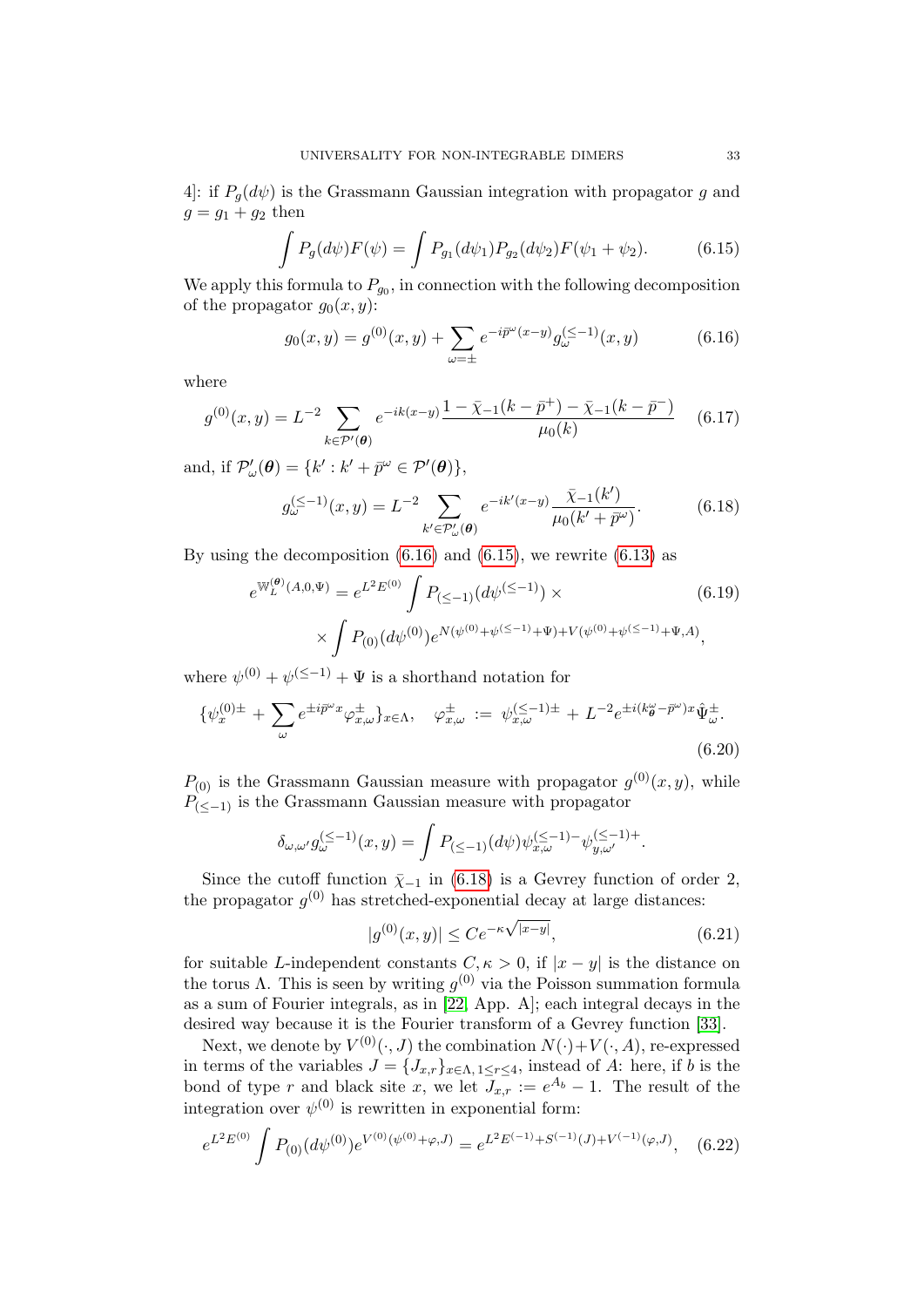where [\[19,](#page-71-13) Sec. 4]

<span id="page-33-1"></span>
$$
L^{2}(E^{(-1)} - E^{(0)}) + S^{(-1)}(J) + V^{(-1)}(\varphi, J) =
$$
\n
$$
= \sum_{n \geq 1} \frac{1}{n!} \mathcal{E}_{0}^{T}(\underbrace{V^{(0)}(\psi^{(0)} + \varphi, J); \cdots; V^{(0)}(\psi^{(0)} + \varphi, J)}_{n \text{ times}}),
$$
\n(6.23)

with  $\mathcal{E}_0^T$  the truncated expectation<sup>[8](#page-0-0)</sup> w.r.t. the Grassmann Gaussian integration  $P_{(0)}(d\psi^{(0)})$ , and  $E^{(-1)}, S^{(-1)}(\cdot)$  are fixed by the condition  $S^{(-1)}(0) = 0$ ,  $V^{(-1)}(0, J) = 0$ . The series in the r.h.s. is absolutely summable, for  $\lambda$  sufficiently small (independently of  $L$ ), see [\[19,](#page-71-13) Sec. 4.2]. The reason is that the propagator  $g^{(0)}$  has a fast decay in space, uniformly in L, as in [\(6.21\)](#page-32-3).

The effective potential on scale  $-1$  can be represented as in the following formula (which is a *definition* of the kernels  $W_{n,m;\omega,r}^{(-1)}$ ):

<span id="page-33-0"></span>
$$
V^{(-1)}(\varphi, J) = \sum_{\substack{n,m \geq 0:\\n \text{ even, } n \geq 2}} \sum_{\substack{x, y, \omega, r}} W^{(-1)}_{n,m;\underline{\omega},r}(\underline{x}, \underline{y})
$$

$$
\times \varphi^+_{x_1, \omega_1} \varphi^-_{x_2, \omega_2} \cdots \varphi^+_{x_{n-1}, \omega_{n-1}} \varphi^-_{x_n, \omega_n} J_{y_1, r_1} \cdots J_{y_m, r_m}, \quad (6.24)
$$

where:  $\underline{x} = (x_1, ..., x_n) \in \Lambda^n, y \in \Lambda^m, \underline{\omega} \in \{-1, +1\}^n, \underline{r} \in \{1, ..., 4\}^m$ ; the Grassmann variables  $\varphi_{x,\omega}^{\pm}$  were defined in [\(6.20\)](#page-32-4). Moreover, the kernels can be written as

$$
W_{n,m;\underline{\omega},\underline{r}}^{(-1)}(\underline{x},\underline{y})=\tilde{W}_{n,m;\underline{r}}^{(-1)}(\underline{x},\underline{y})\,\exp\{i\sum_{j=1}^n(-1)^{j-1}\bar{p}^{\omega_j}x_j\},
$$

with  $\tilde{W}_{n,m;\underline{r}}^{(-1)}(\underline{x},y)$  a function that is independent of  $\underline{\omega}$ , translationally invariant, periodic of period L in  $y_i$ , and  $\boldsymbol{\theta}$ -periodic of period L in  $x_i$  (here we say that, e.g., a function is  $(0, 1)$ -periodic if it is periodic in the first coordinate and anti-periodic in the second, and similarly for the other cases). Due to the anti-commutation of Grassmann variables and to the fact that  $J_{y,r}$  are ordinary commuting variables, one can assume without loss of generality that the kernels  $W_{n,m;\underline{\omega},r}^{(-1)}(\underline{x},y)$  are symmetric under permutations of the indices  $(y_1, r_1), \ldots, (y_m, r_m)$ , and anti-symmetric under permutations of the indices  $\{(x_{2i}, \omega_{2i})\}_{1 \leq i \leq n/2}$  and of the indices  $\{(x_{2i-1}, \omega_{2i-1})\}_{1 \leq i \leq n/2}$ . An analogous representation is valid for  $S^{(-1)}(.)$ , and we denote its kernels by  $W^{(-1)}_{0,m;\underline{\omega},\underline{r}}(\underline{y}).$ 

There is an equivalent expression for  $V^{(-1)}$  in Fourier space. We use the following convention for the Fourier transforms of the fields  $\psi, J$ :

$$
\varphi_{x,\omega}^{\pm} = L^{-2} \sum_{k \in \mathcal{P}_{\omega}(\theta)} e^{\pm i k \cdot x} \hat{\varphi}_{k,\omega}^{\pm}, \qquad J_{x,r} = L^{-2} \sum_{p \in \mathcal{P}(\mathbf{0})} \hat{J}_{p,r} e^{-ipx}
$$

,

where  $\mathcal{P}_{\omega}(\theta) := \{k : k + \bar{p}^{\omega} \in \mathcal{P}(\theta)\}\$ . The reason why  $k \in \mathcal{P}_{\omega}(\theta)$  (and not in  $P(\theta)$  as in [\(6.1\)](#page-29-4)) is that the combination  $e^{\pm i\bar{p}^{\omega}x}\varphi_{x,\omega}^{\pm}$  is  $\theta$ -periodic, and not  $\varphi_{x,\omega}^{\pm}$  itself. This sum includes also the momenta  $k = k^{\omega}_{\theta} - \bar{p}^{\omega}$ ,  $\omega = \pm$ .

 $^8$ in other words,  $\mathcal{E}_0^T(V^{(0)};\cdots;V^{(0)})$  $\overbrace{n}^{\overbrace{n}}$  times ) is the  $n-th$  cumulant of  $V^{(0)}$  w.r.t. the Grassmann Gaussian integration  $P_{(0)}$ . See [\[19,](#page-71-13) Sec. 4 and App. A.3]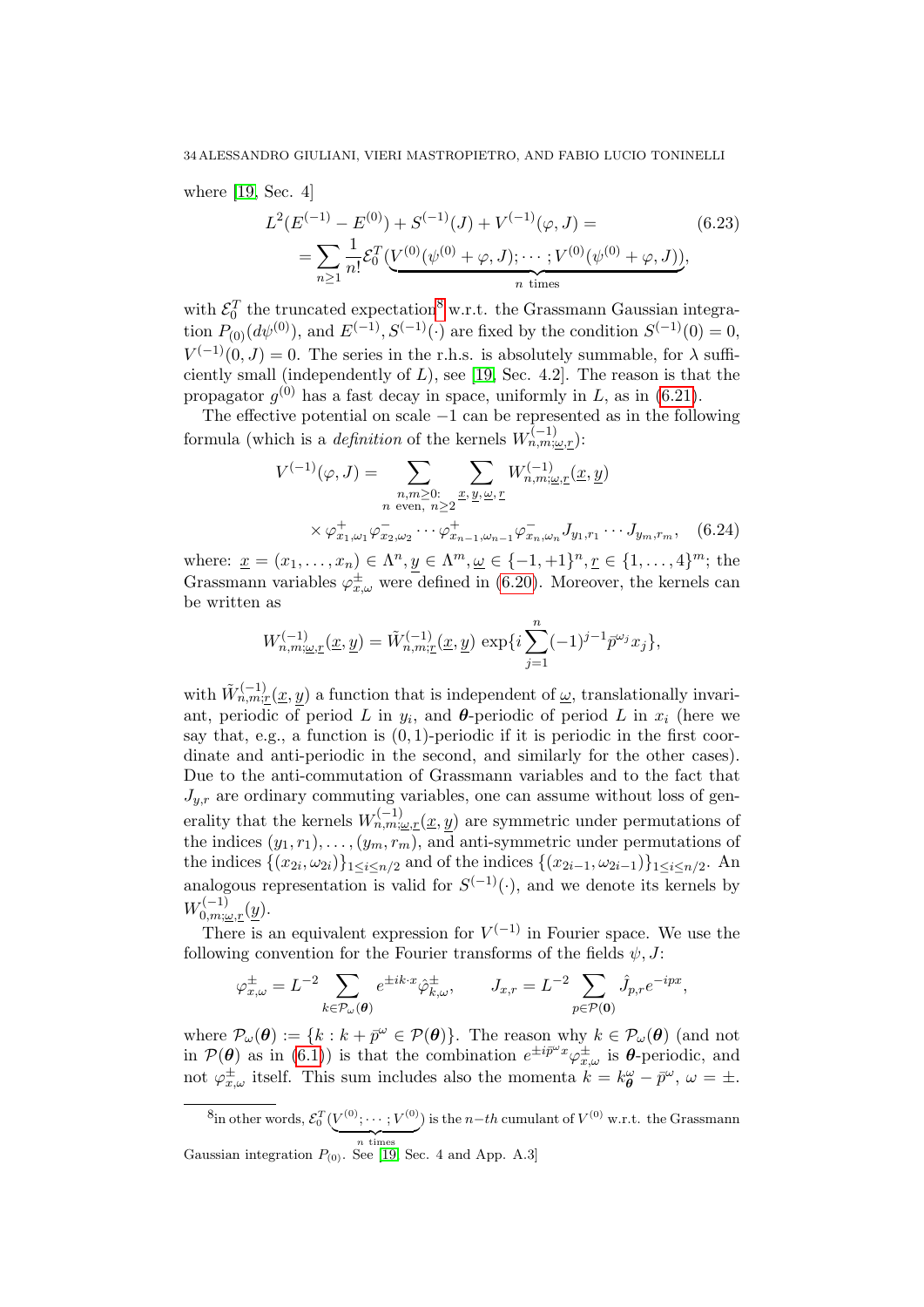Of course, recalling that the only non-zero modes of  $\psi_{x,\omega}^{\pm}$  (resp.  $\Psi_{x,\omega}^{\pm}$ ) are in  $\mathcal{P}'_{\omega}(\boldsymbol{\theta})$  (resp.  $\{k_{\boldsymbol{\theta}}^{\omega} - \bar{p}^{\omega}\}_{{\omega}=\pm}$ ), we have that

$$
\hat{\varphi}_{k,\omega}^{\pm} = \begin{cases} \hat{\psi}_{k,\omega}^{\pm}, & \text{if } k \in \mathcal{P}'_{\omega}(\boldsymbol{\theta}), \\ \hat{\Psi}_{\omega}^{\pm}, & \text{if } k \notin \mathcal{P}'_{\omega}(\boldsymbol{\theta}). \end{cases}
$$

Then, [\(6.24\)](#page-33-0) becomes

$$
V^{(-1)}(\varphi, J) = \sum_{\substack{n,m \geq 0:\\n \text{ even, } n \geq 2}} L^{-2(n+m)} \sum_{\substack{k, p, \omega, r}} \hat{W}_{n,m;\omega,r}^{(-1)}(k_2, \dots, k_n, p_1, \dots, p_m) \times
$$
  

$$
\times \hat{\varphi}_{k_1,\omega_1}^+ \hat{\varphi}_{k_2,\omega_2}^- \cdots \hat{\varphi}_{k_{n-1},\omega_{n-1}}^+ \hat{\varphi}_{k_n,\omega_n}^- \hat{J}_{p_1,r_1} \cdots \hat{J}_{p_m,r_m} \underline{\delta}_{\underline{\omega}}(\underline{k}, \underline{p}), \qquad (6.25)
$$

where  $\underline{k} = (k_1, \ldots, k_n)$ , with  $k_i \in \mathcal{P}_{\omega_i}(\boldsymbol{\theta}), \underline{p} = (p_1, \ldots p_m) \in [\mathcal{P}(\mathbf{0})]^m$  and  $\delta_{\omega}(\underline{k}, p) = L^2 \times \begin{cases} 1 & \text{if } \sum_{j=1}^n (-1)^{j-1} (k_j + \bar{p}^{\omega_j}) = \sum_{j=1}^m p_j \mod (2\pi, 2\pi) \end{cases}$ 0 else (6.26)

is the periodized Kronecker delta enforcing momentum conservation. Also,  $\hat{W}_{n,m;\underline{\omega},\underline{r}}^{(-1)}(k_2,\ldots,k_n,p_1,\ldots,p_m)$  is just the Fourier transform of  $\tilde{W}_{n,m;\underline{r}}^{(-1)}$ , computed at momenta  $k_2 + \bar{p}^{\omega_2}, \ldots, k_n + \bar{p}^{\omega_n}, p_1, \ldots, p_m$  (it depends only on  $n + m - 1$  momenta, due to translation invariance of  $\tilde{W}_{n,m;\underline{r}}^{(-1)}$  in real space).

Using the Battle-Brydges-Federbush-Kennedy (BBFK) determinant formula and the Gram-Hadamard bound [\[19,](#page-71-13) Sec. 4.2] for the truncated ex-pectation in [\(6.23\)](#page-33-1), we find that  $E^{(-1)}$ , and  $W^{(-1)}_{n,m;\omega,r}(\underline{x},y)$  are absolutely convergent series and real analytic functions of

$$
(\nu_{0,\omega}, a_{0,\omega}, b_{0,\omega}, \lambda_0), \qquad (6.27)
$$

for  $\max\{|\nu_{0,\omega}|, |a_{0,\omega}|, |b_{0,\omega}|, |\lambda_0|\} \leq \varepsilon$  with  $\varepsilon$  sufficiently small, where we denoted (for uniformity of notation with the running coupling constants  $\nu_{h,\omega}, a_{h,\omega}, b_{h,\omega}, \lambda_h$ , to be introduced below):

$$
\nu_{0,\omega} := -\mu(\bar{p}^{\omega}), \quad a_{0,\omega} := a_{\omega}, \quad b_{0,\omega} := b_{\omega}, \quad \lambda_0 := \lambda. \tag{6.28}
$$

Moreover,  $|E^{(-1)}| \leq C\varepsilon$  and, using also the exponential decay of the bare potential, [\(3.18\)](#page-17-2), we find that

<span id="page-34-1"></span>
$$
||W_{n,m}^{(-1)}||_{\kappa,-1} \le C^{n+m} \varepsilon^{\max\{1,cn\}},
$$
\n(6.29)

for suitable constants  $\kappa, C, c > 0$  independent of the system size. Here

<span id="page-34-0"></span>
$$
||W_{n,m}^{(-1)}||_{\kappa,-1} := L^{-2} \sup_{\underline{\omega}, \underline{r}} \sum_{\underline{x}, \underline{y}} |W_{n,m;\underline{\omega},\underline{r}}^{(-1)}(\underline{x},\underline{y})| e^{\kappa \sqrt{2^{-1}d(\underline{x},\underline{y})}}, \qquad (6.30)
$$

and  $d(x_1, \ldots, x_l)$  is the length of the shortest tree on the torus  $\Lambda$  connecting the l points in  $(x_1, \ldots, x_l)$ . The choice of the stretched-exponential weight in [\(6.30\)](#page-34-0) is related to the stretched-exponential decay of the propagator, see  $(6.21)$ . For technical details about the proof  $(6.30)$ , or, better, of its analogue in a similar context, the reader can consult, e.g., [\[20,](#page-71-15) Section III.A and Eq. (3.19)].

**Remark 8.** The fact that the kernels  $W_{n,m;\omega,r}^{(-1)}$  are absolutely convergent series of  $(\nu_{0,\omega}, a_{0,\omega}, b_{0,\omega}, \lambda_0)$ , that each term in the expansion admits a limit as  $L \to \infty$  (as one can check by inspection) and that they satisfy uniform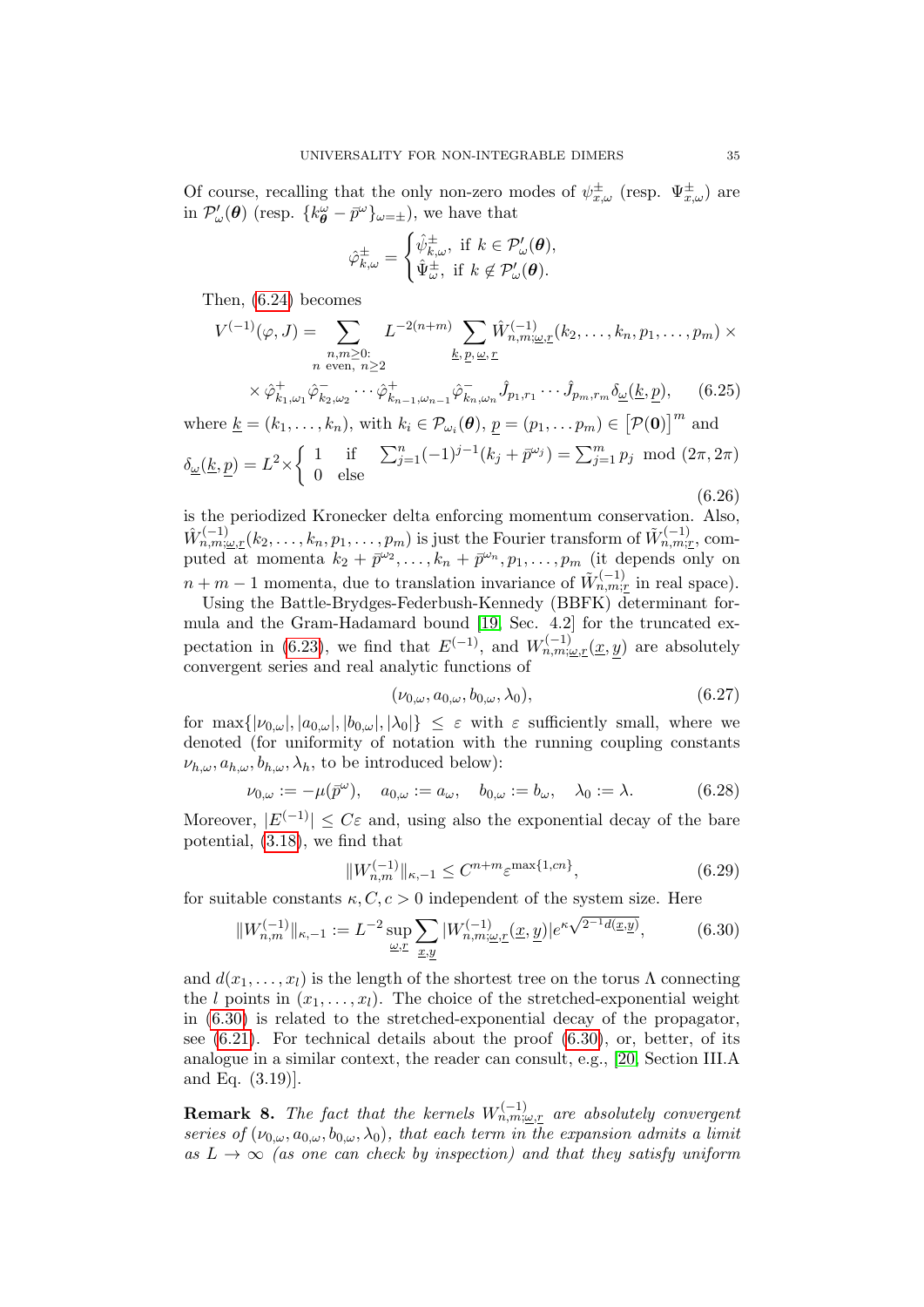bounds as  $L \to \infty$ , see [\(6.29\)](#page-34-1), implies that their infinite volume limits exist and satisfy the same bounds. For later reference, the infinite volume limit of  $W^{(-1)}_{n,m;\underline{\omega},\underline{r}}$  will be denoted by  $W^{(-1),\infty}_{n,m;\underline{\omega},\underline{r}}$ , and similarly for its Fourier transform.

After this first integration step, we still need to integrate  $\psi^{(\leq -1)}$  out, see [\(6.19\)](#page-32-5). Let us first informally explain how this is done, before giving the precise inductive procedure in Sections [6.2.1–](#page-35-0)[6.2.3.](#page-37-0) The idea is to repeat the same procedure as above: we rewrite (via the addition principle)  $\psi_{\omega}^{(\leq -1)} = \psi_{\omega}^{(-1)} + \psi_{\omega}^{(\leq -2)}$ , where  $\psi_{\omega}^{(-1)}$  (resp.  $\psi_{\omega}^{(\leq -2)}$ ) is a Grassmann field with propagator supported, in momentum space, on momenta  $k' \in \mathcal{P}'_{\omega}(\boldsymbol{\theta})$ with  $|k'| \sim 2^{-1}$  (resp.  $|k'| \lesssim 2^{-2}$ ); we integrate  $\psi_{\omega}^{(-1)}$  out; we exponentiate the result of the integration, thus defining the effective potential on scale  $-2$ . in analogy with  $(6.22)-(6.23)$  $(6.22)-(6.23)$ ; and so on. One after the other, we integrate the fields  $\psi^{(-2)}, \ldots, \psi^{(h+1)}$  out, define the effective potential  $V^{(h)}$  on scale h (which involves fields  $\psi^{(\leq h)}$  with momenta  $k' \in \mathcal{P}'_{\omega}(\theta)$  that belong to the support of  $\bar{\chi}_h(\cdot)$  (cf. [\(6.6\)](#page-30-0)), and continue until we reach the 'last scale',  $h_L$ , fixed by the finite volume  $L$ , which induces a natural infrared cut-off. More precisely,  $h_L$  is fixed as the smallest (in absolute value) negative integer h such that the support of  $\bar{\chi}_h(\cdot)$  has empty intersection with  $\mathcal{P}'_{\omega}(\theta)$ . Note that, since all momenta in  $\mathcal{P}'_{\omega}(\theta)$  are at distance at least  $\pi/L$  from  $\bar{p}^{\omega}$ , we have  $h_L \sim -\log_2 L$  for L large. The result of the integration of the Grassmann fields  $\psi^{(\leq h_L)}$  gives the generating function  $\mathbb{W}_L^{(\theta)}$  $L^{(\bullet)}(A,0,\Psi)$ , as desired.

In order for the bounds on the generating function to be uniform in  $L$ , we need to improve the procedure roughly described here: at each step, before integrating the field on the next scale, we actually need to isolate and re-sum a certain selection of potentially dangerous contributions to the effective potential, the so-called marginal and relevant terms. We refer, e.g., to [\[22,](#page-71-0) Sec. 5], see in particular [\[22,](#page-71-0) Section 5.2.2] for a dimensional classification of the divergent terms arising in a 'naive' multiscale scheme. As discussed there, see [\[22,](#page-71-0) Eq. (5.8)] and following lines, the scaling dimension of the kernels with n external fields of type  $\psi$  and m external fields of type J is  $2 - n/2 - m$ ; in the renormalization group jargon, positive scaling dimension (that is,  $2 - n/2 - m > 0 \Leftrightarrow (n, m) = (2, 0)$ ) corresponds to relevant contributions, vanishing scaling dimension (that is,  $2 - n/2 - m = 0 \Leftrightarrow$  $(n, m) = (4, 0), (2, 1)$  corresponds to *marginal* contributions, and negative scaling dimension corresponds to *irrelevant* ones. In order to cure the potential divergences associated with the terms with  $(n, m) = (2, 0), (4, 0), (2, 1),$ at each step of the multiscale construction we properly 'localize' and re-sum these terms, via an iterative procedure that we now describe.

<span id="page-35-0"></span>6.2.1. The inductive statement. Let us inductively assume that the fields  $\psi^{(0)}, \psi^{(-1)}, \dots, \psi^{(h+1)}, h \ge h_L$ , have been integrated out, and that after their integration the generating function has the following structure, analogous to the one at scales  $0, -1$ :

$$
e^{-L^{-2}\sum_{\omega}\mu_0(k_{\theta}^{\omega})\hat{\Psi}_{\omega}^+\hat{\Psi}_{\omega}^- + \mathbb{W}_L^{(\theta)}(A,0,\Psi)} = e^{L^2E^{(h)} + S^{(h)}(J)} \times (6.31)
$$

$$
\times e^{-L^{-2}Z_h\sum_{\omega}\mu_{h,\omega}(k_{\theta}^{\omega}-\bar{p}^{\omega})\hat{\Psi}_{\omega}^+\hat{\Psi}_{\omega}^-} \int P_{(\leq h)}(d\psi)e^{V^{(h)}(\sqrt{Z_h}(\psi+\Psi),J)},
$$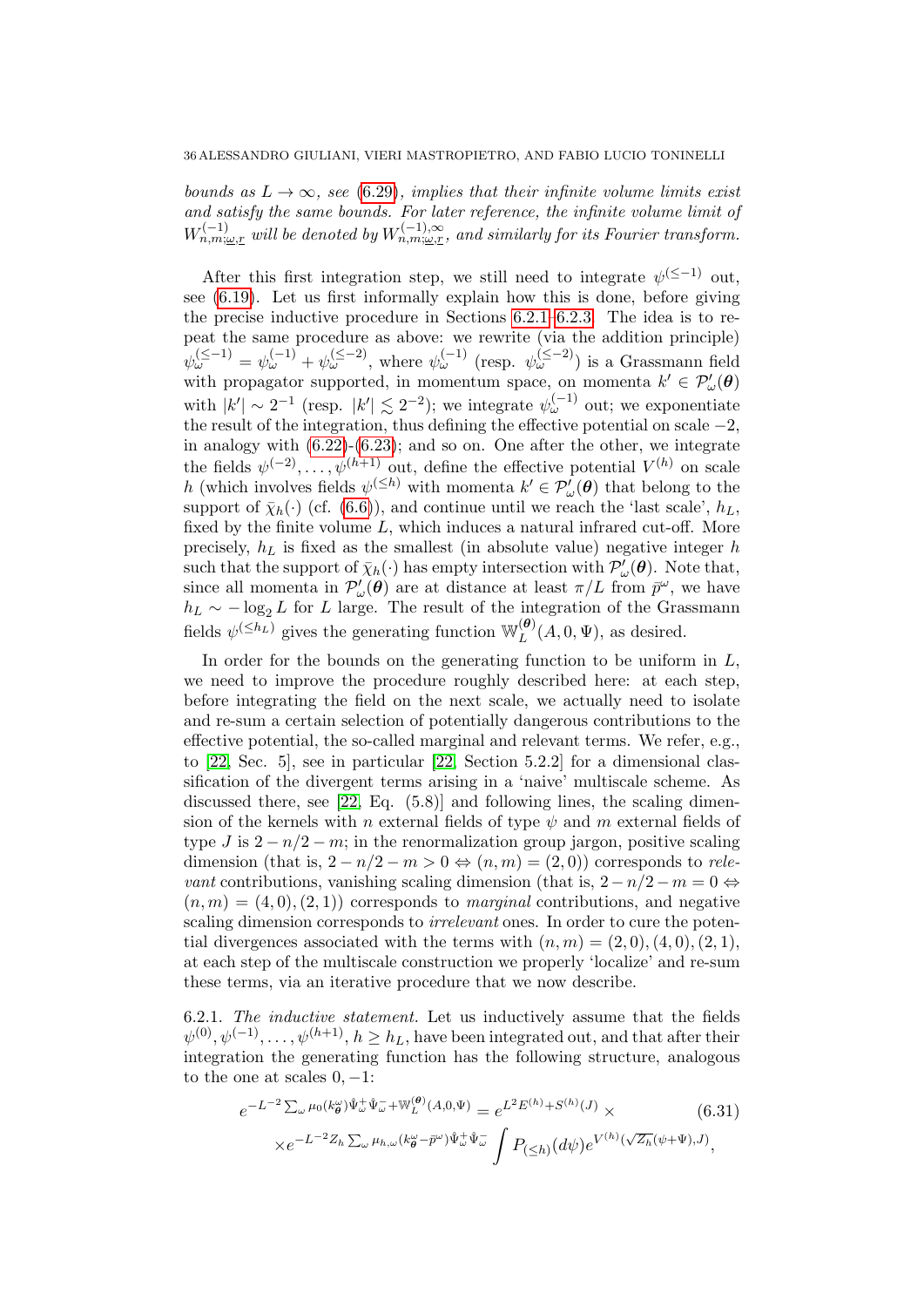for suitable real constants  $E^{(h)}$ ,  $Z_h$ , and suitable 'effective potentials'  $S^{(h)}(J)$ ,  $V^{(h)}(\varphi, J)$ , to be defined inductively below, and fixed in such a way that  $V^{(h)}(0, J) = S^{(h)}(0) = 0$ . In the second line,

$$
\mu_{h,\omega}(k) := \bar{D}_{\omega}(k) + r_{\omega}(k)/Z_h,
$$

where

$$
\bar{D}_{\omega}(k) = \bar{\alpha}_{\omega}k_1 + \bar{\beta}_{\omega}k_2
$$

and

<span id="page-36-1"></span>
$$
r_{\omega}(k) = \mu(k + \bar{p}^{\omega}) - \mu(\bar{p}^{\omega}) - \partial_{k_1}\mu(\bar{p}^{\omega})k_1 - \partial_{k_2}\mu(\bar{p}^{\omega})k_2
$$
(6.32)

is a remainder of order  $O(k^2)$  for k small. Finally,  $P_{(\leq h)}(d\psi)$  is the Grassmann Gaussian integration with propagator (diagonal in the index  $\omega$ )

<span id="page-36-0"></span>
$$
\frac{1}{Z_h} g_{\omega}^{(\leq h)}(x, y) = \frac{1}{Z_h} \frac{1}{L^2} \sum_{k \in \mathcal{P}'_{\omega}(\theta)} e^{-ik(x-y)} \frac{\bar{\chi}_h(k)}{\mu_{h,\omega}(k)}.
$$
(6.33)

We will also prove inductively that:

- (1)  $V^{(h)}(\varphi, J)$  has the same structure as [\(6.25\)](#page-34-0), with the upper index  $(-1)$  in the kernels replaced by  $(h)$ ;
- (2) the kernels of  $V^{(h)}(\varphi, J)$  satisfy the following symmetry:

<span id="page-36-2"></span>
$$
\hat{W}_{n,m;-\underline{\omega},\underline{r}}^{(h)}(\underline{k},\underline{p}) = \left[\hat{W}_{n,m;\underline{\omega},\underline{r}}^{(h)}(-\underline{k},-\underline{p})\right]^*.
$$
\n(6.34)

<span id="page-36-3"></span>Remark 9. It is important to emphasize right away that we will view the kernels  $W_{n,m;\underline{\omega},\underline{r}}^{(h)}$ ,  $h \leq -2$ , as functions of:

(i) a sequence of running coupling constants

 $\{\lambda_{h'}, \nu_{h',\omega}, a_{h',\omega}, b_{h',\omega}, Y_{h',r,(\omega,\omega')}\}_{h$ 

(ii) a sequence of single-scale propagators  $\{g_{\omega}^{(h')}/Z_{h'-1}\}_{h, of the$ form

<span id="page-36-4"></span>
$$
\frac{1}{Z_{h-1}} g_{\omega}^{(h)}(x, y) := \frac{1}{L^2} \sum_{k \in \mathcal{P}'_{\omega}(\theta)} e^{-ik(x-y)} \frac{f_h(k)}{\tilde{Z}_{h-1}(k)\bar{D}_{\omega}(k) + r_{\omega}(k)},
$$
(6.35)

where  $f_h(k) = \bar{\chi}_h(k) - \bar{\chi}_{h-1}(k)$  and  $\tilde{Z}_{h-1}(k) = Z_{h-1} \bar{\chi}_h(k) + Z_h(1 - \bar{\chi}_h(k));$ 

(iii) the irrelevant part of  $V^{(-1)}$ , denoted by  $RV^{(-1)}$ .

The running coupling constants, as well as the irrelevant part of the effective potentials, will be defined along the iterative procedure.

<span id="page-36-5"></span>6.2.2. The inductive statement for  $h = -1$ . The representation [\(6.31\)](#page-35-0) with [\(6.33\)](#page-36-0)-[\(6.32\)](#page-36-1) is valid at the initial step,  $h = -1$ , with  $Z_{-1} = 1$ . To see this, one needs to use that, if k belongs to the support of  $\bar{\chi}_{-1}$ , then  $\mu_0(k + \bar{p}^{\omega}) =$  $\mu(k + \bar{p}^{\omega}) - \mu(\bar{p}^{\omega}) + a_{\omega}k_1 + b_{\omega}k_2$ , see [\(6.3\)](#page-29-0). Moreover, by using [\(6.4\)](#page-30-0)-[\(6.5\)](#page-30-0), we can also rewrite  $\mu(k + \bar{p}^{\omega}) - \mu(\bar{p}^{\omega}) + a_{\omega} k_1 + b_{\omega} k_2 = \bar{D}_{\omega}(k) + r_{\omega}(k)$ , which implies that [\(6.33\)](#page-36-0) at  $h = -1$  is the same as [\(6.18\)](#page-32-0).

To see that [\(6.34\)](#page-36-2) holds for  $h = -1$ , note that it is equivalent to requiring that  $V^{(-1)}$  is invariant under the transformation  $\varphi_{\omega,x}^{\pm} \to \varphi_{-\omega,x}^{\pm}$  together with complex conjugation of the kernels. On the other hand, by Remark [6,](#page-17-0) we know that the potential  $V^{(0)}(\psi, J)$  is invariant under conjugation of the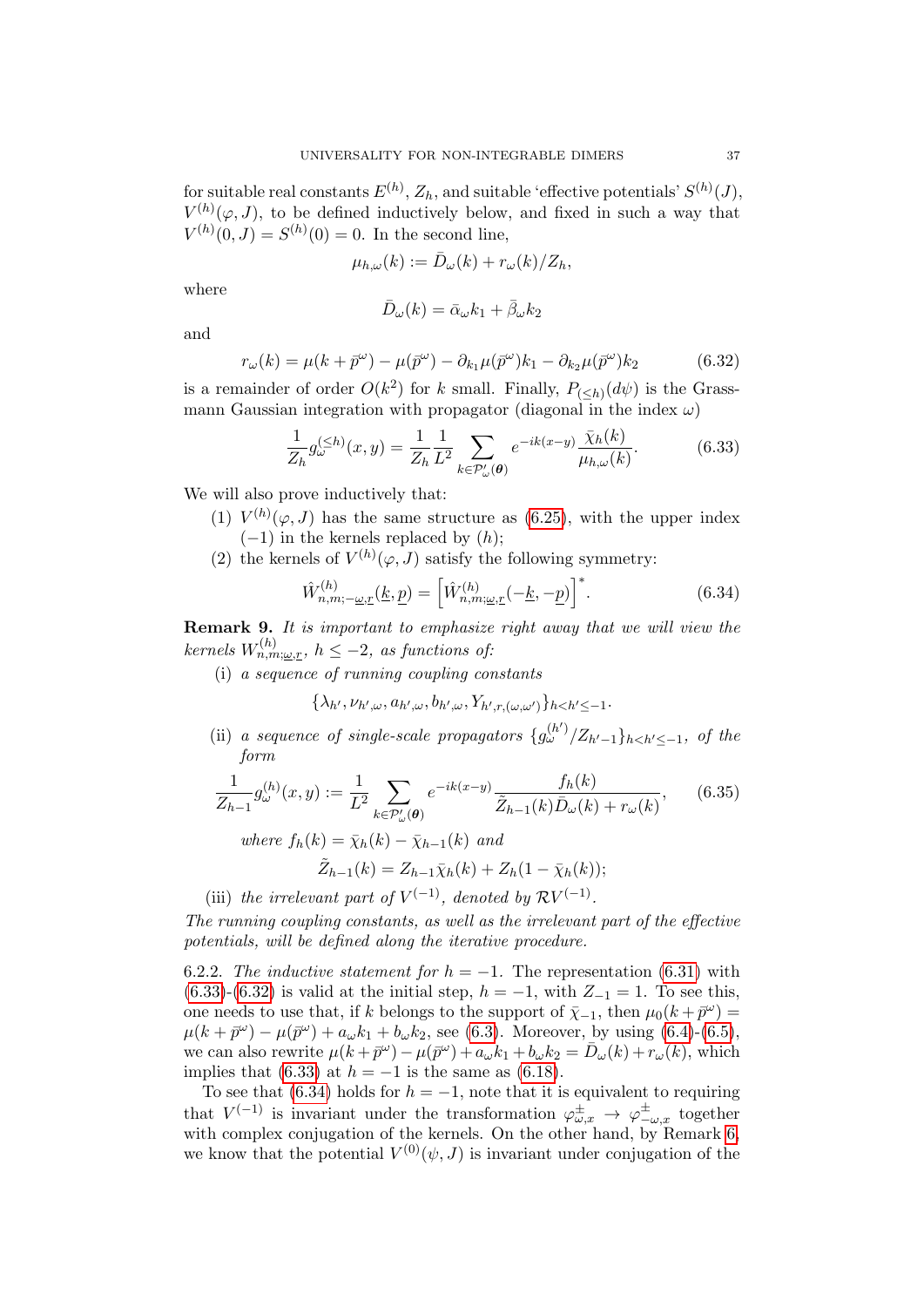kernels together with the transformation  $\psi_x^{\pm} = (\psi_x^{(0)\pm} + \sum_{\omega} e^{\pm i\vec{p}^{\omega}} \varphi_{\omega,x}^{\pm}) \rightarrow$  $(-1)^x \psi_x^{\pm}$ , i.e.,  $\psi_x^{(0)\pm} \to (-1)^x \psi_x^{(0)\pm}$ ,  $\varphi_{\omega,x}^{\pm} \to \varphi_{-\omega,x}^{\pm}$ . The statement [\(6.34\)](#page-36-2) for  $h = -1$  easily follows from the relation [\(6.23\)](#page-33-0) between  $V^{(0)}$  and  $V^{(-1)}$ together with the fact that the propagator  $g^{(0)}$  in  $(6.17)$  satisfies

$$
[g^{(0)}(x,y)]^* = (-1)^{x+y} g^{(0)}(x,y),
$$

because  $\bar{p}^+ + \bar{p}^- = (\pi, \pi)$ .

6.2.3. The inductive step. We assume that  $(6.31)$  holds with  $V^{(h)}$  satisfying the properties specified in the inductive statement, and we discuss here how to get the same representation at the next scale  $h-1$ . First, we split  $V^{(h)}$ into its *local* and *irrelevant* parts:  $V^{(h)} = \mathcal{L} V^{(h)} + \mathcal{R} V^{(h)}$  where, denoting by  $\hat{W}_{n,m;\underline{\omega},r}^{(h),\infty}$  the infinite volume limit of  $\hat{W}_{n,m;\underline{\omega},r}^{(h)}$ ,

<span id="page-37-0"></span>
$$
\mathcal{L}V^{(h)}(\varphi, J) :=
$$
\n
$$
= L^{-2} \sum_{\omega} \sum_{k \in \mathcal{P}_{\omega}(\theta)} \hat{\varphi}_{k,\omega}^{+} [\hat{W}_{2,0;(\omega,\omega)}^{(h),\infty}(0) + k \cdot \partial_{k} \hat{W}_{2,0;(\omega,\omega)}^{(h),\infty}(0)] \hat{\varphi}_{k,\omega}^{-} \n+ \sum_{x \in \Lambda} \sum_{\omega_{1},\dots,\omega_{4}} \varphi_{x,\omega_{1}}^{+} \varphi_{x,\omega_{2}}^{-} \varphi_{x,\omega_{3}}^{+} \varphi_{x,\omega_{4}}^{-} \hat{W}_{4,0;(\omega_{1},\dots,\omega_{4})}^{(h),\infty}(0,0,0) \n+ \sum_{x \in \Lambda} \sum_{\omega_{1},\omega_{2},r} J_{x,r} \varphi_{x,\omega_{1}}^{+} \varphi_{x,\omega_{2}}^{-} e^{i(\bar{p}^{\omega_{1}} - \bar{p}^{\omega_{2}})x} \hat{W}_{2,1;(\omega_{1},\omega_{2}),r}^{(h),\infty}(0, \bar{p}^{\omega_{1}} - \bar{p}^{\omega_{2}}).
$$
\n(6.36)

Remark 10. A few remarks about this definition are in order:

- (1) The existence of the limit of  $\hat{W}_{n,m;\underline{\omega},r}^{(h)}$  as  $L \to \infty$  is a corollary of the inductive bounds on the kernels of  $V^{(h)}$ , which are uniform in L, as it was the case for  $h = -1$ , cf. with Remark [8.](#page-34-1) More details on the inductive bounds on the kernels of  $V^{(h)}$  are discussed below.
- (2) The reason why, in the second line of [\(6.36\)](#page-37-0), we only include terms where the Grassmann fields have the same index  $\omega$ , is that the terms with opposite  $\omega$  indices give zero contribution to the generating function, due to the support properties of the Grassmann fields. In fact, in [\(6.31\)](#page-35-0) we need to compute  $V^{(h)}$  at Grassmann fields  $\hat{\psi}_{k}^{(\leq h)=}$  $k,\omega$ that, in momentum space, have the same support as  $\hat{g}^{(\leq h)}_{\omega}(k)$ , i.e.,  $|\mathcal{M}^{-1}k| \leq c_0 2^h$  (note that the support properties of  $\hat{g}_{\omega}^{(\leq h)}$  are the same as those of  $\bar{\chi}_h$  (cf. [\(6.6\)](#page-30-1)), and these were discussed in the third item after [\(6.3\)](#page-29-0)). If  $h \leq -1$  and  $c_0$  is sufficiently small, quadratic terms of the form  $\hat{\psi}_{k,\omega}^{(\leq h)+} \hat{\psi}_{k+\bar{p}^{\omega}}^{(\leq h)-}$  $\sum_{k+\bar{p}^{\omega}-\bar{p}^{-\omega},-\omega}^{k(\leq n)-}$  would involve two fields that cannot both satisfy this support property.
- (3) Due to the Grassmann anti-commmutation rules and the anti-symmetry of the kernels, the quartic term in [\(6.36\)](#page-37-0) can be rewritten as

$$
4\sum_{x \in \Lambda} \varphi_{x,+}^+ \varphi_{x,+}^- \varphi_{x,-}^+ \varphi_{x,-}^- \hat{W}_{4,0;(+,+,-,-)}^{(h),\infty}(0,0,0).
$$

Along the induction step, we will need a function  $W_{2,0}^{(h),R}$  $f_{2,0;(\omega,\omega)}^{(n),h}(x_1,x_2)$  (the upper index 'R' stands for "relativistic") which should be thought of as the kernel for  $n = 2, m = 0$  of a relativistic model. More precisely, at step  $h =$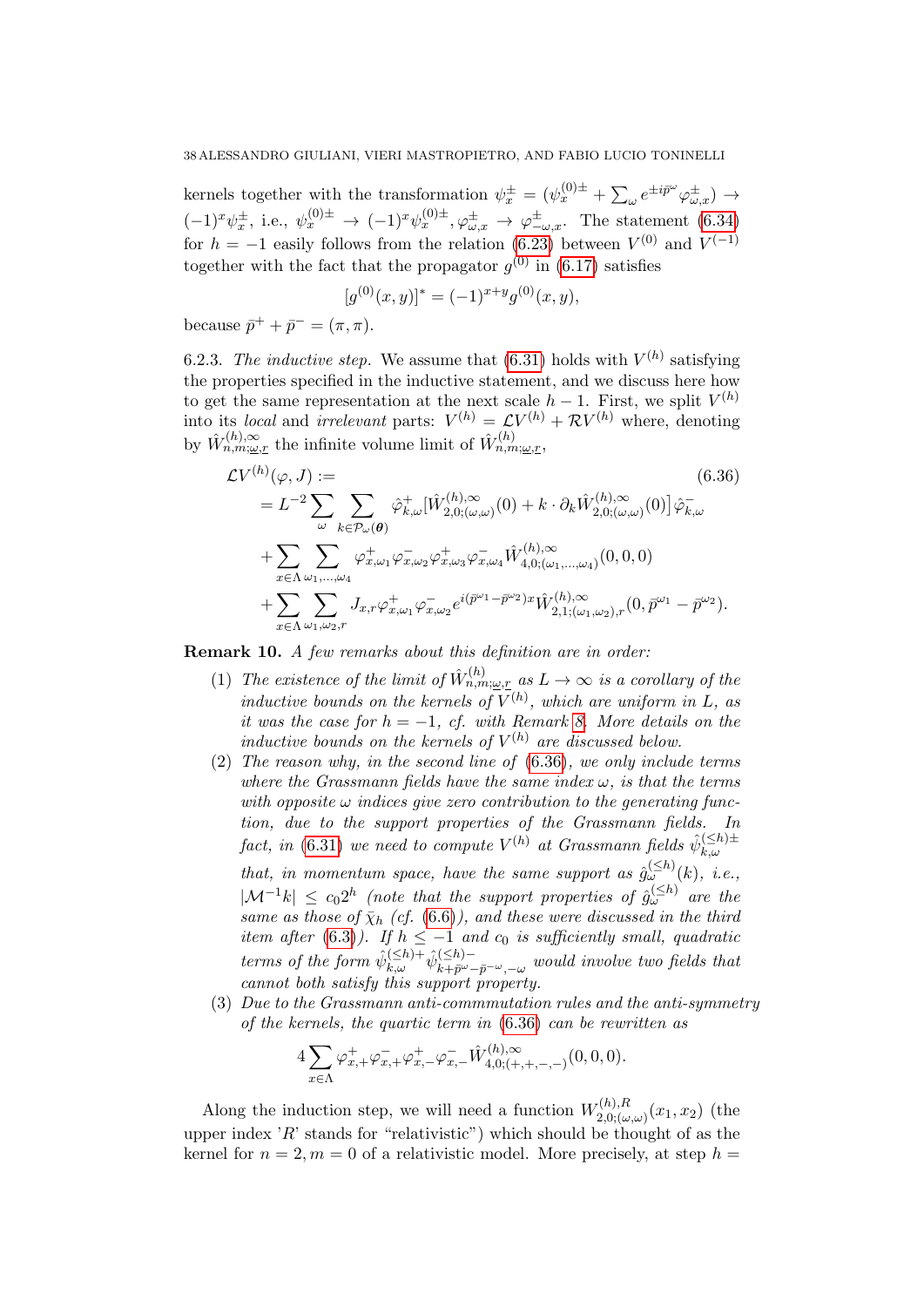$-1$ , one simply lets  $W_{2,0}^{(-1),R}$  $\chi^{(-1),R}_{(2,0;(\omega,\omega)}(x_1,x_2) \equiv 0.$  For  $h < -1$ ,  $W^{(h),R}_{(2,0;(\omega,\omega))}$  $\chi_{(1)}^{(n),n}$  is defined as a suitable modification of  $W_{2,0}^{(h),\infty}$  $\chi^{(n),\infty}_{(2,0;(\omega,\omega))}$  (that, by the induction hypothesis, has already been defined); more precisely,  $W_{2,0}^{(h),R}$  $\chi^{(n),\Lambda}_{(2,0;(\omega,\omega))}$  is obtained by making the following replacements in  $W_{2,0}^{(h),\infty}$  $\chi^{(n),\infty}_{(2,0;(\omega,\omega))}$  (which should be thought of as a function of the running coupling constants, of the single scale propagators and of the irrelevant part of  $V^{(-1)}$ , as explained in Remark [9\)](#page-36-3):

- (i) the running coupling constants  $\{\nu_{h'}, a_{h',\omega}, b_{h',\omega}\}_{h'>h}$  are set zero, (note that the running coupling constants  $\lambda_{h'}$  are not set equal to zero);
- (ii) the single-scale propagators  $g_{\omega}^{(h')}/Z_{h'-1}$  are replaced by the 'relativistic' single-scale propagators  $g_{R,\omega}^{(h'')}/Z_{h'-1}$ , for all  $h < h' \leq -1$ , where

<span id="page-38-3"></span>
$$
g_{R,\omega}^{(h')}(x,y) = \int_{\mathbb{R}^2} \frac{dk}{(2\pi)^2} e^{-ik(x-y)} \frac{f_{h'}(k)}{\bar{D}_{\omega}(k)};
$$
(6.37)

(iii)  $RV^{(-1)}$  is set to zero.

 $\sqrt{2\pi}$ 

The function  $W_{2,0}^{(h),R}$  $\chi^{(n),\Lambda}_{(2,0;(\omega,\omega))}$  will be shown to satisfy both the identity  $(6.34)$ and the extra symmetries (in Fourier space)

<span id="page-38-0"></span>
$$
\hat{W}_{2,0;(-\omega,-\omega)}^{(h),R}(k) = -[\hat{W}_{2,0;(\omega,\omega)}^{(h),R}(k)]^*,
$$
\n
$$
\hat{W}_{2,0;(\omega,\omega)}^{(h),R}(A^{-1}\sigma_1Ak) = i\omega[\hat{W}_{2,0;(\omega,\omega)}^{(h),R}(k)]^*,
$$
\n
$$
\hat{W}_{2,0;(\omega,\omega)}^{(h),R}(A^{-1}\sigma_3Ak) = [\hat{W}_{2,0;(\omega,\omega)}^{(h),R}(k)]^*
$$
\n(6.38)

where  $A = \begin{pmatrix} \bar{\alpha}^1 & \bar{\beta}^1 \\ \bar{\alpha}^2 & \bar{\beta}^2 \end{pmatrix}$  $\bar{\alpha}^2$   $\bar{\beta}^2$ while  $\sigma_1, \sigma_3$  are the first and third Pauli matrices. Let us assume that  $W_{2,0}^{(h'),R}$  $\chi_{2,0;(\omega,\omega)}^{(h'),R}, h' \geq h$  has been already shown to satisfy  $(6.38)$ and below we explain how to prove the same at scale  $h - 1$ .

In order to define the running coupling constants on scale  $h$ , we decompose the term containing  $\partial_k \hat{W}_{2,0}^{(h),\infty}$  $\sum_{(n,\omega)}^{(n),\infty}(0)$  in  $(6.36)$ , by rewriting

<span id="page-38-5"></span>
$$
\partial_k \hat{W}^{(h),\infty}_{2,0;(\omega,\omega)}(0) = \partial_k \hat{W}^{(h),R}_{2,0;(\omega,\omega)}(0) + \partial_k \hat{W}^{(h),s}_{2,0;(\omega,\omega)}(0),\tag{6.39}
$$

 $('s'$  stands for 'subdominant'). From the symmetries  $(6.38)$ , a straightforward computation (see Appendix [A\)](#page-61-0) shows that

<span id="page-38-4"></span>
$$
k \cdot \partial_k \hat{W}_{2,0;(\omega,\omega)}^{(h),R}(0) = -z_h(\bar{\alpha}_{\omega}k_1 + \bar{\beta}_{\omega}k_2) = -z_h\bar{D}_{\omega}(k),\tag{6.40}
$$

for some real constant  $z_h$ . We now combine this term with the Grassmann Gaussian integration  $P_{(\leq h)}(d\psi)$ , and define:

<span id="page-38-1"></span>
$$
P_{\left(\leq h\right)}(d\psi)e^{-z_hZ_hL^{-2}\sum_{\omega}\sum_{k\in\mathcal{P}'_{\omega}(\theta)}\bar{D}_{\omega}(k)\hat{\psi}_{k,\omega}^{\dagger}\hat{\psi}_{k,\omega}^{-}}\equiv e^{L^2t_h}\tilde{P}_{\left(\leq h\right)}(d\psi),\qquad(6.41)
$$

where  $\tilde{P}_{(\leq h)}(d\psi)$  is the Grassmann Gaussian integration with propagator

<span id="page-38-2"></span>
$$
\frac{\tilde{g}_{\omega}^{(\leq h)}(x,y)}{Z_{h-1}} = \frac{1}{L^2} \sum_{k \in \mathcal{P}'_{\omega}(\boldsymbol{\theta})} e^{-ik(x-y)} \frac{\bar{\chi}_h(k)}{\tilde{Z}_{h-1}(k)\bar{D}_{\omega}(k) + r_{\omega}(k)},
$$
(6.42)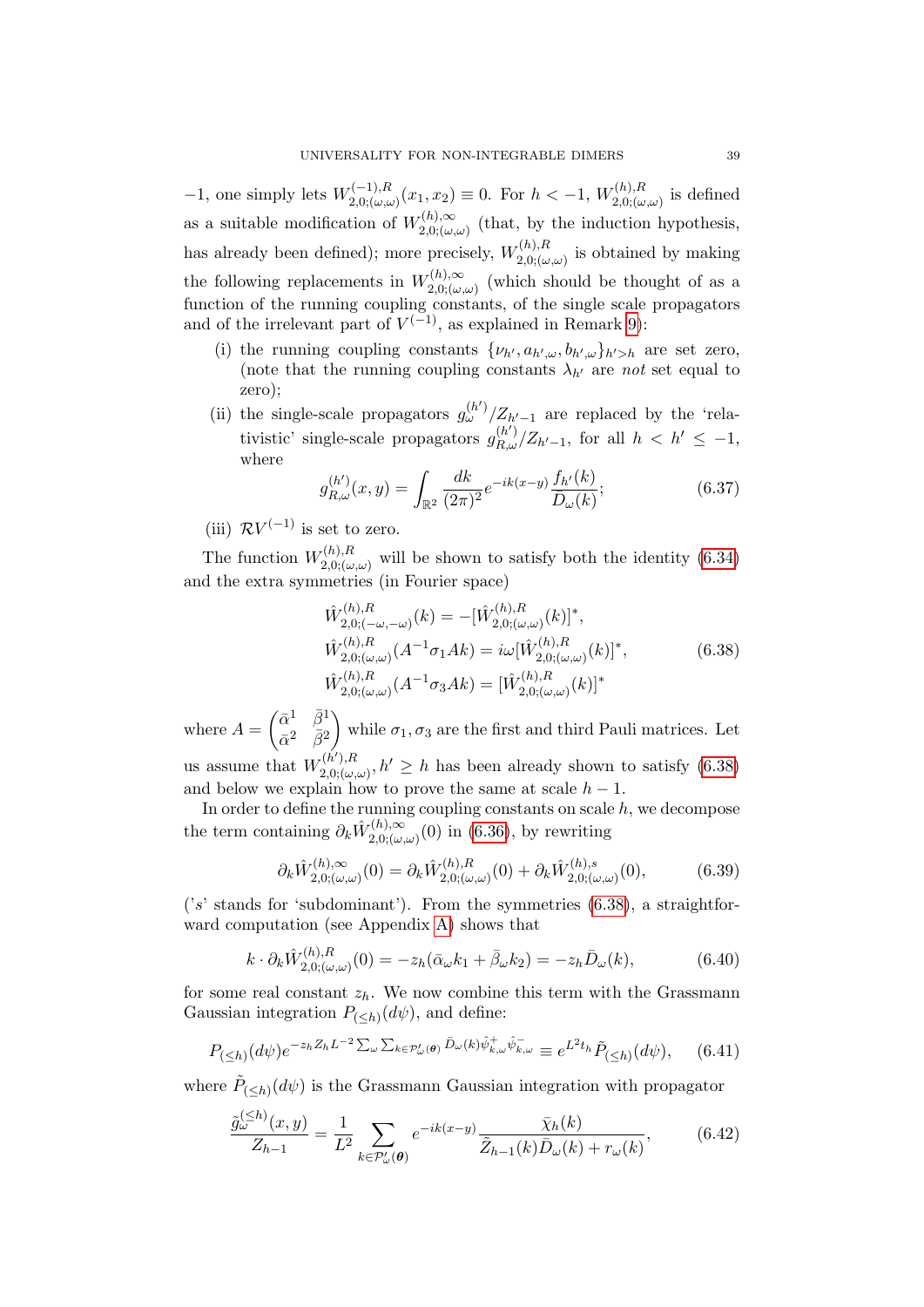with

<span id="page-39-3"></span>
$$
\tilde{Z}_{h-1}(k) := Z_h(1 + z_h \bar{\chi}_h(k)), \qquad Z_{h-1} := \tilde{Z}_{h-1}(0) = Z_h(1 + z_h), \quad (6.43)
$$

and  $e^{L^2 t_h}$  is a constant that normalizes  $\tilde{P}_{(\leq h)}(d\psi)$  to 1:

<span id="page-39-5"></span>
$$
t_h = \frac{1}{L^2} \sum_{\omega} \sum_{k \in \mathcal{P}'_{\omega}(\theta)} \log \left( 1 + \frac{z_h \bar{\chi}_h(k) \bar{D}_{\omega}(k)}{\bar{D}_{\omega}(k) + r_{\omega}(k)/Z_h} \right). \tag{6.44}
$$

By using [\(6.41\)](#page-38-1), we rewrite the Grassmann integral in the right side of [\(6.31\)](#page-35-0) as

<span id="page-39-2"></span>
$$
\int P_{(\leq h)}(d\psi)e^{V^{(h)}(\sqrt{Z_h}(\psi+\Psi),J)} = e^{L^2t_h - z_hZ_hL^{-2}\sum_{\omega}\bar{D}_{\omega}(k_{\theta}^{\omega}-\bar{p}^{\omega})\hat{\Psi}_{\omega}^+\hat{\Psi}_{\omega}^-} \times
$$
\n
$$
\times \int \tilde{P}_{(\leq h)}(d\psi)e^{\hat{V}^{(h)}(\sqrt{Z_{h-1}}(\psi+\Psi),J)}, \qquad (6.45)
$$

where

<span id="page-39-1"></span>
$$
\widehat{V}^{(h)}(\varphi, J) = L^{-2} \sum_{\omega} \sum_{k \in \mathcal{P}_{\omega}(\theta)} \widehat{\varphi}_{k,\omega}^{+} [2^{h} \nu_{h,\omega} + a_{h,\omega} k_1 + b_{h,\omega} k_2] \widehat{\varphi}_{k,\omega}^{-}
$$
\n
$$
+ \lambda_h \sum_{x \in \Lambda} \varphi_{x,+}^{+} \varphi_{x,+}^{-} \varphi_{x,-}^{-}
$$
\n
$$
+ \sum_{\omega_1, \omega_2, r} \frac{Y_{h,r,(\omega_1, \omega_2)}}{Z_{h-1}} \sum_{x \in \Lambda} J_{x,r} e^{i(\overline{p}^{\omega_1} - \overline{p}^{\omega_2})x} \varphi_{x,\omega_1}^{+} \varphi_{x,\omega_2}^{-}
$$
\n
$$
+ R V^{(h)}(\sqrt{Z_h/Z_{h-1}} \varphi, J),
$$
\n(6.46)

and the running coupling constants at scale  $h$  are defined as

<span id="page-39-4"></span>
$$
2^{h}\nu_{h,\omega} = \frac{Z_h}{Z_{h-1}} \hat{W}_{2,0;(\omega,\omega)}^{(h),\infty}(0),
$$
\n
$$
a_{h,\omega} = \frac{Z_h}{Z_{h-1}} \partial_{k_1} \hat{W}_{2,0;(\omega,\omega)}^{(h),s}(0),
$$
\n
$$
b_{h,\omega} = \frac{Z_h}{Z_{h-1}} \partial_{k_2} \hat{W}_{2,0;(\omega,\omega)}^{(h),s}(0),
$$
\n
$$
\lambda_h = 4\left(\frac{Z_h}{Z_{h-1}}\right)^2 \hat{W}_{4,0;(+,+,-,-)}^{(h),\infty}(0,0,0),
$$
\n
$$
Y_{h,r,(\omega_1,\omega_2)} = Z_h \hat{W}_{2,1;(\omega_1,\omega_2),r}^{(h),\infty}(0,\bar{p}^{\omega_1} - \bar{p}^{\omega_2}).
$$
\n(6.47)

Thanks to the symmetry [\(6.34\)](#page-36-2) of the kernels (that by inductive hypothesis holds at step  $h$ ) the running coupling constants satisfy the following:

 $\nu_{h,\omega} = \nu_{h,-\omega}^*$ ,  $a_{h,\omega} = -a_{h,-\omega}^*$ ,  $b_{h,\omega} = -b_{h,-\omega}^*$ ,  $Y_{h,r,\omega} = Y_{h,r,-\omega}^*$ . (6.48)

Moreover 
$$
\lambda_h \in \mathbb{R}
$$
: for this, one uses both (6.34) and the fact that

$$
\hat{W}^{(h)}_{4,0;(+,+,-,-)}(0,0,0)=\hat{W}^{(h)}_{4,0;(-,-,+,+)}(0,0,0).
$$

For later reference, we rewrite the local part of  $\widehat{V}^{(h)}(\varphi, J)$  as

<span id="page-39-0"></span>
$$
\mathcal{L}\widehat{V}^{(h)}(\varphi, J) = \sum_{\omega} \left[ 2^{h} \nu_{h,\omega} F_{\nu;\omega}(\varphi) + a_{h,\omega} F_{a;\omega}(\varphi) + b_{h,\omega} F_{b;\omega}(\varphi) \right]
$$

$$
+ \lambda_{h} F_{\lambda}(\varphi) + \sum_{r,\omega} \frac{Y_{h,r,\omega}}{Z_{h-1}} F_{Y,r,\omega}(\varphi, J), \qquad (6.49)
$$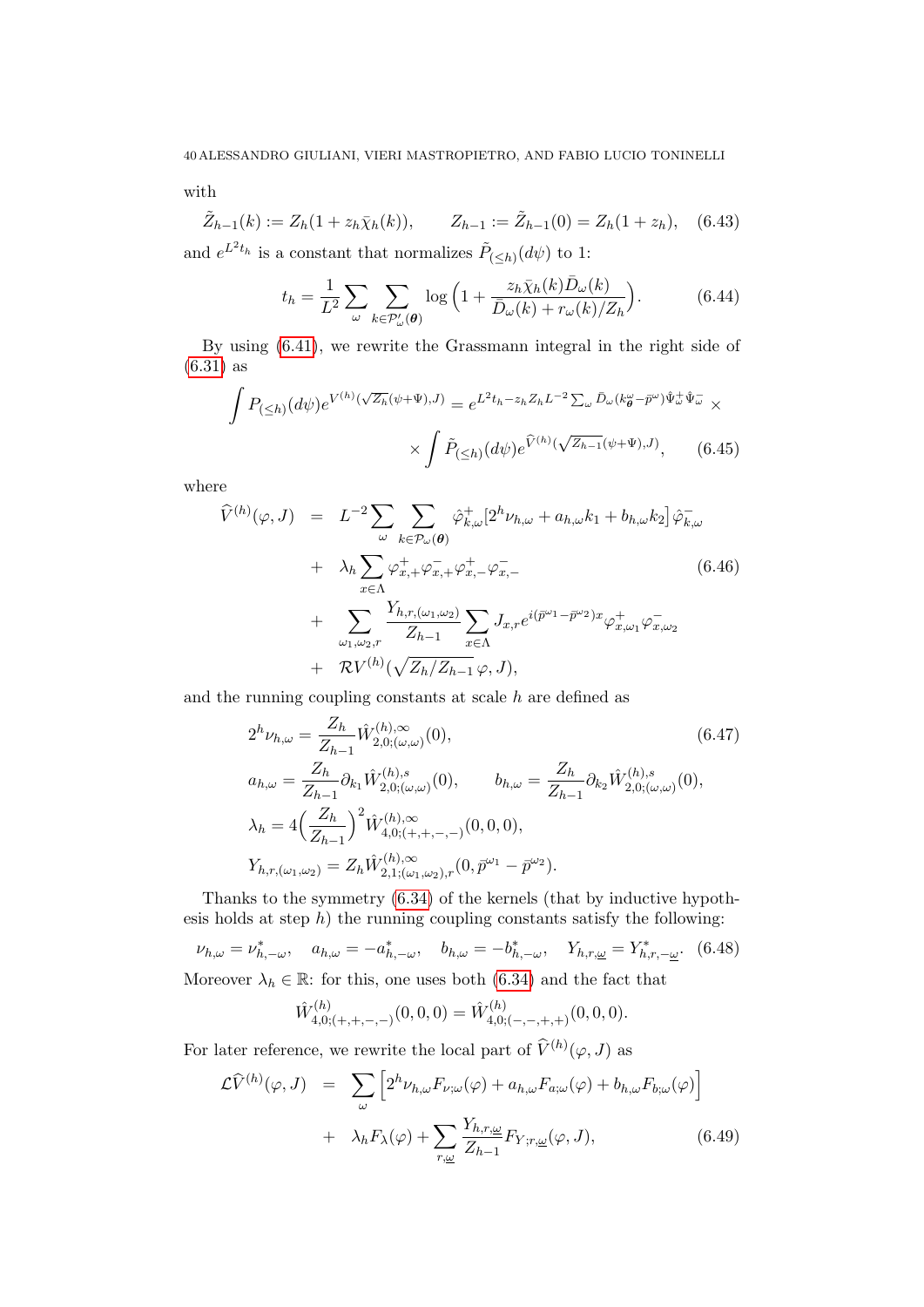(for the definitions of  $F_{\nu;\omega}(\varphi), F_{a;\omega}, F_{b;\omega}$ , etc., compare [\(6.49\)](#page-39-0) with the first two lines of  $(6.46)$ .

We now decompose the propagator [\(6.42\)](#page-38-2) as

$$
\tilde{g}_{\omega}^{(\leq h)}(x,y) = g_{\omega}^{(h)}(x,y) + g_{\omega}^{(\leq h-1)}(x,y),
$$

with  $g_{\omega}^{(\leq h-1)}$  as in [\(6.33\)](#page-36-0) and  $g_{\omega}^{(h)}$  as in [\(6.35\)](#page-36-4). To see that this decomposition holds, note that  $\tilde{Z}_{h-1}(k) \equiv Z_{h-1}$  on the support of  $\bar{\chi}_{h-1}(\cdot)$ .

Then, rewrite [\(6.45\)](#page-39-2) as

$$
\int P_{\left(\leq h\right)}(d\psi)e^{V^{(h)}(\sqrt{Z_h}(\psi+\Psi),J)} = e^{L^2t_h - z_h Z_h L^{-2} \sum_{\omega} \bar{D}_{\omega}(k_{\theta}^{\omega} - \bar{p}^{\omega})\hat{\Psi}_{\omega}^+ \hat{\Psi}_{\omega}^-} \times
$$
\n
$$
\times \int P_{\left(\leq h-1\right)}(d\psi) \int P_{(h)}(d\psi')e^{\hat{V}^{(h)}(\sqrt{Z_h - 1}(\psi + \psi' + \Psi),J)}, \qquad (6.50)
$$

which implies the validity of the representation  $(6.31)$  at scale  $h-1$ , with  $E^{(h-1)}$ ,  $S^{(h-1)}(.)$  and  $V^{(h-1)}(.)$  defined by

$$
e^{L^{2}E^{(h-1)}+S^{(h-1)}(J)+V^{(h-1)}(\sqrt{Z_{h-1}}(\psi+\Psi),J)} = e^{L^{2}(E^{(h)}+t_{h})+S^{(h)}(J)} \int P_{(h)}(d\psi')e^{\hat{V}^{(h)}(\sqrt{Z_{h-1}}(\psi+\psi'+\Psi),J)},
$$
\n(6.51)

that is,

<span id="page-40-0"></span>
$$
L^{2}(E^{(h-1)} - E^{(h)} - t_{h}) + (S^{(h-1)}(J) - S^{(h)}(J)) + V^{(h-1)}(\varphi, J)(6.52)
$$
  
= 
$$
\sum_{n\geq 1} \frac{1}{n!} \mathcal{E}_{h}^{T}(\widehat{V}^{(h)}(\varphi + \sqrt{Z_{h-1}}\psi', J); \cdots; \widehat{V}^{(h)}(\varphi + \sqrt{Z_{h-1}}\psi', J),
$$
  
n times

with  $\mathcal{E}_h^T$  the truncated expectation w.r.t. the Grassmann Gaussian integration  $P_{(h)}(d\psi)$ , and  $E^{(h-1)}$ ,  $S^{(h-1)}(\cdot)$  fixed as usual by the conditions  $S^{(h-1)}(0) = 0$  and  $V^{(h-1)}(0, J) = 0$ .

To conclude the proof of the induction step, it remains to prove that the kernels of  $V^{(h-1)}$  satisfy [\(6.34\)](#page-36-2) and that [\(6.38\)](#page-38-0) holds, at scale  $h-1$ . The proof of the former statement is very similar (but not identical) to the ar-gument used in Section [6.2.2](#page-36-5) to prove [\(6.34\)](#page-36-2) at scale  $h = -1$  starting from the symmetries of  $V^{(0)}$ . Namely, thanks to  $(6.34)$  at scale h, the potential  $V^{(h)}$  is invariant under  $\varphi_{x,\omega}^{\pm} \to \varphi_{x,-\omega}^{\pm}$  together with complex conjugation of the kernels. Then, the claim follows from the representation [\(6.52\)](#page-40-0), together with the fact that the propagator  $g^{(h)}$  (defined in [\(6.35\)](#page-36-4)) satisfies the symmetry

$$
[g_{\omega}^{(h)}(x,y)]^* = g_{-\omega}^{(h)}(x,y). \tag{6.53}
$$

As for [\(6.38\)](#page-38-0) at scale  $h-1$ , the proof uses the symmetries of the relativistic propagator [\(6.37\)](#page-38-3), together with the fact that  $\lambda_{h'}$  is real. See Appendix [A.](#page-61-0)

<span id="page-40-2"></span>**Remark 11.** Note that, if the function  $z_{h'}$  in [\(6.43\)](#page-39-3) is sufficiently small for all the scales  $h \leq h' \leq -1$ , say  $|z_{h'}| \leq \epsilon$  uniformly in  $L, h'$ , then  $e^{-c\epsilon|h|} \leq$  $Z_h \leq e^{c\epsilon|h|}$ . As a consequence,  $g_{\omega}^{(h)}$  satisfies a bound analogous to  $(6.21)$ , namely √

<span id="page-40-1"></span>
$$
|g_{\omega}^{(h)}(x,y)| \le C_0 2^h e^{-\kappa \sqrt{2^h |x-y|}}.
$$
\n(6.54)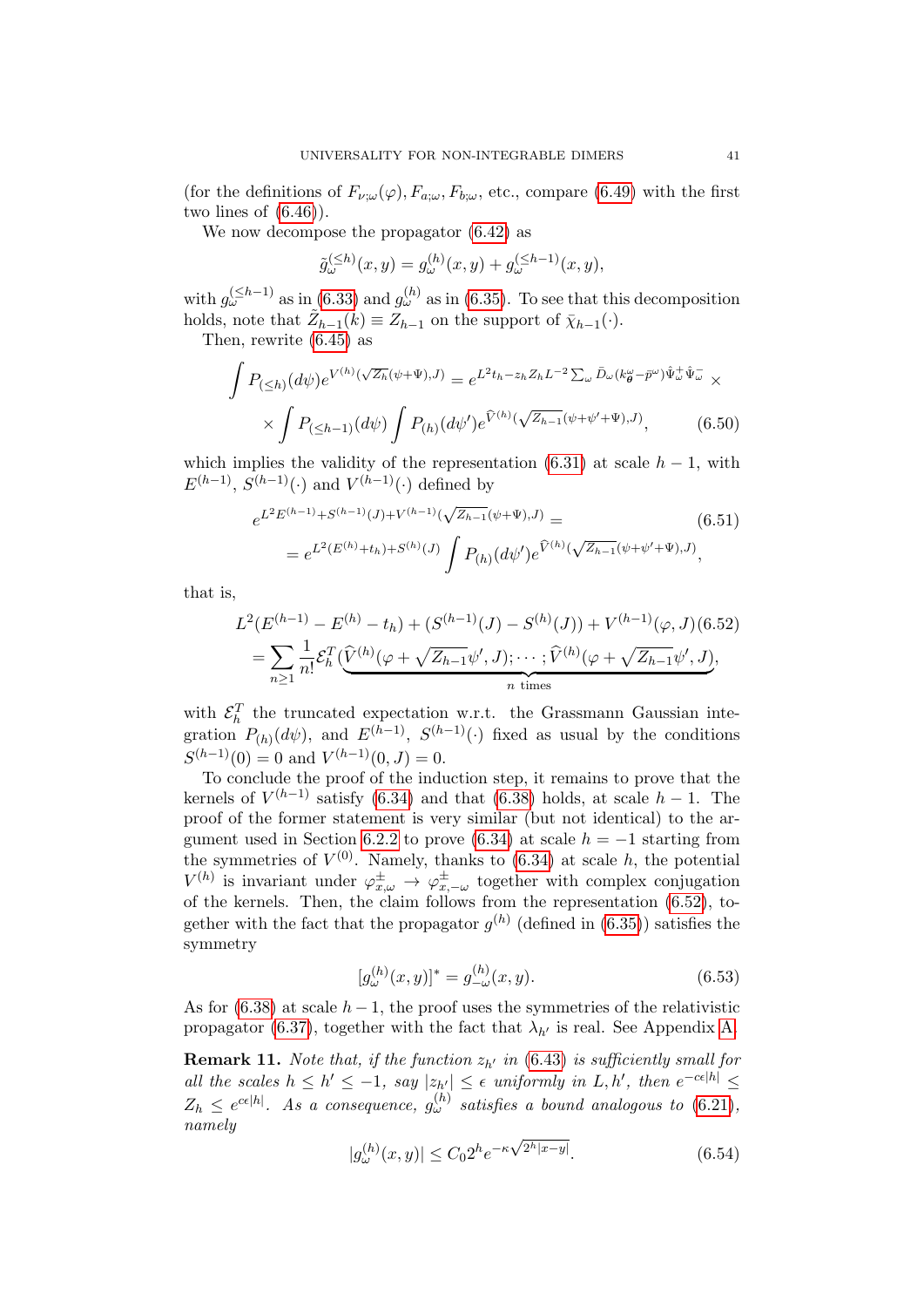In fact, note that on the support of  $f_h(\cdot)$  (which is concentrated on k : |k| ∼  $2^{h}$ ),  $\tilde{Z}_{h-1}(k)/Z_{h-1} = 1 + O(\epsilon)$  and recall that  $r_{\omega}(\cdot)$  is quadratic for small values of its argument, so that  $r_\omega(k)/Z_{h-1}$  is negligible w.r.t.  $\bar{D}_\omega(k)$ . The propagator  $g_{R,\omega}^{(h)}$  satisfies the same estimate as  $(6.54)$ , while the difference  $g^{(h)}_{\omega}-g^{(h)}_{R,\omega}$  satisfies an estimate that is better by a factor  $2^h.$ 

6.2.4. The Beta function. The iterative integration scheme described above allows us to express the kernels of  $V^{(h)}$  and, in particular, the running coupling constants (RCC) at scale  $h$ , as functions of the sequence of RCC on higher scales,  $\{\lambda_{h'}, \nu_{h',\omega}, a_{h',\omega}, b_{h',\omega}, Y_{h',r,\omega}\}_{h\lt h'\le-1}$ , of the single-scale propagators  $\{g_{\omega}^{(h'')}/Z_{h'-1}\}_{h, and of  $\overline{\mathcal{R}V}^{(-1)}$ . We shall write:$ 

<span id="page-41-0"></span>
$$
\nu_{h-1,\omega} = 2\nu_{h,\omega} + B_{h,\omega}^{\nu} \quad a_{h-1,\omega} = a_{h,\omega} + B_{h,\omega}^a, \quad b_{h-1,\omega} = b_{h,\omega} + B_{h,\omega}^b, \lambda_{h-1} = \lambda_h + B_h^{\lambda}, \qquad Y_{h-1,r,\underline{\omega}} = Y_{h,r,\underline{\omega}} + B_{h,r,\underline{\omega}}^Y,
$$
\n(6.55)

where  $B_h^{\#}$  $\frac{\#}{h_i}$ ,  $h \leq -1$ , is the so-called Beta function. One has to think of  $B_{h_i}^{\#}$  $h,$ as a function of the RCC on scales  $h'$  with  $h \leq h' \leq 0$ . Note that the first four equations makes sense also with  $h = 0$ , in which case they express the relation between  $(\nu_{-1,\omega}, a_{-1,\omega}, b_{-1,\omega}, \lambda_{-1})$  and  $(\nu_{0,\omega}, a_{0,\omega}, b_{0,\omega}, \lambda_0)$ , see [\(6.28\)](#page-34-2). Note also that by construction the beta function  $B_h^{\#}$  $U_{h,\cdot}^{\#}$  depends on  $Z_{h'}$  only via the combinations  $Z_{h'}/Z_{h'-1} = (1 + z_{h'})^{-1}$ , with  $h < h' < 0$ . For later reference, we rewrite the definition of  $z_h$ , [\(6.40\)](#page-38-4), in a form analogous to  $(6.55),$  $(6.55),$ 

<span id="page-41-2"></span>
$$
z_{h-1} = B_h^z, \quad h \le 0,\tag{6.56}
$$

where the right side is thought of as a function of  $(\lambda_{h'}, z_{h'})_{h\leq h'\leq 0}$ , with the convention that  $z_0 = z_{-1} = 0$  (the latter is because  $W_{2,0;(\omega,\omega)}^{(-1),R} \equiv 0$ ).

**Remark 12.** The components of the beta function for  $\nu_{h,\omega}$ ,  $a_{h,\omega}$ ,  $b_{h,\omega}$ ,  $\lambda_h$  are independent of  $Y_{h',r,\omega}, h' > h$ . Therefore, we can first solve the flow equation for  $\nu_{h,\omega}, a_{h,\omega}, b_{h,\omega}, \lambda_h$  and then inject the solution into the flow equation for  $Y_{h,r,\omega}$ .

Before we proceed in describing the dimensional bounds satisfied by the kernels of the effective potential, let us comment on their structure. We have proven inductively that  $V^{(h)}$  has, in momentum space, the same structure as [\(6.25\)](#page-34-0). If one writes  $V^{(h)}$  in real space, due to iterative action of the R operator in the inductive procedure explained above, the structure that emerges naturally is that of a polynomial with spatial derivatives acting on some of the Grassmann fields  $\varphi_{x,\omega}^{\pm}$ . For an explanation of why this is the case see [\[22,](#page-71-0) Section 6.1.4] and Appendix [B](#page-62-0) below, where finite-size effects associated with the action of  $R$  are also discussed. Correspondingly,  $V^{(h)}$ can be represented as

<span id="page-41-1"></span>
$$
V^{(h)}(\varphi, J) = \sum_{\substack{n,m \geq 0:\\n \text{ even, } n \geq 2}} \sum_{\substack{x, y, \omega, r, i,q\\y, \omega, r, i \neq j}} W^{(h)}_{n,m,i,q,\omega,r}(\underline{x}, \underline{y}) \times \qquad (6.57)
$$

$$
\times \hat{\partial}_{i_1}^{q_1} \varphi_{x_1,\omega_1}^{(\leq h)+} \cdots \hat{\partial}_{i_n}^{q_n} \varphi_{x_n,\omega_n}^{(\leq h)-} J_{y_1,r_1} \cdots J_{y_m,r_m}.
$$

The main difference between this formula and [\(6.24\)](#page-33-1), besides the scale label h replacing  $-1$ , is the presence of the indices  $\underline{i} = (i_1, \ldots, i_n) \in \{1, 2\}^n$  and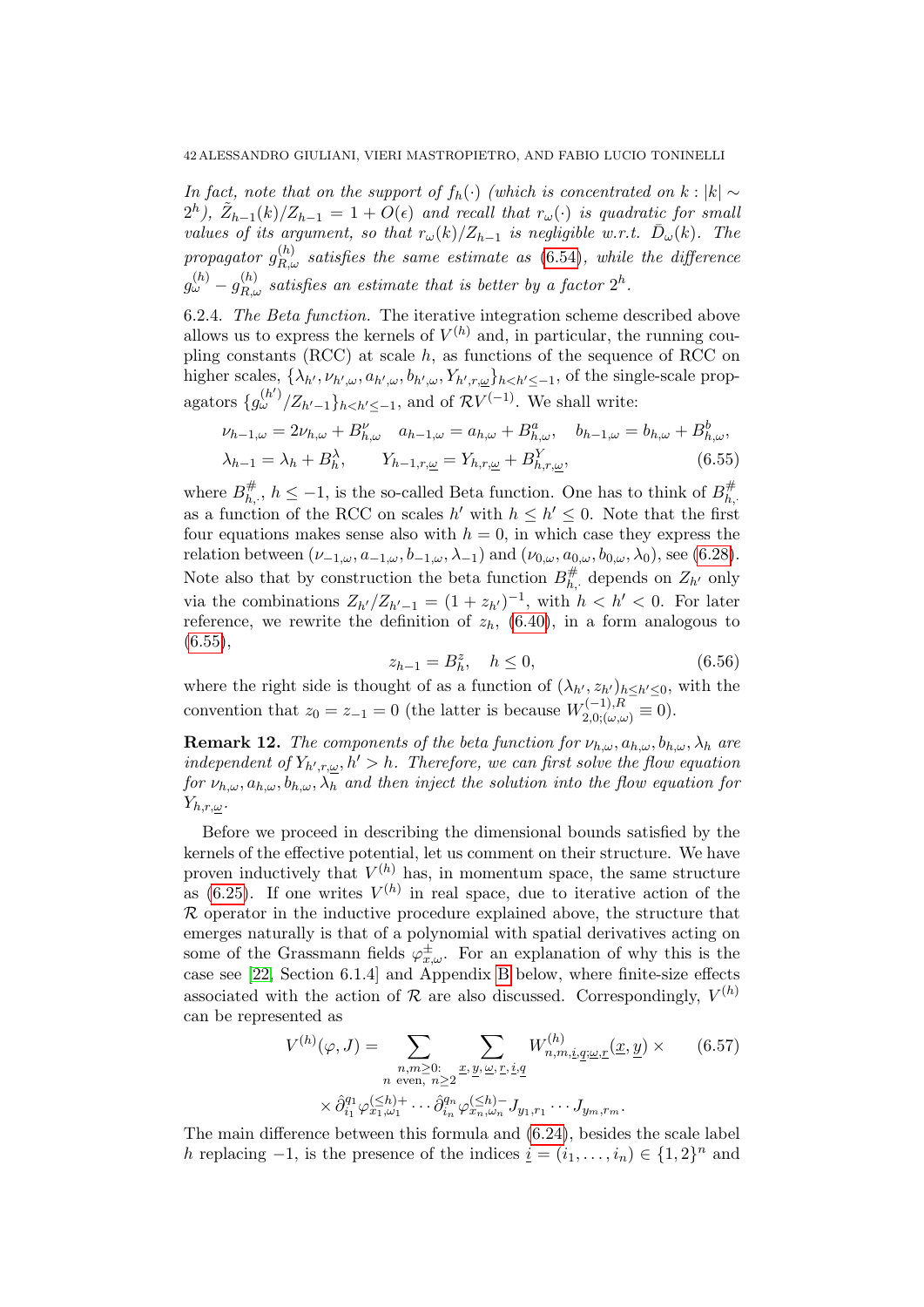$\underline{q} = (q_1, \ldots, q_n) \in \{0, 1, 2\}^n$  and the operators  $\hat{\partial}_i^q$  acting on the Grassmann fields: this is a differential operator, dimensionally equivalent to a derivative of order q in direction i. Let us stress that the representation in  $(6.57)$  is not unique: the claim is that there exists such a representation, with the kernels satisfying natural dimensional estimates, discussed below.

In order for the iterative construction to allow us to compute the thermodynamic and correlation functions, we need to prove that: (i) the RCC  $\nu_{h,\omega}, a_{h,\omega}, b_{h,\omega}, \lambda_h, z_h$  are small, uniformly in the scale (say, smaller than a sufficiently small constant  $\varepsilon$ ), provided the functions  $\bar{p}^{\omega}, a_{\omega}, b_{\omega}$  (see [\(6.3\)](#page-29-0)) have been properly fixed; (ii) the kernels of the effective potential are all well defined (i.e. the sums  $(6.52)$  are convergent uniformly in L), quasilocal (i.e., fast decaying, with a stretched-exponential behavior) and satisfy natural scaling properties, i.e.,

<span id="page-42-0"></span>
$$
||W_{n,m,i,q}^{(h)}||_{\kappa,h} \leq C^{n+m} \varepsilon^{\max\{1,cn\}} 2^{h(2-n/2-m-|\underline{q}|)} \Big(\max_{h'\geq h} \frac{|Y_{h',\cdot}|}{|Z_{h'}|}\Big)^m, \qquad (6.58)
$$

with  $|\underline{q}| = \sum_{i=1}^{n} q_i$ ,  $|Y_{h',\cdot}| = \max_{r,\underline{\omega}} |Y_{h',r,\underline{\omega}}|$ , and

$$
||W_{n,m,\underline{i},\underline{q}}^{(h)}||_{\kappa,h} := L^{-2} \sup_{\underline{\omega},\underline{r}} \sum_{\underline{x},\underline{y}} |W_{n,m,\underline{i},\underline{q};\underline{\omega},\underline{r}}^{(h)}(\underline{x},\underline{y})|e^{\kappa \sqrt{2^h d(\underline{x},\underline{y})}}, \qquad (6.59)
$$

for suitable constants  $C, c, \kappa$ , independent of  $L, h$ .

The boundedness of the flow of the RCC and the validity of the dimensional bounds for the kernels of the effective potential will, in fact, be the final outcome of our analysis. The logic of proof goes as follows: one first proves the validity of the dimensional bounds on the kernels, under the assumption that the RCC remain small. These bounds will, in particular, imply that the components of the beta function are well defined and satisfy bounds that are uniform in  $L$  and  $h$ . This part of the proof is pretty standard: it follows from a representation of the effective potential in terms of Gallavotti-Nicolò (GN) trees, see Section [6.3](#page-43-0) below, and an iterative application of the Battle-Brydges-Federbush-Kennedy (BBFK) determinant formula, see, e.g., [\[22,](#page-71-0) Lemma 3].

Next, we prove that the RCC remain bounded, by studying the flow generated by the beta function. The key point is that, as long as the RCC on scales larger than h are small, then the beta function on scale h is well defined, and can be used to control the evolution of the RCC for another step. This opens the way to an inductive proof of the smallness of the RCC. Of course, the fact that RCC remain small at all scale requires a specific (modeldependent) structure of the beta function. In our case, we are lucky enough that the beta function has structure which maintains the RCC small at all scale, provided the initial data are small, and that  $\bar{p}^{\omega}, a_{\omega}, b_{\omega}$  are properly fixed, see Section [6.4](#page-45-0) below. It is not just a matter of luck, of course: a key point in the analysis is played by the comparison of the  $\lambda$ -component of the beta function of our dimer model, with the corresponding quantity for the reference continuum model (the two functions are the same at dominant order). The exact solvability of the reference model implies the validity of a remarkable cancellation in the  $\lambda$ -component of the beta function for the reference model and, therefore, a posteriori, for our dimer model, as well.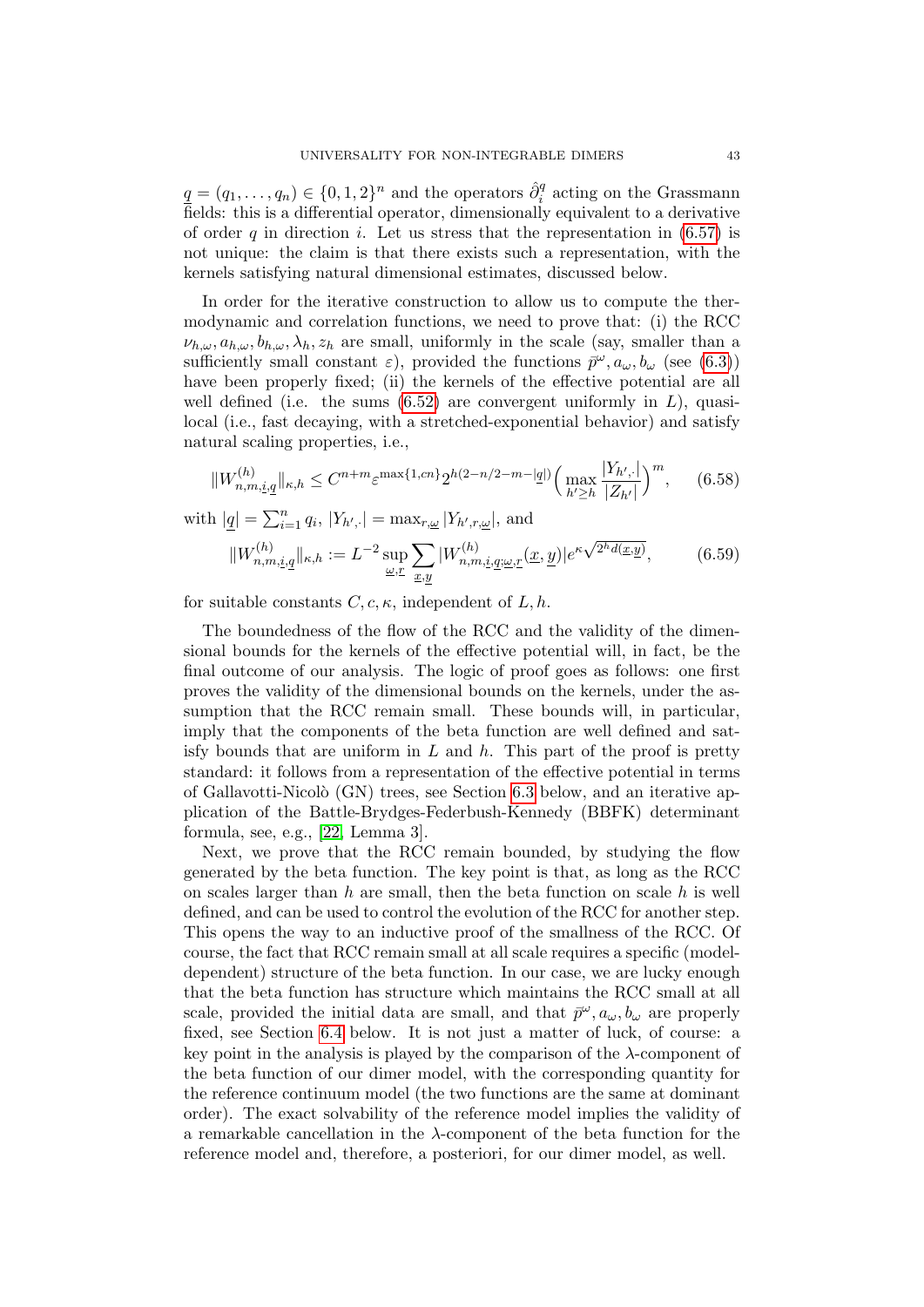44 ALESSANDRO GIULIANI, VIERI MASTROPIETRO, AND FABIO LUCIO TONINELLI

<span id="page-43-0"></span>6.3. Tree expansion for the effective potential. As anticipated above, the detailed structure of the kernels of  $V^{(h)}$ , arising from the iterative construction described in the previous section, can be conveniently represented in terms of GN trees. The definition of GN trees, of their values, and the procedure leading to their introduction have been discussed at length in several previous papers and will not be repeated here, see e.g. [\[19\]](#page-71-1); in particular, we refer to [\[22,](#page-71-0) Section 5.2.1 and 6.2] for a description of the GN tree expansion in a context very similar to the present one, i.e., in the case of isotropic, 'tilt-less', interacting dimer models with weights  $t \equiv 1$  and plaquette interaction. The present case differs from the one treated in [\[22\]](#page-71-0) for the fact that here the model is anisotropic (and, correspondingly, the height has an average slope that is different from zero). Technically, this means that in the present case the expansion involves more running coupling constants than those considered in [\[22\]](#page-71-0): the RCC  $\nu_{h,\omega}, a_{h,\omega}, b_{h,\omega}$  are identically zero in the tilt-less case. In particular, the trees involved in our construction are characterized by the following features, slightly different from those listed in [\[22,](#page-71-0) Section 6.2]:

- (1) A GN tree  $\tau$  contributing to  $V^{(h)}$ ,  $\tilde{S}^{(h)}(J) := S^{(h)}(J) S^{(h+1)}(J)$ , or to  $\tilde{E}^{(h)} = E^{(h)} - E^{(h+1)} - t_{h+1}$  has root on scale h and can have endpoints (either 'normal' or 'special', which are those represented as black dots or white squares, respectively, in [\[22\]](#page-71-0), see, e.g., [\[22,](#page-71-0) Fig.13]) on all possible scales between  $h + 2$  and 0. The endpoints v on scales  $h_v < 0$  are preceded by a node  $v'$  of  $\tau$ , on scale  $h_{v'} = h_v - 1$ , that is necessarily a branching point. The family of GN trees with root on scale h,  $N_n$  normal endpoints and  $N_s$  special endpoints is denoted by  $\mathcal{T}_{N_-}^{(h)}$  $N_n, N_s$ .
- (2) A normal endpoint v on scale  $h_v \leq 0$  can be of five different types,  $\lambda, \nu, a, b$ , or  $\mathcal{R}V^{(-1)}$ . If v is of type  $\lambda, \nu, a$  or b, then it is associated with  $\lambda_{h_{v'}} F_{\lambda}(\sqrt{Z_{h_{v'}-1}}\varphi^{(\leq h_{v'})})$ , or  $\sum_{\omega} \nu_{h_{v'},\omega} F_{\nu;\omega}(\sqrt{Z_{h_{v'}-1}}\varphi^{(\leq h_{v'})})$ , or  $\sum_{\omega} a_{h_{v'},\omega} F_{a;\omega}(\sqrt{Z_{h_{v'}-1}}\varphi^{(\leq h_{v'})}), \text{ or } \sum_{\omega} b_{h_{v'},\omega} F_{b;\omega}(\sqrt{Z_{h_{v'}-1}}\varphi^{(\leq h_{v'})}),$ depending on its type (recall that the monomials  $F_{\lambda}$ ,  $F_{\nu;\omega}$ , etc., were defined in  $(6.49)$ ; in this case, the node v' immediately preceding v on  $\tau$ , of scale  $h_{v'} = h_v - 1$ , is necessarily a branching point. If v is of type  $\mathcal{R}V^{(-1)}$ , then  $h_v = 0$ , and v is associated with (one of the monomials contributing to)  $\mathcal{R}V^{(-1)}(\varphi^{(\leq -1)}, 0)$ ; in this case, the node immediately preceding v on  $\tau$ , of scale  $h_v - 1$ , is not necessarily a branching point.
- (3) A special endpoint v on scale  $h_v \leq 0$  can be either local, or non-local. If  $v$  is local, then it is associated with

<span id="page-43-1"></span>
$$
\frac{Y_{h_{v'},r,\underline{\omega}}}{Z_{h_{v'}-1}}F_{Y;r,\underline{\omega}}(\sqrt{Z_{h_{v'}-1}}\varphi^{(\leq h_{v'})},J),\tag{6.60}
$$

for some  $r \in \{1, 2, 3, 4\}, \underline{\omega} = (\omega_1, \omega_2) \in \{\pm\}^2$ ; if  $\omega_1 = \omega_2$ , we shall say that v is a 'density endpoint', while, if  $\omega_1 \neq \omega_2$ , that v is a 'mass endpoint'. Note that the factors  $Z_{h,\nu-1}$  in [\(6.60\)](#page-43-1) simplify: the summand equals  $Y_{h_{v'},r,\underline{\omega}}F_{Y; r,\underline{\omega}}(\varphi^{(\leq h_{v'})},J);$  in [\(6.60\)](#page-43-1), these factors are kept just for uniformity of notation with the cases in the previous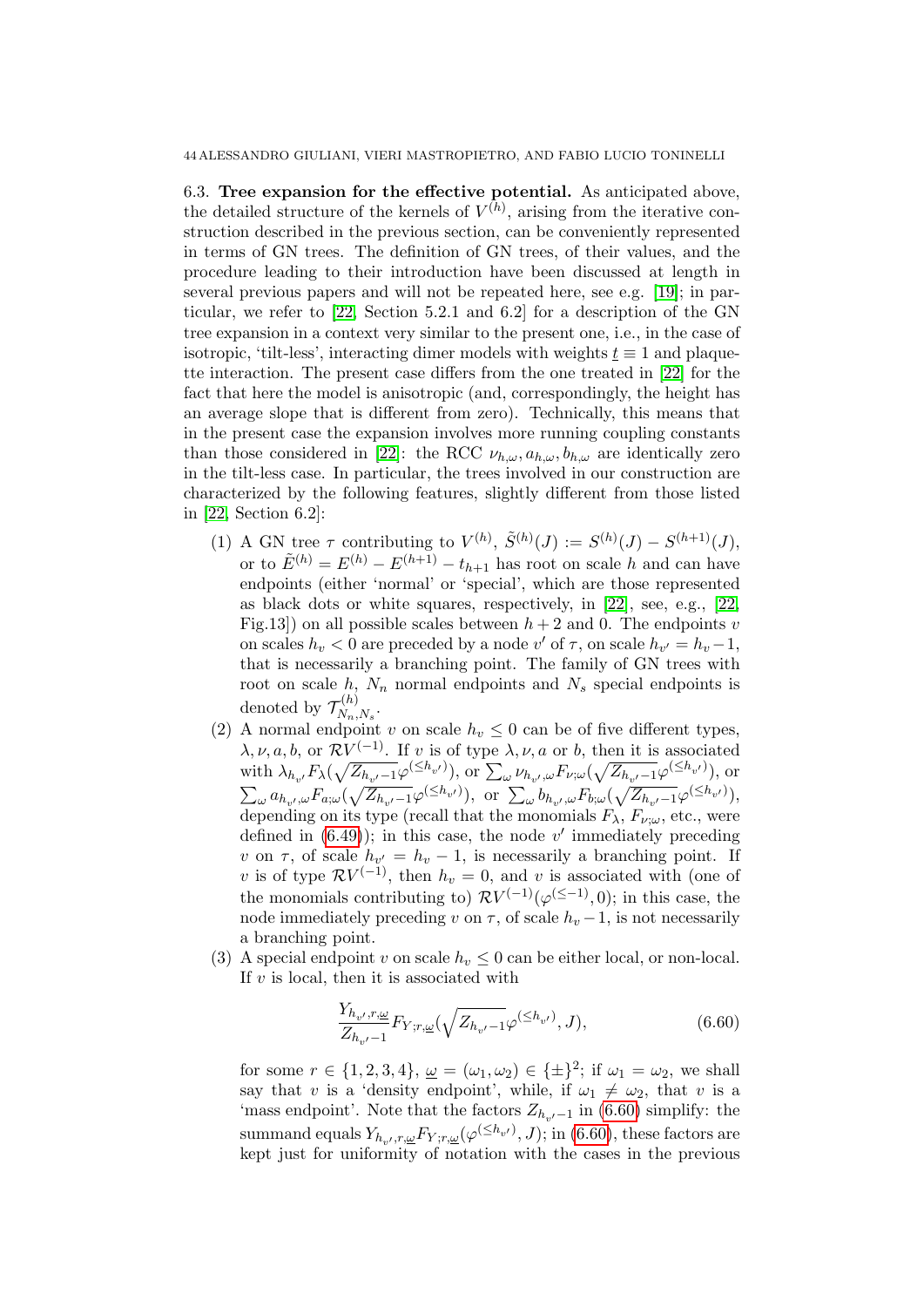item. In the case that  $v$  is local, the node  $v'$  immediately preceding v on  $\tau$ , of scale  $h_{v'} = h_v - 1$ , is necessarily a branching point. If v is non-local, then  $h_v = 0$ , and v is associated with (one of the monomials contributing to)  $V^{(-1)}(\varphi^{(\leq -1)}, J) - V^{(-1)}(\varphi^{(\leq -1)}, 0)$ ; in this case, the node immediately preceding v on  $\tau$ , of scale  $h_v - 1$ , is not necessarily a branching point.

In addition to the items above, let us recall that each vertex of the tree that is not an endpoint and that is not the special vertex  $v_0$  (the leftmost vertex of the tree, immediately following the root on  $\tau$ ) is associated with the action of an  $R$  operator.

In terms of the tree expansion, we can express the effective potential and the single-scale contributions to the free energy and generating function as

<span id="page-44-4"></span>
$$
L^{2}\tilde{E}^{(h)} + \tilde{S}^{(h)}(J) + V^{(h)}(\sqrt{Z_{h}}\varphi, J) = \sum_{\substack{N_{n},N_{s}\geq 0:\ N_{n}+N_{s}\geq 1}} \sum_{\tau \in \mathcal{T}_{N_{n},N_{s}}^{(h)}} V^{(h)}(\tau, \sqrt{Z_{h}}\varphi, J),
$$
\n(6.61)

where

<span id="page-44-0"></span>
$$
V^{(h)}(\tau, \sqrt{Z_h}\varphi, J) =
$$
\n
$$
= \sum_{\mathbf{P}\in\mathcal{P}_{\tau}} \sqrt{Z_h}^{|P_{v_0}^{\psi}|} \sum_{T\in\mathbf{T}} \sum_{\mathbf{i},\mathbf{q}} \sum_{\mathbf{x}_{v_0}} W_{\tau, \mathbf{P}, T, \mathbf{i}, \mathbf{q}}(\mathbf{x}_{v_0}) D_{\mathbf{i}}^{\mathbf{q}} \varphi(P_{v_0}^{\psi}) J(P_{v_0}^J).
$$
\n(6.62)

Eq. $(6.62)$  is the analogue of  $[22, (6.64)]$ , and we refer the reader to that paper for the notation and a sketch of the proof (in this formula, the indices **i**, **q** replace the multi-indices  $\beta \in B_T$  [\[22,](#page-71-0) (6.64)]). We recall that  $P_{v_0}^{\psi}$  and  $P_{v_0}^J$  are two sets of indices that label the Grassmann external fields and the external fields of type J, respectively; moreover,  $J(P_{v_0}^J) = \prod_{f \in P_{v_0}^J} J_{y(f),r(f)}$ and

$$
D_{\mathbf{i}}^{\mathbf{q}}\varphi(P_{v_0}^{\psi}) = \prod_{f \in P_{v_0}^{\psi}} \hat{\partial}_{i(f)}^{q(f)}\varphi_{x(f),\omega(f)}^{\varepsilon(f)}.
$$
 (6.63)

Clearly, the kernels in [\(6.57\)](#page-41-1) are obtained by summing  $W_{\tau,\mathbf{P},T,\mathbf{i},\mathbf{q}}(\mathbf{x}_{v_0})$  over  $\tau \in \mathcal{T}_{N_n,N_s}^{(h)}$ , under the constraint that the number of external fields of type  $\psi$  and  $\ddot{J}$  is equal to n and m, respectively, that the elements of i are the same as  $i$ , etc. The bound  $(6.58)$  is a corollary of the following fundamental bound on the weighted  $L_1$  norm of  $W_{\tau,\mathbf{P},T,\mathbf{i},\mathbf{q}}$ , which is the analogue of [\[22,](#page-71-0) Proposition 8 and of [\[9,](#page-70-0) (3.110)]; for the proof, we refer the reader to [9, [22\]](#page-71-0). See also Appendix [B](#page-62-0) below for some technical details.

<span id="page-44-3"></span>**Proposition 2.** There exists L-independent constants  $\varepsilon, C, c, \kappa > 0$  such that, if

<span id="page-44-2"></span>
$$
\max_{h'>h} \{ |\lambda_{h'}|, |\nu_{h',\omega}|, |a_{h',\omega}|, |b_{h',\omega}|, |z_{h'}| \} \le \varepsilon,
$$
\n(6.64)

and  $\tau \in \mathcal{T}_{N_n,N_s}^{(h)}$ , then

<span id="page-44-1"></span>
$$
||W_{\tau,\mathbf{P},T,\mathbf{i},\mathbf{q}}||_{\kappa,h} \le C^{N_s} (C\varepsilon)^{\max\{N_n,c|I_{v_0}^{\psi}|\}} 2^{h(2-\frac{1}{2}|P_{v_0}^{\psi}| - |P_{v_0}^J| - |\mathbf{q}|)} \tag{6.65}
$$

$$
\times \left[ \prod_{v \text{ s.e.} p.} \sup_{r, \underline{\omega}} \left| \frac{Y_{h_v-1, r, \underline{\omega}}}{Z_{h_v-1}} \right| \right] \left[ \prod_{\substack{v \text{ not} \\ e.p.}} \frac{C^{\sum_{i=1}^{s_v} |P_{v_i}| - |P_v|}}{s_v!} 2^{\frac{\varepsilon}{2} |P_v^{\psi}|} 2^{2 - \frac{1}{2} |P_v^{\psi}| - |P_v^J| - z(P_v)} \right],
$$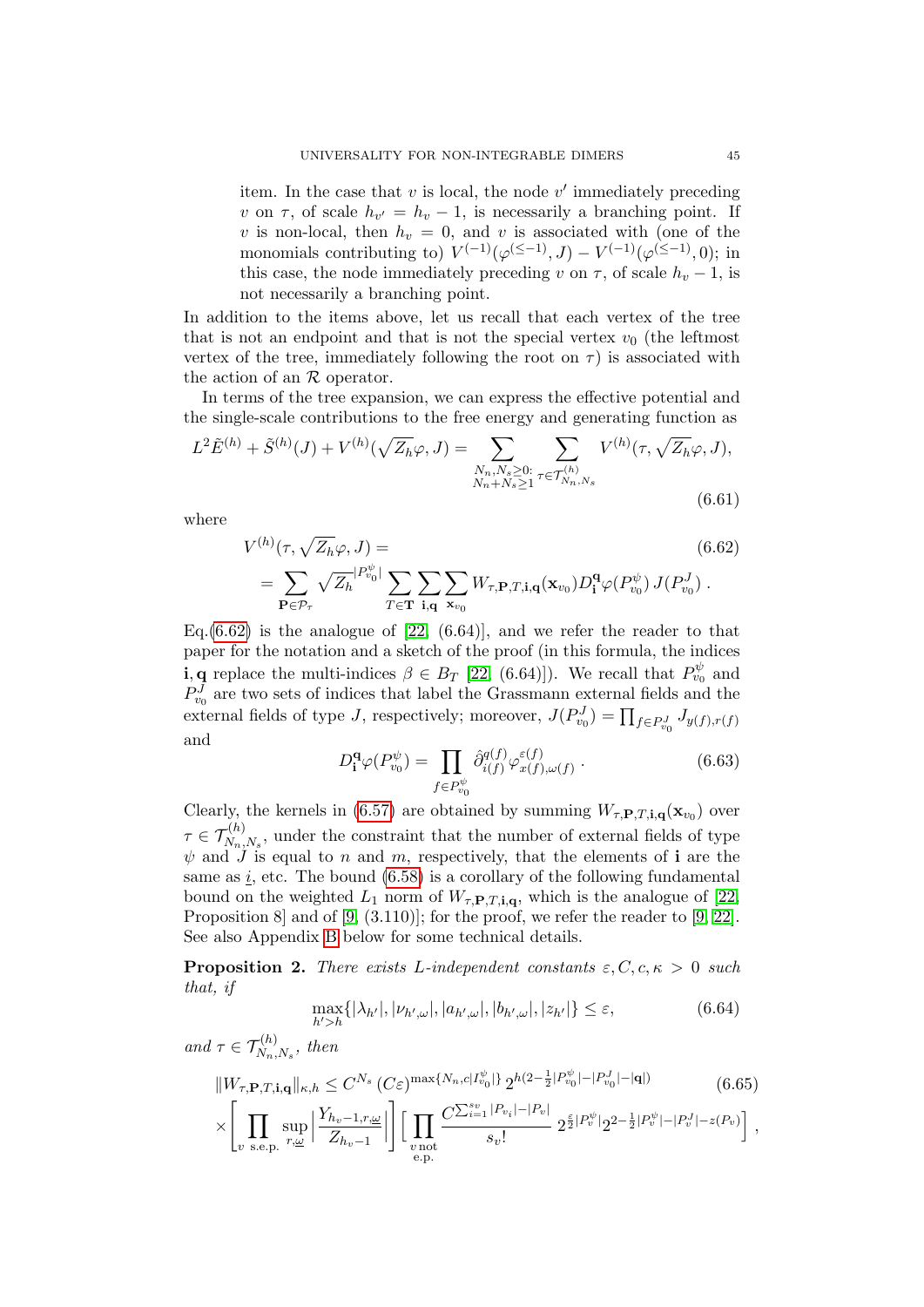where:  $|I_{v_0}^{\psi}| = \sum_{v \text{ e.p.}} |P_v^{\psi}|$  is the total number of Grassmann fields associated with the endpoints of the tree; the first product in the second line runs over the special endpoints, while the second over all the vertices of the tree that are not endpoints. Moreover  $|\mathbf{q}| = \sum_{f \in P_{v_0}^{\psi}} q(f)$  and

<span id="page-45-2"></span>
$$
z(P_v) = \begin{cases} 1 & \text{if } \quad (|P_v^{\psi}|, |P_v^J|) = (4, 0), (2, 1), \\ 2 & \text{if } \quad (|P_v^{\psi}|, |P_v^J|) = (2, 0), \\ 0 & \text{otherwise.} \end{cases}
$$
(6.66)

The dimensional gain  $2^{-z(P_v)}$  associated with the marginal and relevant vertices, i.e., those with  $(|P_v^{\psi}|, |P_v^J|) = (4,0), (2,1), (2,0)$ , comes from the action of  $R$ , as explained in [\[22,](#page-71-0) Section 6.1.4] and in Appendix [B](#page-62-0) below.

Since the exponents  $2 + \frac{\varepsilon}{2} |P_v^{\psi}| - \frac{1}{2} |P_v^{\psi}| - |P_v^J| - z(P_v)$  in [\(6.65\)](#page-44-1) are all strictly negative, one can sum [\(6.65\)](#page-44-1) over  $\tau \in \mathcal{T}_{N_n,N_s}^{(h)}$ , over  $T \in \mathbf{T}$ , and over  $\mathbf{P} \in \mathcal{P}_{\tau}$ , under the constraint that  $|P_{v_0}^{\psi}| = n$  and  $|P_{v_0}^J| = m$ , we get the bound [\(6.58\)](#page-42-0); see also the discussion after [\[22,](#page-71-0) Proposition 8]. Similarly, if we sum [\(6.65\)](#page-44-1) over  $\tau \in \mathcal{T}_{N_n,N_s}^{(h)}$ ,  $T \in \mathbf{T}, \mathbf{P} \in \mathcal{P}_{\tau}$ , with  $|P_{v_0}^{\psi}| = n, |P_{v_0}^J| = m$ , under the additional constraint that  $\tau$  has at least one node on scale  $k > h$ , then we get a bound that is the same as  $(6.58)$  times an additional gain factor  $2^{\theta(\bar{h}-k)}$ , where  $\theta'$  is a positive constant, smaller than 1 (estimates are not uniform as  $\theta' \to 1^-$ ; from here on, we will choose  $\theta' = 3/4$ ). This is the so-called short memory property, see Remark 16 after [\[22,](#page-71-0) Proposition 8].

<span id="page-45-0"></span>6.4. The flow of the running coupling constants. As explained above, as long as the RCC  $\nu_{h',\omega}, a_{h',\omega}, b_{h',\omega}, \lambda_{h'}, z_{h'}$  stay small, for all  $h' > h$ , in the sense of [\(6.64\)](#page-44-2), the beta function controlling the flow of the same constants on all scales larger or equal to h, see  $(6.55)-(6.56)$  $(6.55)-(6.56)$ , can be represented in terms of a convergent GN expansion, induced by the one of the kernels of the effective potential discussed above. The goal is then to fix the initial data  $\nu_{0,\omega}, a_{0,\omega}, b_{0,\omega}$ , in such a way that the resulting flow of  $\nu_{h,\omega}, a_{h,\omega}, b_{h,\omega}, \lambda_h, z_h$ driven by the beta function stays uniformly small in the scale index. For this purpose, not only we have to make a careful choice of the 'counterterms'  $\nu_{0,\omega}, a_{0,\omega}, b_{0,\omega}$ , but we also need to exploit a number of remarkable cancellations, some of which follow from the exact solution of the reference model of Section [4.](#page-21-0) Let us emphasize that we have the right to fix the counter-terms, that up to now were chosen arbitrarily in  $(6.3)$  (recall  $(6.28)$ ), but we cannot change  $\lambda_0 = \lambda$ , that enters the definition of the model.

We look for a solution of the flow equation for  $\underline{u}_h$  such that, as  $h \to -\infty$ :

(1)  $\nu_{h,\omega}, a_{h,\omega}, b_{h,\omega}$  tend exponentially to zero; more precisely, recalling that  $|\nu_{h,+}| = |\nu_{h,-}|$ , and similarly for  $|a_{h,\omega}|$ ,  $|b_{h,\omega}|$ , we require that

<span id="page-45-1"></span>
$$
\|(\underline{\nu}, \underline{a}, \underline{b})\|_{\theta} := \sup_{h \le 0} \{ 2^{-\theta h} |\nu_{h,+}|, 2^{-\theta h} |a_{h,+}|, 2^{-\theta h} |b_{h,+}| \} \le \varepsilon, \tag{6.67}
$$

for  $\varepsilon$  small enough and  $\theta = 1/2$ ;

(2)  $\lambda_h$  tends exponentially to a finite limiting value  $\lambda_{-\infty}$ ; more precisely, given a positive constant  $\varepsilon'$  smaller than the constant  $\varepsilon$  in the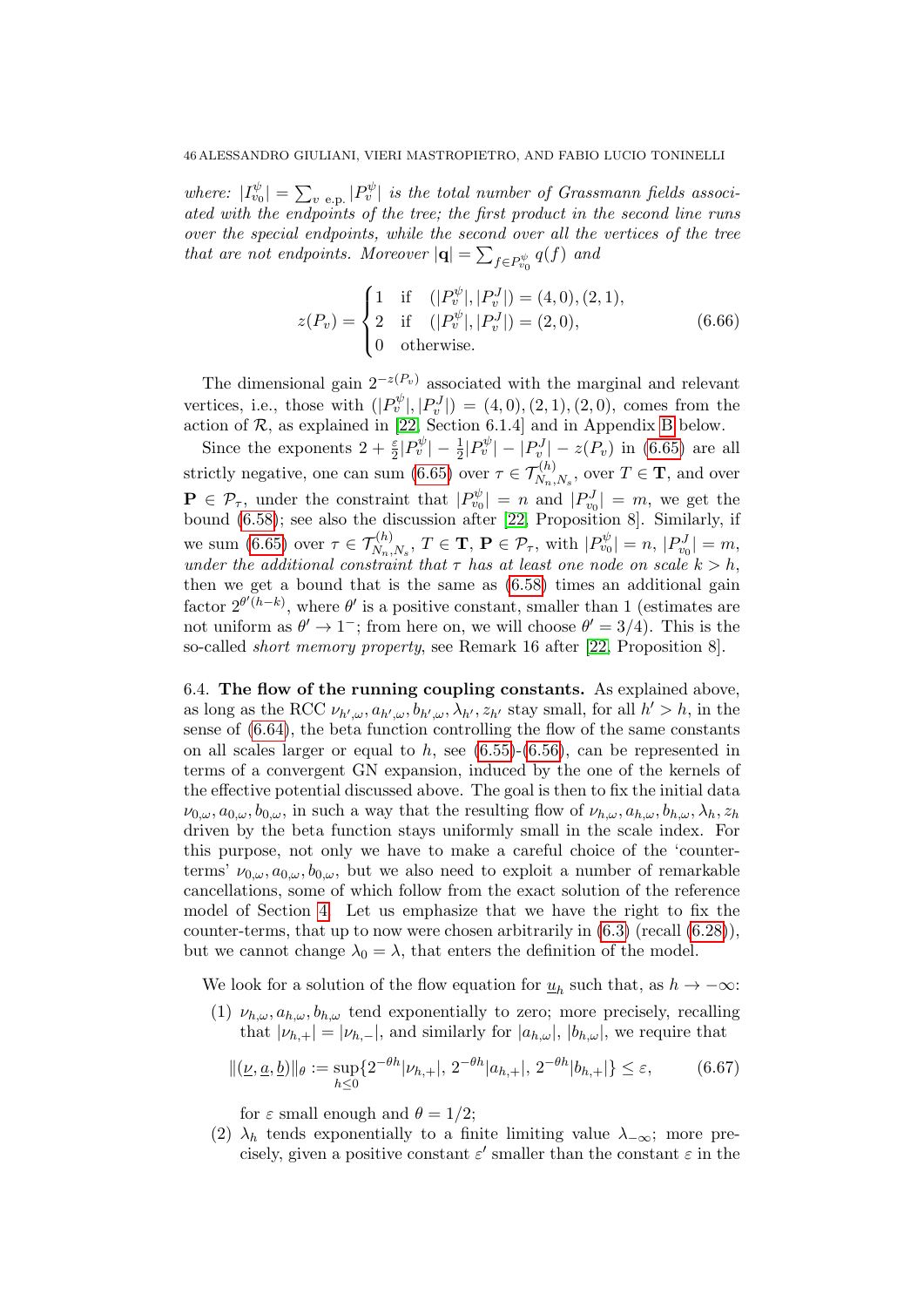previous item, we require that  $|\lambda_0| \leq \varepsilon'$  and

<span id="page-46-0"></span>
$$
\|\underline{\lambda}\|_{\theta} := \sup_{h \le 0} \{ 2^{-\theta h} |\lambda_{h-1} - \lambda_h| \} \le \varepsilon', \tag{6.68}
$$

where  $\theta$  is the same as in the previous item; note that, from the condition on  $\lambda_0$  and [\(6.68\)](#page-46-0), it follows that

<span id="page-46-2"></span>
$$
|\lambda_h| \le \frac{\varepsilon'}{1 - 2^{-\theta}} + \varepsilon',\tag{6.69}
$$

uniformly in h.

<span id="page-46-6"></span>6.4.1. Fixing  $(z_h)_{h \leq -1}$ . Given a sequence  $\underline{\lambda} := (\lambda_h)_{h \leq -1}$  satisfying [\(6.68\)](#page-46-0), we construct the solution of the beta function equation

<span id="page-46-4"></span>
$$
z_{h-1} = B_h^z(\underline{\lambda}, \underline{z}) \tag{6.70}
$$

iteratively in h, starting from  $h = 0$  [where  $\underline{z} := (z_h)_{h \leq -1}$  and, of course, the right side only depends on the components of  $\lambda$ , z of scale index larger or equal to h; note that by definition  $B_h^z$  does not depend on  $\lambda_0$ . We denote this solution by  $\underline{z}^*(\underline{\lambda})$ . By using the tree expansion of the beta function, we now show that  $\underline{z}^*(\underline{\lambda})$  is a Cauchy sequence, differentiable in  $\underline{\lambda}$ ; more precisely, we prove that, for  $\lambda_0$  fixed, such that  $|\lambda_0| \leq \varepsilon'$ , and  $\lambda$  satisfying [\(6.68\)](#page-46-0),

<span id="page-46-5"></span><span id="page-46-1"></span>
$$
|z_{h-1}^*(\underline{\lambda}) - z_h^*(\underline{\lambda})| \le C_0(\varepsilon')^2 2^{\theta h}, \qquad \left| \frac{\partial z_h^*(\underline{\lambda})}{\partial \lambda_k} \right| \le C_0 \varepsilon' 2^{\theta(h-k)}, \tag{6.71}
$$

for all  $h \leq k \leq -1$ . Once this is done, we plug  $\underline{z}^*(\underline{\lambda})$  in the flow equations for  $\nu_{h,\omega}, a_{h,\omega}, b_{h,\omega}, \lambda_h$ , i.e., the first four equations of [\(6.55\)](#page-41-0), so that a posteriori their beta functions are re-expressed purely in terms of  $\lambda_0$  and  $\underline{u}$ , where

$$
\underline{u} = (\underline{\nu}, \underline{a}, \underline{b}, \underline{\lambda}),
$$
\n
$$
\text{with } \underline{\nu} := (\nu_{h,\omega})_{h \le 0}^{\omega \in \{\pm\}}, \underline{a} := (a_{h,\omega})_{h \le 0}^{\omega \in \{\pm\}} \text{ and } \underline{b} := (b_{h,\omega})_{h \le 0}^{\omega \in \{\pm\}}.
$$
\n
$$
(6.72)
$$

Let us prove the first inequality in  $(6.71)$ , inductively in h. Note that at the first step,  $h = 0$ , the inequality is trivially true, simply because  $z_0^*(\underline{\lambda}) = z_{-1}^*(\underline{\lambda}) = 0$ . We assume that  $|z_{h'-1}^*(\underline{\lambda}) - z_{h'}^*(\underline{\lambda})| \leq C_0(\varepsilon')^2 2^{\theta h'}$ , for all scales  $h < h' \leq 0$ , and we want to prove that the same bound holds for  $h' = h$ . Note that, for  $\varepsilon'$  sufficiently small, the first inequality in [\(6.71\)](#page-46-1) also implies that  $|z^*_{h'}(\underline{\lambda})| \leq \varepsilon' \leq \varepsilon, \forall h \leq h' \leq -1$ , uniformly in  $\underline{\lambda}$ . Recall that the definition of  $B_h^z$  is induced by [\(6.40\)](#page-38-4). The kernel  $W_{2,0;(\omega)}^{(h),R}$  $\chi^{(n),n}_{(2,0;(\omega,\omega))}$  can be written as a sum over GN trees, analogous to [\(6.62\)](#page-44-0), and the contribution associated with each tree can be bounded as in Proposition [2.](#page-44-3) Therefore,  $B_h^z$  itself can be written as a sum over trees that, by definition, have only endpoints of type  $\lambda$  (and, more precisely, at least two such endpoints):

<span id="page-46-3"></span>
$$
B_h^z(\underline{\lambda}, \underline{z}^*) = \sum_{N \ge 2} \sum_{\tau \in \mathcal{T}_{N,0}^{(h)}} \sum_{\mathbf{P} \in \mathcal{P}_{\tau}} \sum_{T \in \mathbf{T}} B_h^z(\underline{\lambda}, \underline{z}^*; \tau, \mathbf{P}, T), \tag{6.73}
$$

where  $\underline{z}^* = \underline{z}^*(\underline{\lambda})$  (recall that  $B_h^z$  depends only on the components of  $\underline{z}^*$ with scale index  $\geq h$ , which have already been inductively defined), and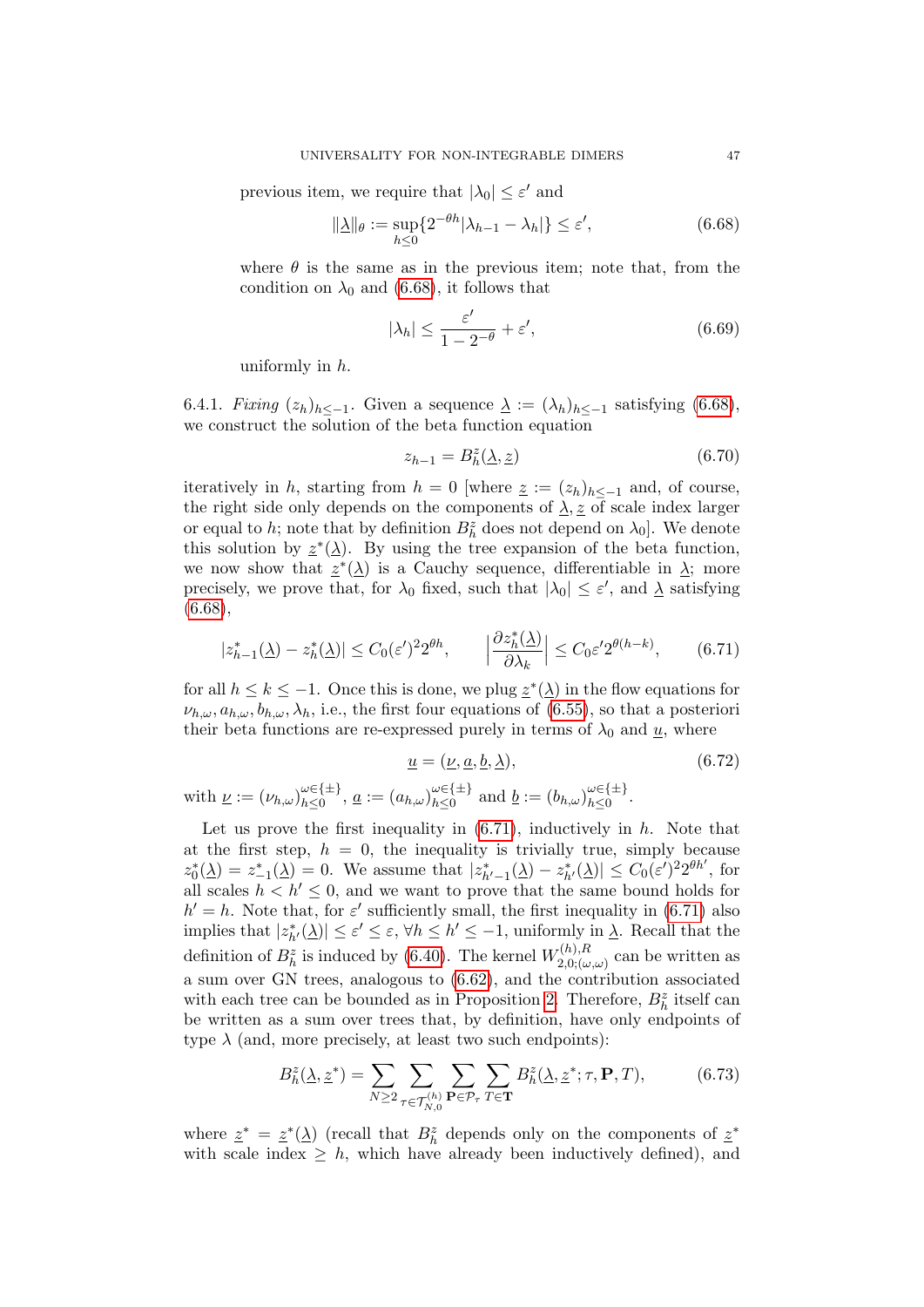$B_h^z(\underline{\lambda}, \underline{z}^*; \tau, \mathbf{P}, T)$  can be bounded in a way analogous to [\(6.65\)](#page-44-1):

$$
|B_h^z(\underline{\lambda}, \underline{z}^*; \tau, \mathbf{P}, T)| \le (C\varepsilon')^N \Big[ \prod_{\substack{v \text{ not} \\ e \text{.p.}}} \frac{C^{\sum_{i=1}^{s_v} |P_{v_i}| - |P_v|}}{s_v!} 2^{\frac{\varepsilon'}{2} |P_v^{\psi}|} 2^{2 - \frac{1}{2} |P_v| - z(P_v)} \Big].
$$
\n(6.74)

Here we used the fact that the endpoints are all of type  $\lambda$ , and that their values are bounded as in [\(6.69\)](#page-46-2). We now split  $B_h^z(\underline{\lambda}, \underline{z}^*)$  as follows:

$$
B_h^z(\underline{\lambda}, \underline{z}^*) = \left[ B_h^z(\underline{\lambda}, \underline{z}^*) - B_h^z(\underline{\lambda}, \underline{z}^*) \right]_{\lambda - 1 = 0} + B_h^z(\underline{\lambda}, \underline{z}^*) \Big|_{\lambda - 1 = 0}.
$$
 (6.75)

By definition, the difference in square brackets is expressed in terms of a sum over trees that have at least one endpoint on scale 0, while  $B^{z}_{h}(\underline{\lambda}, \underline{z}^{*})\big|_{\lambda=1=0}$ is a sum over trees that have no endpoints on scale 0. By using the short memory property (see comments after the statement of Proposition [2\)](#page-44-3), we find

<span id="page-47-1"></span>
$$
\left| B_h^z(\underline{\lambda}, \underline{z}^*) - B_h^z(\underline{\lambda}, \underline{z}^*) \right|_{\lambda - 1 = 0} \le C(\varepsilon')^2 2^{\theta h}.
$$
 (6.76)

An important remark is that by rescaling  $h \to h + 1$ , we can re-express  $B_h^z(\underline{\lambda}, \underline{z}^*)\big|_{\lambda_{-1}=0}$  in terms of  $B_{h+1}^z$ :

$$
B_h^z(\underline{\lambda}, \underline{z}^*)\big|_{\lambda=1=0} = B_{h+1}^z(S\underline{\lambda}, S\underline{z}^*),\tag{6.77}
$$

where S is the shift operator, namely,  $(S_{\Delta})_h := \lambda_{h-1}$ , and similarly for  $S_{\Delta}^*$ . In conclusion,

$$
z_{h-1}^{*}(\underline{\lambda}) - z_{h}^{*}(\underline{\lambda}) = [B_{h}^{z}(\underline{\lambda}, \underline{z}^{*}) - B_{h}^{z}(\underline{\lambda}, \underline{z}^{*})|_{\lambda_{-1} = 0}]
$$
(6.78)  
+ 
$$
[B_{h+1}^{z}(S\underline{\lambda}, S\underline{z}^{*}) - B_{h+1}^{z}(\underline{\lambda}, \underline{z}^{*})].
$$

We want to bound the difference in the second line as

<span id="page-47-0"></span>
$$
\left| B_{h+1}^{z}(S_{\Delta}, S_{\mathcal{Z}}^{*}) - B_{h+1}^{z}(\Delta, \mathcal{Z}^{*}) \right| \le C(\varepsilon')^{2} 2^{\theta h}.
$$
 (6.79)

The beta function  $B^z$  is  $O((\epsilon')^2)$  because  $N \geq 2$  in [\(6.73\)](#page-46-3), so we have just to get the extra factor  $2^{\theta h}$ . The left-hand side can be rewritten as

<span id="page-47-2"></span>
$$
B_{h+1}^{z}(S\underline{\lambda},S\underline{z}^{*}) - B_{h+1}^{z}(\underline{\lambda},\underline{z}^{*}) = \int_{0}^{1} dt \frac{d}{dt} B_{h+1}^{z}(\underline{\lambda}(t),\underline{z}^{*}(t)),\tag{6.80}
$$

with  $\underline{\lambda}(t) := \underline{\lambda} + t(S\underline{\lambda} - \underline{\lambda})$ , and similarly for  $\underline{z}^*(t)$ .  $B_{h+1}^z$  can be written in terms of its tree expansion, see [\(6.73\)](#page-46-3), so that, when the derivative w.r.t. t acts on it, it can act on the factors  $\lambda_{h'}(t)$  associated with the endpoints v of the tree, or on the factors  $z^*_{h'}(t)$  associated with the propagators and with the branches of the tree. If it acts on an endpoint of type  $\lambda$ , whose value is  $\lambda_{h'}(t)$ , its effect is to replace it by  $\lambda_{h'} - \lambda_{h'-1}$ , which is bounded by  $\varepsilon' 2^{\theta h'}$ , see [\(6.68\)](#page-46-0); if it acts on a factor  $z^*_{h'}(t)$ , its effect is to multiply the tree value by  $z^*_{h'}(\underline{\lambda}) - z^*_{h'-1}(\underline{\lambda})$ , which is bounded by  $C_0(\varepsilon')^2 2^{\theta h'}$ , thanks to the inductive hypothesis. Using these facts and the short memory property, [\(6.79\)](#page-47-0) follows. Putting this together with [\(6.76\)](#page-47-1), we get the desired bound on  $z_{h-1}^*(\underline{\lambda}) - z_h^*(\underline{\lambda}).$ 

The proof of the second inequality [\(6.71\)](#page-46-1) is completely analogous: it can be proved inductively in  $h$  (at the first step is trivially valid, again because  $z_{-1}^*(\underline{\lambda}) \equiv 0$ , by using the tree representation of the beta function, [\(6.73\)](#page-46-3), and the short memory property. The details are left to the reader.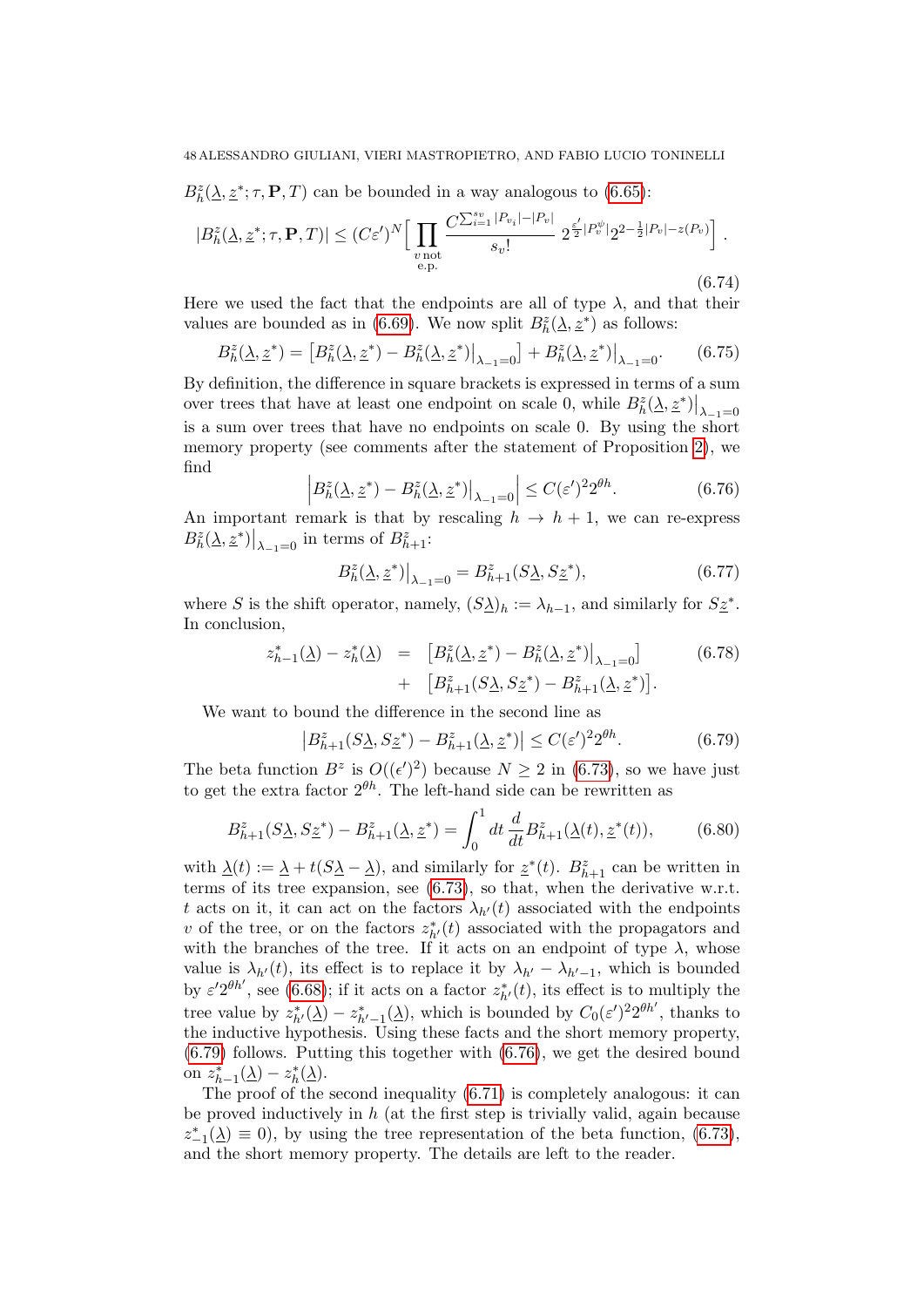<span id="page-48-3"></span>**Remark 13.** The limiting value of  $z_h^*(\underline{\lambda})$  as  $h \to -\infty$ , which certainly exists, due to the first of [\(6.71\)](#page-46-1), only depends on  $\lambda_{-\infty}(\underline{\lambda}) := \lambda_0 + \sum_{h \leq 0} (\lambda_{h-1} \lambda_h$ ). This fact follows from the recursive equation for  $z^*$ , [\(6.70\)](#page-46-4), from the tree representation of the beta function, [\(6.73\)](#page-46-3), and from the short memory property.

6.4.2. The solution of the flow equation as a fixed point. Given  $|\lambda_0| \leq \varepsilon'$  and  $\Delta$  satisfying [\(6.68\)](#page-46-0), we fix  $z = z^*(\Delta)$  as described in the previous subsection, and plug it into the flow equations for  $\nu_{h,\omega}, a_{h,\omega}, b_{h,\omega}, \lambda_h$ : these are coupled equations, whose beta functions are thought of as functions of  $\lambda_0$  and  $\underline{u}$ , with  $u$  as in  $(6.72)$ . In order to find the desired solution to these flow equations, we first note that the equations for  $\nu_{h,\omega}$ ,  $a_{h,\omega}$ ,  $b_{h,\omega}$  in [\(6.55\)](#page-41-0) imply that, for  $k < h \leq 0$ ,

<span id="page-48-0"></span>
$$
\nu_{h,\omega} = 2^{k-h}\nu_{k,\omega} - \sum_{k < j \le h} 2^{j-h-1} B_{j,\omega}^{\nu}(\lambda_0, \underline{u}),\tag{6.81}
$$

$$
a_{h,\omega} = a_{k,\omega} - \sum_{k < j \le h} B_{j,\omega}^a(\lambda_0, \underline{u}), \qquad b_{h,\omega} = b_{k,\omega} - \sum_{k < j \le h} B_{j,\omega}^b(\lambda_0, \underline{u}).
$$

[Clearly,  $B_{j,\omega}^{\dagger}(\lambda_0, \underline{u})$  actually depends only on the the components of  $\underline{u}$  on scales larger than j.] If we send  $k \to -\infty$  in [\(6.81\)](#page-48-0) and impose the desired condition on the exponential decay of  $\nu_{h,\omega}$ ,  $a_{h,\omega}$ ,  $b_{h,\omega}$ , see [\(6.67\)](#page-45-1), we get  $\nu_{h,\omega} = -\sum_{j\leq h} 2^{j-h-1} B_{j,\omega}^{\nu}, \ a_{h,\omega} = -\sum_{j\leq h} B_{j,\omega}^{a}, \text{ and } b_{h,\omega} = -\sum_{j\leq h} B_{j,\omega}^{b}.$ Regarding  $\lambda_h$ , we study its flow equation by extracting the first order

contribution in  $(\lambda_0, u)$  from the beta function. By inspection, one verifies that the first order contribution does not depend on  $u$ : therefore, we can write

<span id="page-48-4"></span>
$$
B_h^{\lambda}(\lambda_0, \underline{u}) = c_h^{\lambda} \lambda_0 + \tilde{B}_h^{\lambda}(\lambda_0, \underline{u}), \qquad (6.82)
$$

where  $\tilde{B}_h^{\lambda}$  is at least of second order in  $(\lambda_0, \underline{u})$  and  $c_h^{\lambda}$  can be computed in terms of first order perturbation theory. Note that the GN trees that contribute to it have only a normal endpoint at scale 0, of type  $RV^{(-1)}$ . Then, due to the short memory property,

<span id="page-48-2"></span>
$$
|c_h^{\lambda}| \le \bar{C} \, 2^{\theta h},\tag{6.83}
$$

for some  $\overline{C} > 0$ . By iterating the beta function equation for  $\lambda_h$ , we get:

$$
\lambda_{h-1} = C_h^{\lambda} \lambda_0 + \sum_{j=h}^0 \tilde{B}_j^{\lambda}(\lambda_0, \underline{u}), \qquad (6.84)
$$

where  $C_h^{\lambda} = 1 + \sum_{j=h}^0 c_j^{\lambda}$ .

In conclusion, given a sufficiently small  $\lambda_0$ , we look for initial data  $\nu_{0,\omega}$ ,  $a_{0,\omega}$ ,  $b_{0,\omega}$ , depending on  $\lambda_0$ , such that the corresponding flow satisfies, for all scales  $h \leq 0$ ,

<span id="page-48-1"></span>
$$
\begin{cases}\n\nu_{h,\omega} = -\sum_{j \leq h} 2^{j-h-1} B_{j,\omega}^{\nu}(\lambda_0, \underline{u}), \\
a_{h,\omega} = -\sum_{j \leq h} B_{j,\omega}^a(\lambda_0, \underline{u}), \\
b_{h,\omega} = -\sum_{j \leq h} B_{j,\omega}^b(\lambda_0, \underline{u}) \\
\lambda_{h-1} = C_h^{\lambda} \lambda_0 + \sum_{j=h}^0 \tilde{B}_j^{\lambda}(\lambda_0, \underline{u}),\n\end{cases} \tag{6.85}
$$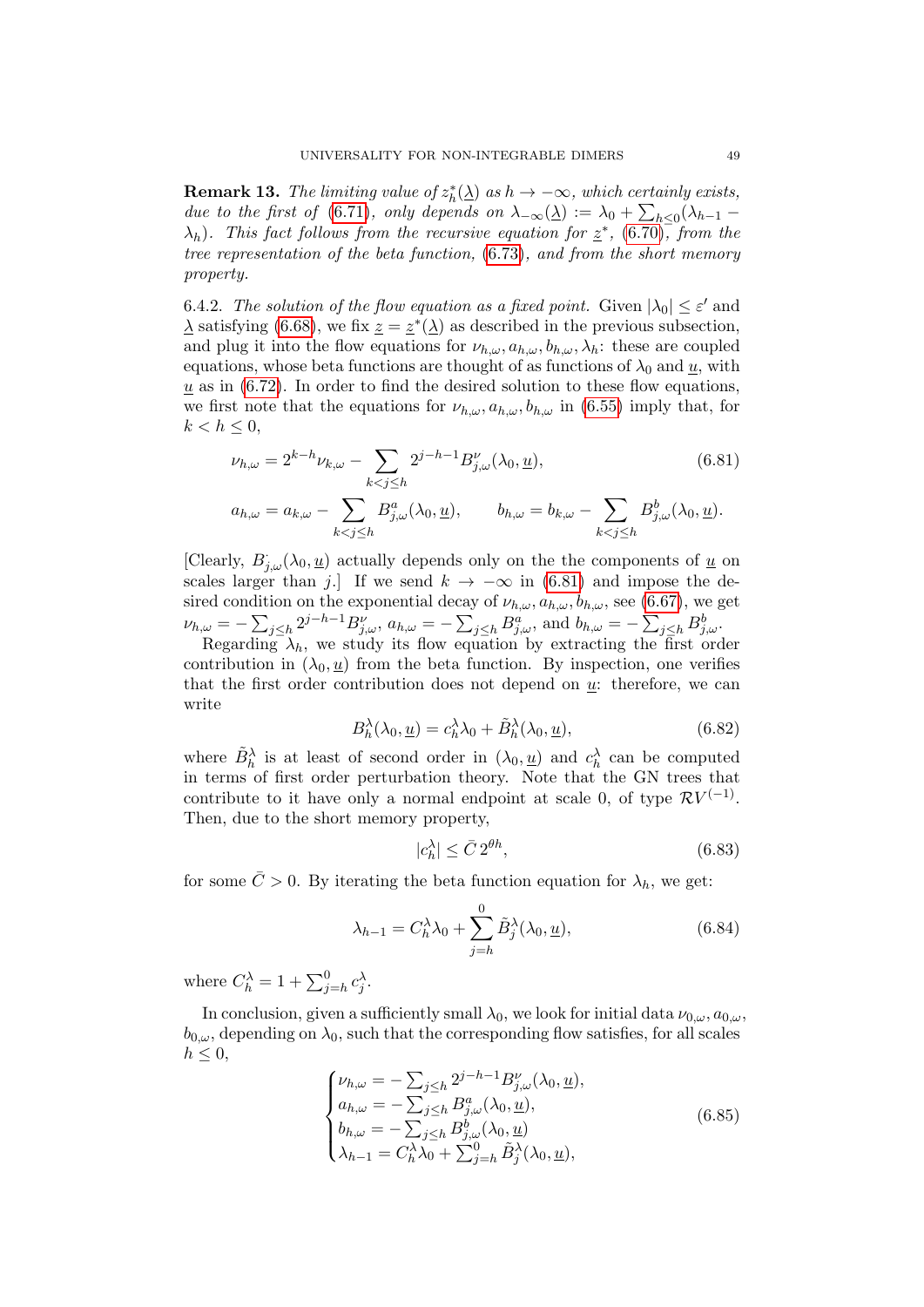with  $u$  satisfying [\(6.67\)](#page-45-1), [\(6.68\)](#page-46-0). The system [\(6.85\)](#page-48-1) will be viewed as a fixed point equation  $u = T(u)$  for a map T on the space of sequences

$$
X_{\varepsilon} := \{ \underline{u} : \| (\underline{\nu}, \underline{a}, \underline{b}) \|_{\theta} \le \varepsilon, \| \underline{\lambda} \|_{\theta} \le \varepsilon' \},
$$
\n(6.86)

see [\(6.67\)](#page-45-1), [\(6.68\)](#page-46-0). In this equation, and from now on, we let  $\varepsilon$  be sufficiently small, and we fix  $\theta = 1/2$  and

<span id="page-49-1"></span>
$$
\varepsilon' = \varepsilon/K, \quad K = \max\left\{1, \frac{C_1}{1 - 2^{-\theta}}, \frac{2C_1'}{1 - 2^{-\theta}}\right\},\tag{6.87}
$$

where  $C_1, C'_1$  are the constants in [\(6.90\)](#page-49-0) and [\(6.96\)](#page-51-0) below, whose explicit values can be computed in terms of the first order contributions in  $\lambda$  to  $B_{h,\omega}^{\nu}, B_{h,\omega}^{a}, B_{h,\omega}^{b}$ .

We now want to prove that T is a contraction on  $X_{\varepsilon}$ , with respect to the metric  $d(\underline{u}, \underline{u}') := ||\underline{u} - \underline{u}'||$ , where

<span id="page-49-3"></span>
$$
\|\underline{u}\| := \max\{\|(\underline{\nu}, \underline{a}, \underline{b})\|_{\theta}, K \sup_{h \le -1} |\lambda_h|\}.
$$
 (6.88)

More precisely, we intend to prove that the image of  $X_{\varepsilon}$  under the action of T is contained in  $X_{\varepsilon}$ , and that  $||T(\underline{u}) - T(\underline{u}')|| \leq (1/2) ||\underline{u} - \underline{u}'||$  for all  $u, u' \in X_{\varepsilon}$ . If this is the case, then T admits a unique fixed point in  $X_{\varepsilon}$ , which corresponds to the desired initial data  $\nu_{0,\omega}, a_{0,\omega}, b_{0,\omega}$ , generating a flow satisfying conditions (1)-(2) discussed at the beginning of this section.

6.4.3. Invariance of  $X_{\varepsilon}$  under the action of T. In this subsection we show that  $T(X_{\varepsilon}) \subseteq X_{\varepsilon}$ , i.e.  $||T(\underline{u})|| \leq \varepsilon$  under the condition that

<span id="page-49-2"></span>
$$
|\lambda_0| \le \frac{\varepsilon}{2K} \min\{1, \bar{C}^{-1}\},\tag{6.89}
$$

where  $\overline{C}$  is the same as in [\(6.83\)](#page-48-2). Note that, in order to prove that  $T(X_{\varepsilon}) \subseteq$  $X_{\varepsilon}$ , it is enough to show that

<span id="page-49-0"></span>
$$
|B_{h,\omega}^{\nu}(\lambda_0,\underline{u})|,|B_{h,\omega}^a(\lambda_0,\underline{u})|,|B_{h,\omega}^b(\lambda_0,\underline{u})|\leq C_1K^{-1}\varepsilon 2^{\theta h},\quad(6.90)
$$

$$
|\tilde{B}_h^{\lambda}(\lambda_0, \underline{u})| \le C_2 \varepsilon^2 2^{\theta h},\tag{6.91}
$$

for some K-independent constants  $C_1, C_2$  (in order to see that  $(6.90)-(6.91)$  $(6.90)-(6.91)$ imply  $||T(u)|| \leq \varepsilon$ , it is enough to plug them in the right side of [\(6.85\)](#page-48-1) and use [\(6.87\)](#page-49-1) and [\(6.89\)](#page-49-2)).

1. The bound on  $B_{h,\omega}^{\nu}(\lambda_0, \underline{u})$ . We start by proving the bound on  $B_{h,\omega}^{\nu}(\lambda_0, \underline{u})$ in [\(6.90\)](#page-49-0). Recall that the definition of  $B_{h,\omega}^{\nu}$  is induced by the first of [\(6.47\)](#page-39-4), combined with the first of [\(6.55\)](#page-41-0). As for the case of  $B<sub>h</sub><sup>z</sup>$  discussed in Section [6.4.1,](#page-46-6)  $B_h^{\nu}$  can be written as a sum over trees:

<span id="page-49-4"></span>
$$
B_{h,\omega}^{\nu}(\lambda_0, \underline{u}) = \sum_{N \ge 1} \sum_{\tau \in \mathcal{T}_{N,0}^{(h)}} \sum_{\mathbf{P} \in \mathcal{P}_{\tau}} \sum_{T \in \mathbf{T}} B_{h,\omega}^{\nu}(\lambda_0, \underline{u}; \tau, \mathbf{P}, T), \tag{6.92}
$$

and  $B_{h,\omega}^{\nu}(\lambda_0, \underline{u}; \tau, \mathbf{P}, T)$  can be bounded in a way analogous to [\(6.65\)](#page-44-1):

$$
|B_{h,\omega}^{\nu}(\lambda_0, \underline{u}; \tau, \mathbf{P}, T)| \leq C^N \Big[ \prod_{v \in \mathbf{P}} |F_v| \Big] \times \tag{6.93}
$$
  
 
$$
\times \Big[ \prod_{\substack{v \text{ not} \\ e, \mathbf{P}.}} \frac{C^{\sum_{i=1}^{s_v} |P_v| - |P_v|}}{s_v!} 2^{\frac{\varepsilon}{2} |P_v^{\psi}|} 2^{2 - \frac{1}{2} |P_v| - z(P_v)} \Big].
$$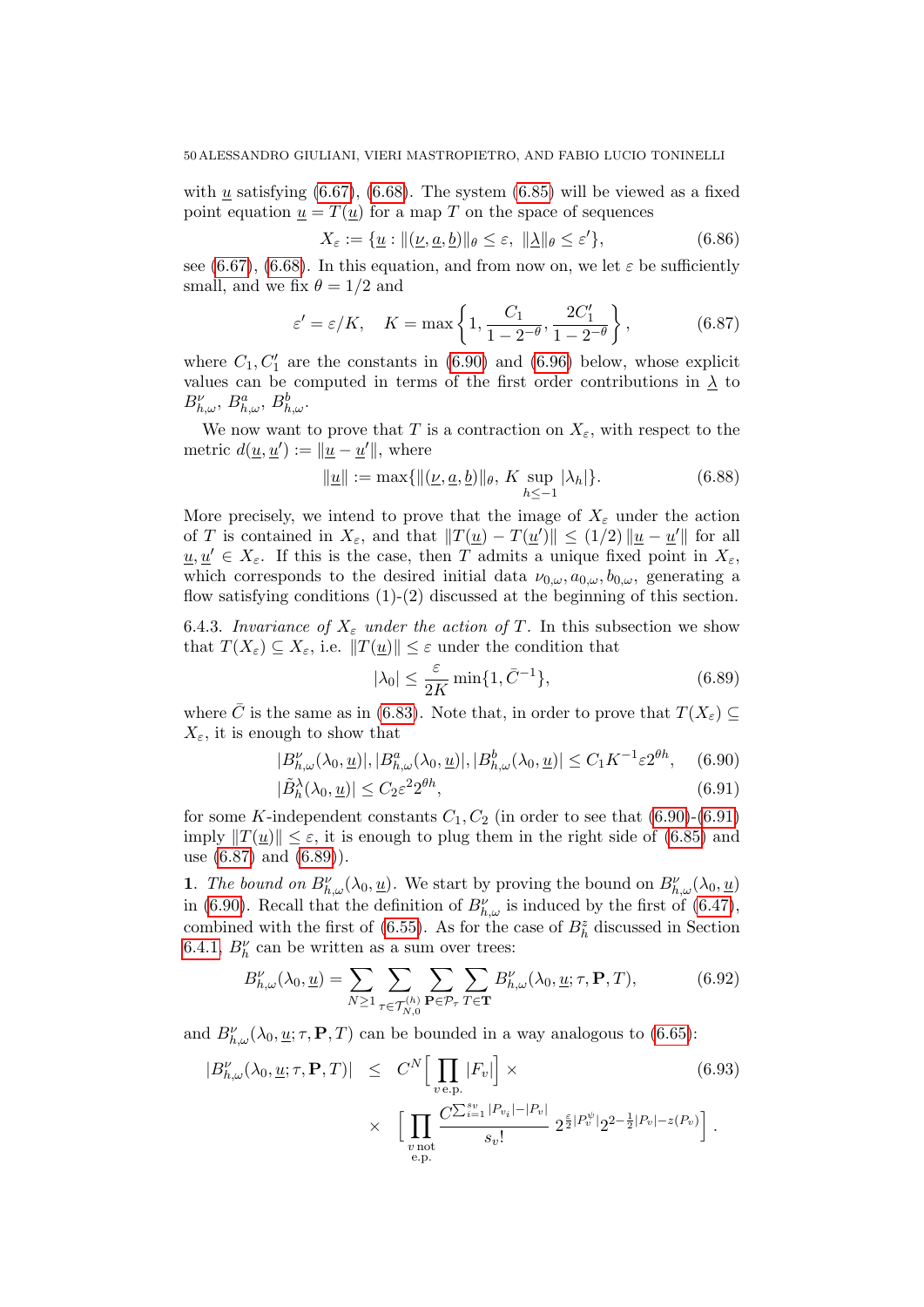Here,  $|F_v|$  equals  $|\nu_{h_{v'},+}|, |a_{h_{v'},+}|, |b_{h_{v'},+}|$  or  $|\lambda_{h_{v'}}|$ , if v is of type  $\nu, a, b$ , or  $\lambda$ , see item  $(2)$  in the list of properties of trees in Section [6.3;](#page-43-0) if v is of type  $RV^{(-1)}$ , then  $F_v$  is a kernel of  $RV^{(-1)}$  (the one associated with the given choice of  $P_v$ ), and  $|F_v|$  is its norm [\(6.30\)](#page-34-3) (more precisely, it is its un-weighted counter-part, i.e., the case  $\kappa = 0$ ), which is bounded as in [\(6.29\)](#page-34-4).

We now split  $B_{h,\omega}^{\nu}$  in a dominant plus a subdominant contribution, in the same spirit as the decomposition [\(6.39\)](#page-38-5):  $B^{\nu}_{h,\omega} = B^{\nu,R}_{h,\omega} + B^{\nu,s}_{h,\omega}$ , where:  $B^{\nu,R}_{h,\omega}$ same spirit as the decomposition (0.39).  $D_{h,\omega} = D_{h,\omega} + D_{h,\omega}$ , where  $D_{h,\omega}$  includes the sum over the trees whose endpoints are all of type  $\lambda$  and all the single-scale propagators  $g_{\omega}^{(k)}/Z_{k-1}$  have been replaced by  $g_{R,\omega}^{(k)}/Z_{k-1}$ , see [\(6.37\)](#page-38-3);  $B^{\nu,s}_{h,\omega}$  is the remainder, which includes the sum over trees that have at least one endpoint of type  $a, b, \nu$  or  $\mathcal{R}V^{(-1)}$  (the scale k of the endpoints of type  $\lambda, a, b, \nu$  satisfies  $h < k \leq 0$ , while the scale of the endpoints of type  $RV<sup>(-1)</sup>$  is necessarily  $k = 0$ , or at least one 'remainder propagator' on some scale k between h and 0,  $(g_{\omega}^{(k)} - g_{R,\omega}^{(k)})/Z_{k-1}$ .

The key observation is that  $B_{h,\omega}^{\nu,R} = 0$ : in fact the definition of  $B_{h,\omega}^{\nu,R}$  is induced by the first of [\(6.47\)](#page-39-4), with  $\hat{W}_{2,0}^{(h),\infty}$  $\hat{W}^{(h),\infty}_{(2,0;(\omega,\omega)}(0)$  replaced by  $\hat{W}^{(h),R}_{2,0;(\omega,\omega)}$  $\binom{n}{2,0;\left(\omega,\omega\right)}(0)$ which is zero, as follows immediately from  $(6.38)$ .

The subdominant contribution,  $B^{\nu,s}_{h,\omega}$ , is not zero, but it is easy to bound. We further distinguish various contributions to it. (1) Let us start with the contributions from trees with at least two endpoints, one of which is of type  $\nu, a, b, \mathcal{R}V^{(-1)}$  and is on scale  $k \in [h+1, 0]$ : these are bounded proportionally to  $\varepsilon^2 2^{\theta'(h-k)} 2^{\theta k}$ , where  $\theta' = 3/4 > \theta$ ; the factor  $2^{\theta'(h-k)}$  is due to the short memory property (see the comment after  $(6.66)$ ), while the factor  $\varepsilon 2^{\theta k}$  comes from the norm  $|F_v|$  associated with the endpoint of type  $\nu, a, b, \mathcal{R}V^{(-1)}$  on scale k, and the other  $\varepsilon$  from the second endpoint. Summing the bound over k in  $[h + 1, 0]$ , we get const  $\times \varepsilon^2 2^{\theta h}$ , with the constant being independent of  $K$ . (2) Next, we consider the contributions from trees with exactly one endpoint, of type  $RV^{(-1)}$  (and, therefore, on scale 0). Recalling that the norm of the value of the endpoint,  $|F_v|$ , is proportional to  $|\lambda_0| \leq \varepsilon/(2K)$ , we find that the total contribution from these trees is  $O(\varepsilon K^{-1} 2^{\theta h})$ , the factor  $2^{\theta h}$  coming from the short memory property, the proportionality factor being independent of  $K$ . (3) Finally, we are left with the contributions from trees whose endpoints are all of type  $\lambda$ and at least one remainder propagator on some scale  $k$  between  $h$  and  $0$ ,  $(g_{\omega}^{(k)} - g_{R,\omega}^{(k)})/Z_{k-1}$ . Recalling from Remark [11](#page-40-2) that the dimensional bound of the remainder propagator is better by a factor  $2^{\theta k}$ , as compared to the bound of  $g_{R,\omega}^{(k)}/Z_{k-1}$ , we find that the these contributions are bounded by  $const \times (\varepsilon/K) \sum_{k=h}^0 2^{\theta'(h-k)} 2^{\theta k} \le const \times (\varepsilon/K) 2^{\theta h}$  (once again, the factor  $2^{\theta'(h-k)}$  is due to the short memory property, and the constant is independent of K). Putting things together, we obtain the desired estimate on  $B_{h,\omega}^{\nu}$ .

**2**. The bound on  $B_{h,\omega}^a$ ,  $B_{h,\omega}^b$ . By definition, see [\(6.47\)](#page-39-4) and the definition of  $\hat{W}^{(h),s}_{2,0\cdot\ell\ell}$  $Z_{(2,0;(\omega,\omega))}^{(h),s}$  after [\(6.39\)](#page-38-5), the trees contributing to  $B_{h,\omega}^a, B_{h,\omega}^b$  either have an endpoint of type  $\nu$ ,  $a$ ,  $b$ ,  $\mathcal{R}V^{(-1)}$ , or their values contain a 'remainder propagator'  $(g_{\omega}^{(k)} - g_{R,\omega}^{(k)})/Z_{k-1}$  on some scale k between h and 0. By proceeding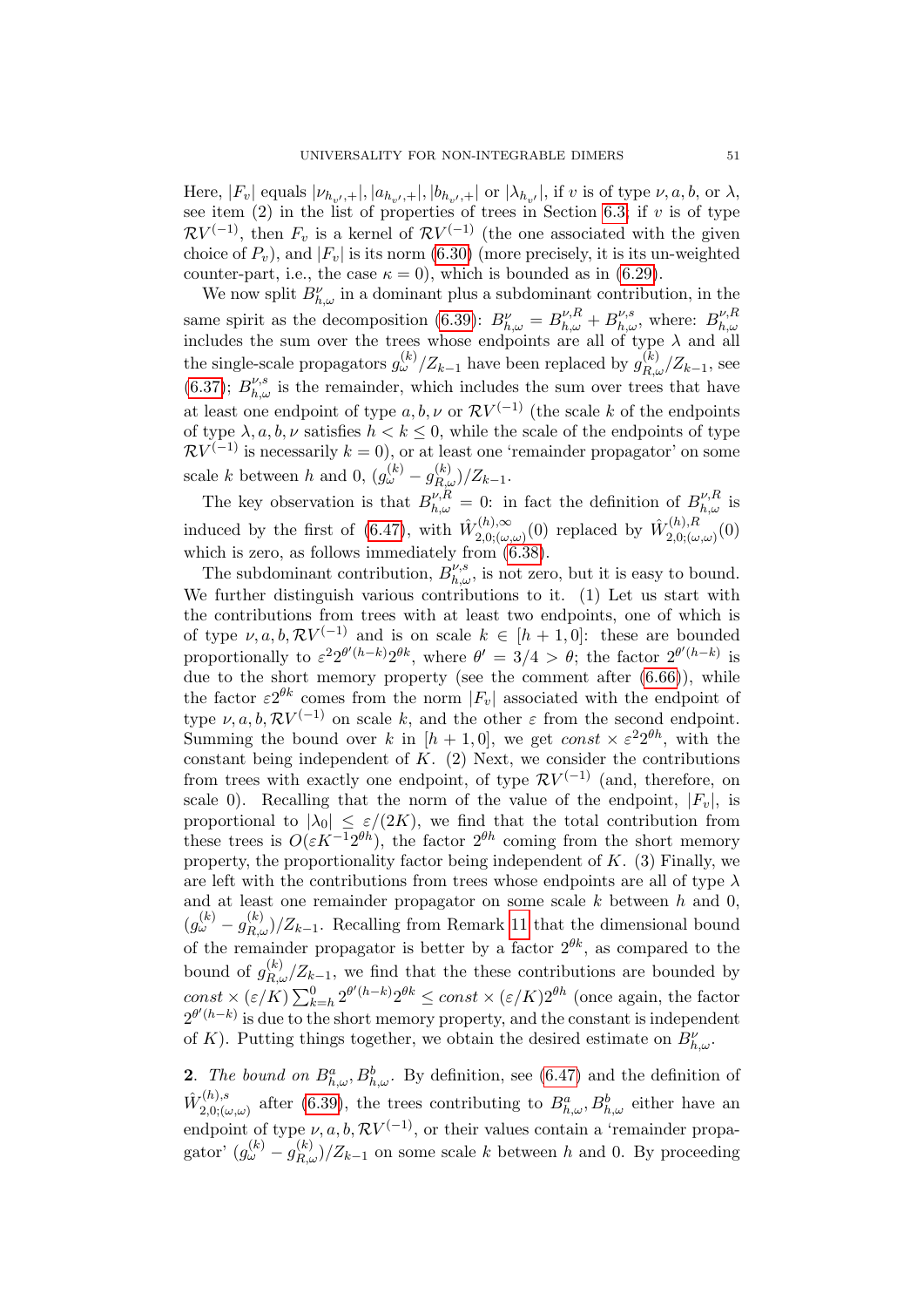as in the previous item, in particular in the discussion of the bound on  $B^{\nu,s}_{h,\omega}$ , we find that  $|B_{h,\omega}^a| \leq const \times (\varepsilon/K) \sum_{k=h}^0 2^{\theta'(h-k)} 2^{\theta k}$ , which is the desired estimate, and similarly for  $|B_{h,\omega}^b|$ .

**3.** The bound on  $\tilde{B}_h^{\lambda}$ . The fact that  $|\tilde{B}_h^{\lambda}| = O(\varepsilon^2)$  is obvious, because  $\tilde{B}_h^{\lambda}$  is a sum of trees with two or more endpoints, given that we have extracted the first-order contribution  $c_h^{\lambda} \lambda_0$ . The non-trivial issue is to show that the bound is proportional to  $2^{\theta h}$ . For this purpose, we split  $\tilde{B}_h^{\lambda}$  into a dominant and a subdominant part, following once again the same logic: we write  $\tilde{B}_{h}^{\lambda} = B_{h}^{\lambda,R} + B_{h}^{\lambda,s}$  $h^{\lambda,s}$ , where:  $B_h^{\lambda,R}$  $\lambda_h^{\lambda,R}$  the sum over the trees whose endpoints are all of type  $\lambda$  and all the single-scale propagators  $g_{\omega}^{(k)}/Z_{k-1}$  have been replaced by  $g_{R,\omega}^{(k)}/Z_{k-1}$ , see [\(6.37\)](#page-38-3);  $B_h^{\lambda,s}$  $\lambda_h^{A,s}$  is the remainder, which includes the sum over trees that have at least one endpoint of type  $a, b, \nu$  or  $\mathcal{R}V^{(-1)}$ , or at least one 'remainder propagator' on some scale  $k$  between  $h$  and  $0$ ,  $(g_{\omega}^{(k)}-g_{R,\omega}^{(k)})/Z_{k-1}.$ 

The key observation is that the dominant term,  $B_h^{\lambda,R} = B_h^{\lambda,R}$  $\int_{h}^{\lambda,R}(\underline{\lambda})$  is the same as the one of the reference model discussed in Section [4:](#page-21-0) by this, we mean that  $B_{h}^{\lambda,R}$  $\lambda_h^{\Lambda,\kappa}(\underline{\lambda})$  is the same that we would get in the reference model, by applying the same multi-scale integration procedure. On the other hand, for the continuum model it is known that, if we denote by  $\lambda^* \mathbf{1}$  the constant sequence  $(\lambda^* \underline{1})_h \equiv \lambda^*$ , then

<span id="page-51-1"></span>
$$
|B_h^{\lambda,R}(\lambda^*\underline{1})| \le (\text{const.})|\lambda^*|^2 2^{\theta h},\tag{6.94}
$$

for  $\lambda^*$  sufficiently small, see [\[6,](#page-70-1) Theorem 3.1]. Moreover, once the bound [\(6.94\)](#page-51-1) is known for the beta function computed on the constant sequence  $\lambda^*$ 1, by using the short memory property, we find that the same bound holds for more general sequences: more precisely, we find that  $B_h^{\lambda,R}$  $\gamma_h^{\lambda,R}(\underline{\lambda}) \leq$  $(\text{const.})\varepsilon^2 2^{\theta h}$ , for any Cauchy sequence  $\underline{\lambda}$  satisfying  $\|\underline{\lambda}\|_{\theta} \leq \varepsilon$ , as desired.

We are left with the subdominant term,  $B_h^{\lambda,s}$  $\Lambda_h^{\lambda,s}(\underline{\lambda})$ , that, non surprisingly, can be bounded in a way similar to the subdominant contribution  $B_{h,\omega}^{\nu,s}$ ; the result is, once again,  $|B_{h}^{\lambda,s}|$  $\vert h_h^{\lambda,s}(\underline{\lambda}) \vert \leq \text{(const.)} \varepsilon^2 2^{\theta h}$  (details left to the reader).

This concludes the proof of [\(6.90\)](#page-49-0)-[\(6.91\)](#page-49-0) and, therefore, that  $T(X_{\varepsilon}) \subset X_{\varepsilon}$ .

6.4.4. T is a contraction on  $X_{\varepsilon}$ . We now show that  $||T(\underline{u}) - T(\underline{u}')|| \le$  $(1/2)\|\underline{u}-\underline{u}'\|$ , for all pairs of sequences  $\underline{u}, \underline{u}' \in X_{\varepsilon}$  (here  $\|\cdot\|$  is the norm in [\(6.88\)](#page-49-3)). We consider the component at scale h of  $T(\underline{u}) - T(\underline{u}')$ ,

$$
\left[T(\underline{u}) - T(\underline{u}')\right]_h = \begin{cases} -\sum_{j \leq h} 2^{j-h-1} \left(B_{j,\omega}^{\nu}(\lambda_0, \underline{u}) - B_{j,\omega}^{\nu}(\lambda_0, \underline{u}')\right) \\ -\sum_{j \leq h} \left(B_{j,\omega}^a(\lambda_0, \underline{u}) - B_{j,\omega}^a(\lambda_0, \underline{u}')\right) \\ -\sum_{j \leq h} \left(B_{j,\omega}^b(\lambda_0, \underline{u}) - B_{j,\omega}^b(\lambda_0, \underline{u}')\right) \\ \sum_{j \geq h} \left(\tilde{B}_j^{\lambda}(\lambda_0, \underline{u}) - \tilde{B}_j^{\lambda}(\lambda_0, \underline{u}')\right). \end{cases} \tag{6.95}
$$

In order to prove that  $T$  is a contraction, it is enough to show that, if  $u, u' \in X_{\varepsilon}$  and  $\lambda_0$  satisfies [\(6.89\)](#page-49-2), then the analogues of [\(6.90\)](#page-49-0)-[\(6.91\)](#page-49-0) hold, namely:

<span id="page-51-0"></span>
$$
|B^{\#}_{h,\omega}(\lambda_0,\underline{u}) - B^{\#}_{h,\omega}(\lambda_0,\underline{u}')| \le C_1' K^{-1} \|\underline{u} - \underline{u}'\| 2^{\theta h}, \quad \text{for} \quad \#\ = \nu, a, b,
$$
  

$$
|\tilde{B}_h^{\lambda}(\lambda_0,\underline{u}) - \tilde{B}_h^{\lambda}(\lambda_0,\underline{u}')| \le C_2' \varepsilon \|\underline{u} - \underline{u}'\| 2^{\theta h}, \qquad (6.96)
$$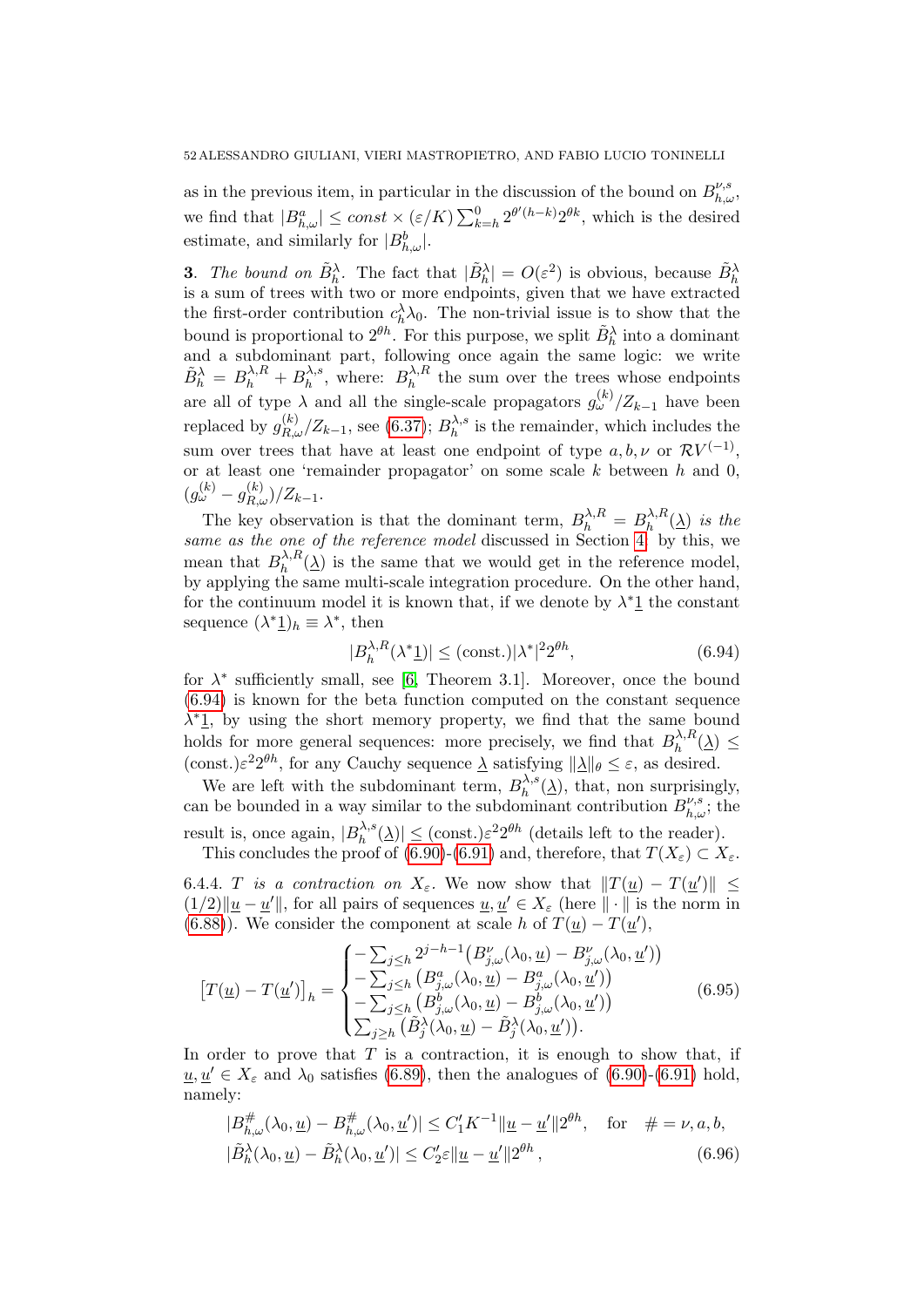for some K-independent constants  $C_1, C_2'$ .

The proof of  $(6.96)$  is very similar to the one of  $(6.90)-(6.91)$  $(6.90)-(6.91)$ : in order to illustrate the main ideas, let us focus on  $B^{\nu}_{h,\omega}(\underline{u}) - B^{\nu}_{h,\omega}(\underline{u}')$ , the other components being treatable in a similar manner. By using [\(6.92\)](#page-49-4), we rewrite the difference under consideration as a sum over trees:

$$
B_{h,\omega}^{\nu}(\lambda_0, \underline{u}) - B_{h,\omega}^{\nu}(\lambda_0, \underline{u}') =
$$
\n
$$
= \sum_{N_n \ge 1} \sum_{\tau \in \mathcal{T}_{N_n,0}^{(h)}} \sum_{\mathbf{P} \in \mathcal{P}_{\tau}} \sum_{T \in \mathbf{T}} \sum_{\tau \in \mathcal{T}_{n}^{(h)}} \left( B_{h,\omega}^{\nu}(\lambda_0, \underline{u}; \tau, \mathbf{P}, T) - B_{h,\omega}^{\nu}(\lambda_0, \underline{u}'; \tau, \mathbf{P}, T) \right).
$$
\n(6.97)

We further rewrite the difference in parentheses in the right side in a way similar to [\(6.80\)](#page-47-2):

$$
B_{h,\omega}^{\nu}(\lambda_0, \underline{u}; \tau, \mathbf{P}, T) - B_{h,\omega}^{\nu}(\lambda_0, \underline{u}'; \tau, \mathbf{P}, T) =
$$
\n
$$
= \int_0^1 dt \frac{d}{dt} B_{h,\omega}^{\nu}(\lambda_0, \underline{u}(t); \tau, \mathbf{P}, T),
$$
\n(6.98)

with  $\underline{u}(t) := \underline{u}' + t(\underline{u} - \underline{u}')$ . When the derivative w.r.t. t acts on  $B_{h,\omega}^{\nu}(\underline{u}(t))$ ;  $(t, \mathbf{P}, T)$ , it can act on the modified running coupling constants  $\nu_{h',\omega}(t)$ ,  $a_{h',\omega}(t)$ ,  $b_{h',\omega}(t)$ ,  $\lambda_{h'}(t)$  associated with the endpoints v of the tree, or on the modified constants  $z^*_{h'}(\underline{\lambda}(t))$  associated with the propagators and with the branches of the tree. If, e.g., it acts on an endpoint v of type  $\nu$ , which is associated with  $\nu_{h',\omega}(t)$ , its effect is to replace it by  $\nu_{h',\omega} - \nu'_{h',\omega}$ ; when bounding the norm of the tree value, the endpoint  $v$  comes with a factor  $|\nu_{h',\omega} - \nu'_{h',\omega}|$ , which leads to a factor  $\|\underline{u} - \underline{u'}\|$ ; this has to be compared with the 'standard' factor  $|\nu_{h',\omega}|$  appearing in the bound of the un-modified tree value, which led to a factor  $\|\underline{u}\| \leq \varepsilon$  in (one of the contributions to) the first of [\(6.90\)](#page-49-0): therefore, the bound on  $\frac{d}{dt}B_{h,\omega}^{\nu}(\underline{u}(t);\tau,\mathbf{P},T)$  is qualitatively the same as the one on  $B_{h,\omega}^{\nu}(\underline{u};\tau,\mathbf{P},T)$ , up to an additional factor  $\|\underline{u}-\underline{u}'\|/\varepsilon$ . The terms in which the derivative w.r.t. t acts on other RCCs, or on  $z^*_{h'}(\underline{(t)})$ are treated similarly. In light of these considerations, recalling the bound  $|B_{h,\omega}^{\nu}(\underline{u})| \leq C_1 K^{-1} \varepsilon 2^{\theta h}$  on the un-modified *v*-component of the beta func-tion, we obtain the bound in the first line of [\(6.96\)](#page-51-0) with  $\# = \nu$ . The other components are treated similarly, but we do not belabor further details here.

This concludes the proof that the map  $T$  defined by  $(6.85)$  is a contraction on  $X_{\varepsilon}$ : therefore, it admits a unique fixed point <u>u</u> on  $X_{\varepsilon}$ , whose components at  $h = 0$  correspond to the initial data generating a flow that satisfies the conditions (1) and (2) spelled at the beginning of Section [6.4.](#page-45-0)

6.4.5. Analyticity of the fixed point sequence and inversion of the counterterms. Thanks to the convergence of the tree expansion for the components of the beta function, the components of  $\mu$ , and, in particular, those at  $h = 0$ , are all real analytic functions of  $\lambda_0 = \lambda$ , in the ball [\(6.89\)](#page-49-2). We write:

<span id="page-52-0"></span>
$$
\nu_{0,\omega} = f_{\nu;\omega}(\lambda), \quad a_{0,\omega} = f_{a;\omega}(\lambda), \quad b_{0,\omega} = f_{b;\omega}(\lambda). \tag{6.99}
$$

From now on, with some abuse of notation, we denote by  $\nu_{h,\omega} = \nu_{h,\omega}(\lambda)$ ,  $a_{h,\omega} = a_{h,\omega}(\lambda)$ ,  $b_{h,\omega} = b_{h,\omega}(\lambda)$ ,  $\lambda_h = \lambda_h(\lambda)$ ,  $z_h = z_h(\lambda) \equiv z_h^*(\underline{\lambda}(\lambda))$  the components of the fixed point sequence, thought of as functions of  $\lambda_0$  = λ. Recalling that  $\nu_{0,\omega}(\lambda) = -\mu(\bar{p}^{\omega})$ , from the first equation in [\(6.99\)](#page-52-0) we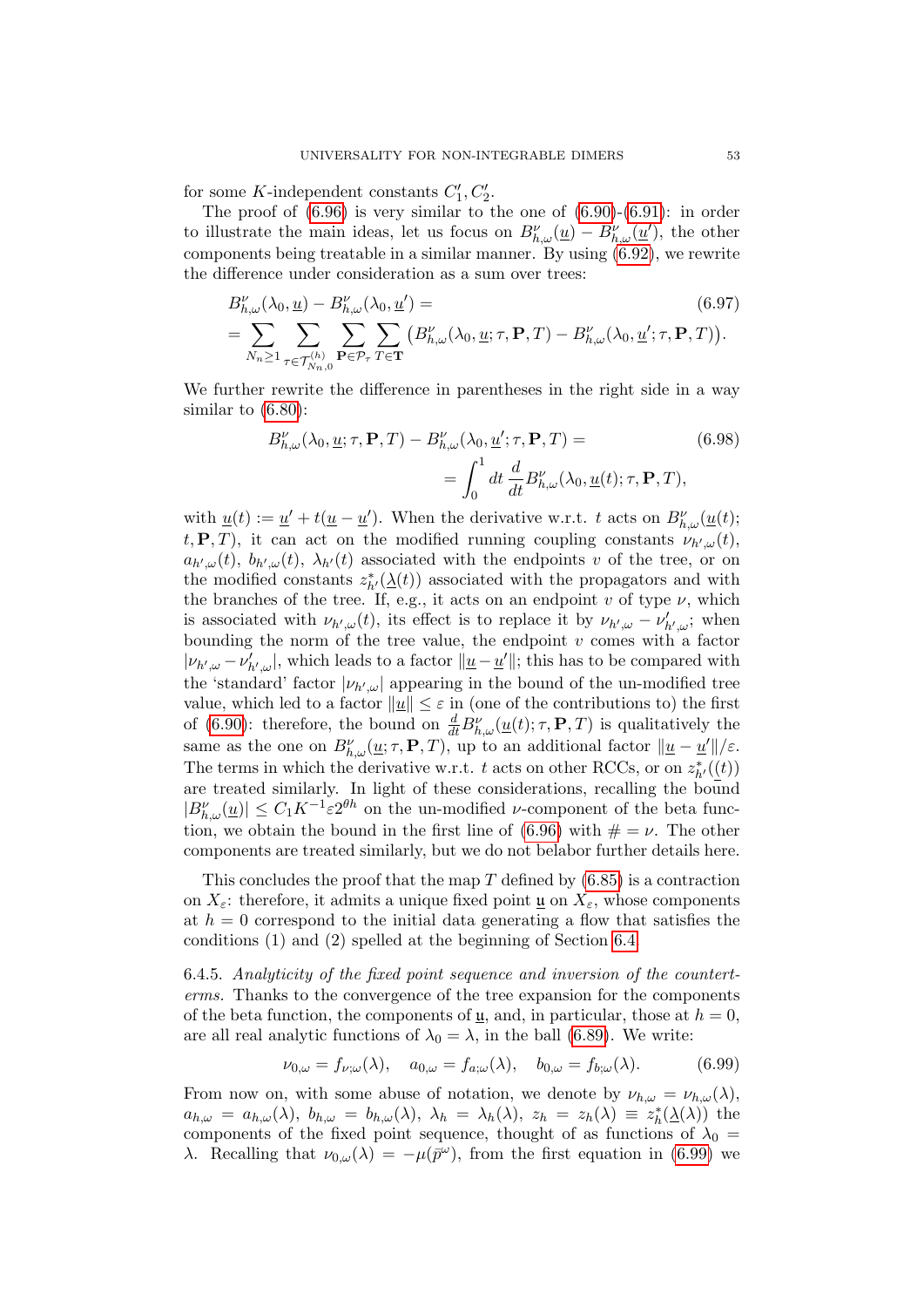calculate  $\bar{p}^{\omega} = \bar{p}^{\omega}(\lambda)$  (via the implicit function theorem; recall that  $\alpha_{\omega} =$  $\partial_{p_1} \mu(p^\omega) \neq 0, \beta_\omega = \partial_{p_2} \mu(p^\omega) \neq 0$  and that  $\alpha_\omega/\beta_\omega \notin \mathbb{R}$ ), and find that  $\bar{p}^{\omega}(\lambda) = p^{\omega} + O(\lambda)$ . Finally, recalling that  $\bar{\alpha}_{\omega}, \bar{\beta}_{\omega}$  are related to  $a_{\omega} = a_{0,\omega}(\lambda)$ ,  $b_{\omega} = b_{0,\omega}(\lambda)$  via [\(6.4\)](#page-30-0)-[\(6.5\)](#page-30-0), we find that  $\bar{\alpha}_{\omega} = \bar{\alpha}_{\omega}(\lambda) = \alpha_{\omega} + O(\lambda)$  and  $\bar{\beta}_{\omega} = \bar{\beta}_{\omega}(\lambda) = \beta_{\omega} + O(\lambda)$ , as desired.

6.4.6. The flow of  $Z_h$  and its critical exponent  $\eta$ . Once the initial data are fixed as in [\(6.99\)](#page-52-0) and the corresponding flow of RCC is bounded and exponentially convergent, we immediately find that

$$
Z_h = \prod_{k=h+1}^0 (1 + z_k) =: (1 + z_{-\infty}(\lambda))^{-h} A_h,
$$
\n(6.100)

where  $A_h = 1 + O(\lambda^2)$  and  $A_h = A_{-\infty}(1 + O(\lambda^2 2^{\theta h}))$ , as easily follows from [\(6.71\)](#page-46-1). Note that, while  $z_{-\infty}$  depends only on  $\lambda_{-\infty}$ ,  $A_{-\infty}$  depends on the whole sequence. For future reference, we let  $\eta = \eta(\lambda) = \log_2(1 + z_{-\infty}(\lambda))$  be the so-called critical exponent of the wave function renormalization. Then,

<span id="page-53-2"></span>
$$
Z_h = 2^{-\eta h} A_h = A_{-\infty} 2^{-\eta h} (1 + O(\lambda^2 2^{\theta h})).
$$
\n(6.101)

<span id="page-53-1"></span>**Remark 14.** The critical exponent  $\eta(\lambda)$  only depends on the asymptotic value of  $z_h$  as  $h \to -\infty$  that, in turn, only depends on  $\lambda_{-\infty}(\lambda)$ , see Remark [13.](#page-48-3) Recall that, by its very definition, the flow equation of  $z<sub>h</sub>$  involves a beta function expressed in terms of  $\hat{W}_{2,0}^{(h),R}$  $\sum_{(l,n),(w,\omega)}^{(n),n}$  and, therefore, it is the same as we would get in a multiscale expansion of the reference model of Section [4:](#page-21-0) as a consequence, the critical exponent  $\eta(\lambda)$  is the same as the one of the reference model,  $\eta_R(\lambda_\infty)$ , provided that the bare coupling  $\lambda_\infty$  of the reference model is fixed in such a way that the infrared limit  $\lambda_{-\infty,R} = \lambda_{-\infty,R}(\lambda_{\infty})$  of its coupling equals that of the dimer model,

<span id="page-53-0"></span>
$$
\lambda_{-\infty,R}(\lambda_{\infty}) = \lambda_{-\infty}(\lambda). \tag{6.102}
$$

This equation is analytically invertible w.r.t.  $\lambda_{\infty}$ , as one can show by repeating the study of the flow of  $\lambda_h$  for the reference model: in that case,  $\lambda_{h,R}$  satisfies the analogue of the fourth equation in [\(6.85\)](#page-48-1), which reads  $\lambda_{h,R} = \lambda_\infty + \sum_{j=h}^0 B_{h,R}^{\lambda}(\lambda_\infty, \underline{u}_R)$ , where  $B_{h,R}^{\lambda}$  is given by a convergent tree expansion, and satisfies  $|B_{h,R}^{\lambda}(\lambda_{\infty}, \underline{u}_R)| \leq (\text{const.})|\lambda_{\infty}|^2 2^{\theta h}$ . With respect to the dimer model (cf. [\(6.82\)](#page-48-4)), note that there is no linear term in the beta function of  $\lambda$ : this is because the interaction potential of the continuum model is exactly quartic in the Grassmann fields. From this, one finds that  $\lambda_{-\infty} = \lambda_{\infty} + f_{\lambda,R}(\lambda_{\infty}),$  where  $f_{\lambda,R}$  is analytic in  $\lambda_{\infty}$  and of second order in  $\lambda_{\infty}$ ; in particular,  $\lambda_{-\infty,R}(\lambda_{\infty})$  is analytically invertible with respect to  $\lambda_{\infty}$ . In conclusion, [\(6.102\)](#page-53-0) can be inverted into  $\lambda_{\infty} = \lambda_{-\infty,R}^{-1}(\lambda_{-\infty}(\lambda))$ ; this choice guarantees that the asymptotic couplings as  $h \to -\infty$  of the dimer and reference models are the same. Finally, by inspection of second order perturbation theory, it turns out [\[8,](#page-70-2) Th. 2] that  $\eta_R(\lambda_\infty) = a\lambda_\infty^2 + O(\lambda_\infty^3)$ , for a suitable  $a > 0$ . Therefore, by fixing  $\lambda_{\infty}$  as in [\(6.102\)](#page-53-0) and recalling that  $\lambda_{-\infty,R}(\lambda_{\infty}) = \lambda_{\infty} + O(\lambda_{\infty}^2)$ , we find  $\eta(\lambda) = a[\lambda_{-\infty}(\lambda)]^2 + O(\lambda^3)$ .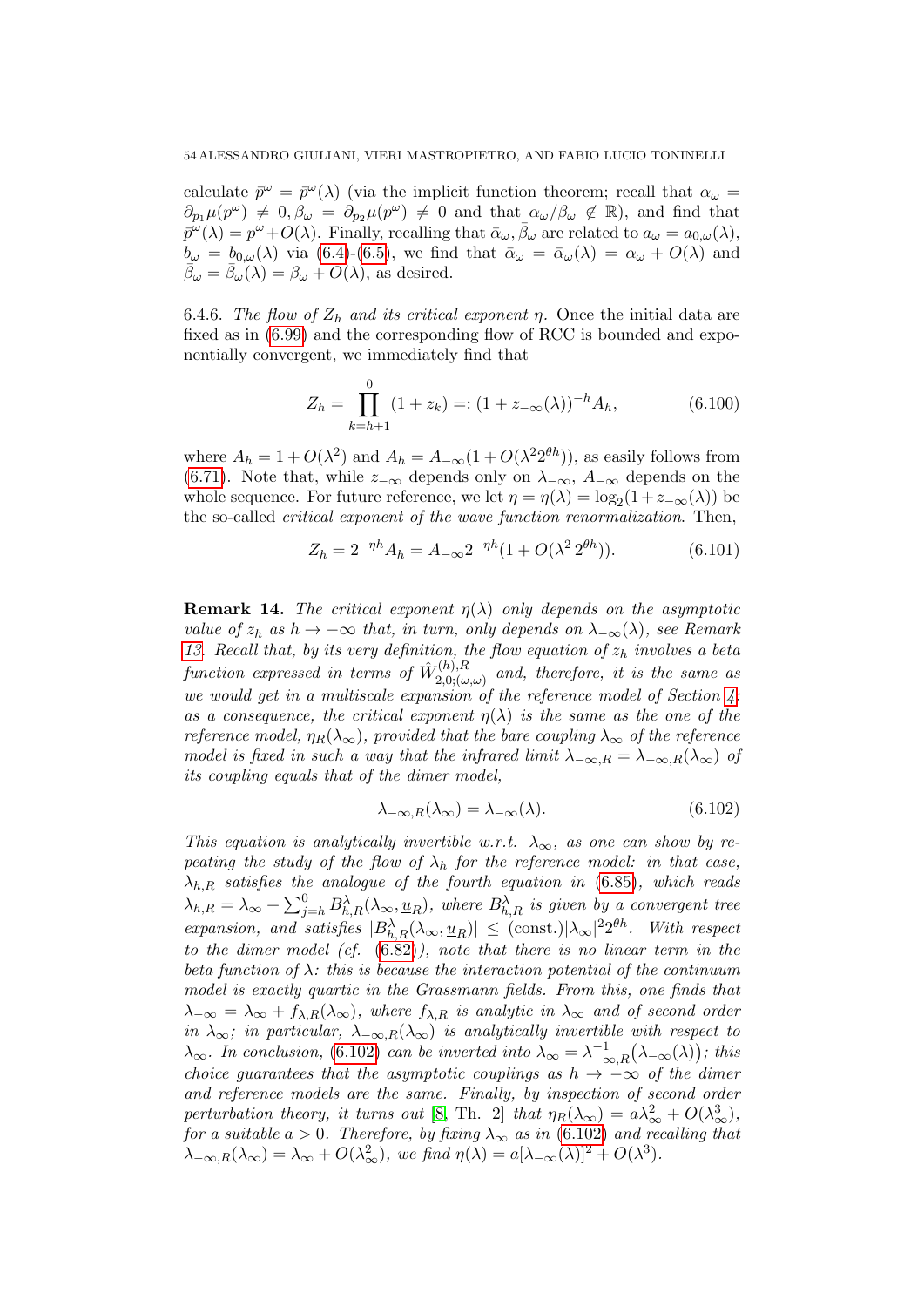6.4.7. The flow of  $Y_{h,r,\omega}$ . On scale -1, one sees by direct inspection of the non-interacting dimer model that  $Y_{-1,r,(\omega_1,\omega_2)} := -K_r e^{-i\bar{p}^{\omega_2} \cdot v_r} + O(\lambda)$ . Once the fixed point sequence  $\mu$  has been determined, we can plug it into the beta function equation for  $Y_{h,r,\omega}$ ,

<span id="page-54-0"></span>
$$
Y_{h-1,r,\underline{\omega}} = Y_{h,r,\underline{\omega}} + B_{h,r,\underline{\omega}}^Y(\underline{\mathfrak{u}}, \underline{Y}_r), \qquad h \le -1,\tag{6.103}
$$

where  $\underline{Y}_r = (Y_{h,r,\underline{\omega}})_{h \le -1,\,\underline{\omega} \in \{\pm\}^2}$ . Note that, by definition,  $B_{h,r,\underline{\omega}}^Y$  is linear in  $\underline{Y}_r$ . This equation can be solved iteratively in h, via a procedure analogous to the one used to compute  $\underline{z}$  given  $\underline{\lambda}$ , see Subsection [6.4.1.](#page-46-6) In particular,  $B_{h,r,\underline{\omega}}^{Y}$  admits a tree expansion, by using which [\(6.103\)](#page-54-0) can be rewritten as

<span id="page-54-1"></span>
$$
Y_{h-1,r,\underline{\omega}} = Y_{h,r,\underline{\omega}} + \sum_{k=h}^{-1} \sum_{\underline{\omega}'} B_{k,h;\underline{\omega},\underline{\omega}'}^{Y,R}(\underline{\mathbf{u}}) Y_{k,r,\underline{\omega}'} + \sum_{k=h}^{-1} \sum_{\underline{\omega}'} B_{k,h;r,\underline{\omega},\underline{\omega}'}^{Y,s}(\underline{\mathbf{u}}) Y_{k,r,\underline{\omega}'},
$$
\n(6.104)

where:  $B_{h,k;\underline{\omega},\underline{\omega}'}^{Y,R}$  is the relativistic contribution, i.e., it is expressed as a sum over trees whose endpoints are all of type  $\lambda$  and all the propagators have been replaced by relativistic ones (it is easy to check, by inspection, that  $B_{h,k;\omega,\omega'}^{Y,R}$  is independent of r), and  $B_{h,k;r,\omega,\omega'}^{Y,s}$  is the remainder. Thanks to the short memory property, and the known bounds on the components of the fixed point sequence  $\mu$ , we find that

$$
|B_{k,h;\underline{\omega},\underline{\omega}'}^{Y,R}(\underline{\mathbf{u}})| \le C|\lambda|2^{\theta'(h-k)}, \quad |B_{k,h;r,\underline{\omega},\underline{\omega}'}^{Y,s}(\underline{\mathbf{u}})| \le C|\lambda|2^{\theta'h}.\tag{6.105}
$$

We now let  $y_{h,r,\underline{\omega}} = Y_{h-1,r,\underline{\omega}}/Y_{h,r,\underline{\omega}} - 1$ , and iteratively compute  $y_{h,r,\underline{\omega}}$  for  $h \le -1$  from [\(6.104\)](#page-54-1), starting from  $h = -1$ . Proceeding by induction, as in subsection [6.4.1,](#page-46-6) we find that  $y_{h,r,\omega}$  is a Cauchy sequence, whose limiting value as  $h \to -\infty$ ,  $y_{-\infty,\underline{\omega}}(\lambda)$ , only depends on  $\lambda_{-\infty}(\lambda)$ , see Remark [13.](#page-48-3) This limiting value defines new critical exponents,  $\eta_{\underline{\omega}}(\lambda) := \log_2(1 + y_{-\infty,\underline{\omega}}(\lambda)).$ By using the same considerations in Remark [14,](#page-53-1) we conclude that  $\eta_{\omega}(\lambda)$  are the same as the corresponding exponents in the continuum model, provided that the bare coupling  $\lambda_{\infty}$  is fixed in such a way that  $\lambda_{-\infty,R}(\lambda_{\infty}) = \lambda_{-\infty}(\lambda)$ . Thanks to the symmetries of the reference model, it is known that  $\eta_{(\omega_1,\omega_2)}(\lambda)$ are real and only depend on the product  $\omega_1\omega_2$ ; we denote by  $\eta_1(\lambda)$ , resp.  $\eta_2(\lambda)$ , the critical exponent with  $\omega_1 = -\omega_2$ , resp.  $\omega_1 = \omega_2$ . Remarkably, it is known also that  $\eta_2(\lambda) = \eta(\lambda)$ , see [\[8,](#page-70-2) Theorem 3]. On the other hand, an explicit computation shows that  $\eta_1(\lambda) = b\lambda_{-\infty}(\lambda) + O((\lambda_{-\infty}(\lambda))^2)$ , for a suitable  $b \neq 0$ , so that in particular  $\eta_1(\lambda) \neq \eta(\lambda)$  (recall that  $\eta(\lambda) =$  $a[\lambda_{-\infty}(\lambda)]^2 + O(\lambda^3)$ , as discussed in Remark [14\)](#page-53-1). In terms of these critical exponents, we can rewrite  $Y_{h,r,\omega}$  in a way analogous to [\(6.101\)](#page-53-2)

<span id="page-54-2"></span>
$$
Y_{h,r,(\omega,\omega)} = 2^{-\eta h} B_{h,r,\omega} = 2^{-\eta h} B_{-\infty,r,\omega} (1 + O(\lambda 2^{\theta h})), \quad (6.106)
$$
  
\n
$$
Y_{h,r,(\omega,-\omega)} = 2^{-\eta_1 h} C_{h,r,\omega} = 2^{-\eta_1 h} C_{-\infty,r,\omega} (1 + O(\lambda 2^{\theta h})),
$$

for suitable complex constants  $B_{h,r,\omega}$ ,  $C_{h,r,\omega}$ , such that  $B_{h,r,-\omega} = B_{h,r,\omega}^*$  and  $C_{h,r,-\omega} = C_{h,r,\omega}^*$ .

The critical exponent  $\nu$  of Theorems [1](#page-12-0) and [2](#page-13-0) is given in terms of  $\eta(\lambda), \eta_1(\lambda)$ by the simple relation

$$
\nu(\lambda) = 1 + \eta(\lambda) - \eta_1(\lambda). \tag{6.107}
$$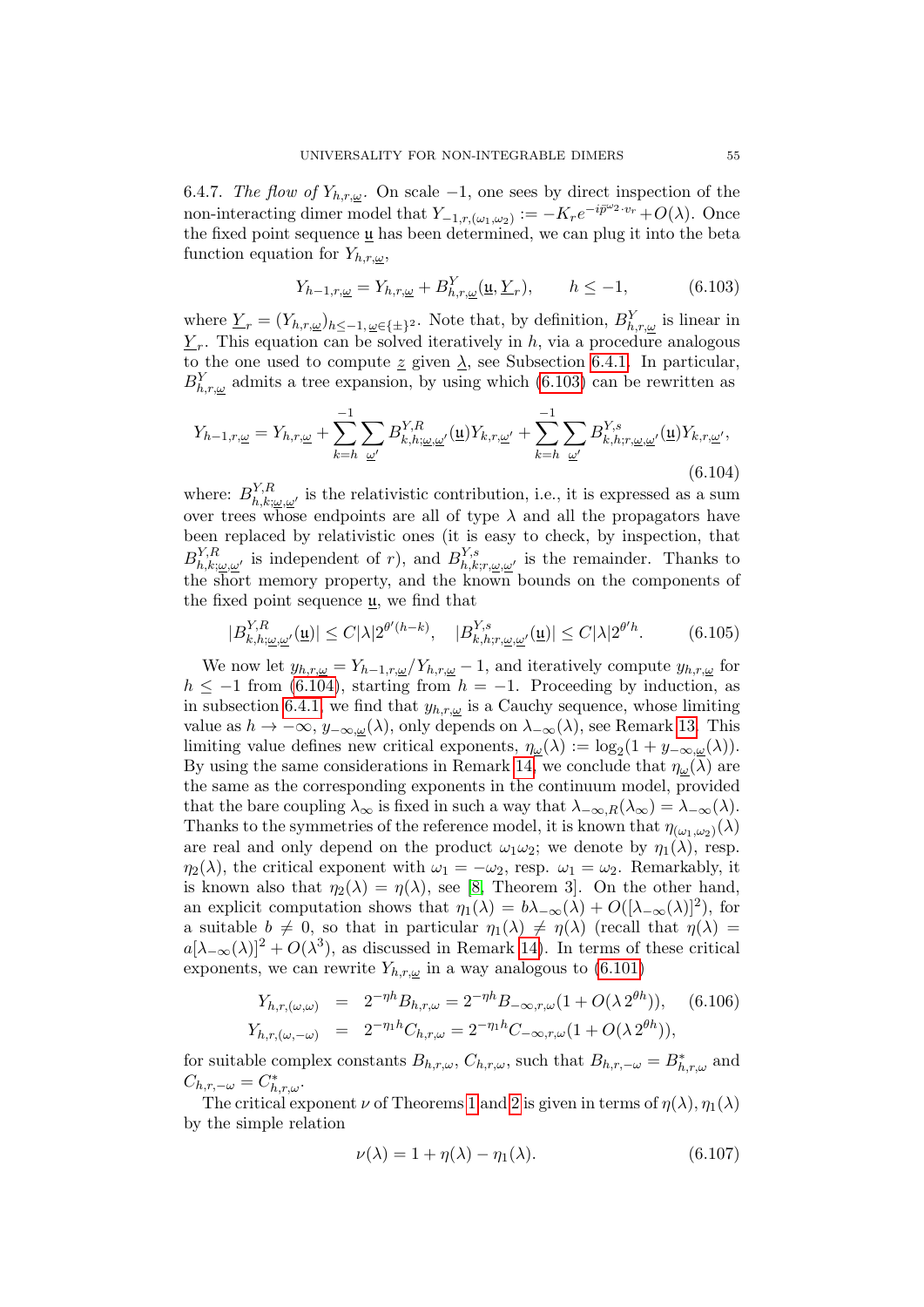6.5. Thermodynamic limit for the correlation functions. In the previous sections, we have obtained a convergent expansion for the effective potentials, valid for  $|\lambda|$  small enough and a suitable choice of  $\bar{p}^{\omega} = \bar{p}^{\omega}(\lambda)$ ,  $\bar{\alpha}_{\omega} = \bar{\alpha}_{\omega}(\lambda), \bar{\beta}_{\omega} = \bar{\beta}_{\omega}(\lambda)$ . In particular, after the integration of all the scales  $h > h_L$  we obtain<sup>[9](#page-0-0)</sup> from [\(6.31\)](#page-35-0) with  $h = h_L$ 

<span id="page-55-0"></span>
$$
\mathbb{W}_{L}^{(\theta)}(A,0,\Psi) = L^{-2} \sum_{\omega} [\mu_{0}(k_{\theta}^{\omega}) - Z_{h_{L}} \mu_{\theta,\omega}] \hat{\Psi}_{\omega}^{+} \hat{\Psi}_{\omega}^{-} \n+ L^{2} E^{(h_{L})} + S^{(h_{L})}(J) + V^{(h_{L})}(\sqrt{Z_{h_{L}}} \Psi, J), (6.108)
$$

where we defined

$$
\mu_{\theta,\omega} := \mu_{h_L,\omega}(k_{\theta}^{\omega} - \bar{p}^{\omega}) = \bar{D}_{\omega}(k_{\theta}^{\omega} - \bar{p}^{\omega}) + r_{\omega}(k_{\theta}^{\omega} - \bar{p}^{\omega})/Z_{h_L}
$$

and  $E^{(h_L)}$ ,  $S^{(h_L)}(J)$  and  $V^{(h_L)}(\Psi, J)$  are given by the convergent tree expansion discussed above. In order to obtain the Grassmann generating function with  $\boldsymbol{\theta}$  boundary conditions,  $\mathcal{W}_L^{(\boldsymbol{\theta})}$  $L^{(\mathbf{v})}(A,0)$ , we need to integrate out  $\Psi$ , see [\(6.11\)](#page-31-0); finally, the dimer generating function is obtained by taking a linear combination of  $e^{\mathcal{W}_L^{(\theta)}(A,0)}$ , see [\(3.28\)](#page-19-0). Using [\(6.108\)](#page-55-0) we write:

$$
e^{\mathcal{W}_L^{(\theta)}(A,0)} = e^{L^2 E^{(h_L)} + S^{(h_L)}(J)} \times \times \int D\hat{\Psi} e^{-L^{-2}Z_{h_L} \sum_{\omega} \mu_{\theta,\omega} \hat{\Psi}_{\omega}^+ \hat{\Psi}_{\omega}^- + V^{(h_L)}(\sqrt{Z_{h_L}} \Psi, J)}.
$$
\n(6.109)

In order to study the thermodynamic limit for correlations, it is important to characterize how  $E^{(h_L)}$ ,  $S^{(h_L)}(J)$  and  $V^{(h_L)}(\Psi, J)$  depend on the system size L and on the boundary conditions  $\theta$ . For illustrative purposes, we start by considering the case  $A = J = 0$ , in which case the generating function reduces to the partition function. As shown in Appendix [C,](#page-65-0)  $Z_{\theta} := e^{W_L^{(\theta)}(0,0)}$ can be rewritten as

<span id="page-55-2"></span>
$$
Z_{\theta} = \left[ \prod_{k \in \mathcal{P}'(\theta)} \mu_0(k) \right] e^{L^2 \Delta(\lambda)} (1 + s_{\theta}(\lambda)) \times \qquad (6.110)
$$
  
 
$$
\times \frac{1}{Z_{h_L}^2} \int D\hat{\Psi} e^{-L^{-2} Z_{h_L} \sum_{\omega} \mu_{\theta,\omega} \hat{\Psi}_{\omega}^+ \hat{\Psi}_{\omega}^- + V^{(h_L)}(\sqrt{Z_{h_L}} \Psi, 0)},
$$

where:  $\Delta$  is analytic in  $\lambda$ , independent of L and of the boundary conditions;  $s_{\theta}(\lambda)$  depends on  $L, \theta$  and is of order  $O(\lambda)$ , uniformly in  $L, \theta$ ;

<span id="page-55-3"></span>
$$
V^{(h_L)}(\Psi,0) = L^{-3} \sum_{\omega} u_{\theta,\omega}(\lambda) \hat{\Psi}^+_{\omega} \hat{\Psi}^-_{\omega} + L^{-6} v_{\theta}(\lambda) \hat{\Psi}^+_{+} \hat{\Psi}^-_{+} \hat{\Psi}^+_{-}, \quad (6.111)
$$

with  $u_{\theta,\omega}(\lambda), v_{\theta}(\lambda)$  of order  $O(\lambda)$ , uniformly in  $L, \theta$ . From now on, for lightness of notation, we drop the argument  $\lambda$  in  $u_{\theta,\omega}(\lambda), v_{\theta}(\lambda), s_{\theta}(\lambda)$ . The integration of  $\Psi$  is elementary, and gives (recall  $(6.12)$ )

<span id="page-55-1"></span>
$$
Z_{\theta} = \Big[\prod_{k \in \mathcal{P}'(\theta)} \mu_0(k)\Big] e^{L^2 \Delta(\lambda)} (1 + s_{\theta}) \Big[\prod_{\omega = \pm} (-\mu_{\theta,\omega} + \frac{u_{\theta,\omega}}{L}) + \frac{v_{\theta}}{L^2}\Big], (6.112)
$$

<sup>&</sup>lt;sup>9</sup>Recall that  $h_L$  is the first scale at which the support of  $\bar{\chi}_h$  has empty intersection with  $\mathcal{P}'_{\omega}$ , so that (cf. [\(6.33\)](#page-36-0)) at scale  $h_L$  one can remove in [\(6.31\)](#page-35-0) the integration w.r.t.  $P_{( and just replace  $\psi$  with 0.$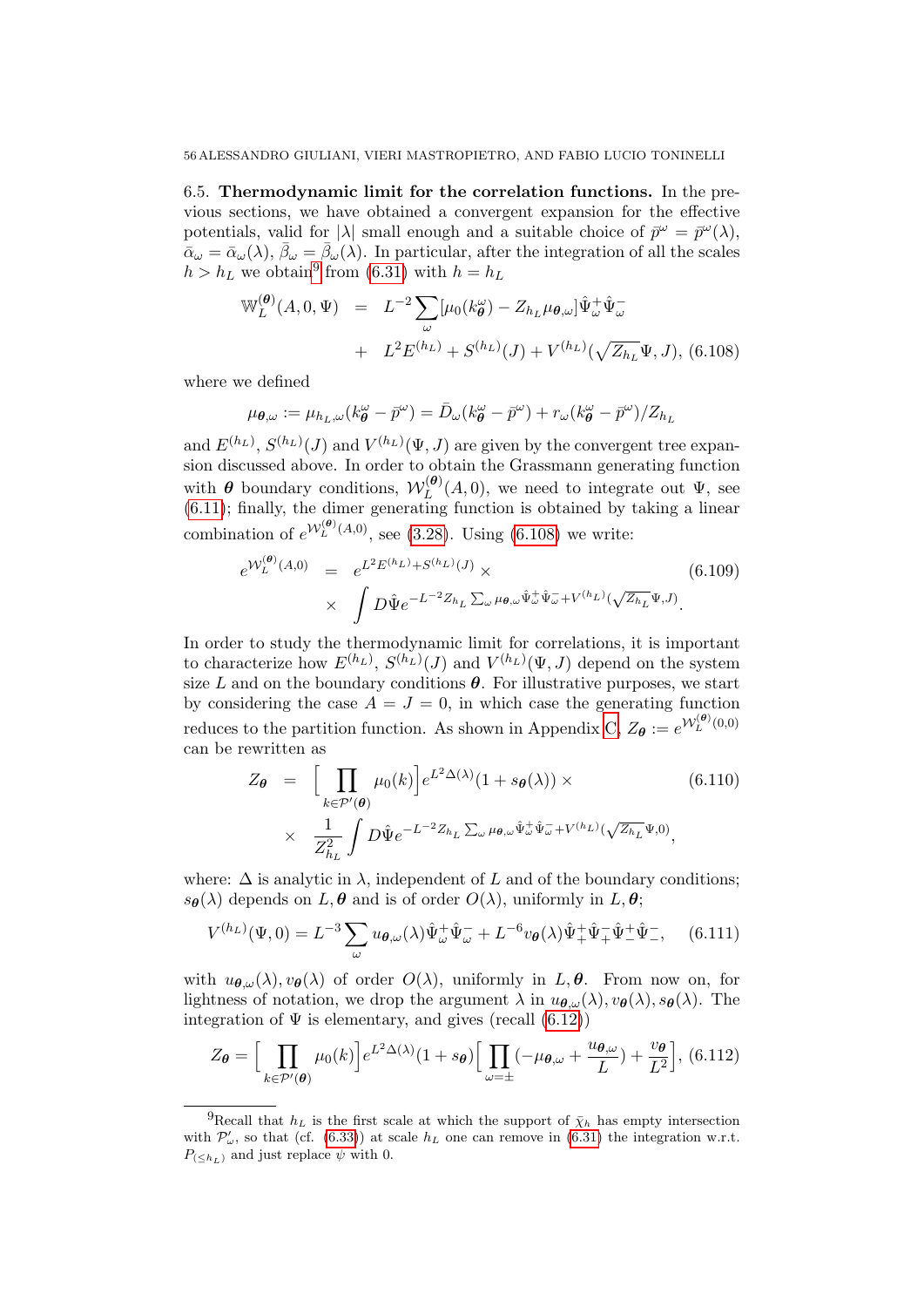or, equivalently,

<span id="page-56-0"></span>
$$
Z_{\theta} = e^{L^2 \Delta(\lambda)} (1 + s_{\theta}) \left( Z_{\theta}^0 + \tilde{Z}_{\theta}^0 L^{-2} \sigma_{\theta} \right)
$$
(6.113)

where we defined

<span id="page-56-4"></span>
$$
\tilde{Z}_{\theta}^{0} = \prod_{k \in \mathcal{P}'(\theta)} \mu_{0}(k), \qquad Z_{\theta}^{0} = \mu_{\theta,+} \mu_{\theta,-} \tilde{Z}_{\theta}^{0}, \tag{6.114}
$$

$$
\sigma_{\theta} = -L \sum_{\omega = \pm} u_{\theta,\omega} \mu_{\theta,-\omega} + u_{\theta,+} u_{\theta,-} + v_{\theta}.
$$
 (6.115)

We now let  $\boldsymbol{\theta}^0$  be the boundary conditions for which  $k_{\boldsymbol{\theta}}^{\omega}$  is at the largest distance from  $\bar{p}^{\omega}$ ; if L is large enough,

<span id="page-56-1"></span>
$$
|\mu_{\boldsymbol{\theta}^0,\omega}| \ge (1/2) |\mu_{\boldsymbol{\theta},\omega}|, \quad \forall \boldsymbol{\theta} \in \{0,1\}^2
$$
 (6.116)

and

$$
c_{-}^{-1}/L \le |\mu_{\theta^0,\omega}| \le c_{-}/L,\tag{6.117}
$$

for a suitable L-independent constant  $c_$ . Moreover,

c

<span id="page-56-2"></span>
$$
c_{+}^{-1} \le |\tilde{Z}_{\theta}^{0}/\tilde{Z}_{\theta'}^{0}| \le c_{+},\tag{6.118}
$$

for a suitable L-independent constant  $c_{+}$ , for all choices of  $\theta$ ,  $\theta'$  (see Appen-dix [D.1\)](#page-68-0). We now multiply and divide the term  $\tilde{Z}_{\theta}^{0} L^{-2} \sigma_{\theta}$  in [\(6.113\)](#page-56-0) by  $Z_{\theta}^{0}$  $\boldsymbol{\theta}^0$ and rewrite it as

$$
\tilde{Z}_{\theta}^{0} L^{-2} \sigma_{\theta} = Z_{\theta^0}^{0} \frac{\tilde{Z}_{\theta}^{0}}{\tilde{Z}_{\theta^0}^{0}} \frac{\sigma_{\theta}}{L^2 \mu_{\theta^0,+} \mu_{\theta^0,-}} =: Z_{\theta^0}^{0} \sigma_{\theta,\theta^0}. \tag{6.119}
$$

By using [\(6.116\)](#page-56-1)–[\(6.118\)](#page-56-2), we immediately conclude that  $\sigma_{\theta,\theta^0} = O(\lambda)$ , uniformly in L,  $\theta$ . If we now take the appropriate linear combination of  $Z_{\theta}$ , we obtain the partition function of the interacting dimer model that, in light of the previous considerations, can be written as

<span id="page-56-3"></span>
$$
Z_L = \frac{1}{2} \sum_{\theta} c_{\theta} Z_{\theta} = \frac{e^{L^2 \Delta(\lambda)}}{2} \sum_{\theta} (1 + s_{\theta}(\lambda)) \Big[ c_{\theta} Z_{\theta}^0 + Z_{\theta^0}^0 c_{\theta} \sigma_{\theta, \theta^0} \Big].
$$
 (6.120)

We now let  $Q_L^0 = \frac{1}{2}$  $\frac{1}{2} \sum_{\theta} c_{\theta} Z_{\theta}^{0}$ ; we recall that the constants  $c_{\theta}$  are either 1 or  $-1$ , depending on  $\theta$  and on the parity of  $L/2$ , see the definition after [\(3.1\)](#page-15-0). A simple computation shows that

<span id="page-56-6"></span>
$$
c_{\theta}Z_{\theta}^{0} = |Z_{\theta}^{0}| \quad \text{for all} \quad \theta,
$$
\n(6.121)

see Appendix [D.2.](#page-69-0) Therefore,  $Q_L^0 = \frac{1}{2}$  $\frac{1}{2}\sum_{\theta} |Z_{\theta}^{0}|$ , so that

$$
\frac{1}{2} \max_{\theta} |Z_{\theta}^0| \le Q_L^0 \le 2 \max_{\theta} |Z_{\theta}^0|. \tag{6.122}
$$

If we use these inequalities in [\(6.120\)](#page-56-3), we get

<span id="page-56-5"></span>
$$
Z_L = e^{L^2 \Delta(\lambda)} Q_L^0 (1 + r_L(\lambda)), \qquad (6.123)
$$

where the error term  $r_L(\lambda)$  is of order  $O(\lambda)$ , uniformly in L.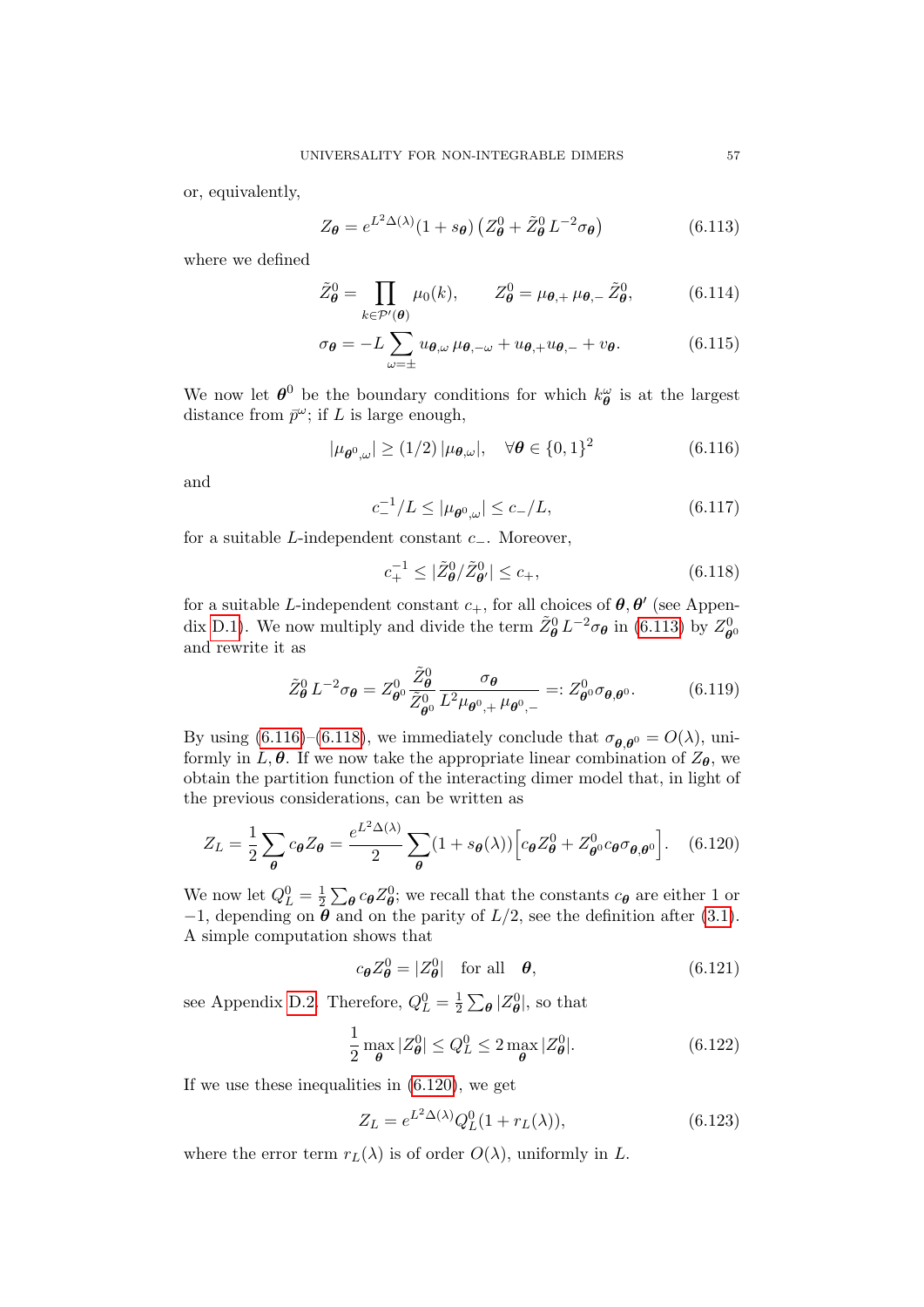Let us now adapt the previous discussion to  $e^{\mathcal{W}_L^{(\theta)}(A,0)}$ , in the presence of the external field A. In this case, the analog of  $(6.112)$  (the proof being based on a similar reasoning, see also Appendices [B](#page-62-0) and [C\)](#page-65-0) is

<span id="page-57-0"></span>
$$
e^{\mathcal{W}_L^{(\theta)}(A,0)} = \tilde{Z}_{\theta}^0 e^{L^2 \Delta + S_L(J) + \mathcal{S}_{\theta}(J)} (1 + s_{\theta}) \times
$$
  
 
$$
\times \frac{1}{Z_{h_L}^2} \int D\hat{\Psi} e^{-L^{-2}Z_{h_L} \sum_{\omega} \mu_{\theta,\omega} \hat{\Psi}_{\omega}^+ \hat{\Psi}_{\omega}^- + V^{(h_L)}(\sqrt{Z_{h_L}} \Psi, J)}.
$$
 (6.124)

In the first line,  $\tilde{Z}_{\theta}^0$  was defined in [\(6.114\)](#page-56-4),  $\Delta = \Delta(\lambda)$ ,  $s_{\theta} = s_{\theta}(\lambda)$  are the same as in [\(6.110\)](#page-55-2).  $S_L(J)$ ,  $S_{\theta}(J)$  have the following properties:  $S_L(J)$  is independent of  $\theta$  and can be written as

$$
S_L(J) = \sum_{m \ge 1} \sum_{\underline{r} \in \{1, \dots, 4\}^m} \sum_{\underline{y} \in \Lambda^m} J_{y_1, r_1} \cdots J_{y_m, r_m} \times
$$
\n
$$
\times \sum_{h \le 0} \sum_{n_2, \dots, n_m \in \mathbb{Z}^2} W_{0, m; \underline{r}}^{(h), \infty} (y_1, y_2 + n_2 L, \dots, y_m + n_m L),
$$
\n(6.125)

with  $W_{0,m:r}^{(h),\infty}$  $\mathcal{L}_{0,m;\underline{r}}^{(n),\infty}(\underline{y})$  a translationally invariant, *L*-independent function, satisfying

$$
||W_{0,m;\underline{r}}^{(h),\infty}||_{\kappa,h} \leq C^m 2^{h(2-m)} 2^{C|\lambda|m}, \tag{6.126}
$$

for some  $C, \kappa > 0$  [here  $||W_{0,m:r}^{(h),\infty}||$  $\mathcal{L}_{0,m;\underline{r}}^{(n),\infty}$  || $\kappa,h$  is defined in analogy with  $(6.30)$ , namely

$$
||W_{0,m;\underline{r}}^{(h),\infty}||_{\kappa,h} := \sup_{\underline{r}} \sum_{y_2,\ldots,y_m \in \mathbb{Z}^2} |W_{0,m;\underline{r}}^{(h),\infty}(0,y_2,\ldots,y_m)| e^{\kappa \sqrt{2^h d(0,y_2,\ldots,y_m)}}];
$$

 $\mathcal{S}_{\theta}(J)$  can be written as

<span id="page-57-1"></span>
$$
\mathcal{S}_{\theta}(J) = \sum_{m \ge 1} \sum_{\underline{r} \in \{1, \dots, 4\}^m} \sum_{\underline{y} \in \Lambda^m} J_{y_1, r_1} \cdots J_{y_m, r_m} w_{m; \underline{r}}^{\theta, L}(\underline{y}), \tag{6.127}
$$

with  $w_{m;\underline{r}}^{\theta,L}(y)$  a translationally invariant function, satisfying

<span id="page-57-2"></span>
$$
||w_{m;\underline{r}}^{\theta,L}||_{\infty} \leq C^m L^{-m(1-C|\lambda|)},\tag{6.128}
$$

for some  $C > 0$ . Moreover, in the second line of  $(6.124)$ ,  $V^{(h_L)}(\Psi, J)$  admits the following explicit expression:

$$
V^{(h_L)}(\Psi, J) = L^{-3} \sum_{\omega = \pm} u_{\theta, \omega}(\lambda) \hat{\Psi}_{\omega}^+ \hat{\Psi}_{\omega}^- + L^{-6} v_{\theta}(\lambda) \hat{\Psi}_{+}^+ \hat{\Psi}_{+}^- \hat{\Psi}_{-}^+ \hat{\Psi}_{-}^-
$$
  
+ 
$$
L^{-4} \sum_{r=1}^{4} \sum_{\omega_1, \omega_2 = \pm} y_{\theta, r, (\omega_1, \omega_2)}(\lambda) \hat{J}_{k_{\theta}^{\omega_1} - k_{\theta}^{\omega_2}, r} \hat{\Psi}_{\omega_1}^+ \hat{\Psi}_{\omega_2}^-
$$
  
+ 
$$
L^{-7} \sum_{r=1}^{4} z_{\theta, r}(\lambda) \hat{J}_{0, r} \hat{\Psi}_{+}^+ \hat{\Psi}_{+}^- \hat{\Psi}_{-}^+ \hat{\Psi}_{-}^-.
$$
 (6.129)

In this equation,  $u_{\theta,\omega}, v_{\theta}$  are the same as in [\(6.110\)](#page-55-2), while  $y_{\theta,r,(\omega_1,\omega_2)}(\lambda) =$  $L^{O(\lambda)}$  and  $z_{\theta}(\lambda) = O(\lambda) \times L^{O(\lambda)}$ , uniformly in  $\theta$ . If we now compute the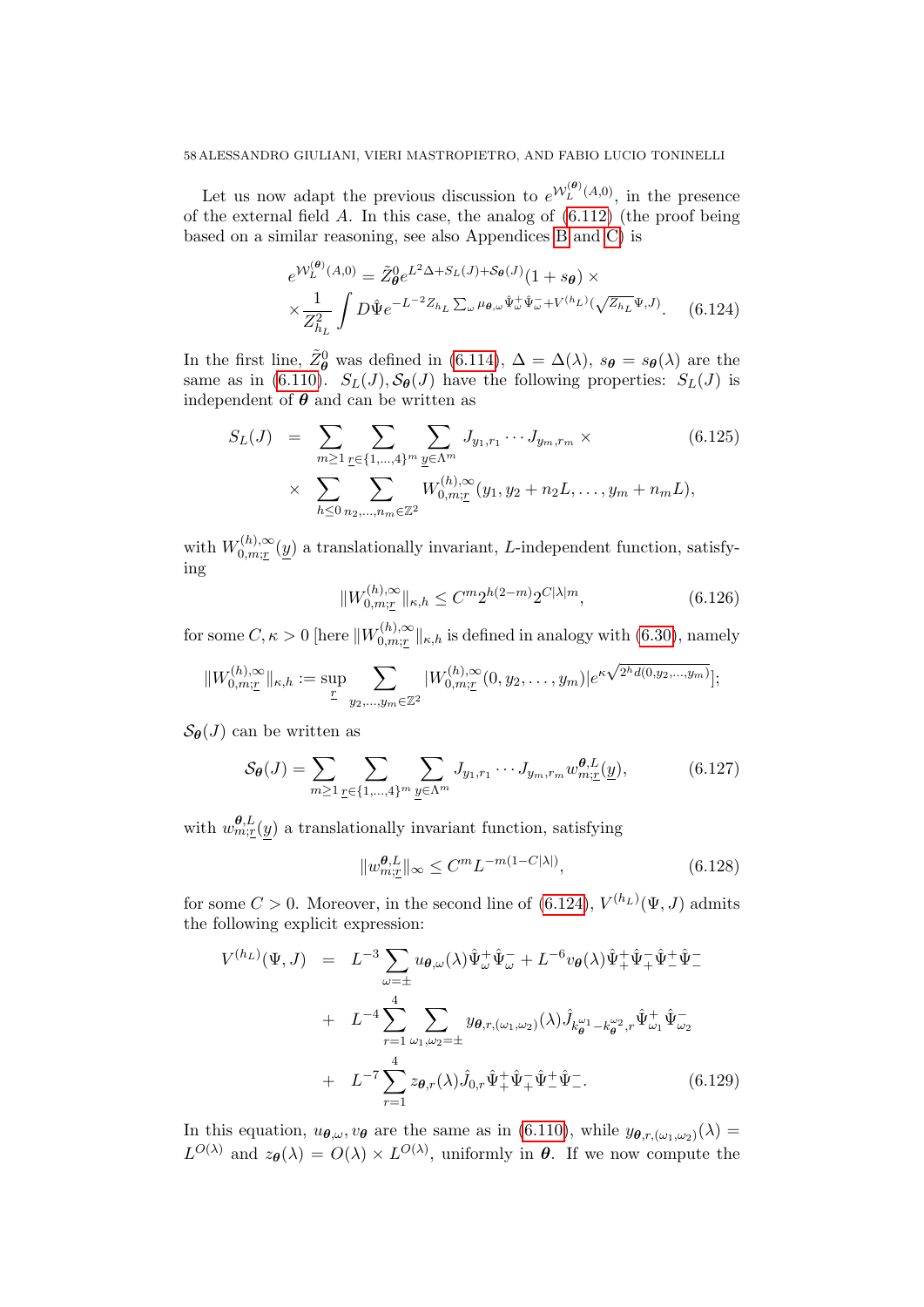integral over  $D\hat{\Psi}$  in [\(6.124\)](#page-57-0), we get

$$
e^{W_L^{(\theta)}(A,0)} = e^{L^2 \Delta + S_L(J) + S_{\theta}(J)} (1 + s_{\theta}) \Big\{ Z_{\theta}^0 + \tilde{Z}_{\theta}^0 L^{-2} \sigma_{\theta} \qquad (6.130)
$$
  
+  $\tilde{Z}_{\theta}^0 L^{-2} \sum_{r} \hat{J}_{0,r} \Big[ \sum_{\omega} y_{\theta,r,(\omega,\omega)} (-\mu_{\theta,-\omega} + L^{-1} u_{\theta,-\omega}) + L^{-1} z_{\theta,r} \Big]$   
+  $\tilde{Z}_{\theta}^0 L^{-4} \sum_{r,r'} y_{\theta,r,(+,+)} y_{\theta,r,(-,-)} \hat{J}_{0,r} \hat{J}_{0,r'} - \tilde{Z}_{\theta}^0 L^{-4} \sum_{r,r'} y_{\theta,r,(+,-)} y_{\theta,r,(-,+)} \hat{J}_{k_{\theta}^+ - k_{\theta}^-,r} \hat{J}_{k_{\theta}^- - k_{\theta}^+,r'} \Big\},$ 

or, equivalently, using that  $\hat{J}_{p,r} = \sum_{y \in \Lambda} J_{y,r} e^{ipy}$ ,

$$
e^{\mathcal{W}_L^{(\theta)}(A,0)} = e^{L^2\Delta + S_L(J) + \mathcal{S}_{\theta}(J)}(1+s_{\theta}) \Big\{ Z_{\theta}^0 + \frac{\tilde{Z}_{\theta}^0}{L^2} \sum_{m=0}^2 \sum_{\underline{r},\underline{y}} \Big[ \prod_{i=1}^m J_{y_i,r_i} \Big] \tilde{w}_{m;\underline{r}}^{\theta,L}(\underline{y}) \Big\},
$$

for suitable translationally invariant functions  $\tilde{w}^{\theta, L}_{m; \underline{r}}(y)$  (the summand with  $m = 0$  should be interpreted as being equal to  $\sigma_{\theta}$ ), such that

$$
\|\tilde{w}^{\theta,L}_{m;\underline{r}}\|_\infty \leq C^m L^{-m(1-C|\lambda|)}, \quad m=1,2.
$$

Finally, we take the appropriate linear combination of  $e^{\mathcal{W}_L^{(\theta)}(A,0)}$  in order to obtain the generating function of the interacting dimer model:

$$
e^{\mathcal{W}_L(A,0)} = \frac{1}{2} \sum_{\theta} c_{\theta} e^{\mathcal{W}_L^{(\theta)}(A,0)} = Z_L e^{S_L(J) + \tilde{S}_L(J)}, \tag{6.131}
$$

where  $(\text{recall } (6.123))$  $(\text{recall } (6.123))$  $(\text{recall } (6.123))$ 

$$
\tilde{S}_L(J) = \log \frac{\sum_{\theta} c_{\theta} e^{S_{\theta}(J)} (1 + s_{\theta}) \left\{ Z_{\theta}^0 + \frac{\tilde{Z}_{\theta}^0}{L^2} \sum_{m=0}^2 \sum_{r, y} \left[ \prod_{i=1}^m J_{y_i, r_i} \right] \tilde{w}_{m; \underline{r}}^{\theta, L}(\underline{y}) \right\}}{2Q_L^0 (1 + r_L)}
$$
(6.132)

By using the properties described above for  $\mathcal{S}_{\theta}(J)$  and  $\tilde{w}_{m;\underline{r}}^{\theta,L}(y)$ , it is easy to see that  $\tilde{S}_L(J)$  admits a representation analogous to [\(6.127\)](#page-57-1), with  $w_{m;\underline{r}}^{\theta,L}$ replaced by a modified kernel  $\bar{w}^L_{m;r}$ , satisfying the same estimate as [\(6.128\)](#page-57-2). Thanks to these estimates, and to the explicit form of  $S_L(J)$ , we conclude, as desired, that the thermodynamic limit of the correlations of the interacting dimer model exist and are given by (we let  $e_i$  be the edge of type  $r_i$  with black vertex  $x_i$ , and we assume the m edges  $e_1, \ldots e_m$  to be all different from each other):

<span id="page-58-0"></span>
$$
\mathbb{E}_{\lambda}(\mathbb{1}_{e_1};\cdots;\mathbb{1}_{e_m})=m!\sum_{h\leq 0}W_{0,m;(r_1,\ldots,r_m)}^{(h),\infty}(x_1,\ldots,x_m). \hspace{1cm} (6.133)
$$

A similar discussion can be repeated for mixed dimer/Grassmann field correlations, but we will not belabor further details here.

6.6. Asymptotic behavior of the dimer correlation functions. In order to complete the proof of our main theorems, we are left with proving that the large distance behaviour of the (thermodynamic limit of the) interacting propagator, vertex function and dimer-dimer correlation can be expressed in term of linear combinations of the appropriate correlations of

.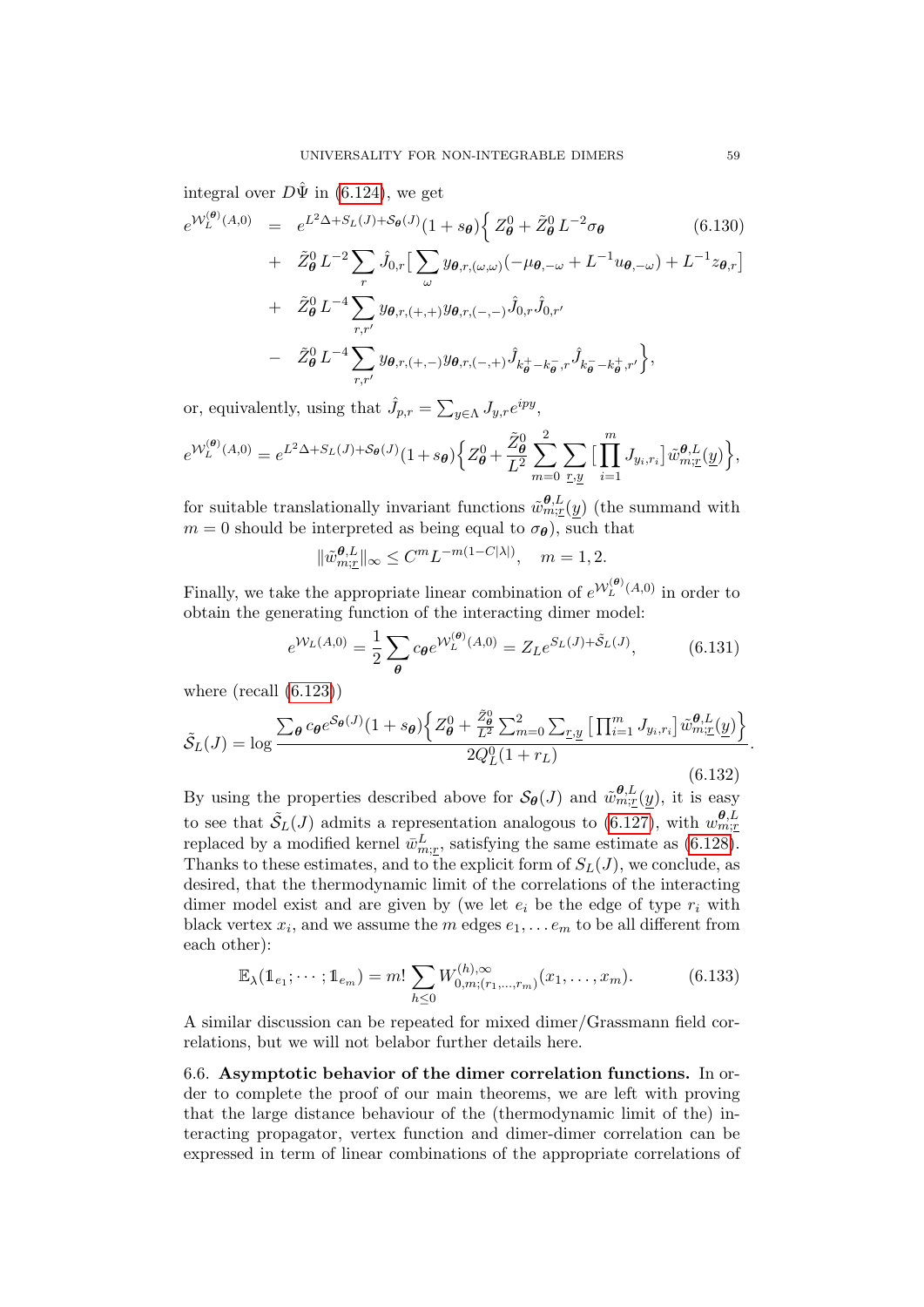the reference model, as stated in Section [5.](#page-25-0) We limit ourselves to the discussion of the asymptotic behaviour of the two-point dimer-dimer correlation,  $\mathbb{E}_{\lambda}(\mathbb{1}_{e_1}; \mathbb{1}_{e_2}) \equiv G_{r_1, r_2}^{(0, 2)}(x_1, x_2)$ , i.e., to the proof of [\(5.3\)](#page-26-0), and we leave the analogous discussion for the propagator and vertex function (leading to [\(5.1\)](#page-26-1),  $(5.2)$  to the reader.

We use a strategy analogous to the one of [\[22,](#page-71-0) Section 7.1 and 7.2] and we refer the reader to those sections for further details. The starting point is [\(6.133\)](#page-58-0) with  $m = 2$ , which we write as

$$
G_{r_1,r_2}^{(0,2)}(x_1,x_2) = 2 \sum_{h \le 0} W_{0,2;(r_1,r_2)}^{(h),\infty}(x_1,x_2). \tag{6.134}
$$

This is the analogue of [\[22,](#page-71-0) Eq. (7.4)] with  $q = m = 2$ . The multiscale construction implies, of course, that  $W^{(h),\infty}_{0,2,(r,\cdot)}$  $C_{0,2;(r_1,r_2)}^{(n),\infty}(x_1,x_2)$  can be written as a sum over trees with root at scale  $h$  and two external  $J$  fields, that is

<span id="page-59-0"></span>
$$
G_{r_1,r_2}^{(0,2)}(x_1,x_2) = \sum_{h \le 0} \sum_{N \ge 0} \sum_{n=1}^2 \sum_{\tau \in \mathcal{T}_{N,n}^{(h)}} \sum_{\substack{\mathbf{P} \in \mathcal{P}_{\tau}:\\|P_{v_0}| = |P_{v_0}^J| = 2}} S_{\tau,\mathbf{P},(r_1,r_2)}(x_1,x_2); \quad (6.135)
$$

this is the analogue of  $[22, Eq. (7.5)]$ . We now decompose  $(6.135)$  as in  $[22,$ Eq. (7.7)], namely,

<span id="page-59-1"></span>
$$
G_{r_1,r_2}^{(0,2)}(x_1,x_2) = \mathcal{S}_{r_1,r_2}^{(1)}(x_1,x_2) + \mathcal{S}_{r_1,r_2}^{(2)}(x_1,x_2) + \mathcal{S}_{r_1,r_2}^{(3)}(x_1,x_2),
$$
 (6.136)

where:  $S_{r_1,r_2}^{(1)}$  (resp.  $S_{r_1,r_2}^{(2)}$ ) is the sum [\(6.135\)](#page-59-0) restricted to trees whose normal endpoints are all of type  $\lambda$ , whose special endpoints are both density endpoints (resp. mass endpoints), see the definition after  $(6.60)$ , and whose value is computed by replacing all the propagators by relativistic ones;  $\mathcal{S}_{r_1,r_2}^{(3)}$ is the remainder, which is given by a sum over trees, which either have at least one endpoint of type  $\nu, a, b, \mathcal{R}V^{(-1)}$ , or have at least one 'remainder propagator'  $g_{\omega}^{(h)}-g_{R,\omega}^{(h)}$ .

Not surprisingly, the easiest term to bound in [\(6.136\)](#page-59-1) is the third one: by a proof analogous to the one leading to [\(6.90\)](#page-49-0), we find that  $S_{r_1,r_2}^{(3)}$  can be bounded as

<span id="page-59-2"></span>
$$
|\mathcal{S}_{r_1,r_2}^{(3)}(x_1,x_2)| \le C \sum_{h \le 0} 2^{h(2-2C|\lambda|)} 2^{\theta h} e^{-\kappa \sqrt{2^h |x_1 - x_2|}} \le \frac{C'}{|x_1 - x_2|^{2 + \theta - C|\lambda|}},
$$
\n(6.137)

Note that, for  $\lambda$  small enough, at large distances the r.h.s. of [\(6.137\)](#page-59-2) is negligible w.r.t. both  $S_{R,\omega,\omega}^{(1,1)}(x,y)$  and  $S_{R,\omega,\omega}^{(2,2)}$  $R_{R,\omega,-\omega}^{(2,2)}(x,y)$  (recall the estimates [\(4.17\)](#page-24-0) and [\(4.18\)](#page-24-1)) and therefore  $S_{r_1,r_2}^{(3)}(x_1,x_2)$  can be absorbed in the error term  $R_{r_1,r_2}(x,y)$  in [\(5.3\)](#page-26-0). A couple of comments about how the bound  $(6.137)$  is obtained will be useful (see [\[22,](#page-71-0) Sec. 7.1] for more details on similar estimates). The factor  $2^{h(2-2C|\lambda|)}e^{-\kappa\sqrt{2^h|x_1-x_2|}}$  is the 'dimensional bound' on trees with root on scale h and external fields  $J_{x_1,r_1}, J_{x_2,r_2}$ . The factor  $2^{\theta h}$  is the 'dimensional gain' arising from the fact that all the trees contributing to  $\mathcal{S}_{r_1,r_2}^{(3)}$  have at least one endpoint of type  $\nu, a, b, \mathcal{R}V^{(-1)}$  or one remainder propagator. In fact, recall that the value of an endpoint of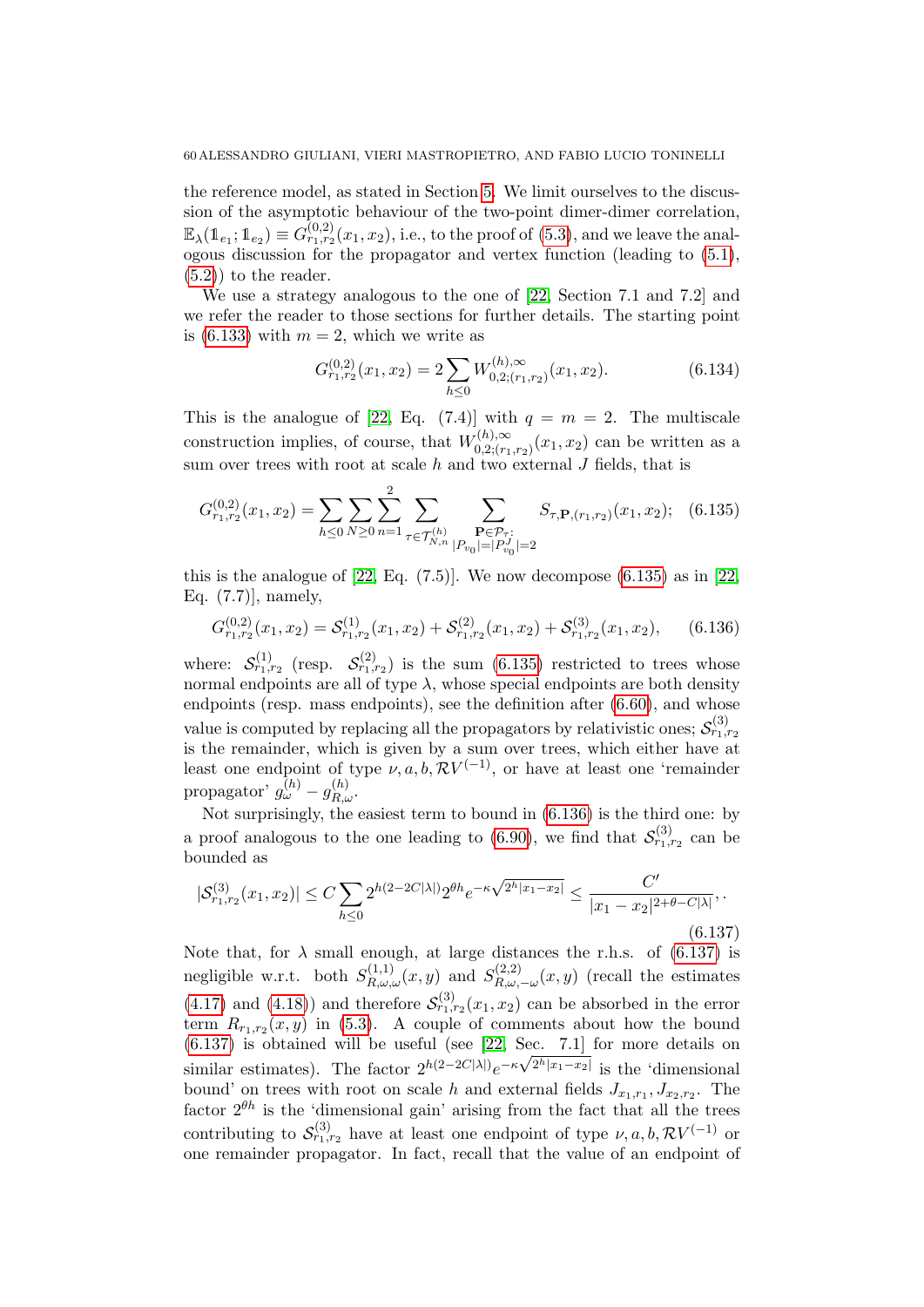type  $\nu, a, b, \mathcal{R}V^{(-1)}$ , if located at scale  $h \leq k \leq 0$ , is of the order  $O(2^{\theta k}\lambda)$ ; by the short memory property, we get a factor  $2^{\theta'(h-k)}, \theta < \theta' < 1$  and a sum over  $k \geq h$  finally produces the factor  $2^{\theta h}$  in the right side of [\(6.137\)](#page-59-2). The contributions with one remainder propagator on scale  $k \geq h$  are treated analogously.

Let us now consider  $\mathcal{S}_{r_1,r_2}^{(1)}(x_1,x_2)$  and  $\mathcal{S}_{r_1,r_2}^{(2)}(x_1,x_2)$ . First of all, note that they can be naturally rewritten as

$$
\mathcal{S}_{r_1,r_2}^{(1)}(x_1,x_2) = \sum_{\omega=\pm} \mathcal{S}_{r_1,r_2;\omega,\omega}^{(1)}(x_1,x_2),\tag{6.138}
$$

$$
S_{r_1,r_2}^{(2)}(x_1,x_2) = \sum_{\omega=\pm} S_{r_1,r_2;\omega,-\omega}^{(2)}(x_1,x_2),\tag{6.139}
$$

where  $\mathcal{S}_{r_1,r_2;\omega,\omega}^{(1)}$  is the sum over the trees whose special endpoints have labels  $(\omega, \omega)$ ; similarly,  $\mathcal{S}_{r_{1},\omega}^{(2)}$  $r_{1,r_{2};\omega,-\omega}$  is the sum over the trees whose special endpoint with coordinate label  $x_1$  (resp.  $x_2$ ) has label  $(\omega, -\omega)$  (resp.  $(-\omega, \omega)$ ). In the tree expansion for  $\mathcal{S}_{r_1,r_2;\omega_1,\omega_2}^{(j)}$ , we further decompose the tree values in a dominant plus a subdominant part, the dominant part being obtained via the following replacements: replace all the values  $\lambda_h$  of the endpoints of type  $\lambda$  by  $\lambda_{-\infty} = \lambda_{-\infty}(\lambda)$ ; replace all the values  $z_h$  of the rescaling factors by  $z_{-\infty} = z_{-\infty}(\lambda)$ ; replace all the values  $Y_{h,r,(\omega,\omega)}/Z_{h-1}$  (resp.  $Y_{h,r,(\omega,-\omega)}/Z_{h-1}$ ) of the density (resp. mass) endpoints, by

<span id="page-60-0"></span>
$$
2^{-\eta}B_{-\infty,r,\omega}/A_{-\infty} \tag{6.140}
$$

and

<span id="page-60-1"></span>
$$
2^{(\eta - \eta_1)h} 2^{-\eta} C_{-\infty, r, \omega} / A_{-\infty}
$$
 (6.141)

respectively, that is their asymptotic value as  $h \to -\infty$  (recall Eqs. [\(6.101\)](#page-53-2) and [\(6.106\)](#page-54-2)). The decomposition of the tree values into dominant and subdominant parts induces a similar decomposition of  $\mathcal{S}^{(j)}_{r_1,r_2;\omega_1,\omega_2}$ :

$$
\mathcal{S}_{r_1,r_2;\omega_1,\omega_2}^{(j)}(x_1,x_2) = \mathcal{S}_{r_1,r_2;\omega_1,\omega_2}^{(j),d}(x_1,x_2) + \mathcal{S}_{r_1,r_2;\omega_1,\omega_2}^{(j),s}(x_1,x_2), \quad j = 1,2,
$$

with obvious notation. By using the fact that  $\lambda_h$ ,  $z_h$ ,  $A_h$ ,  $B_{h,r,\omega}$ ,  $C_{h,r,\omega}$  all converge exponentially fast to their limiting values as  $h \to -\infty$ , we find that  $S_{r_1,r_2,\omega_1,\omega_2}^{(j),s}(x_1,x_2)$  can be bounded in the same way as [\(6.137\)](#page-59-2) and can be absorbed in the error term  $R_{r_1,r_2}(x, y)$  in [\(5.3\)](#page-26-0).

We are left with the dominant parts,  $S_{r_1,r_2;\omega_1,\omega_2}^{(j),d}$ ,  $j=1,2$ , and to prove [\(5.3\)](#page-26-0) we need to connect them to the correlation functions of the continuum model of Section [4.](#page-21-0) Let us fix the coupling constant  $\lambda_{\infty}$  of the continuum model in such a way that  $\lambda_{-\infty;R}(\lambda_{\infty}) = \lambda_{-\infty}(\lambda)$ , so that the critical exponents  $\eta(\lambda), \eta_1(\lambda)$  are the same as for the dimer model and one has, in analogy with [\(6.101\)](#page-53-2), denoting by  $Z_{h:B}$  the wave function renormalization of the reference model,

$$
Z_{h;R} = \tilde{A}_{-\infty} 2^{-\eta h} (1 + O(\lambda^2 2^{\theta h})),
$$
\n(6.142)

with  $\tilde{A}_{-\infty}$  an analytic function of  $\lambda_{\infty}$  (and therefore of  $\lambda$ ) that equals 1 for  $\lambda = 0$ . The form of the special endpoints is different for the dimer and the continuum model, simply because the external fields J of the continuum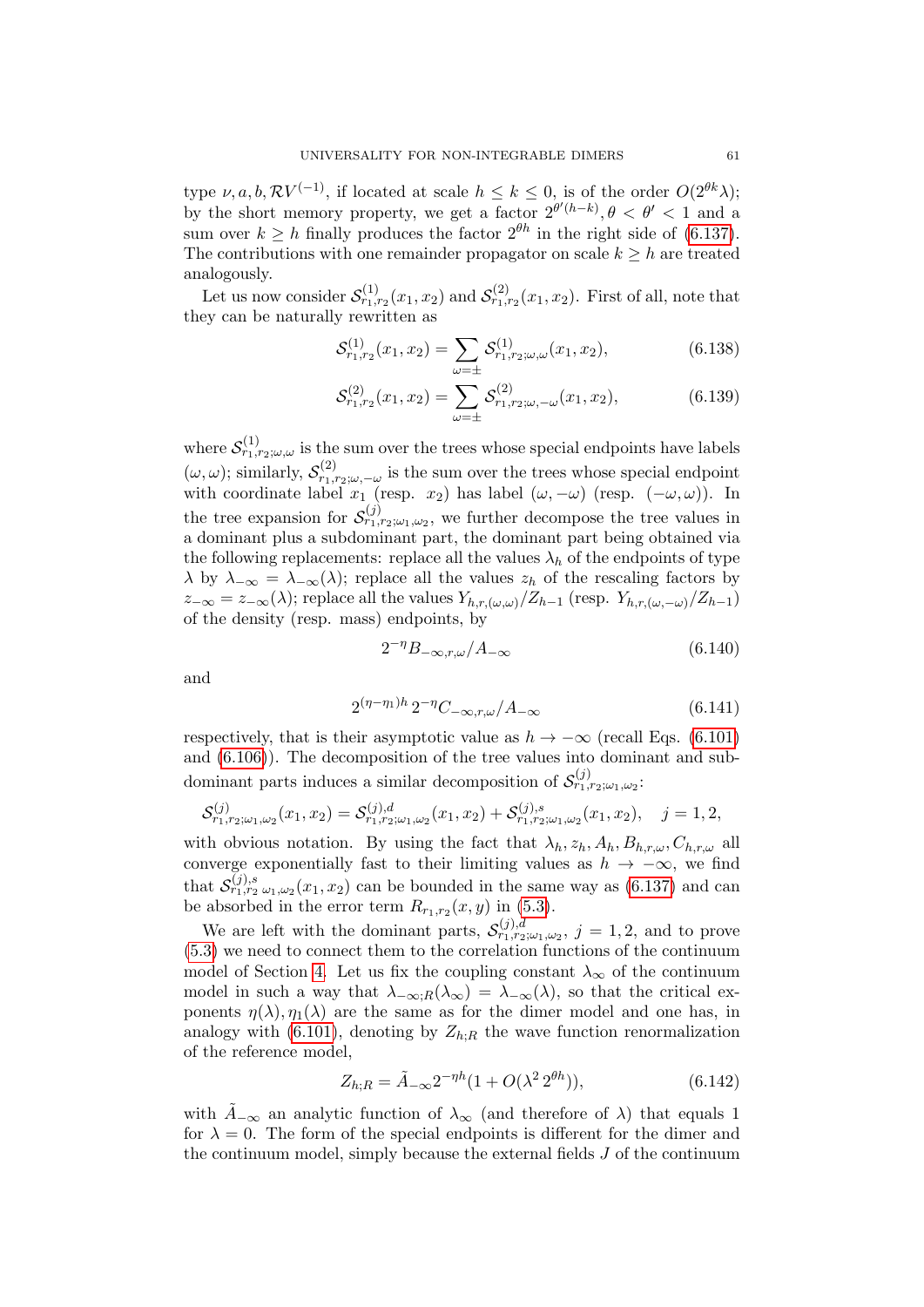model have the structure  $J_{x,\omega}^{(j)}$  instead of  $J_{x,r}$ . In fact, when the multiscale construction is applied to the continuum model, the value of a special endpoint of type  $j = 1$  (density) or  $j = 2$  (mass) is of the form (to be compared with [\(6.60\)](#page-43-1))

$$
\frac{Y_{h;R}^{(j)}}{Z_{h-1;R}} F_{Y,j,\omega}^R(\sqrt{Z_{h-1;R}} \psi^{(\leq h)}), \quad F_{Y,j,\omega}^R(\psi) = \int_{\Lambda} dx J_{x,\omega}^{(j)} \rho_{x,\omega}^{(j)},
$$

with  $\rho_{x,\omega}^{(j)}$  as in [\(4.10\)](#page-22-0). As  $h \to -\infty$  one has, in analogy with [\(6.106\)](#page-54-2),

$$
Y_{h;R}^{(1)} = \tilde{B}_{-\infty} 2^{-\eta h} (1 + O(\lambda 2^{\theta h})),
$$
\n
$$
Y_{h;R}^{(2)} = \tilde{C}_{-\infty} 2^{-\eta_1 h} (1 + O(\lambda 2^{\theta h})),
$$
\n(6.143)

for suitable analytic functions  $\tilde{B}_{-\infty}$ ,  $\tilde{C}_{-\infty}$  of  $\lambda$ , that equal 1 for  $\lambda = 0$ . Now call  $\mathcal{S}^{(j),d;R}_{\omega_1,\omega_2}$  the analog of  $\mathcal{S}^{(j),d}_{r_1,r_2;\omega_1,\omega_2}$  for the continuum model. The two functions differ only because the values associated with the special endpoints differ: in the dimer model, these are given as in [\(6.140\)](#page-60-0) (if  $j = 1$ ) or [\(6.141\)](#page-60-1) (if  $j = 2$ ); in the reference model, one needs to replace  $A_{-\infty} \to \tilde{A}_{-\infty}, B_{-\infty,r,\omega} \to \tilde{B}_{-\infty}, C_{-\infty,r,\omega} \to \tilde{C}_{-\infty}.$  In conclusion,

$$
\mathcal{S}_{r_1, r_2; \omega, \omega}^{(1), d}(x_1, x_2) = \hat{K}_{\omega, r_1} \hat{K}_{\omega, r_2} \mathcal{S}_{\omega, \omega}^{(1), d, R}(x_1, x_2),
$$
\n(6.144)\n
$$
\mathcal{S}_{r_1, r_2; \omega, -\omega}^{(2), d}(x_1, x_2) = e^{i(\bar{p}^{\omega} - \bar{p}^{-\omega})(x_1 - x_2)} \hat{H}_{-\omega, r_1} \hat{H}_{\omega, r_2} \mathcal{S}_{\omega, -\omega}^{(2), d, R}(x_1, x_2),
$$

with

$$
\hat{K}_{\omega,r} = \frac{\tilde{A}_{-\infty}B_{-\infty,r,\omega}}{\tilde{B}_{-\infty}A_{-\infty}}, \quad \hat{H}_{\omega,r} = \frac{\tilde{A}_{-\infty}C_{-\infty,r,-\omega}}{\tilde{C}_{-\infty}A_{-\infty}}.
$$

The oscillating prefactor  $e^{i(\bar{p}^{\omega}-\bar{p}^{-\omega})(x_1-x_2)}$  appears because it is included in the definition of  $F_{Y;r,\underline{\omega}}$ . Finally,  $\mathcal{S}^{(j),d,R}_{\omega,\omega'}(x_1,x_2)$  equals  $S^{(j,j)}_{R,\omega,\omega'}(x_1,x_2)$  (cf. [\(4.15\)](#page-24-2), [\(4.16\)](#page-24-3)), up to subdominant corrections that can be absorbed in the error term  $R_{r_1,r_2}(x_1,x_2)$  and we obtain [\(5.3\)](#page-26-0), as wished. A similar discussion leads to [\(5.1\)](#page-26-1), [\(5.2\)](#page-26-2), and we leave the details to the reader. This concludes the proofs of Theorems [1](#page-12-0) and [2.](#page-13-0)

### Appendix A. Symmetries

<span id="page-61-0"></span>The propagator  $g_{R,\omega}^{(h)}(x,y)$  in [\(6.37\)](#page-38-3) satisfies three symmetries, which are the real-space counterparts of the following:

<span id="page-61-1"></span>
$$
\begin{aligned}\n\bar{D}_{-\omega}(k) &= -\bar{D}_{\omega}^*(k), \\
\bar{D}_{\omega}(A^{-1}\sigma_1 Ak) &= i\omega \bar{D}_{\omega}^*(k), \\
\bar{D}_{\omega}(A^{-1}\sigma_3 Ak) &= \bar{D}_{\omega}^*(k).\n\end{aligned} \tag{A.1}
$$

This means that the quadratic action associated to the Grassmann integration with propagator  $g_R^{(h)}$  $\mathbb{R}^{(h)}$  is invariant under three transformations: for instance, the one associated to the first of  $(A.1)$  is  $\hat{\varphi}_{k,\omega}^{\pm} \mapsto i\hat{\varphi}_{k,\omega}^{\pm}$  $\bar{t}_{k,-\omega}^{\pm}$  and at the same time any constant appearing in the action is replaced by its complex conjugate. Then, one sees inductively that the effective potentials one obtains by setting  $\{\nu_{h',\omega}, a_{h',\omega}, b_{h',\omega}\}_{h to zero (as is done in the definition$ of relativistic kernels) satisfy the same three symmetries. As a consequence,  $\hat{W}_{2,0}^{(h),R}$  $(2,0;(\omega,\omega))$  inherits the symmetries analogous to  $(A.1)$ , that are  $(6.38)$ .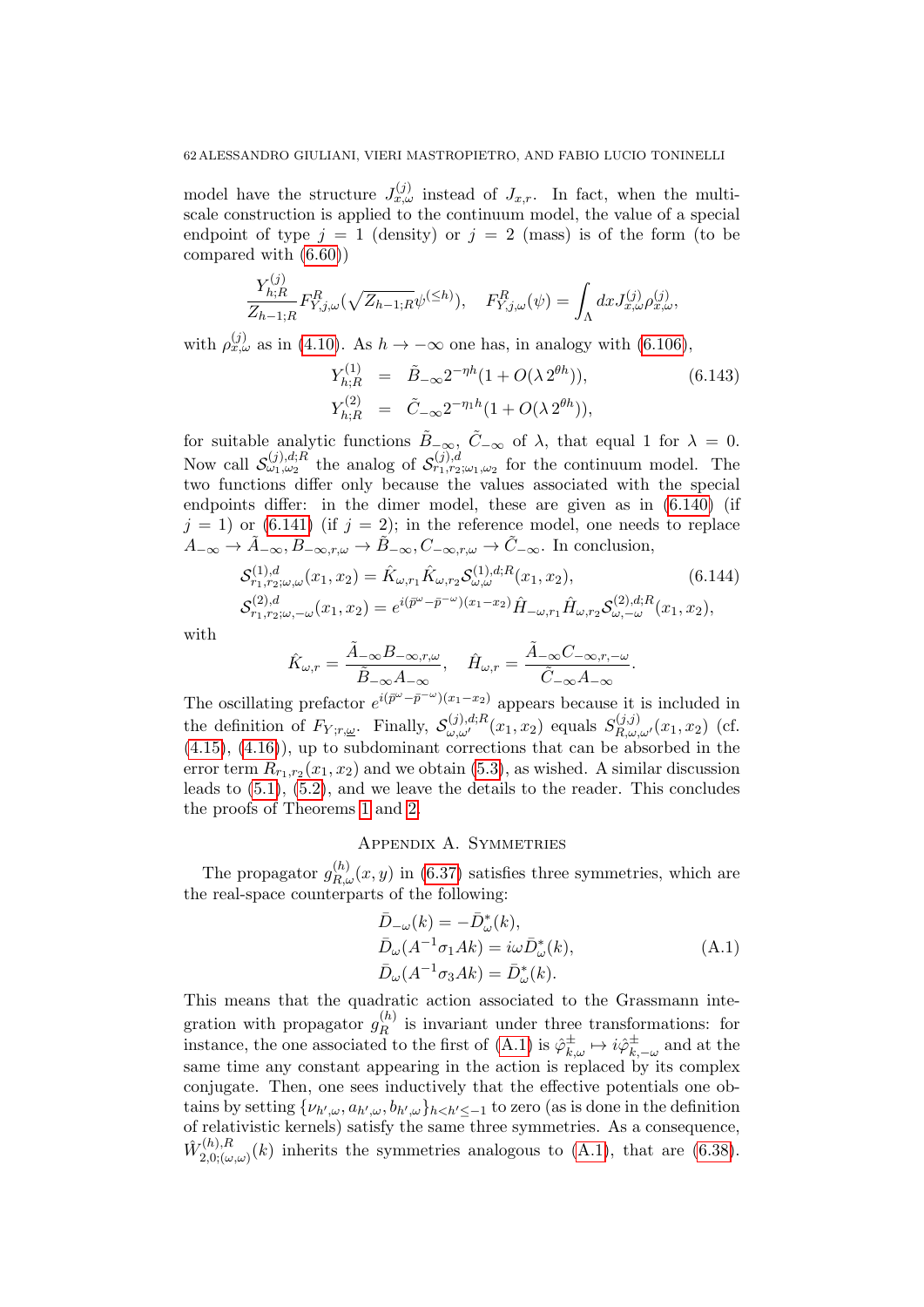Note that biliner terms such as  $\nu_{h',\omega} F_{\nu;\omega}(\varphi), a_{h',\omega} F_{a;\omega}(\varphi), b_{h',\omega} F_{b;\omega}(\varphi)$  in [\(6.49\)](#page-39-0) would break the above-mentioned symmetries, unless the coefficients  $\nu_{h',\omega}$ , etc. are zero. On the other hand, terms such as  $\lambda_{h'} F_{\lambda}(\varphi)$  are invariant because we know by induction that  $\lambda'_h, h' > h$  is real.

Next, let us show that [\(6.38\)](#page-38-0) implies [\(6.40\)](#page-38-4). Write for lightness of notation  $\zeta_\omega := \bar{D}_\omega(k), \zeta_+^* = -\zeta_-.$  Since  $k \cdot \partial_k \hat{W}_{2;(+,+)}^{(h),R}(0)$  is linear in k, we can write it as  $f(\zeta_+,\zeta_-) = c\zeta_+ + c'\zeta_-$  for some complex constants  $c, c'$ . Note that the transformation  $k \mapsto A^{-1}\sigma_3Ak$  (resp.  $k \mapsto A^{-1}\sigma_1Ak$ ) implies  $(\zeta_+, \zeta_-) \mapsto$  $(-i\zeta_-, i\zeta_+)$  (resp.  $(\zeta_+, \zeta_-) \mapsto (-\zeta_-, -\zeta_+)$ ). By linearizing the second and third equation in [\(6.38\)](#page-38-0) we get:

 $f(-i\zeta_-, i\zeta_+) = i[f(\zeta_+, \zeta_-)]^*,$  $f(-\zeta_{-}, -\zeta_{+}) = [f(\zeta_{+}, \zeta_{-})]^*,$  $(A.2)$ which readily imply that  $c' = 0, c \in \mathbb{R}$ . This is the desired formula for  $\omega = +$ . By using the first of [\(6.38\)](#page-38-0), we get the desired formula for  $\omega = -$ .

# <span id="page-62-0"></span>APPENDIX B. FINITE SIZE CORRECTIONS AND BOUNDS ON  $\mathcal{R}V^{(h)}$

The bounds on the kernels of the effective potential arising in the multiscale procedure, such as Proposition [2,](#page-44-3) as well as the reason why the action of R, responsible for the factors  $2^{-z(P_v)}$  in [\(6.65\)](#page-44-1), makes the renormalized perturbation theory convergent, have been discussed several times in the literature in similar models, see e.g. [\[22,](#page-71-0) Section 6.1.4]. In particular, finite-size details have been discussed in [\[9\]](#page-70-0), but the definition of the  $\mathcal{L}, \mathcal{R}$  operators given there is different from the one proposed in this paper: in [\[9\]](#page-70-0) the action of  $\mathcal L$  on the kernels of  $V^{(h)}$  explicitly depends on the size L of the box, see [\[9,](#page-70-0) eq.(2.74)], while in the present case it only depends on the  $L \to \infty$ limit of the kernels, see [\(6.36\)](#page-37-0). This new definition simplifies some technical aspects of the multi-scale construction: for instance, the flow of the running coupling constants is independent of  $L$  in the present work. The goal of this appendix is to discuss the modifications induced by the new definition of  $\mathcal{L}, \mathcal{R}$  on the proof of the bounds on the kernels of  $\mathcal{R}V^{(h)}$ . Familiarity with [\[22,](#page-71-0) Sec. 6] is assumed.

For illustrative purposes, we restrict our attention to the part of  $\mathcal{R}V^{(h)}$ , denoted  $\mathcal{R} V_4^{(h)}$  $\zeta_4^{(h)}$ , that is quartic in the Grassmann fields, has no derivative terms  $\hat{\partial}\varphi$ , and is independent of J. A similar discussion applies to the terms quadratic in the Grassmann fields (either independent of or linear in  $J$ ), but we shall not belabor the details here. For the quartic term (using the same notation for the kernel as in  $(6.57)$ , we have from  $(6.36)$ :

$$
\mathcal{R}V_4^{(h)}(\varphi) = \sum_{\substack{x_1,\ldots,x_4 \in \Lambda \\ \omega_1,\ldots,\omega_4}} \varphi_{x_1,\omega_1}^+ \varphi_{x_2,\omega_2}^- \varphi_{x_3,\omega_3}^+ \varphi_{x_4,\omega_4}^- \Big[ W_{4,0,0;\omega}^{(h)}(x_1,x_2,x_3,x_4) - \mathbf{1}_{x_1 = x_2 = x_3 = x_4} \sum_{x_2',x_3',x_4' \in \mathbb{Z}^2} W_{4,0,0;\omega}^{(h),\infty}(x_1,x_2',x_3',x_4') \Big].
$$
\n(B.1)

The kernel  $W_{4,0}^{(h)}$  $\chi^{(n)}_{4,0,\underline{0};\underline{\omega}}$  is given by a tree expansion:

<span id="page-62-1"></span>
$$
W_{4,0,\underline{0};\underline{\omega}}^{(h)}(x_1, x_2, x_3, x_4) = \sum_{N \ge 1} \sum_{\tau \in \mathcal{T}_{N,0}^{(h)}} \sum_{\substack{\mathbf{P} \in \mathcal{P}_{\tau} \\ \mathbf{x}_{v_0}}}^* \sum_{T \in \mathbf{T}} W_{\tau,\mathbf{P},T}(\mathbf{x}_{v_0}), \tag{B.2}
$$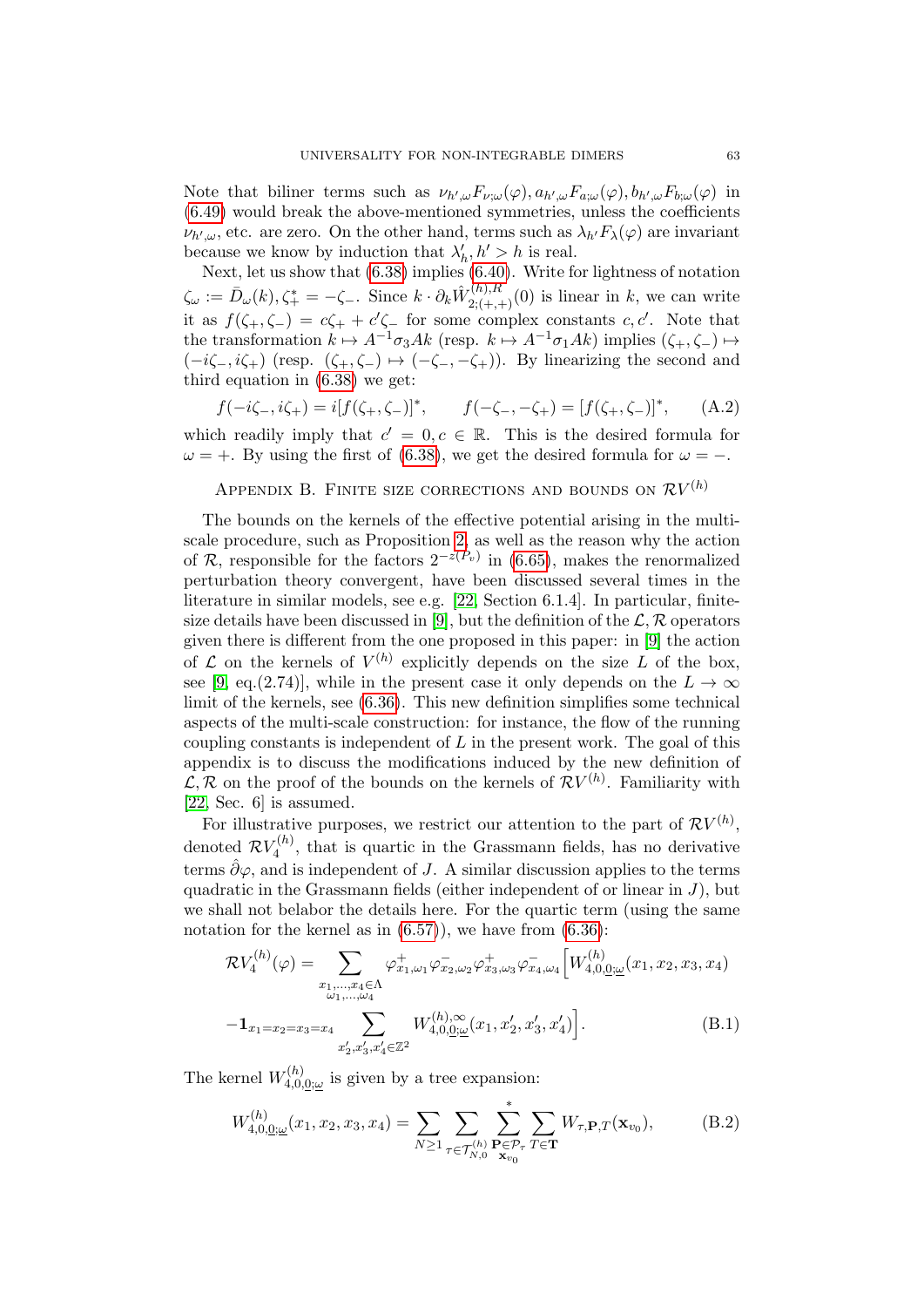where the ∗ indicates the constraint that the field and coordinate labels associated with the external fields must match with the prescribed values of  $\omega_1, \ldots, \omega_4, x_1, \ldots, x_4$ . Among the various contributions to the right side of  $(B.2)$ , there are those from trees such that  $|P_v| > 4$ , for which the action of R on all its vertices  $v > v_0$  (i.e. for all vertices of v that are descendants of  $v_0$  along the tree), is trivial; we let  $\bar{\mathcal{T}}_{N,0}^{(h)}$  $\zeta_{N,0}^{(n)}$  be the family of these trees, and  $\bar{W}^{(h)}_{4.0.}$  $\mathcal{A}_{4,0,\underline{0};\underline{\omega}}^{(h)}$  be the analogue of [\(B.2\)](#page-62-1), with the sum over  $\tau$  in the right side restricted to  $\bar{\mathcal{T}}_{N,0}^{(h)}$  $\zeta_{N,0}^{(n)}$ ; in terms of these kernels, we let

<span id="page-63-1"></span>
$$
\mathcal{R}\bar{V}_{4}^{(h)}(\varphi) = \sum_{\substack{x_1,\ldots,x_4 \in \Lambda \\ \omega_1,\ldots,\omega_4}} \left[ \varphi_{x_1,\omega_1}^+ \varphi_{x_2,\omega_2}^- \varphi_{x_3,\omega_3}^+ \varphi_{x_4,\omega_4}^- \bar{W}_{4,0,\underline{0};\underline{\omega}}^{(h)}(x_1, x_2, x_3, x_4) - \delta_{x_1,x_2} \delta_{x_1,x_3} \delta_{x_1,x_4} \sum_{x_2',x_3',x_4' \in \mathbb{Z}^2} \bar{W}_{4,0,\underline{0};\underline{\omega}}^{(h),\infty}(x_1, x_2', x_3', x_4') \right].
$$
\n(B.3)

In this appendix, we limit our discussion to  $\mathcal{R}\bar{V}_4^{(h)}$  $\zeta_4^{(h)}(\psi)$ , the 'complementary'  $\mathrm{term}^{\cdot}, \, \mathcal{R}(V^{(h)}_4)$  $V^{(h)}_4(\psi)-\bar V^{(h)}_4$  $\tilde{A}_4^{(h)}(\psi)$ , being treatable similarly<sup>[10](#page-0-0)</sup>. A convenient fact is that, if  $\tau \in \bar{\mathcal{T}}_{N,0}^{(h)}$  $N_{N,0}^{(n)}$ , then  $W_{\tau,\mathbf{P},T}(\mathbf{x}_{v_0})$  has the following explicit expression:

<span id="page-63-0"></span>
$$
W_{\tau,\mathbf{P},T}(\mathbf{x}_{v_0}) = \left[\prod_{v \text{ not } e.p.} (1+z_{h_v})^{-|P_v^{\psi}|/2}\right] \left[\prod_{v \text{ e.p.}} K_v^{(h_v)}(\mathbf{x}_v)\right] \times \times \left\{\prod_{v \text{ not } e.p.} \frac{1}{s_v!} \int dP_{T_v}(\mathbf{t}_v) \det(M^{h_v,T_v}(\mathbf{t}_v)) \left[\prod_{\ell \in T_v} g_\ell^{(h_v)}\right]\right\}, \quad (B.4)
$$

where the notations are analogous to  $[22, \text{ eq.}(6.63)]$ , to which we refer for details (in particular,  $M^{h_v, T_v}(\mathbf{t}_v)$  is a matrix whose elements are propagators on scale  $h_v$ , like the one defined in [\[22,](#page-71-0) Lemma 3]). The infinite volume limit of  $\bar{W}^{(h)}_{4.0}$  $\bar{W}^{(h)}_{4,0,\underline{0};\underline{\omega}},$  denoted by  $\bar{W}^{(h),\infty}_{4,0,\underline{0};\underline{\omega}}$  $\mathcal{A}_{4,0,\underline{0};\underline{\omega}}$ , admits the same explicit expression as  $\bar{W}^{(h)}_{4.0.}$  $\mathcal{L}_{4,0,\underline{0};\underline{\omega}}^{(h)}$ , modulo the following changes: the sum over the coordinates in  $\mathbf{x}_{v_0}$  in (the analogue of) [\(B.2\)](#page-62-1) runs over  $\mathbb{Z}^2$ , rather than over  $\Lambda$ ; all the propagators appearing in [\(B.4\)](#page-63-0) (both those in the elements of  $M^{h_v,T_v}$  and those in the last product) should be replaced by their infinite volume limits.

We recall that, if  $\tau \in \bar{\mathcal{T}}_{N,0}^{(h)}$  $\zeta_{N,0}^{(h)}$  and the RCC satisfy [\(6.64\)](#page-44-2), by using [\(B.4\)](#page-63-0), the Gram-Hadamard bound on  $\det(M^{h_v,T_v}(\mathbf{t}_v))$  (see [\[22,](#page-71-0) Eq.(6.60)]) and the dimensional bound [\(6.54\)](#page-40-1) on the propagators, we find

<span id="page-63-2"></span>
$$
||W_{\tau,\mathbf{P},T}||_{\kappa,h} \le (C\varepsilon)^{\max\{N,c|I_{v_0}^{\psi}|\}} \prod_{\substack{v \text{ not} \\ e,\mathbf{p}.}} \frac{C^{\sum_{i=1}^{s_v} |P_{v_i}| - |P_v|}}{s_v!} 2^{2 - \frac{1-\varepsilon}{2}|P_v^{\psi}|}, \quad (B.5)
$$

 $10$ The minor technical complication arising in the 'complementary' case is that, if we restrict our attention to one of the trees contributing to  $\mathcal{R}(V_4^{(h)}(\psi) - \bar{V}_4^{(h)}(\psi))$ , the action of R on a vertex  $v_1$ , if non trivial, can interfere with the one on a vertex  $v < v_1$  preceding it. Such interference does not cause any conceptual extra difficulty, but it complicates the explicit form of the corresponding tree values must be expressed in an inductive form, rather than by a formula as explicit as [\(B.4\)](#page-63-0). For a discussion of these issues, see e.g. [\[9,](#page-70-0) Sections 3.3 and 3.4].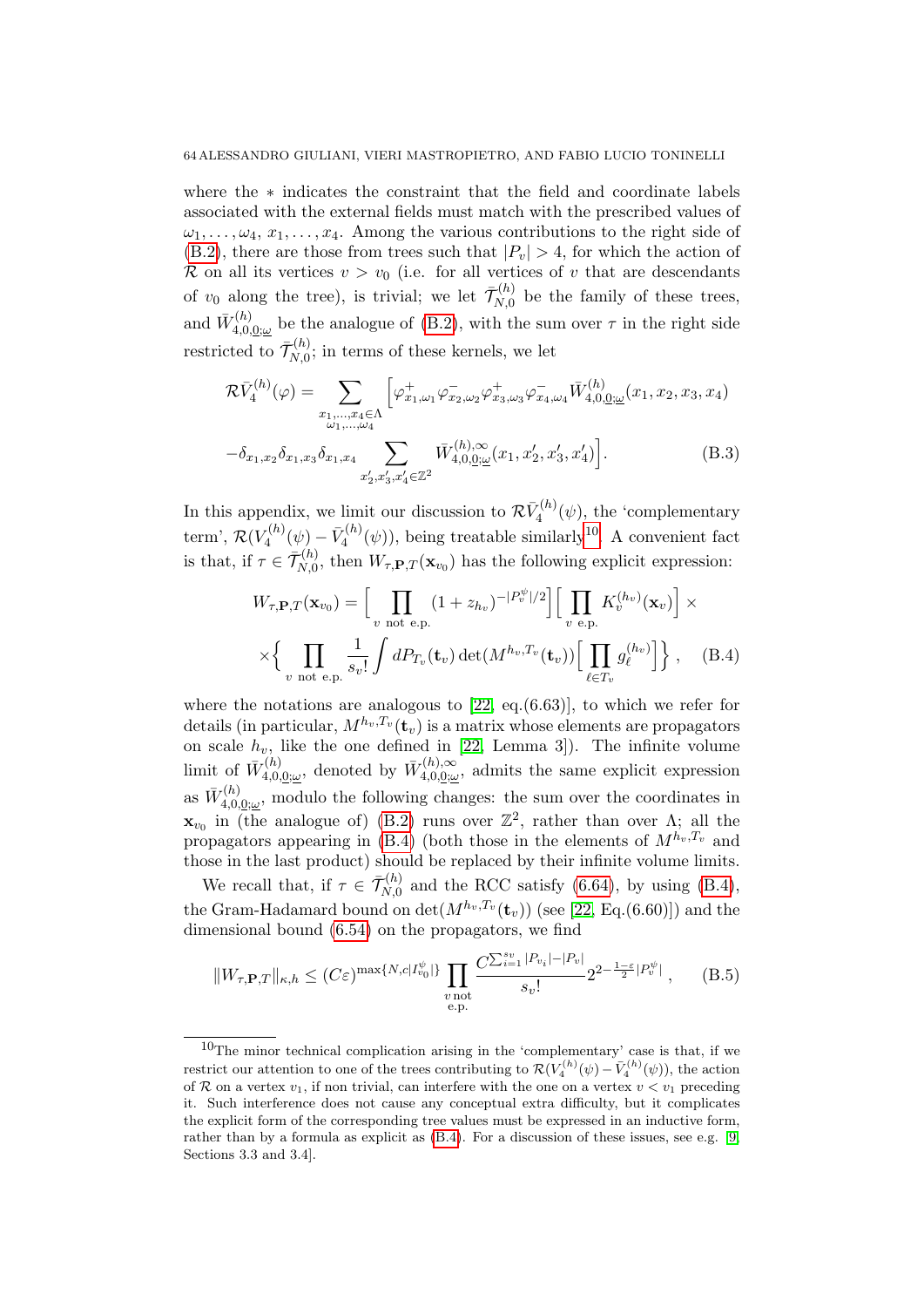which is the analogue of [\(6.65\)](#page-44-1) (the factors  $z(P_v)$  are absent because R acts on none of the the vertices  $v > v_0$ ; this bound on "non-renormalized" trees" has been discussed in several previous papers, see e.g. [\[19,](#page-71-1) Section 6]). After summation over  $\tau, \mathbf{P}, T$ , this leads to the bound  $\|\bar{W}_{40}^{(h)}\|$  $C^{(h)}_{4,0,\underline{0};\underline{\omega}}\|_{\kappa,h}\leq C\varepsilon,$ uniformly in L: in particular, the bound applies to the kernel of  $\mathcal{R}\bar{V}_4^{(h)}$  $\frac{r(n)}{4}$ simply because it applies separately to  $\bar{W}^{(h)}_{4,0}$  $\bar{W}^{(h)}_{4,0,\underline{0};\underline{\omega}}$  and to  $\bar{W}^{(h),\infty}_{4,0,\underline{0};\underline{\omega}}$  $_{4,0,\underline{0};\underline{\omega}}^{(\mu),\infty}$ 

On the other hand, by suitably taking into account cancellations between the two terms in the right side of [\(B.3\)](#page-63-1), one can find an improved bound on  $\mathcal{R}\bar{V}_4^{(h)}$  $\zeta_4^{(h)}$ , which we now discuss.

1. Let us first consider the terms in the right side of [\(B.3\)](#page-63-1) such that either the argument of  $\bar{W}^{(h)}_{4,0}$  $\bar{W}_{4,0,\underline{0};\omega}^{(h)}$ ,  $(x_1, x_2, x_3, x_4)$ , or the argument of  $\bar{W}_{4,0,\underline{0};\omega}^{(h),\infty}$  $x_{4,0,\underline{0};\underline{\omega}}^{(h),\infty}$ ,  $(x_1, x_2',$  $x'_3, x'_4$ ), have tree-distance (i.e. length of the shortest tree on  $\Lambda$  including the four points) larger than  $L/4$  (this is the first 'finite size correction' that we intend to discuss in this appendix). Recall that each of the trees contributing to these kernels comes with a a product of propagators 'along the spanning tree', see the factor  $\prod_{v \, not \, e.p.} \prod_{\ell \in T_v} g_{\ell}^{(h_v)}$  $\chi_{\ell}^{(hv)}$  in the right side of [\(B.4\)](#page-63-0). Therefore, by using the stretched exponential decay of the propagators in [\(6.54\)](#page-40-1), we find that each of these contributions can be bounded by the right side of [\(B.5\)](#page-63-2) times an additional, exponentially small, factor by the right side of  $(D, b)$  times an additional, exponentially small, i.e.

2. After having estimated the terms in the previous item, we are left with the terms with tree distance smaller than  $L/4$ , which can be rewritten as

<span id="page-64-0"></span>
$$
\sum_{\substack{x_1 \in \Lambda \\ \omega_1, \dots, \omega_4}} \sum_{\substack{x_2, x_3, x_4:\\ \omega_1, \dots, \omega_4}} \left[ \varphi_{x_1, \omega_1}^+ \varphi_{x_2, \omega_2}^- \varphi_{x_3, \omega_3}^+ \varphi_{x_4, \omega_4}^- \bar{W}_{4, 0, 0; \underline{\omega}}^{(h)}(x_1, x_2, x_3, x_4) - \varphi_{x_1, \omega_1}^+ \varphi_{x_1, \omega_2}^- \varphi_{x_1, \omega_3}^+ \varphi_{x_1, \omega_4}^- \bar{W}_{4, 0, 0; \underline{\omega}}^{(h), \infty}(x_1, x_2, x_3, x_4) \right].
$$
\n(B.6)

In the first line we rewrite

$$
\bar{W}_{4,0,\underline{0};\underline{\omega}}^{(h)}(x_1, x_2, x_3, x_4) = \bar{w}_{4,0,\underline{0};\underline{\omega}}^{(h)}(x_1, x_2, x_3, x_4) + \bar{W}_{4,0,\underline{0};\underline{\omega}}^{(h),\infty}(x_1, x_2, x_3, x_4),
$$
\n(B.7)

so that

<span id="page-64-1"></span>
$$
(B.6) = \sum_{\substack{x_1 \in \Lambda \\ \omega_1, \dots, \omega_4}} \sum_{\substack{x_2, x_3, x_4:\\ \omega_1, \dots, \omega_4}} \left[ \varphi_{x_1, \omega_1}^+ \varphi_{x_2, \omega_2}^- \varphi_{x_3, \omega_3}^+ \varphi_{x_4, \omega_4}^- \bar{w}_{4, 0; \underline{\omega}}^{(h)}(x_1, x_2, x_3, x_4) \right. \\
\left. + \left( \prod_{i=1}^4 \varphi_{x_i, \omega_i}^{\varepsilon_i} - \prod_{i=1}^4 \varphi_{x_1, \omega_i}^{\varepsilon_i} \right) \bar{W}_{4, 0, \underline{0; \underline{\omega}}^{(h)}(x_1, x_2, x_3, x_4) \right].
$$
\n(B.8)

In the two products in the second line,  $\varepsilon_i := (-1)^{i-1}$ ; notice that the Grassmann variables in the first product are computed at  $x_i$ , while in the second product they are computed at  $x_1$ .

The term in the second line is the 'usual', infinite volume, renormalized term, which can be treated as discussed in, e.g., [\[22,](#page-71-0) Section 6.1.4]; we refer to that section for a discussion of why these terms have the 'usual' dimensional gains leading to the factors  $2^{-z(P_v)}$  in [\(6.65\)](#page-44-1). The term in the first line is, instead, the second 'finite size correction' that we intend to discuss in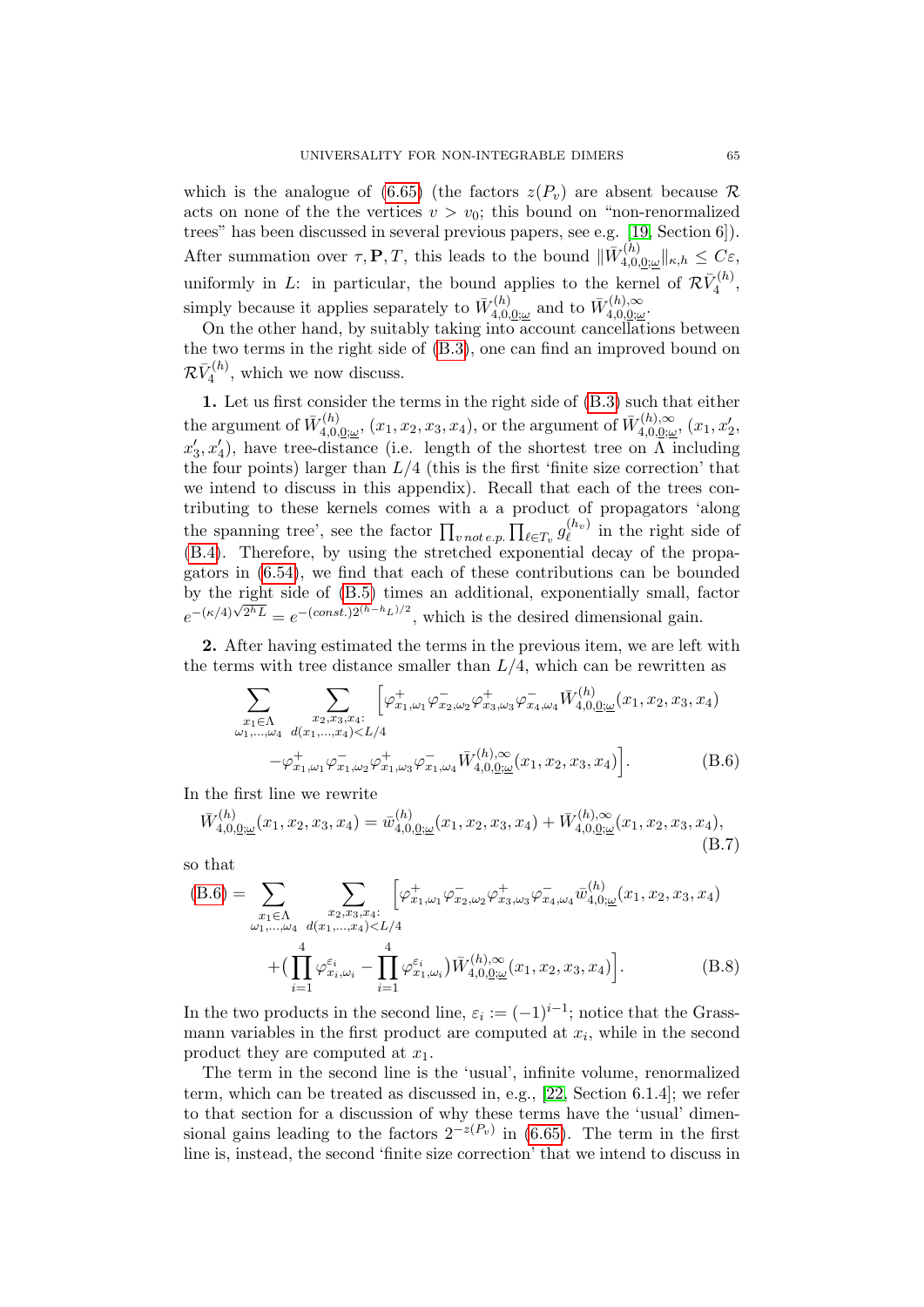this appendix. By using the representation of  $\bar{W}^{(h)}_{4,0}$  $t_{4,0,\underline{0};\underline{\omega}}^{(n)}$  in terms of a tree expansion, we find that  $\bar{w}_{4,0}^{(h)}$  $\chi_{4,0,\underline{0};\underline{\omega}}^{(h)}$  itself can be written as a sum over trees. Each tree comes with a difference between a sum over  $\mathbf{x}_{v_0}$  (within  $\Lambda$ ) of the tree value in [\(B.4\)](#page-63-0) and a sum over  $\mathbf{x}_{v_0}$  (extended to the whole  $\mathbb{Z}^2$ ) of the infinite volume limit of [\(B.4\)](#page-63-0). We further split this difference in two parts: the first corresponds to the case where both the sums over  $\mathbf{x}_{v_0}$  involve at least one coordinate at a distance larger than  $L/3$  from  $(x_1, x_2, x_3, x_4)$ ; by proceeding as in item 1, we find that this first part has a bound that is better than  $(B.5)$  by a factor  $e^{-(const.)\sqrt{2^h}L}$ , as desired. The second part corresponds to the case where we sum the difference between the tree value in [\(B.4\)](#page-63-0) and its infinite volume counterpart over coordinates  $\mathbf{x}_{v_0}$  that are all closer than  $L/3$ to  $(x_1, x_2, x_3, x_4)$ . In the finite volume expression of the tree value,  $(B.4)$ , we replace every finite volume propagator  $g_{\omega}^{(h)}(x,y)$  appearing either in the matrices  $M^{h_v, T_v}(\mathbf{t}_v)$  or in the products over spanning trees  $\prod_{\ell \in T_v} g_\ell^{(h_v)}$  $\psi_{\ell}^{(n_v)}$  by the following infinite linear combination of infinite volume propagators, namely ("Poisson summation formula", see e.g.  $[22, Eq. (A.8)]$ ):

$$
g_{\omega}^{(h)}(x,y) = \sum_{n \in \mathbb{Z}^2} (-1)^{n \cdot \theta} g_{\omega}^{(h),\infty}(x+nL,y) \equiv g_{\omega}^{(h),\infty}(x,y) + \delta g_{\omega}^{(h)}(x,y)
$$

where  $g_{\omega}^{(h)}$  is as in [\(6.35\)](#page-36-4), while  $g_{\omega}^{(h),\infty}$  is the same expression where  $1/L^2$ times the sum over  $k \in \mathcal{P}'_{\omega}(\boldsymbol{\theta})$  is replaced by  $(2\pi)^{-2} \int_{[-\pi,\pi]^2} dk$ . By using this decomposition, the difference between the tree value in [\(B.4\)](#page-63-0) and its infinite volume counterpart can be re-expressed as a sum of terms, each of which involves at least one 'remainder propagator'  $\delta g_{\omega}^{(h)}(x,y)$ . Note that, by construction, any pair of sites  $x, y$  involved in the expression under consideration is closer than  $L/3$ : therefore, using  $(6.54)$ ,

$$
|\delta g_{\omega}^{(h)}(x,y)| \leq C2^{h} e^{-\kappa \sqrt{2^{h}L}}.
$$
 (B.9)

Putting things together, we find that also this second part has a bound that is better than [\(B.5\)](#page-63-2) by a factor  $e^{-(const.)\sqrt{2}hL}$ , as desired.

### <span id="page-65-0"></span>Appendix C. Finite size corrections to the partition function

In this section, we prove [\(6.110\)](#page-55-2), which is equivalent to the fact that

<span id="page-65-1"></span>
$$
E^{(h_L)} - E^{(0)} = \Delta(\lambda) + L^{-2} \log(1 + s_\theta(\lambda)) - 2L^{-2} \log Z_{h_L},
$$
 (C.1)

with  $\Delta(\lambda)$  independent of  $L, \theta$  and such that  $|\Delta(\lambda)| \leq C |\lambda|, |s_{\theta}(\lambda)| \leq$  $C[\lambda]$  uniformly in  $L, \theta$  and  $Z_{h_L}$  as in [\(6.101\)](#page-53-2), and that [\(6.111\)](#page-55-3) holds, with  $|u_{\theta,\omega}(\lambda)|, |v_{\theta}(\lambda)| \leq C|\lambda|$ , uniformly in  $L, \theta$ . The analogous estimates on the generating function, stated after [\(6.124\)](#page-57-0), can be derived in a similar way, and are left to the reader.

We start by proving [\(6.111\)](#page-55-3). One starts from the general representation of the effective potential, i.e. [\(6.25\)](#page-34-0) with the index (−1) replaced by  $h<sub>L</sub>$  and  $J \equiv 0$ , so that  $m = 0$ . On the other hand, the field  $\Psi$  contains only the four modes  $\hat{\Psi}^{\pm}_{\omega}$ , so that the sum is limited to  $n = 2, 4$ . Moreover, due to the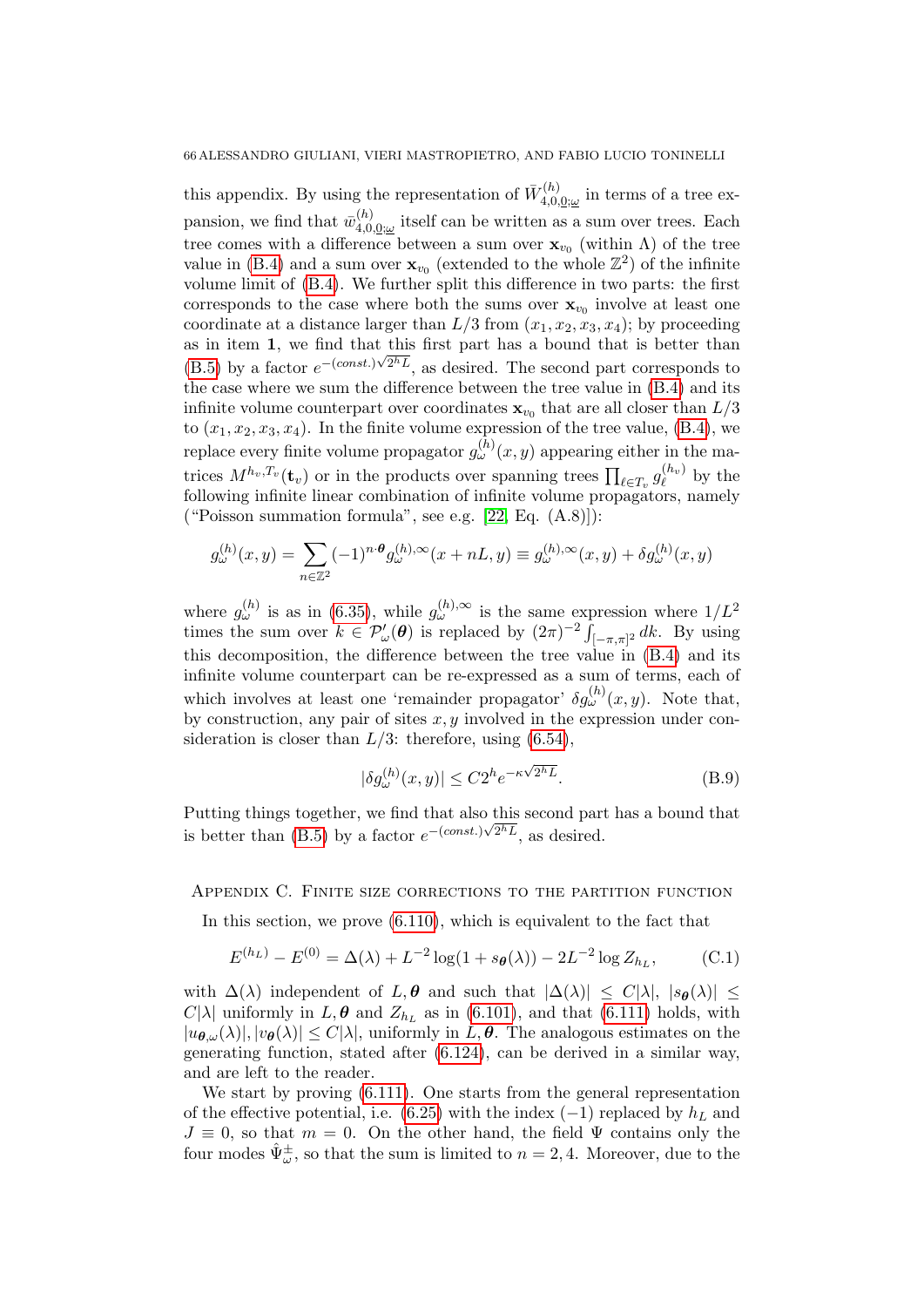Krokecker delta  $\delta_{\underline{\omega}}(\underline{k},0)$ ,  $V^{(h_L)}$  reduces to the simple form

$$
V^{(h_L)}(\Psi,0) = L^{-2} \sum_{\omega} \tilde{u}_2 \hat{\Psi}_{\omega}^+ \hat{\Psi}_{\omega}^- + L^{-6} \tilde{u}_4 \hat{\Psi}_+^+ \hat{\Psi}_-^- \hat{\Psi}_-^+ \hat{\Psi}_-^-, \qquad (C.2)
$$

for some constants  $u_2, u_4$  depending on  $\lambda, L, \theta$ . Using the dimensional estimates (see [\(6.58\)](#page-42-0)), it is easy to deduce that

$$
|u_n| \le C^n |\lambda| 2^{h_L(2-n/2)} \tag{C.3}
$$

uniformly in  $\theta$ , which implies the desired estimates on  $u_{\theta,\omega}, v_{\theta}$ , because  $h_L \sim -\log_2 L$ .

Let us now prove  $(C.1)$ . From the multiscale computation of the effective potential, it follows that

<span id="page-66-3"></span>
$$
E^{(h_L)} - E^{(0)} = \sum_{h_L < h < 0} (t_h + \tilde{E}_h), \tag{C.4}
$$

where  $t_h$  was defined in [\(6.44\)](#page-39-5), and  $\tilde{E}_h$  is the sum of the vacuum diagrams with smallest scale label equal to  $h$ , namely

<span id="page-66-4"></span>
$$
\tilde{E}_h = L^{-2} \sum_{n \ge 1} \frac{1}{n!} \mathcal{E}_h^T \left( \underbrace{\hat{V}^{(h)}(\sqrt{Z_{h-1}} \psi', 0); \cdots; \hat{V}^{(h)}(\sqrt{Z_{h-1}} \psi', 0)}_{n \text{ times}}, \right) \tag{C.5}
$$

which can be represented as a sum over trees, see  $(6.61)-(6.62)$  $(6.61)-(6.62)$ . Let us start by discussing the contribution from  $t<sub>h</sub>$ ; using the definition [\(6.44\)](#page-39-5), we rewrite

<span id="page-66-0"></span>
$$
t_h = L^{-2} \sum_{\omega} \sum_{k \in \mathcal{P}_{\omega}(\theta)} \log \left( 1 + \frac{z_h \bar{\chi}_h(k) \bar{D}_{\omega}(k)}{\bar{D}_{\omega}(k) + r_{\omega}(k)/Z_h} \right) \tag{C.6}
$$

$$
- L^{-2} \sum_{\omega} \log \left( 1 + \frac{z_h \bar{\chi}_h(k_{\theta}^{\omega} - \bar{p}^{\omega}) \bar{D}_{\omega}(k_{\theta}^{\omega} - \bar{p}^{\omega})}{\bar{D}_{\omega}(k_{\theta}^{\omega} - \bar{p}^{\omega}) + r_{\omega}(k_{\theta}^{\omega} - \bar{p}^{\omega})/Z_h} \right).
$$

Using Poisson summation formula (see e.g.  $[22, Eq. (A.8)]$ ), the first sum in the right side can be rewritten as

$$
\sum_{\omega} \sum_{m \in \mathbb{Z}^2} (-1)^{\theta \cdot m} \int_{\mathbb{R}^2} \frac{dk}{(2\pi)^2} \log \left( 1 + \frac{z_h \bar{\chi}_h(k) \bar{D}_{\omega}(k)}{\bar{D}_{\omega}(k) + r_{\omega}(k)/Z_h} \right) e^{iL(k + \bar{p}^{\omega}) \cdot m} .
$$
 (C.7)

The term with  $m = 0$ , which we denote by  $t_{0,h}$ , is  $L, \theta$  independent and satisfies

<span id="page-66-1"></span>
$$
|t_{0,h}| \le C|\lambda|2^{2h}.\tag{C.8}
$$

To see this, observe that the area of the support of  $\bar{\chi}_h$  is  $O(2^{2h})$  and recall that  $r_{\omega}(k) = O(k^2)$ , that  $|z_h| \le C|\lambda|$  uniformly in h and that  $Z_h = O(2^{-\eta h})$ (see [\(6.101\)](#page-53-2)), with  $\eta(\lambda)$  that tends to zero for  $\lambda \to 0$ . The sum of the terms with  $m \neq 0$ , which we denote by  $t_{1,h}$ , is bounded from above as

$$
|t_{1,h}| \le C|\lambda|2^{2h}e^{-c\sqrt{L2^h}},\tag{C.9}
$$

the stretched-exponential decay coming from the fact that the integrand is a function in the Gevrey class of order 2, by assumption on  $\bar{\chi}_h$ . Finally, recalling that  $\bar{\chi}_h(k_{\theta}^{\omega} - \bar{p}^{\omega}) = 1$  for all  $h > h_L$  and that  $1 + z_h = Z_{h-1}/Z_h$ , we find that, if  $h > h_L$ , the sum in the second line of [\(C.6\)](#page-66-0) can be rewritten as

<span id="page-66-2"></span>
$$
-2L^{-2}\log(Z_{h-1}/Z_h) + t_{2,h}, \quad |t_{2,h}| \leq CL^{-2}|\lambda|2^{h(1-|\eta|)}.
$$
 (C.10)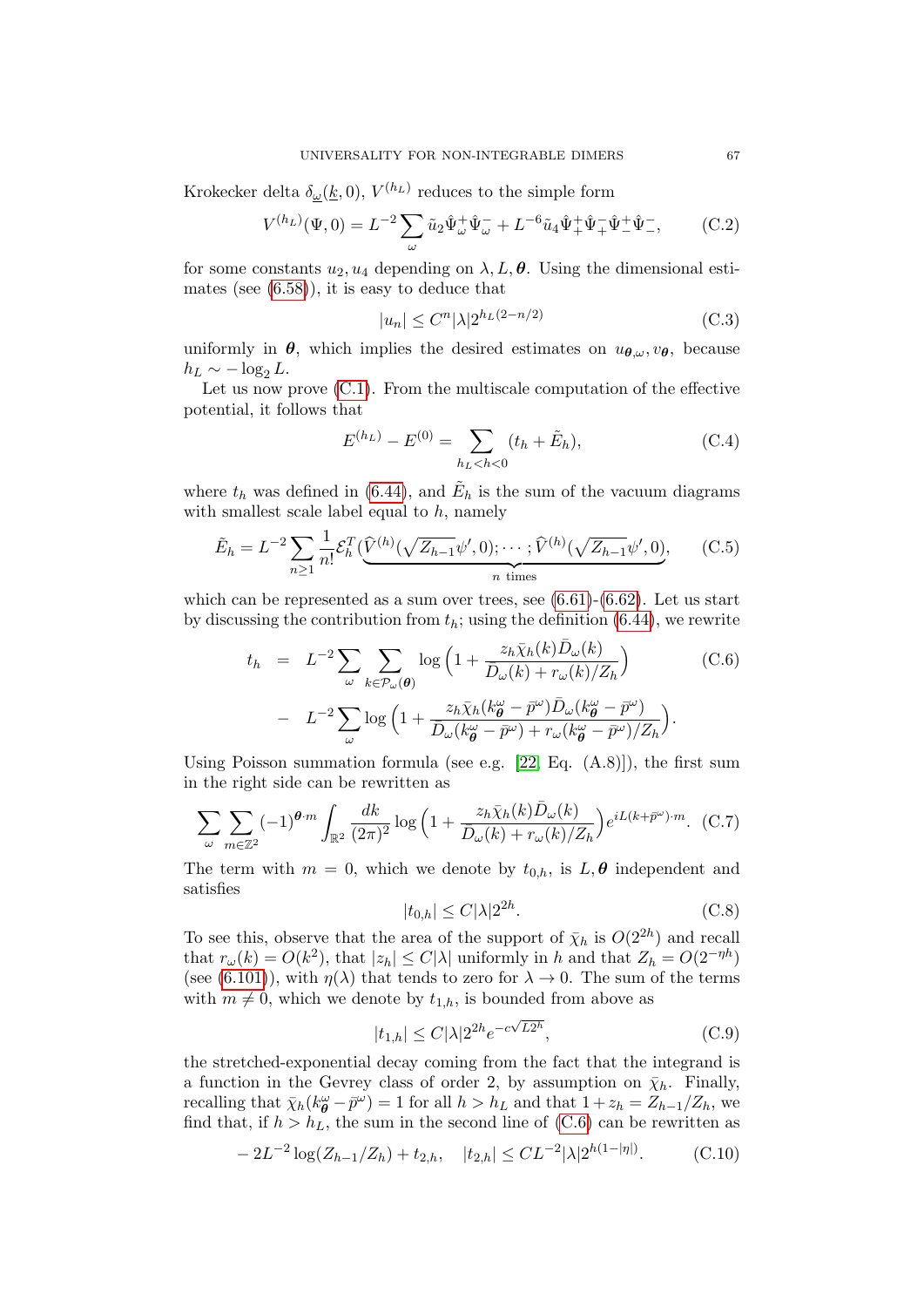Putting things together we write:

$$
\sum_{h_L < h < 0} t_h = -2L^{-2} \log Z_{h_L} + \sum_{h < 0} t_{0,h} + \Big[ \sum_{h_L < h < 0} (t_{1,h} + t_{2,h}) - \sum_{h \le h_L} t_{0,h} \Big]. \tag{C.11}
$$

The second term in the right side contributes to  $\Delta(\lambda)$ : it is L,  $\theta$  independent and, thanks to  $(C.8)$ , it is bounded by  $C|\lambda|$ . The term in brackets contributes to  $L^{-2} \log(1 + s_{\theta}(\lambda))$ : thanks to [\(C.8\)](#page-66-1) and [\(C.10\)](#page-66-2), it is bounded by  $CL^{-2} |\lambda|$ , as we wanted.

We are left with the sum over scales of  $\tilde{E}_h$ , see [\(C.4\)](#page-66-3)-[\(C.5\)](#page-66-4). As mentioned after [\(C.5\)](#page-66-4),  $\tilde{E}_h$  can be written as a sum over trees,

$$
\tilde{E}_h = \sum_{N \ge 1} \sum_{\tau \in \mathcal{T}_{N,0}^{(h)}} E(\tau),\tag{C.12}
$$

where  $E(\tau)$ ,  $\tau \in \mathcal{T}_{N,0}^{(h)}$ , is bounded as in [\(6.65\)](#page-44-1), with  $|P_{v_0}^{\psi}| = |P_{v_0}^J| = |\mathbf{q}| = 0$ , namely

<span id="page-67-0"></span>
$$
|E(\tau)| \le (C|\lambda|)^{\max\{1,cN\}} 2^{2h} \prod_{\substack{v \text{ not} \\ e, p.}} \frac{C^{\sum_{i=1}^{s_v} |P_{v_i}| - |P_v|}}{s_v!} 2^{C|\lambda||P_v^{\psi}|} 2^{2 - \frac{1}{2}|P_v^{\psi}| - |P_v^J| - z(P_v)}.
$$
\n(C.13)

We now rewrite  $\tilde{E}_h$  as a sum of two terms: the first, which we denote by  $\tilde{E}_{0,h}$ , is the sum over trees of the thermodynamic limit of the tree values (where sums over lattice points in  $\Lambda$  are replaced by sums on  $\mathbb{Z}^2$  and singlescale propagators  $g_{\omega}^{(h')}$  are replaced by their infinite-volume counterparts  $g^{(h'),\infty}$ ). The second is the finite-size remainder, which we denote by  $\tilde{E}_{1,h}$ . By construction,  $\tilde{E}_{0,h}$  is  $L, \theta$  independent, and it is bounded by the sum over trees of the right side of [\(C.13\)](#page-67-0), which gives

<span id="page-67-1"></span>
$$
|\tilde{E}_{0,h}| \le C|\lambda|2^{2h}.\tag{C.14}
$$

The finite size remainder admits an improved dimensional bound of the form

<span id="page-67-2"></span>
$$
|\tilde{E}_{1,h}| \le C|\lambda|2^{2h}e^{-c\sqrt{L2^h}},\tag{C.15}
$$

which can be proved via discussion analogous to the one after [\(B.8\)](#page-64-1) on the bound on the finite size contribution to the local quartic kernel  $w_{4,0;\omega}^{(h)} =$  $W^{(h)}_{4,0,\underline{0};\underline{\omega}}-W^{(h),\infty}_{4,0,\underline{0};\underline{\omega}}$  $A_{4,0,\underline{0};\underline{\omega}}^{(n),\infty}$ ; details are left to the reader. By using the decomposition  $\tilde{E}_h = \tilde{E}_{0,h} + \tilde{E}_{1,h}$ , we rewrite

$$
\sum_{h_L \le h < 0} \tilde{E}_h = \sum_{h < 0} \tilde{E}_{0,h} + \Big[ \sum_{h_L \le h < 0} \tilde{E}_{1,h} - \sum_{h < h_L} E_{0,h} \Big]. \tag{C.16}
$$

The first term in the right side contributes to  $\Delta(\lambda)$ : it is L,  $\theta$  independent and, thanks to [\(C.14\)](#page-67-1), it is bounded by  $C|\lambda|$ . The term in brackets contributes to  $L^{-2} \log(1 + s_{\theta}(\lambda))$ : thanks to [\(C.15\)](#page-67-2), it is bounded by  $CL^{-2} |\lambda|$ , as desired. This concludes the proof of  $(C.1)$ , with the desired bounds on  $\Delta(\lambda)$ ,  $s_{\theta}(\lambda)$ .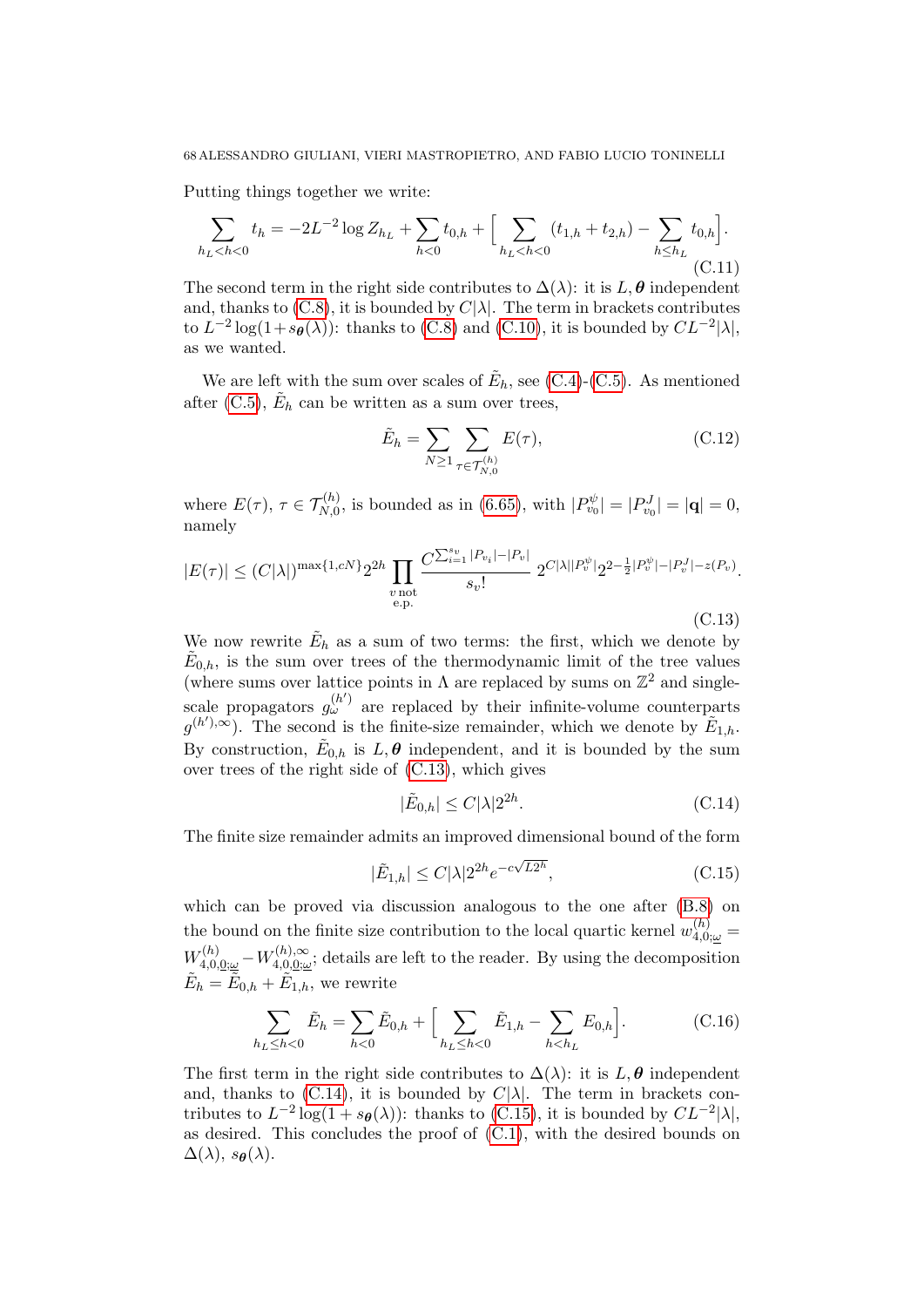## Appendix D. Two technical results on the non-interacting **MODEL**

<span id="page-68-0"></span>D.1. **Proof of** [\(6.118\)](#page-56-2). It is sufficient to prove the claim when  $\theta - \theta'$  equals either  $(1,0)$  or  $(0,1)$  and, for definiteness, assume we are in the former case. Also, without loss of generality, assume that  $|k_{\theta}^{\pm} - \bar{p}^{\pm}| \leq |k_{\theta}^{\pm}|$  $\bar{\bar{\theta}}^{\pm} - \bar{p}^{\pm}$ . From the definition [\(3.4\)](#page-15-1) of  $\mathcal{P}(\theta)$  we see that

<span id="page-68-1"></span>
$$
\frac{\pi}{2L} \le |k_{\theta'}^{\pm} - \bar{p}^{\pm}| \le \frac{\sqrt{2}\pi}{L},\tag{D.1}
$$

while  $|k_{\theta}^{\pm} - \bar{p}^{\pm}|$  can be much smaller, possibly zero. Write

<span id="page-68-2"></span>
$$
\frac{\tilde{Z}_{\theta}^{0}}{\tilde{Z}_{\theta'}^{0}} = \frac{\mu_{0}(k_{\theta'}^{+})\mu_{0}(k_{\theta'}^{-})}{\mu_{0}(k_{\theta}^{+})\mu_{0}(k_{\theta}^{-})}e^{\sum_{k \in \mathcal{P}(\theta)}\left(\log \mu_{0}(k) - \frac{1}{2}\log \mu_{0}(k^{+}) - \frac{1}{2}\log \mu_{0}(k^{+})\right)} \tag{D.2}
$$

with  $k^{\rightarrow} = k + (\pi/L, 0) \in \mathcal{P}(\theta')$  and  $k^{\leftarrow} = k - (\pi/L, 0) \in \mathcal{P}(\theta')$ . Decompose  $\mathcal{P}(\theta)$  as the disjoint union  $A \cup B$ , with A containing the values of k at distance at most, say,  $10/L$  from either  $\bar{p}^+$  or  $\bar{p}^-$ , and B all the others. The cardinality of A is uniformly bounded as a function of L.

Note that for all  $k \in A$ ,  $|\mu_0(k^{\leftarrow})|$  and  $|\mu_0(k^{\rightarrow})|$  are upper and lower bounded by positive constants times  $1/L$ , because  $\mu_0$  vanishes linearly at  $\bar{p}^{\pm}$  and the values of  $k^{\rightarrow}$ ,  $k^{\leftarrow}$  are at distance of order  $1/L$  from  $\bar{p}^{\pm}$  (cf. [\(D.1\)](#page-68-1)). The same holds for  $|\mu_0(k)|, k \in A$ , except possibly for  $k = k_{\theta}^{\pm}$  $\sigma_{\theta}^{\pm}$ . One has then

$$
c_1 \leq \left| \frac{\mu_0(k_{\theta'}^+) \mu_0(k_{\theta'}^-)}{\mu_0(k_{\theta}^+) \mu_0(k_{\theta}^-)} e^{\sum_{k \in A} \left( \log \mu_0(k) - \frac{1}{2} \log \mu_0(k^{\leftarrow}) - \frac{1}{2} \log \mu_0(k^{\rightarrow}) \right)} \right| \leq c_2. \quad (D.3)
$$

It remains to prove that the sum in  $(D.2)$ , with k restricted to B, is upper and lower bounded (in absolute value) by L-independent positive constants. Write

$$
\log \mu_0(k) - \frac{1}{2} \log \mu_0(k^{\leftarrow}) - \frac{1}{2} \log \mu_0(k^{\rightarrow})
$$
 (D.4)

$$
= -\frac{\pi^2}{L^2} \partial_{k_1}^2 \log \mu_0(k) - \frac{\pi^3}{6L^3} \partial_{k_1}^3 \log \mu_0(k)|_{k=k'}
$$
 (D.5)

where k' is a point in the segment joining  $k^{\leftarrow}$  and  $k^{\rightarrow}$ . Since  $\mu_0(\cdot)$  vanishes linearly at  $\bar{p}^{\pm}$ ,

$$
|\partial_{k_1}^3 \log \mu_0(k')| = O((\min(|k - \bar{p}^+|, |k - \bar{p}^-|)^{-3}).
$$

Here it is important that  $k \in B$ , since this means that  $\partial_{k_1}^3 \log \mu_0(k')$ , computed in the unknown point  $k'$ , can be safely replaced by the derivative computed at  $k$ . Therefore,

$$
\frac{1}{L^3} \sum_{k \in B} \partial_{k_1}^3 \log \mu_0(k') = O(1). \tag{D.6}
$$

The sum of the term involving  $\partial_{k_1}^2 \log \mu_0(k)$  requires more care since at first sight it diverges like log L. However, write

$$
\frac{\pi^2}{L^2} \partial_{k_1}^2 \log \mu_0(k) = \frac{1}{4} \int_{Q_k} \partial_{q_1}^2 \log \mu_0(q) dq + O(L^{-3} |\partial_{k_1}^3 \log \mu_0(k)|), \quad (D.7)
$$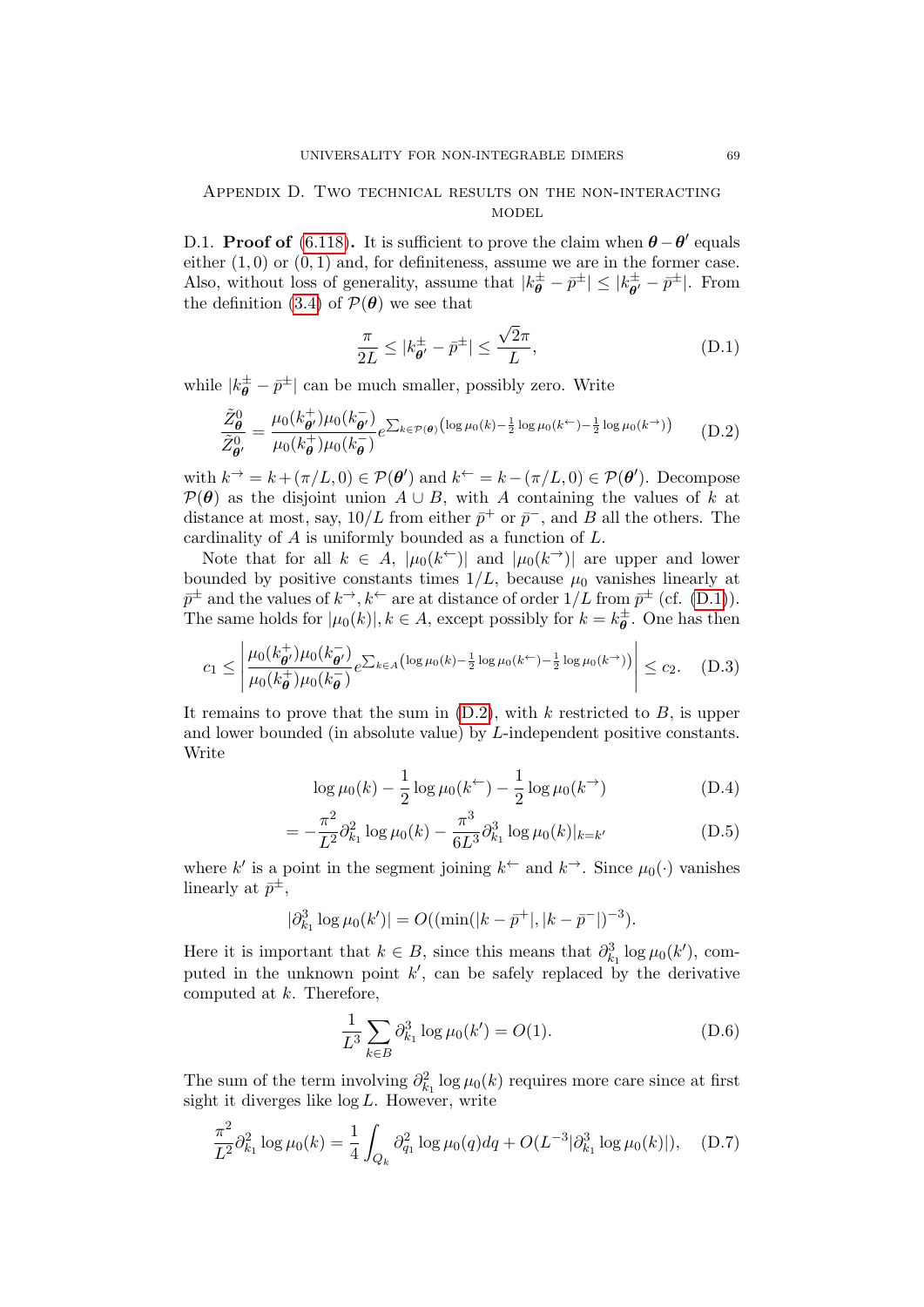with  $Q_k$  the square of side  $2\pi/L$  centered at k. Therefore, the sum in [\(D.2\)](#page-68-2), with  $k$  restricted to  $B$ , plus the integral

<span id="page-69-1"></span>
$$
\frac{1}{4} \int_{[-\pi,\pi]^2 \setminus (N^+ \cup N^-)} dk \; \partial_{k_1}^2 \log \mu_0(k), \tag{D.8}
$$

with  $N^{\pm}$  the neighborhood of radius  $10/L$  around  $\bar{p}^{\pm}$ , is upper and lower bounded in absolute value by positive constants.

The integral [\(D.8\)](#page-69-1) has a finite limit as  $L \to \infty$ . Indeed, since (cf. [\(6.4\)](#page-30-0)-[\(6.5\)](#page-30-0))  $\mu_0(\bar{p}^{\omega}+k') = \bar{\alpha}_{\omega}k'_1 + \bar{\beta}_{\omega}k'_2 + O(|k'|^2)$ , the possibly singular part of the integral is proportional to

$$
\int \frac{dk}{(\bar{\alpha}_{\omega}k_1 + \bar{\beta}_{\omega}k_2)^2} \mathbf{1}_{\{(10/L) \le |k| \le 1\}}.
$$
\n(D.9)

We make the change of variables  $q_1 = \omega(\bar{\alpha}^1 k_1 + \bar{\beta}^1 k_2), q_2 = (\bar{\alpha}^2 k_1 + \bar{\beta}^2 k_2),$ where  $\bar{\alpha}^j$ ,  $\bar{\beta}^j$  were defined in [\(4.4\)](#page-22-1). The Jacobian matrix  $A_\omega$  has non-zero determinant (this is because, as observed in Remark [2,](#page-10-0) the ratio  $\alpha_{\omega}/\beta_{\omega}$  is not real so that the same holds for  $\bar{\alpha}_{\omega}/\bar{\beta}_{\omega}$  if  $\lambda$  is small enough). Then, the integral becomes

$$
\det(A_{\omega}) \int \frac{dq}{(q_1 + iq_2)^2} \mathbf{1}_{\{(10/L) \le |A_{\omega}q| \le 1\}} \tag{D.10}
$$

$$
= \det(A_{\omega}) \int \frac{dq}{(q_1 + iq_2)^2} \mathbf{1}_{\{(10/L) \le |q| \le 1\}} + O(1) = O(1). \tag{D.11}
$$

In the first equality we used the fact that the symmetric difference between the balls of radius  $10/L$  for q and for  $A_{\omega}q$  has area of order  $L^{-2}$ , while the integrand is  $O(L^2)$  there; in the second step, we noted that the integral is zero, using the symmetry  $(q_1, q_2) \leftrightarrow (q_2, -q_1)$ .

<span id="page-69-0"></span>D.2. **Proof of** [\(6.121\)](#page-56-6). Recall that the values of  $c_{\theta}$  are given in [\(3.2\)](#page-15-2). Further, note that if  $k \in \mathcal{P}(\theta)$ , then also  $(\pi, \pi) - k \in \mathcal{P}(\theta)$ ; if these two momenta are distinct, then they contribute  $\mu_0(k)\mu_0((\pi,\pi)-k) = |\mu_0(k)|^2 \geq 0$  to the product  $Z_{\theta}^0$ . Here, we used the symmetry [\(6.7\)](#page-30-2). Also, unless

<span id="page-69-3"></span><span id="page-69-2"></span>
$$
k = (\epsilon_1 \pi/2, \epsilon_2 \pi/2), \quad \epsilon_1 = \pm 1, \epsilon_2 = \pm 1,
$$
 (D.12)

one has that  $(\pi, \pi) - k \neq k \mod (2\pi, 2\pi)$ . To determine the sign of  $Z_{\theta}^0$ , it is therefore sufficient to determine whether the momenta [\(D.12\)](#page-69-2) belong to  $\mathcal{P}(\theta)$ . The four momenta [\(D.12\)](#page-69-2) belong to  $\mathcal{P}((0,0))$  if  $L=0 \mod 4$  and to  $\mathcal{P}((1,1))$  if  $L=2 \mod 4$ . Also, note that

$$
\prod_{\epsilon_1=\pm 1}\prod_{\epsilon_2=\pm 1}\mu_0(\epsilon_1\pi/2, \epsilon_2\pi/2) = \prod_{\epsilon_1=\pm 1}\prod_{\epsilon_2=\pm 1}\mu(\epsilon_1\pi/2, \epsilon_2\pi/2)
$$
\n
$$
= (t_1 - t_2 + t_3 + 1)(t_1 - t_2 - t_3 - 1)(t_1 + t_2 - t_3 + 1)(t_1 + t_2 + t_3 - 1).
$$
\n(D.13)

To get the first equality, observe first that  $p^{\omega}$  cannot equal any of the four momenta [\(D.12\)](#page-69-2), otherwise one would have  $p^+ = p^- \mod (2\pi, 2\pi)$ , which is excluded by Assumption [1](#page-7-0) on the edge weights. The same is true for  $\bar{p}^{\omega}$ provided  $\lambda$  sufficiently small, as  $\bar{p}^{\omega} = p^{\omega} + O(\lambda)$ . Then, the first equality in [\(D.13\)](#page-69-3) follows by assuming that the support of the cut-off function  $\bar{\chi}(\cdot)$  in [\(6.3\)](#page-29-0) is sufficiently small (this can be guaranteed by choosing the constant  $c_0$ , that enters the definition of  $\bar{\chi}(\cdot)$ , to be small enough). Finally, the last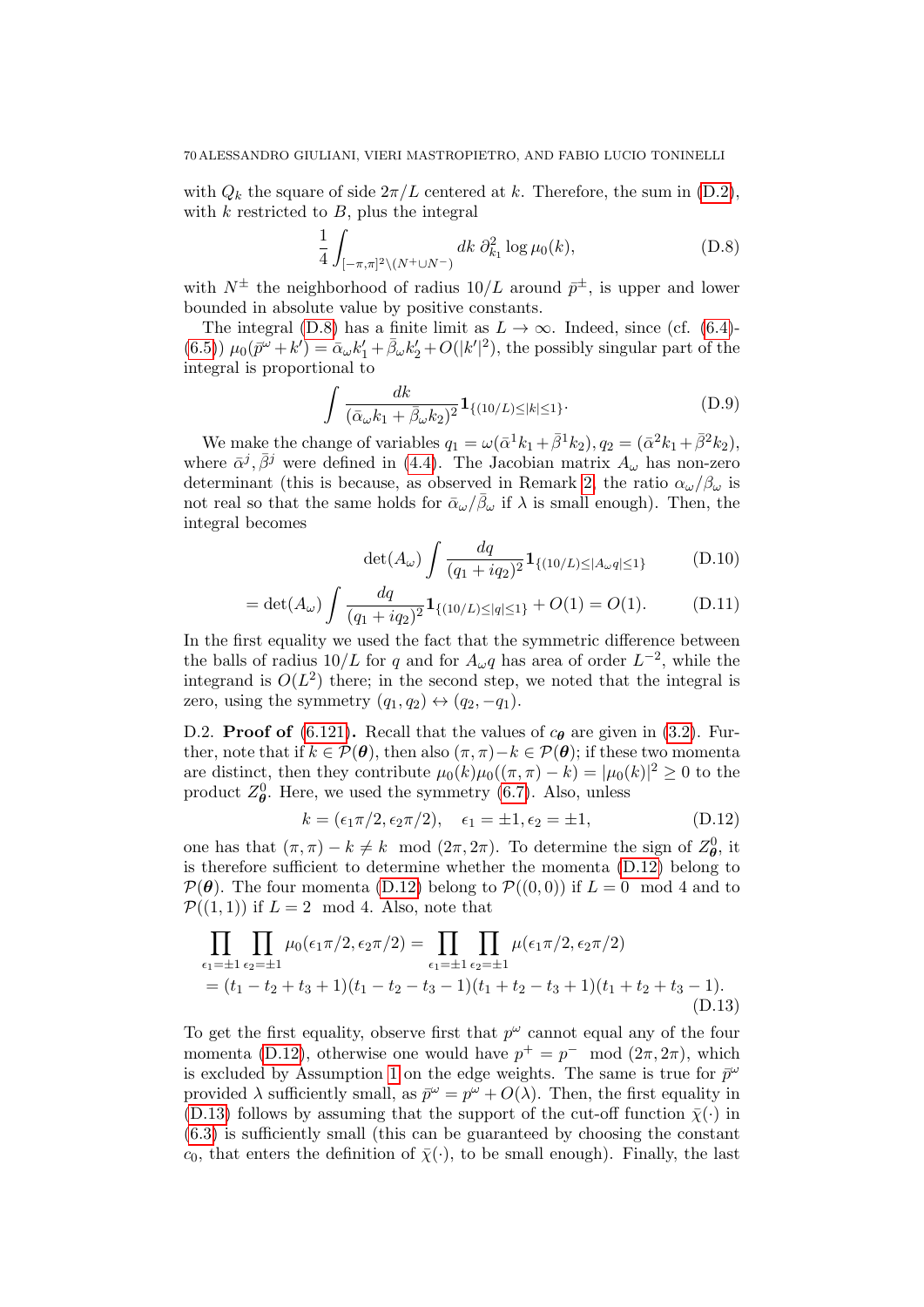product in [\(D.13\)](#page-69-3) is strictly negative, as follows from Remark [1.](#page-7-1) Wrapping up, one has that

$$
\text{sign}(Z_{\theta}^{0}) = \begin{cases} +1 & \text{if } \theta = (0,1) \text{ or } \theta = (1,0) \\ (-1)^{1_{L=0 \text{ mod } 4}} & \text{if } \theta = (0,0) \\ (-1)^{1_{L=0 \text{ mod } 2}} & \text{if } \theta = (1,1) \end{cases}
$$
 (D.14)

In other words,  $sign(Z^0_{\theta}) = c_{\theta}$  and the claim follows.

Acknowledgements We would like to thank Ron Peled and Jean-Marie Stéphan for fruitful discussions on the 6-vertex model and the corresponding scaling relations. This work has been supported by the European Research Council (ERC) under the European Union's Horizon 2020 research and innovation programme (ERC CoG UniCoSM, grant agreement n.724939). F.T. was partially supported by the CNRS PICS grant 151933, by ANR-15-CE40- 0020-03 Grant LSD, ANR-18-CE40-0033 Grant DIMERS and by Labex Mi-Lyon (ANR-10-LABX-0070).

#### **REFERENCES**

- [1] F. Alet, Y. Ikhlef, J. Jacobsen, G. Misguich, and V. Pasquier, Classical dimers with aligning interactions on the square lattice, Phys. Rev. E  $74$  (2006), 041124
- [2] F. Alet, J. Jacobsen, G. Misguich, V. Pasquier, F. Mila, M. Troyer: Interacting Classical Dimers on the Square Lattice, Phys. Rev. Lett. 94, 235702 (2005).
- [3] R. J. Baxter: Exactly solved models in statistical mechanics, Academic Press, Inc. London (1989).
- [4] R. J. Baxter, Partition function of the Eight-Vertex lattice model, Ann. Phys. 70 (1972), 193-228
- [5] G. Benfatto, P. Falco, V. Mastropietro, Extended Scaling Relations for Planar Lattice Models, Comm. Math. Phys. 292 (2009), 569-605
- <span id="page-70-1"></span>[6] G. Benfatto, V. Mastropietro, Ward identities and vanishing of the Beta function for  $d = 1$  interacting Fermi systems, J. Stat. Phys. 115 (2004), 143-184.
- [7] G. Benfatto, P. Falco, V. Mastropietro, Universal Relations for Nonsolvable Statistical Models, Phys. Rev. Lett. 104 (2010), 075701
- <span id="page-70-2"></span>[8] G. Benfatto, V. Mastropietro: On the density-density critical indices in interacting Fermi systems, Comm. Math. Phys. 231, 97-134 (2002).
- <span id="page-70-0"></span>[9] G. Benfatto, V. Mastropietro: Renormalization group, hidden symmetries and approximate Ward identities in the XYZ model, Rev. Math. Phys. 13 (2001), 1323-1435
- [10] G. Benfatto, V. Mastropietro, Drude weight in non solvable quantum spin chains, Journal of Statistical Physics 143 (2011), 251-260
- [11] G. Benfatto, V. Mastropietro: Universality relations in non-solvable quantum spin chains, J. Stat. Phys. **138**, 1084-1108 (2010).
- [12] N. Berestycki, B. Laslier, G. Ray, *Dimers and imaginary geometry*, arXiv:1603.09740
- [13] F. Colomo, A. Sportiello, Arctic curves of the six-vertex model on generic domains: the Tangent Method, J. Stat. Phys. 164 (2016), 1488-1523
- [14] J. G. Conlon, T. Spencer: A strong central limit theorem for a class of random surfaces, Commun. Math. Phys. 325 (2014), 1-15.
- [15] J. de Gier, R. Kenyon, S. S. Watson, Limit shapes for the asymmetric five vertex model, arXiv:1812.11934
- [16] J. Dubédat, *Exact bosonization of the Ising model*, arXiv:1112.4399
- [17] N. Elkies, G. Kuperberg, M. Larsen, and J. Propp, Alternating-sign matrices and domino tilings, J. Algebraic Combin. 1 (1992), 219-234.
- [18] P. Falco, *Arrow-arrow correlations for the six-vertex model*, Phys. Rev. E 88. 030103(R) (2013).